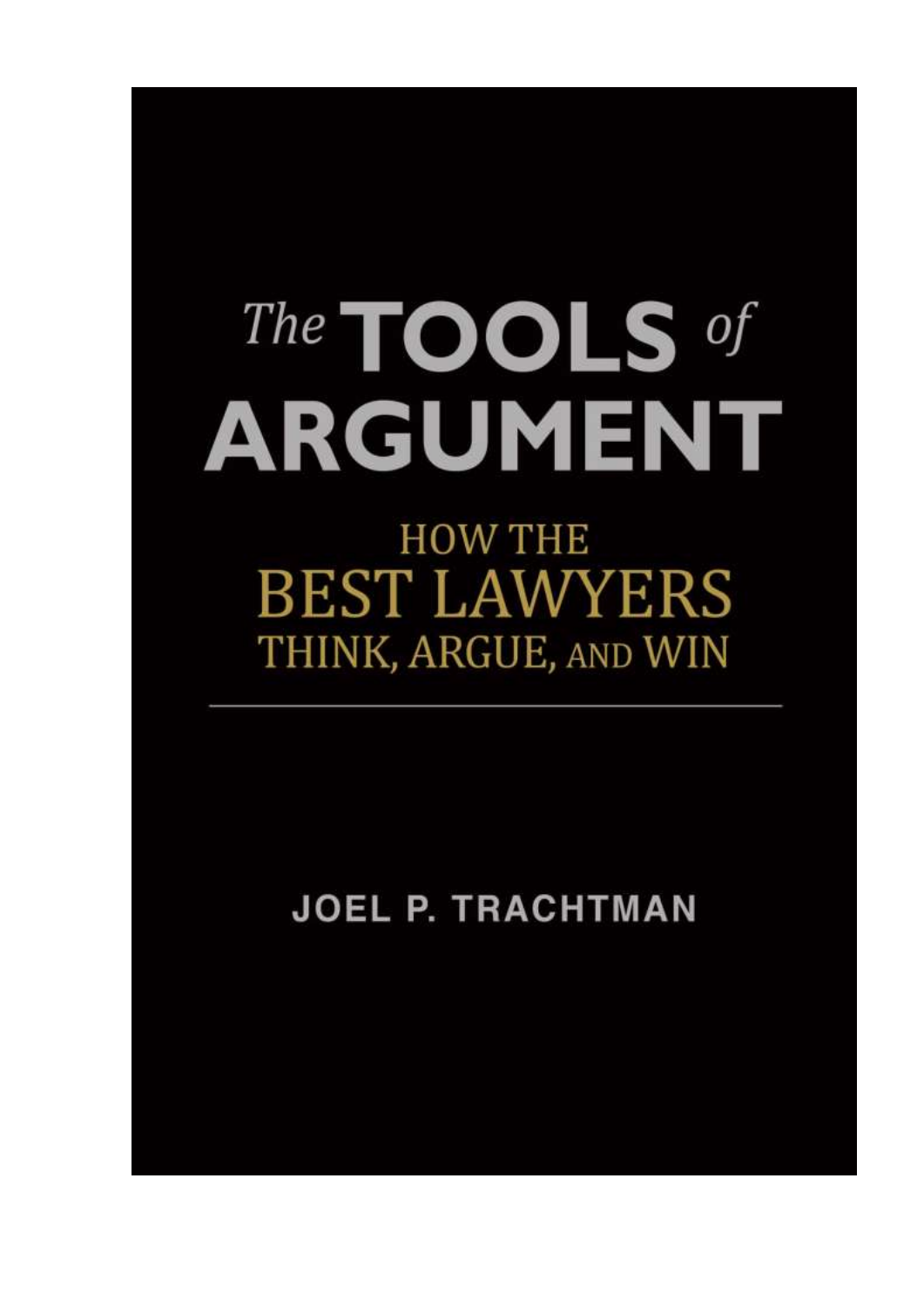### **PRAISE FOR THE TOOLS OF ARGUMENT**

*"In his new book The Tools of Argument: How the Best Lawyers Think, Argue, and Win, Professor Joel Trachtman lays out the many intricacies related to how lawyers frame arguments. It is a masterly treatment of a complex and compelling set of issues. There is much to learn here, both for the experienced practitioner and for the novice to the field."*

> — James R. Silkenat, President, American Bar Association (2012-13) and Partner, Sullivan & Worcester

*"Professor Trachtman's book is required reading for lawyers, those who hire or work with lawyers, anyone interested in understanding the dynamics of legal negotiations or of political debate, and anyone interested in winning arguments. Its unique and practical approach strips away jargon to isolate the core elements of legal reasoning and argumentation in a way that is accessible and applicable in everyday situations. Non-lawyers will find it a useful guide to effective persuasion."*

— John A. Burgess, Partner, WilmerHale

Joel P. Trachtman is Professor of International Law at The Fletcher School of Law and Diplomacy at Tufts University. An authority on international business and economic law, he has published six academic books and over 80 scholarly articles, and regularly lectures at leading universities, companies, and organizations around the world. Prior to joining the Fletcher School faculty, Trachtman practiced law with Shearman & Sterling, a Wall Street law firm, in New York and in Hong Kong.

# **THE TOOLS OF ARGUMENT**

*How the Best Lawyers Think, Argue, and Win*

### **JOEL P. TRACHTMAN**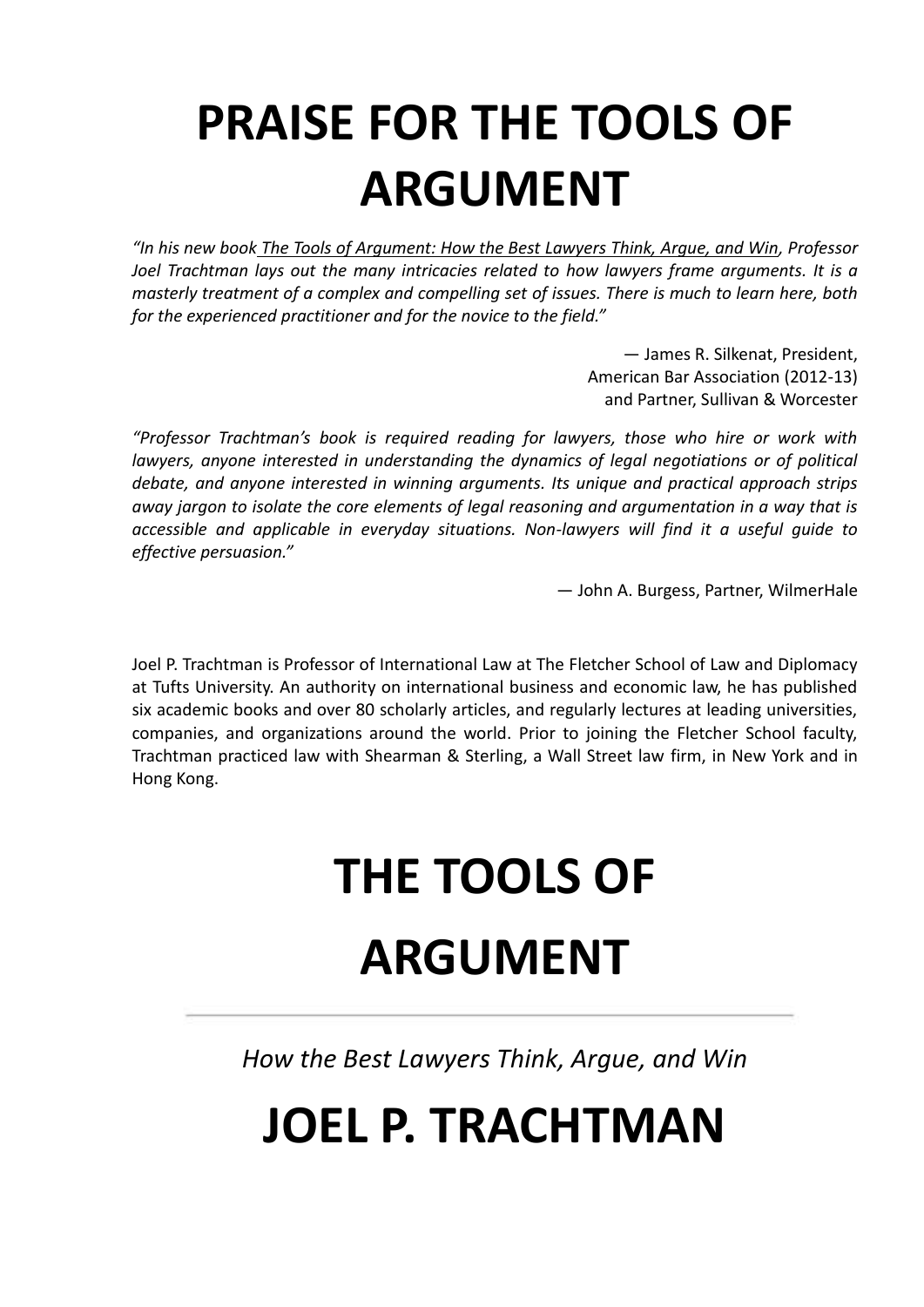#### Copyright ©2013 Joel P. Trachtman

All rights reserved.

Library of Congress Control Number: 2012923785 CreateSpace Independent Publishing Platform North Charleston, South Carolina

ISBN: 1481246380

ISBN 13: 9781481246385

eBook ISBN: 978-1-63003-260-9

[www.toolsofargument.com](http://www.toolsofargument.com/)

No part of this publication may be reproduced in any manner whatsoever without written permission from the copyright holder, except in the case of brief quotations embodied in articles or reviews.

*To Lauren*

### **Contents**

#### **Preface**

#### **1. Introduction**

- 1.1 What Is Law?
- 1.2 Why Is Law Important?
- 1.3 What Is a Lawyer?
- 1.4 The Work of the Lawyer
- 1.5 Sophistry, Rhetoric, and Winning
- 1.6 The Importance of Preparation
- 1.7 The Power of Texts and the Incompleteness of Texts

#### **2. Legal Thinking**

- 2.1 The Heart of Legal Thinking: Analysis and Synthesis
- 2.2 The Rules of Logic and the Rules of Inference
- 2.3 Thinking like a (Social) Scientist
- 2.4 How Do You Know? Legal Epistemology
- 2.5 Thinking and Feeling like an Ethical Person: Procedural Justice and Substantive Justice

#### **3. Arguing in a Legal System: Procedure**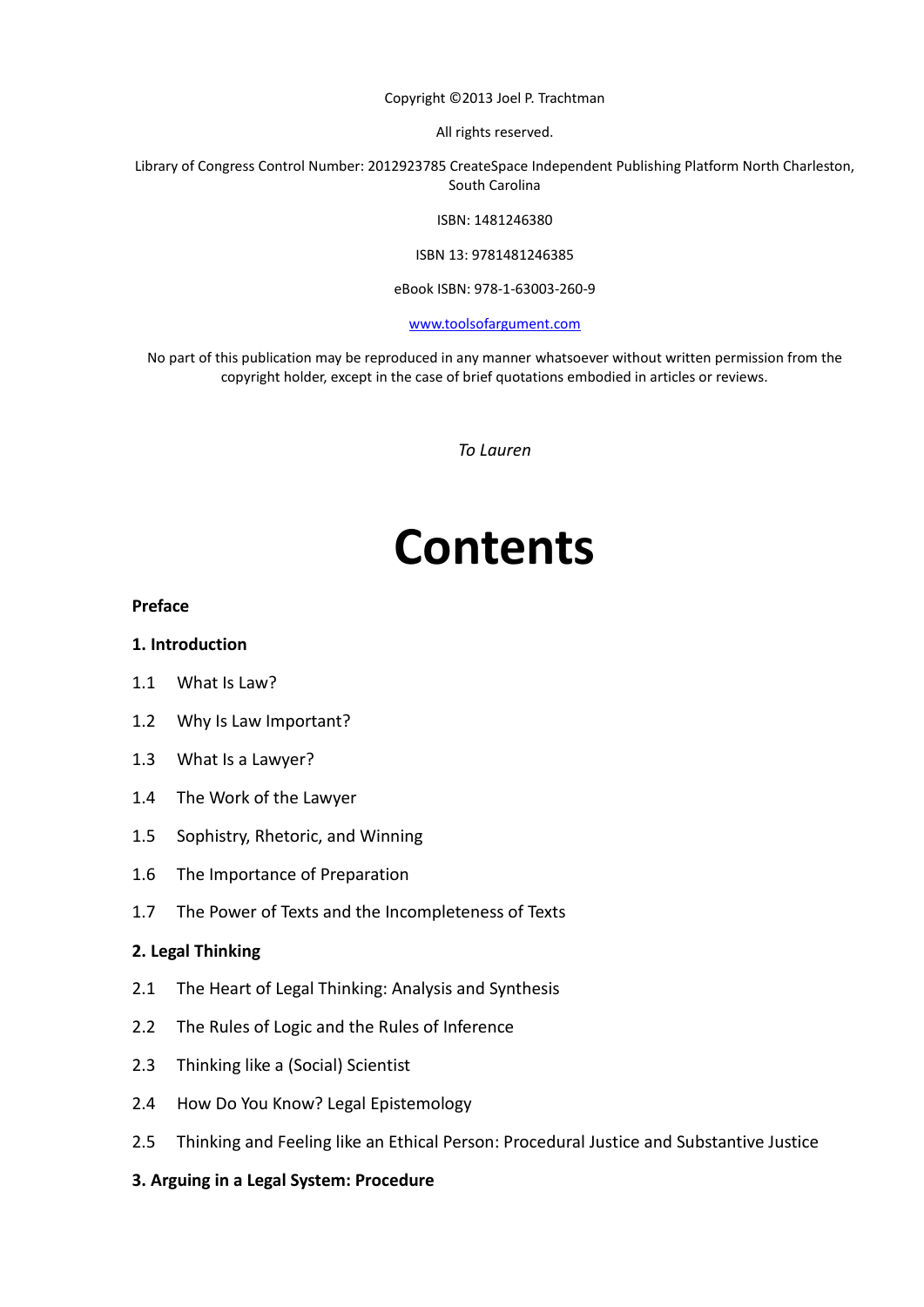3.1 Argue About Arguing: Why Procedure Matters

3.2 Argue for Procedural Benefit: To Win on Substance, Maximize Your Procedural Advantage

3.3 Argue That It's None of the Tribunal's Business: There Is No Jurisdiction

3.4 Argue That There Is Something Wrong with This Tribunal: Bias, Conflict of Interest, Recusal, and Voir Dire

3.5 Argue for a Characterization of the Case That Makes Your Side More Appealing

3.6 Argue for Application of the Rules That Will Result in Your Victory

3.7 Argue That Your Opponent Is Wrong,Too: Counterclaims

3.8 Argue That It's None of the Complainant's Business: Standing

3.9 Argue That the Complainant Is Tainted: In Pari Delictus, Tu Quoque, Clean Hands, and Contributory Negligence

3.10 Argue That It's Too Early: Ripeness and Exhaustion of Lesser Remedies

3.11 Argue That It's Too Late: Statutes of Limitations, Prescription, and Repose

3.12 Argue That Your Opponent Must Prove His Case Before You Must Prove Yours: Burdens of Proof

3.13 Argue That Even If the Complainant Wins, He Deserves Nothing: Remedies and Enforcement

3.14 Argue That It's Already Been Decided: Res Judicata, Collateral Estoppel, Repose, and Double Jeopardy

3.15 Argue That a Process Was Followed (or Flawed): Process Values Are Real Values

### **4. Arguing About the Meaning of Texts: Interpretation**

- 4.1 Plain Meaning and the Dictionary
- 4.2 Original Intent and Evolution
- 4.3 Context, Purpose, and Principles
- 4.4 Four Corners Versus Preparatory Materials: The Parol Evidence Rule
- 4.5 Extensional Pruning
- 4.6 Interpretation Versus Construction
- 4.7 Interpretation and Morality
- 4.8 Effet Utile, the Presumption of Consistent Usage, and Meaningful Variation
- 4.9 Avoid Absurdity
- 4.10 Lex Specialis: The Assumption That the Specific Trumps the General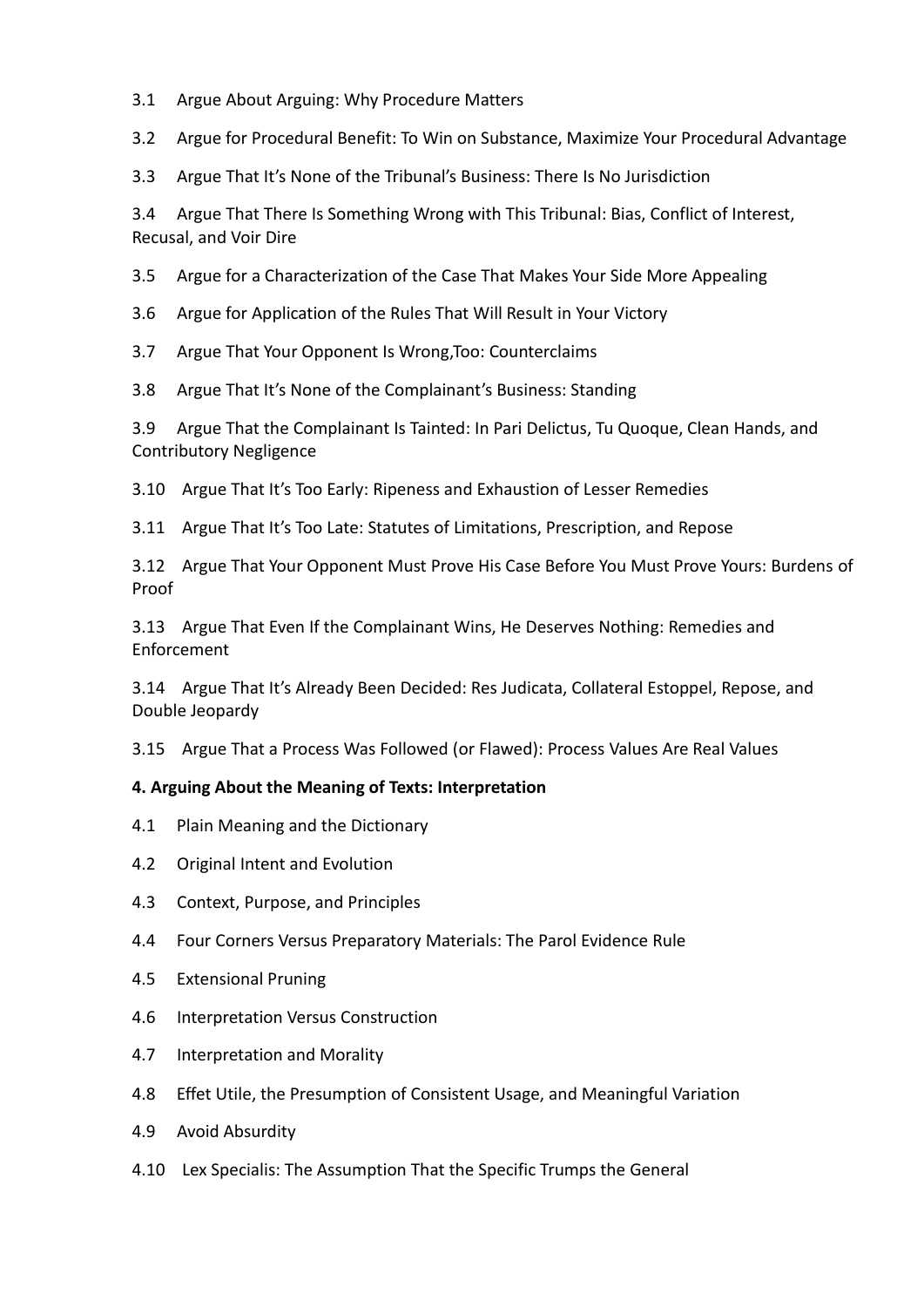- 4.11 Expressio Unius (and Ejusdem Generis): Examples Matter
- 4.12 Clear Statement Rules, Interpretation Against the Draftsman, and the Rule of Lenity

4.13 Reductio Ad Absurdum, the Camel's Nose, the Slippery Slope, the Parade of Horribles, and the Thin Entering Wedge

#### **5. Arguing From Precedent**

- 5.1 Consistency and Law
- 5.2 The Salience of Precedent
- 5.3 Rationes Decidendi: The Essence of Decisions
- 5.4 Obiter Dictum and Cheap Talk
- 5.5 Exceptions that Swallow the Rule
- 5.6 Breaking Precedent
- 5.7 Passive Virtues and Passive Aggression: Not to Decide Is to Decide
- 5.8 Specificity and Delegation
- 5.9 Citations, Footnotes, and the Pedigree of Information

### **6. Arguing About Facts**

- 6.1 Determining the Salience of Facts
- 6.2 Evidence and Missing Links
- 6.3 Causation of Harm and Negligence
- 6.4 Brandeis Briefs and Scientific Experts
- 6.5 Quality of Evidence: The Best Evidence Rule
- 6.6 Exclusion of Evidence
- 6.7 Estoppel: Blocking Argument
- 6.8 Presumptions: Shifting the Burden of Proof

#### **7. Rhetorical Tricks**

- 7.1 Non Sequitur: That Doesn't Follow
- 7.2 Ad Hominem Arguments: Discrediting the Source

7.3 Fallacies of Causation: Post Hoc Ergo Propter Hoc, Affirming the Consequent, Correlation Versus Causation, and Omitted Variable Bias

- 7.4 Inappropriate Inference from Limited Data
- 7.5 Occam's Razor and the Exception That Proves the Rule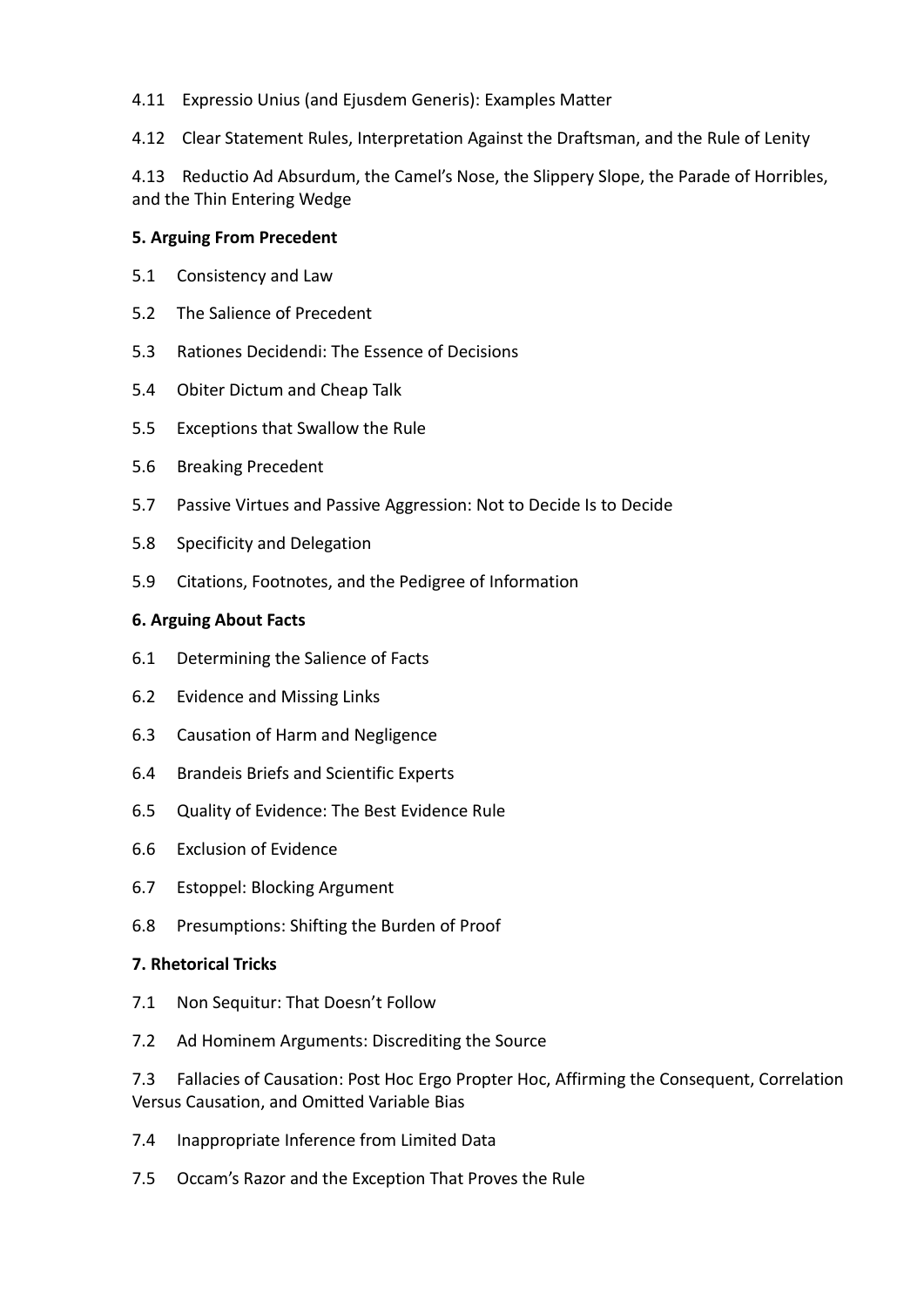7.6 When Did You Stop Beating Your Wife? Embedding Assumptions in Questions

### **8. Arguing About Substantive Responsibility**

- 8.1 The Reasonable Person and Due Diligence
- 8.2 Exceptional Circumstances: Force Majeure
- 8.3 Form Versus Substance
- 8.4 Law Versus Equity
- 8.5 Rights Versus Duties: Noses Versus Fists
- 8.6 Conflicting Values

### **9. Who Knows What Lurks in the Minds of Lawyers?**

- 9.1 Being a Lawyer Means Never Wanting to Say You're Sorry
- 9.2 Words, Words, Words: Context, Precision, and Wiggle Room
- 9.3 Possession is Nine Tenths of the Law, and the Facetious Golden Rule
- 9.4 Trees Falling in the Woods: The Importance of Observation and Evidence
- 9.5 Oral Agreements are Not Worth the Paper They Are Printed On
- 9.6 Who Knows What Evil Lurks in the Heart of Man? The Lawyer Knows
- 9.7 Ass-u-me Makes an Ass of You and Me
- 9.8 Credibility Counts: In Law and In Life
- **10. Winning Arguments With Reasoned Persuasion**

Glossary

### **Preface**

Have you ever been in the midst of a discussion or argument regarding business, politics, ethics, sports, family responsibilities, or any other contentious topic and felt that your opponent did not have the "right" position, but had the better argument? Why is it that some people—often lawyers—can use reasoned arguments to debate with frustrating effectiveness? Perhaps you wished that you had a greater repertoire of skills both to make your points and to counter those put forth by your opponent. This book will help. Why not take advantage of the professionalgrade tools of argument that have been honed through the ages in the discipline of law?

The purpose of this book is to equip law students, new lawyers, paralegals, and executives, as well as anyone else who wants to improve their skills of reasoned persuasion, with the powerful and time-tested tools of argument. Can you recall a time when you identified the loose thread or logical flaw in your opponent's argument, pointed it out, and felt a sense of vindication? At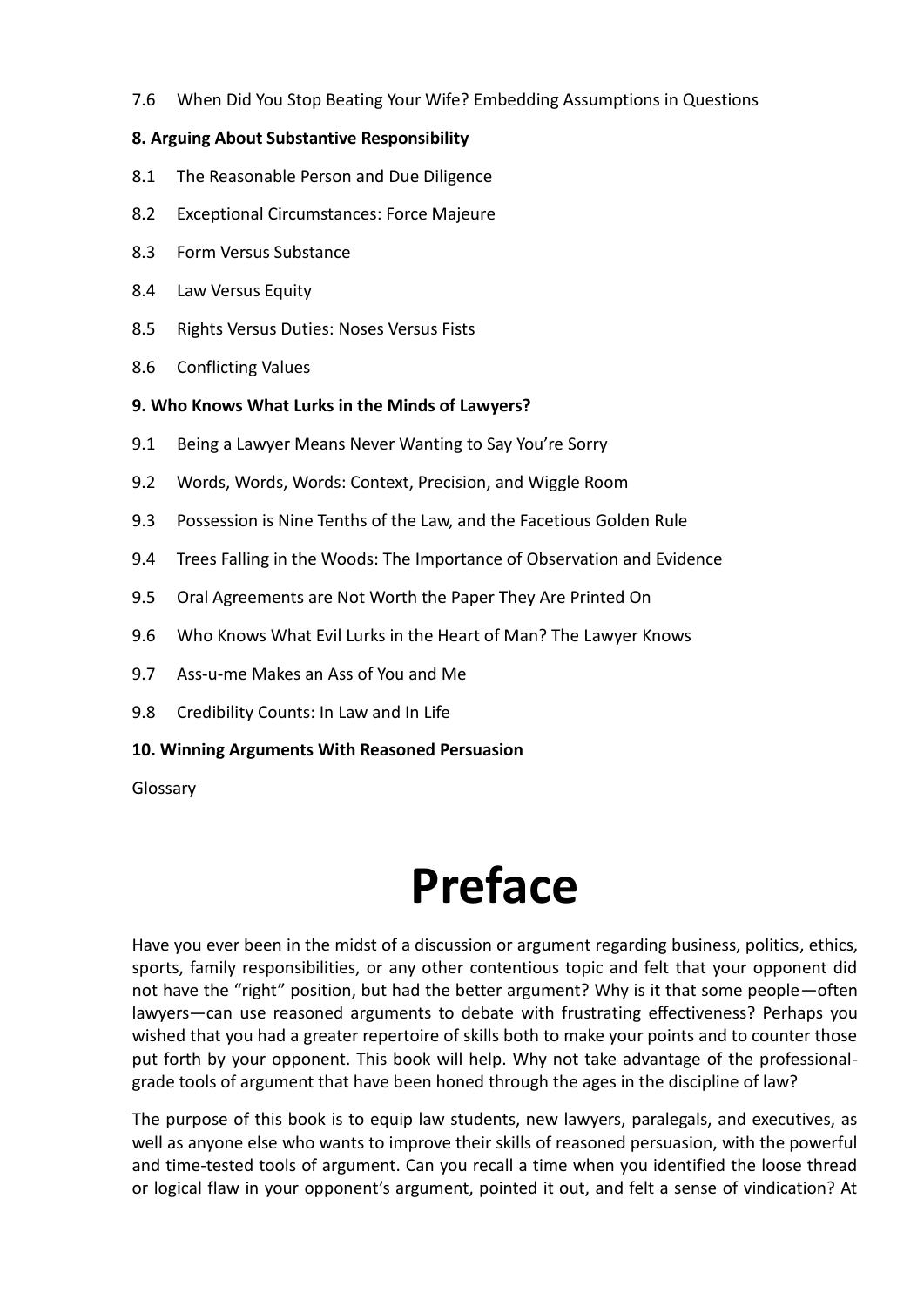that moment, you might have exclaimed to your opponent that he or she had been ["](file:///C:/Users/Piet/AppData/Local/Temp/AVSEbookTemp24496/XXXXXXXXXXXXXXXXXXXXXXXXXXXXXXXXXX)lawyered!" $1$ If you liked that feeling—or if you wished you had a more persuasive way to articulate your opposing views—then you will enjoy and benefit from this book.

After practicing and teaching law for over 30 years, I have come to believe that the tools of argument are remarkably valuable. Indeed, these skills are useful to all of us who engage in small or large business dealings, legal proceedings, governmental operations, or other negotiations, and who enjoy critical thinking, persuasive presentation of ideas, and victory in arguments. After all, winning arguments is much more fun than losing them.

I have also come to believe that acquiring the skills and mindset to think and argue like the best lawyers is not especially difficult. The problem has been that there are few places where one can learn about these techniques in a form that abstracts the essential nuggets of wisdom from their complex historical and legal contexts. Such a presentation is my goal for this book. I've distilled a comprehensive arsenal of the types of arguments one can make in reasoned discourse, as well as the responsive counter-arguments. I can think of no better way to prepare for argument than to read this book with your own settings in mind, anticipating how you can use the tools, or how your opponent might use them, and how you can deftly respond.

Law students and prospective law students: you will find in this book a unique perspective that will enhance your understanding of legal principles and help you participate with confidence in classroom discussions and debates. Once you have a comprehensive and explicit framework of the arguments and counter-arguments, you can readily see the structure of legal discourse in briefs, cases, and classroom debate. Newly minted lawyers—and even experienced legal practitioners: I hope that you will find this book a useful refresher and checklist of the essential tools that can greatly increase your odds of winning any dispute.

If you are not a lawyer, these argumentation skills will be helpful in both non-legal settings and in any legal setting in which you might find yourself. (Indeed, these tools of argument are too valuable to be left solely in the hands of the lawyers.) Further, this book will shed light on the structure of the legal system, which is the principal structure in the U.S. and in other rule-oflaw-based societies for making public policy and for assigning private responsibility, thus helping you become more engaged and knowledgeable citizens. A large proportion of the news of the day has a legal dimension, and you will undoubtedly understand more if you have a sense of the types of arguments that are used.

Of course, in some social and interpersonal settings, it will be unseemly or even dangerous to think and argue like a lawyer, as most lawyers eventually learn by painful experience. Don't try arguing to someone to whom you are romantically attracted that you have a right to their reciprocal affection, or that they bear the burden of proving that you are not attractive to them.

But it is good to know the techniques because, on balance, they will be useful to you in a variety of ways—perhaps in the context of convincing a business colleague of the right strategy, compelling a supplier to comply with its obligations, obtaining a refund for a defective product, securing insurance coverage for a needed medical treatment, or persuading the local youth soccer director to reinterpret a league rule. Consider: is there an issue of precedent? Was an agreed-upon process followed? Does the decision-maker have appropriate jurisdiction?

I believe in the importance of learning these skills because they work—they make a difference in "winning" or "losing" in the war of words. After all, these techniques of argumentation have evolved and survived over the course of many centuries because they have inherent, compelling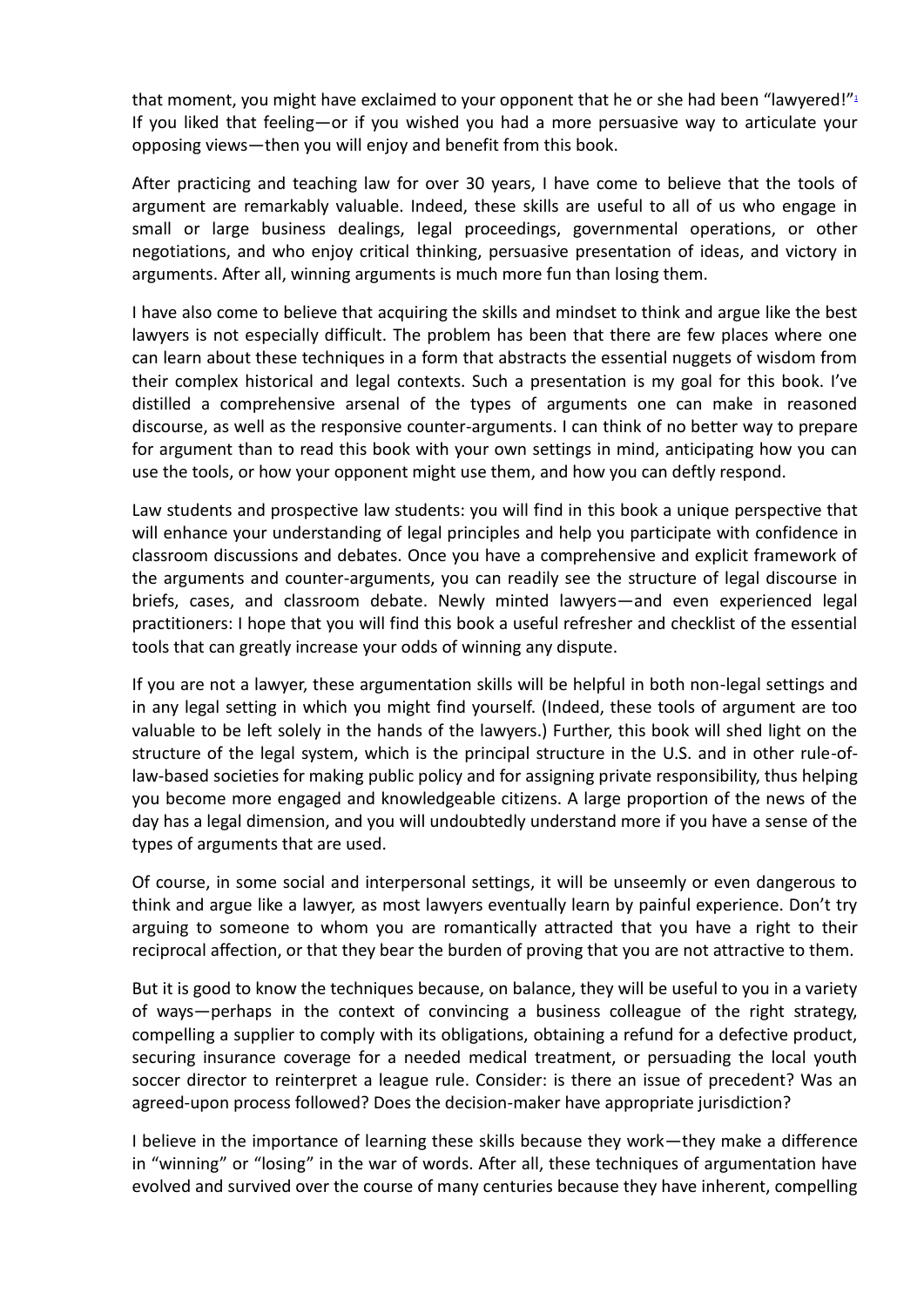logic. People respond to these arguments not because a speaker is overbearing, manipulative, or charismatic, but because they see the logic of the argument. Surprising as it may seem, legal logic is real logic, not separate from other types of logic. If you can bring this compelling logic to bear in legal, business, and interpersonal settings, you can be more persuasive. This book is designed to help you do just that.

## **1 Introduction**

What is the difference between lawyers and the rest of us? There is no lawyer gene that makes some folks more argumentative, precise, or abrasive, than others. The distinctive professional characteristic of lawyers is a critical method of thinking and of argument that has a number of components. This book sets out these components, and thereby demystifies this method of thinking and argument.

This book is concerned with the techniques of argument—of persuasion—used by lawyers. The domain of these techniques is not limited to the legal system, but they were developed within the legal system, and they are used intensively within it. One of my goals is to convince you that these techniques are logical and reasonable, even when they have a result that may seem counterintuitive or unjust.

In order to see the power and utility of these techniques, it is necessary first to consider the legal system, and to understand why these techniques of thinking and argument make sense within that system. I know you want to get to the arguments, but bear with me. I will make this brief, and the material presented in this chapter will serve as important context and preparation for acquiring the skills of analysis and argument presented afterwards.

### **1.1 What Is Law?**

There are all sorts of responses to the question "what is law?" One type of law is reasonably easy to identify. Statutes produced by legislatures are definitely laws. But there are other types of law, and the things we call "law" can have varying characteristics. Regulations issued by regulatory agencies can have the power of law, and in a common law system like the U.S., judicial decisions can make new law. Indeed, one of the things that lawyers do in response to rules asserted by opponents is to examine the rule's pedigree: where did this rule come from, what was the authority of its author, and does it have sway over this case?

A pat response to the question "what is law" is "law is what judges apply to disputes." This response may work for the incurious layman, but two groups might be left dissatisfied. First, judges cannot rely on this aphorism. They need to know how to decide what they will apply. Second, those seeking to comply with and utilize the law, including but not limited to lawyers, need to know in advance of adjudication, which rules are part of the system and which are not.

Legal philosophers and social scientists continue to struggle to define law, but a good working definition of law is the following: formal rules that carry the sanction of the state.<sup>2</sup> Sure, there are a lot of questions and peripheral issues. What about religious law, or the rules of EBay, or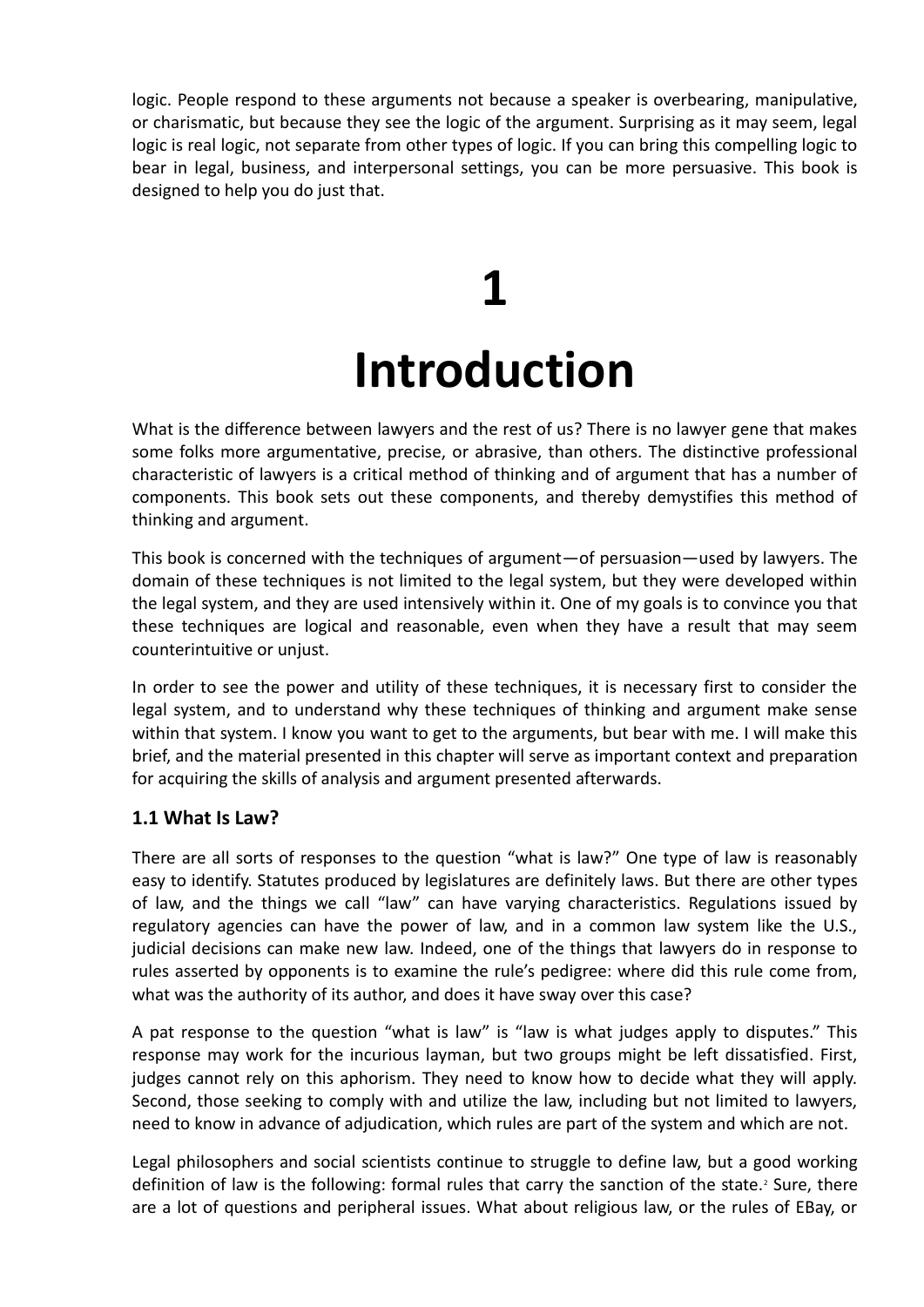the rules of the National Basketball Association (NBA)? The answer is that it is good to distinguish between circumstances where these non-state rules carry the sanction of the state and circumstances where they do not. In some places, religious law can carry the sanction of the state, and the rules of EBay or the NBA can take advantage of the power of the state if they are incorporated in binding contracts. It is important to note, though, that the techniques of argument set forth in this book are also useful in connection with the rules of EBay, the NBA, and other non-state rule-makers.

So, we might think of law as a set of formal rules that carry the sanction of the state. Then, legal argumentation is argumentation about the content and application of these rules—about when and how each of us can invoke the force of the state. As you can readily see, a lot is at stake.

### **1.2 Why Is Law Important?**

As Tina Turner famously sang, "What's law got to do with it?" 3 Where does law fit in to our society? First, law gives us security—security that we will not be killed, hurt, robbed or otherwise treated illegally. The force of the state is deployed to restrain the force of individuals. This security allows us to carry out productive activities and to enjoy life without expending excessive resources on maintaining our security. Legal argument and analysis helps us to determine what protections are available to us.

Second, law facilitates relationships in our increasingly complex society. We live in a dense society with complicated relationships and complex production of complex goods and services. While this complexity sometimes is dispiriting, it allows us to have efficient production and to have a better material life. Law, along with other rules, helps us to manage complexity. It allows us to have more complex relationships, allowing us to be more productive.

Law, like taxes in the words of the great judge Oliver Wendell Holmes, is the price of civilization. That's why law is important to society generally, but why is it important to you?

It is important for you to know the protections available to you against harm to your person, your property, or your organization, and to be able to advocate for yourself in these regards. Law is concerned with the allocation of responsibility, and you will from time to time need to argue with others about their responsibilities, as well as about yours.

By complying with the law, you will avoid the costly application of the force of the state. By seeking to have the law apply to those with whom you disagree, you can bring to bear on them the force of the state in order to cause them to behave properly and to keep their promises. Thus, the force of the state will be applied, in accordance with the law, to prevent violence, theft, fraud, and other bad and inefficient behaviors. Law is important because it establishes the terms under which the state will apply its force—by which society has agreed through the state and the law how the coercive power of the state can be used.

This is why novelist Mario Puzo has Don Corleone, The Godfather, say, "A lawyer with his briefcase can steal more than a hundred men with guns." The lawyer has in his briefcase the texts that will determine who wins and who loses. These texts—contracts, statutes, constitutions, and treaties—are not just words, but words that carry the force of the state. Therefore, the lawyer has in his briefcase, properly used, the force of the state, which in most places is stronger than a hundred men with guns.

Law is a central tool and structure of the state. In Shakespeare's Henry VI, Part 2, Dick the Butcher, in connection with plans for a revolt, says, "The first thing we do, let's kill all the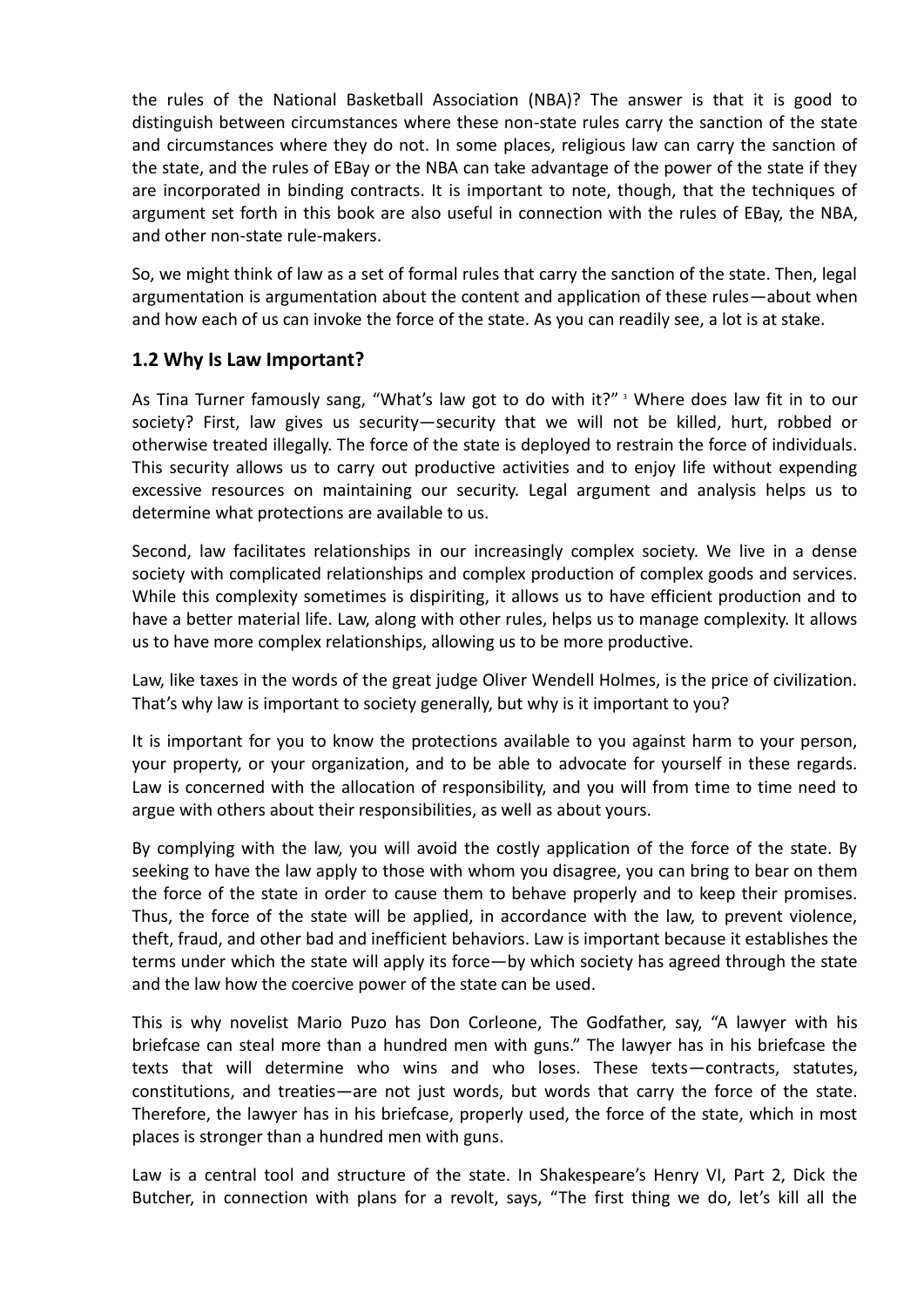lawyers." Dick sees the killing of lawyers as a way to destroy state authority (not, as is commonly thought, as a way to improve society more generally). But a more appealing method of rebellion, at least for non-lawyers, is to destroy not state authority but the lawyers' monopoly on control over state authority by learning to think and argue as they do. This book advances that cause. Legal argument is too powerful, and the force of law in society too important, to be left in the exclusive hands of lawyers.

Legal rules are formal rules, established according to constitutional procedures, that carry the force of the state. Law is important because, in a society based on the rule of law, it channels the force of the state. This is why society has developed such sophisticated techniques for arguing over the application of law.

### **1.3 What Is a Lawyer?**

A lawyer is an expert. The expertise that the lawyer wields is twofold. First, it includes knowledge of how the legal system works—how all the written and unwritten procedural rules apply to guide the determination and application of the law. Much of this book is concerned with these procedural rules. Second, the lawyer's expertise includes substantive rules of law, like the rules protecting patented technology or forbidding the sale of cocaine.

Even though law is a field in which expert knowledge is necessary to operate at the highest level, it is open to the layperson to know some of the procedural and substantive rules—the difference between the layperson and the expert is in the scope and depth of the expert's knowledge. This book cannot address the substantive rules of law in any detail, and it cannot make you a lawyer. However, it will educate you about many of the techniques of argument and written and unwritten procedural rules—rules about the determination and application of substantive rules—that form the distinctive expertise of the lawyer.

### **1.4 The Work of the Lawyer**

The core work of the lawyer is not to argue about what the law should be, although this sometimes is salient. Rather, the work of the lawyer is to argue about and determine what the applicable law is, what the facts are, and how the facts fit into the applicable law. These questions are complex enough, but as you will see in this book, the individual tools used in argument are not as complicated or demanding as those used in neurosurgery or rocket science. They are accessible to all. But choosing the right arrows from the lawyer's quarrelsome quiver and fitting them together elegantly to craft an overall argument that will persuade the decision-maker takes strategic thinking, and creativity.

In general terms, we can say that lawyers analyze and argue about what the rules are and how they apply to particular situations. The ways that lawyers think, argue, and eventually win arguments are relevant to dealings in business, in politics, in church, in the military, in sports, or in other institutions or relationships.

### **1.5 Sophistry, Rhetoric, and Winning**

It's great to be persuasive when you're right. It's great to be able to resist sophistry when your opponent is wrong. It is a guilty pleasure to be persuasive when you are wrong.

Lawyers are the modern heirs of the ancient Greek sophists, the worst of whom sought to "make the weaker argument appear the stronger." The first way to define strength in this context is by how well you persuade your audience. If, however, a strong argument, as defined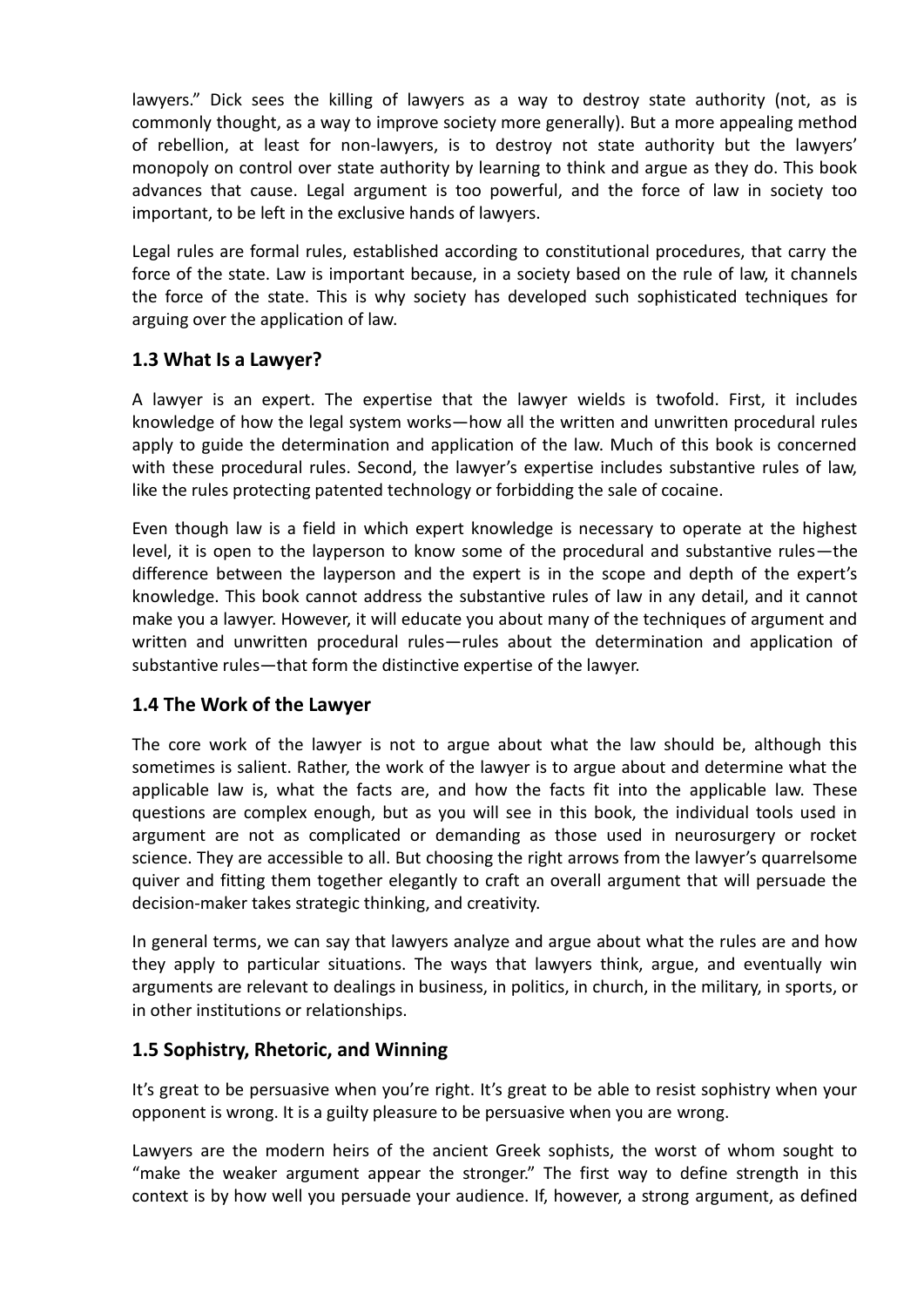here, were one that convinces others of your position, then it would be impossible to make the weaker argument appear stronger. By "appearing" stronger, it would be stronger. Therefore, we need a different definition of strength than mere persuasiveness.

The true stronger argument is the argument that meets some objective test of strength, and that *should* win. But, you might ask, where does this objective test come from? Is it based on first principles, justice, or truth? Unfortunately, as culturally-biased human beings, we often disagree about first principles, justice, and truth. A more practical version of this second definition would deem stronger the argument that is more substantively appealing—the one that resounds more greatly in logic and policy. By making the weaker argument in this sense *appear* the stronger, lawyers or other sophists may subvert first principles, truth, or public policy. In order to make the weaker argument appear the stronger, they might be required to present arguments falsely. Sophistry is thus ethically unappealing.

Lawyers are trained to think in terms of legal right and legal wrong (which is one of the things that people find objectionable about them). If the law says you are responsible for a problem, then for the lawyer, that's the end of the discussion. But in a more nuanced social and relational setting, things are not always so black and white, and the legal system can ignore important shadings of right and wrong. This is not necessarily a bad thing. Sometimes decisions must be made, even if they are imperfect and even if there is a degree of right on both sides. However, it is good to remember that there is significant nuance. Sometimes it is also politic to recognize the values that motivated the losing claim and even to compromise when you would otherwise win in formal dispute settlement procedure.

Legal practice is, to a great extent, ethically ambivalent. Lawyers pledge to represent their clients zealously, and so they are charged, where their client is wrong, with trying to make the weaker argument appear the stronger. Yet, they also see themselves as officers of the court, or agents of the state, and in that role they should seek to enforce the law as intended and must act honestly.

This book is not intended to school sophists. But it does include a taxonomy of the tools of sophistry so that they can be identified and countered. While it is far beyond the ambit of this book to postulate a set of objective criteria or a set of first principles for use in judging arguments, it is within its scope to promote truth in argument. In the U.S., we like to think that our system of legal advocacy is a crucible that forges accurate application of law. In a broader social setting, you might acknowledge that competent and honest argument over the application of rules, principles, and policy will allow fair decisions to prevail.

Understanding the tools of argument will allow you to be more persuasive, to counter the arguments of opponents, and to make decisions when you are the target of persuasive arguments. The best tools of argument are also tools of thinking and will enable us to persuade the most important decision-makers—ourselves—as to what is right.

### **1.6 The Importance of Preparation**

In legal practice, as in non-legal argumentation, preparation is everything. As you review the arguments presented in this book, you will see that by evaluating each of the components of your position, and of your opponent's, you will be able to see which arguments are available to you and which are available to your opponent. You will be able to maximize the strength of your arguments and you will be able to prepare with responses to those of your opponent. Unfortunately, greater preparation can also make the weaker argument appear the stronger.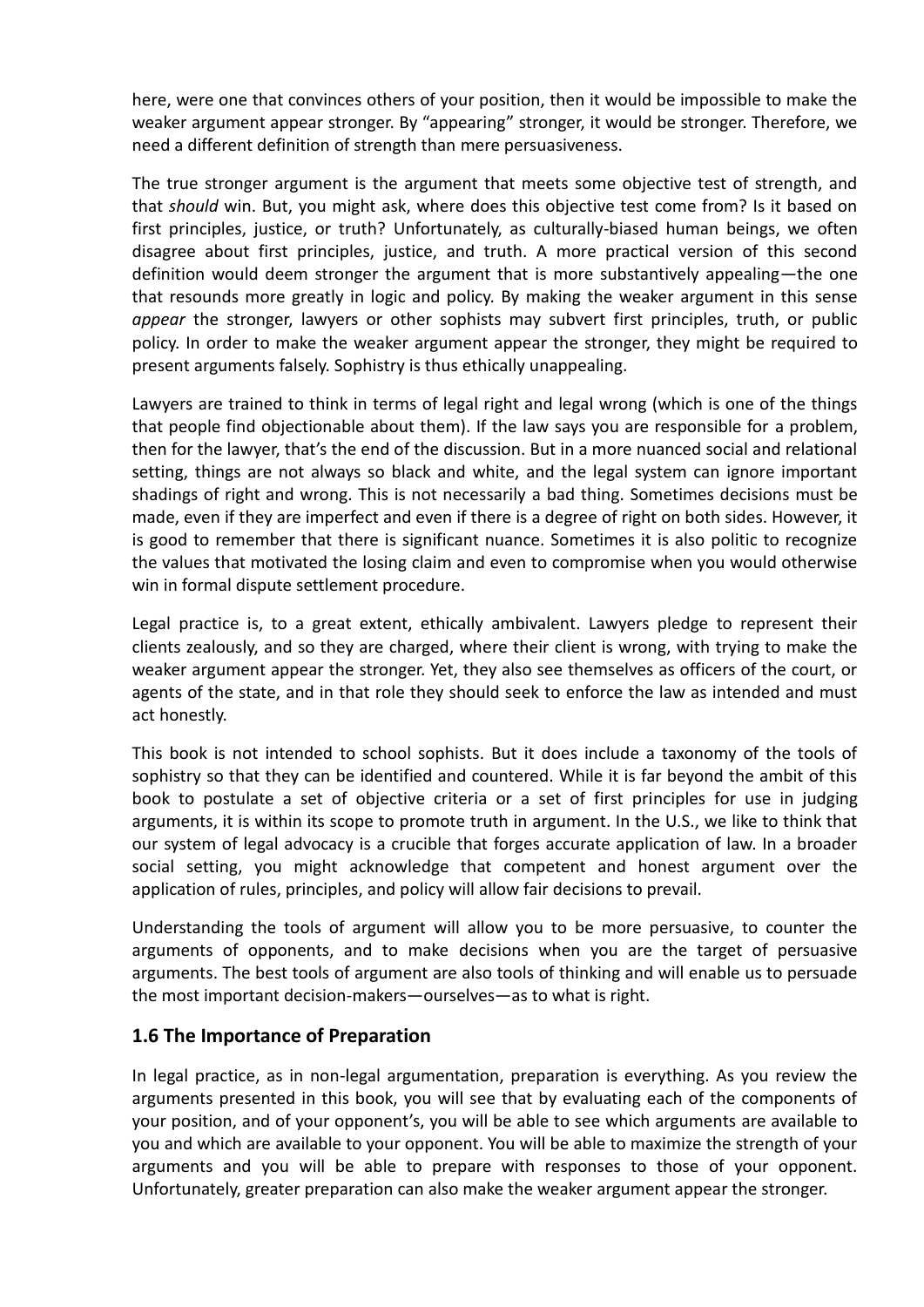This book provides many possible lines of argument and suggests ways to counter each argument: points and counterpoints. If you maximize your points and prepare with counterpoints by which to oppose your opponent's points, you maximize your chance of winning on points. Winners in every sport, and in every other area of competition, know that preparation maximizes the chances of success.

Good preparation consists of considering your facts and the applicable rules, and of thinking about the ways in which each argument described in this book may be applied, either to support your side, or to support that of your opponent.

### **1.7 The Power of Texts and the Incompleteness of Texts**

Law is primarily composed of written rules. While there are important unwritten rules, and lawyers play a critical role in arguing about what those rules are, most of the work of lawyers is concerned with written rules. Written rules, produced by a government as laws, or produced by private parties as contracts or other rules, are best understood as a specification about how people will behave in the future, or at least about the consequences of certain behavior in the future.

The important point here is the temporal one. Laws (and contracts) are prepared in advance to control later behavior. Legislation is the mechanism by which societies agree in advance about what to do to prevent or affect specified behavior. This is a valuable mechanism, allowing societies to overcome cooperation problems so that they can create public goods or prevent individuals from doing harm to one another. Law is essential to our character as a social animal and to humanity's ability to improve its welfare.

All laws, and all contracts, are inevitably incomplete. They cannot be written in advance specifically to anticipate every possible circumstance. Courts or other decision-making mechanisms may be assigned the job of completing the contract or the legislation ex post. Other times there is no legal or contractual rule to apply—a gap in our structure of rules. In these cases, the law or contract cannot affect behavior or impose penalties, and any loss remains where it falls.

## **2 Legal Thinking**

What does it mean to "think like a lawyer?" You might suppose that you have to go to law school to find out. Having been to law school, practiced law for a decade, and taught law for more than two, I believe that I can convey in this brief book the essence of thinking like a lawyer, what I like to call "the art of reasoned persuasion." Sure, there is much to learn in law school to prepare people for the legal profession, but the experience can fall short in empowering students with these critical thinking skills. Unfortunately, some law schools fail to do a good job teaching, and some law students fail to do a good job learning, how to think like a lawyer. Therefore, it is neither necessary nor sufficient to attend law school in order to acquire these essential tools.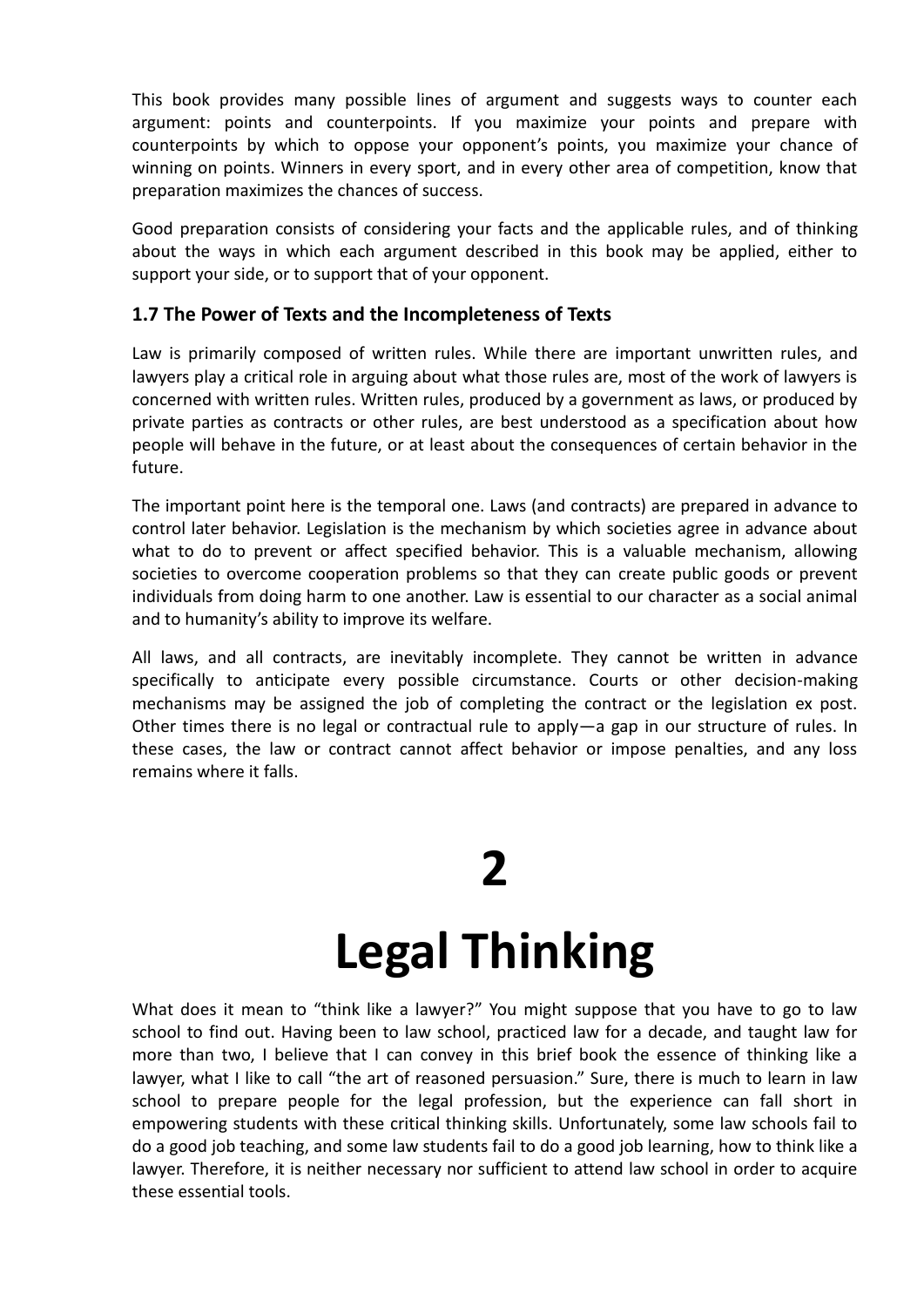Law school has three main educational components. First, a large part of law school in common law countries, like the U.S., is devoted to learning to argue about whether a given precedent governs a new fact situation. Second, much of the time in law school is spent learning the specifics of particular legal rules and how to look up particular legal rules. Third, a great deal of modern law school education in the U.S. is devoted to learning what the law *should* be—to normative thinking about the law.

Regarding the latter point, although law schools are improving, the techniques taught there for determining what the law should be are generally inferior to the techniques available in other disciplines, such as economics or philosophy. After all, economics offers the strongest social scientific tools of empirical evaluation of the results of legal rules, while philosophy offers the strongest analytical tools for evaluation of moral goals.

While this book conveys the essence of thinking and arguing like a lawyer, I must concede that I only learned most of what this book contains after law school. In law school, most of the tools of legal thinking and argumentation presented in this book are only addressed incidentally or indirectly. As a law professor now, I daresay that if I had read this book before law school, I would have had a more complete set of tools of legal analysis than some of my professors. I know that if I had read this book upon the beginning of my practice of law, I would have had a more complete set of tools of analysis than most of the lawyers with whom I tangled.

The skill of "thinking like a lawyer" and the tools of argument draw from a variety of law school studies and legal practice. It involves an analytical understanding of rules, evidence, and logical inferences. It is both rational and ruthless. It fixates deliberately on airtight "problem solving" for the question: how can I convince a decision-maker that I should win?

This book synthesizes what it means to think and argue like a lawyer. The skills presented include a number of identifiable and discrete components that, individually, are rather simple. When combined artfully, they allow you to construct a formidable argument. I describe these skills in clear and accessible terms, with examples. My goal is to enable you to adapt them to real life situations any time that you are arguing about principles, rules, facts, or agreements. The utility of these tools of argument is by no means limited to courtroom or other legal settings.

### **2.1 The Heart of Legal Thinking: Analysis and Synthesis**

Here is where I reveal the main mode of thinking like a lawyer. Drum roll, please. We call it "analysis and synthesis." Lawyers break legal questions down into components, or elements, of a crime or of a claim, and then analyze each component separately. So, if the elements of the crime of murder include intent, causation, death, and lack of excuse, we analyze each of these components separately and then synthesize the analyses for a complete understanding.

It's not rocket science, folks. But it does differ from what may be the layperson's approach, which is to reach a conclusion less through the discrete analysis of components, but more holistically or impressionistically. The layperson might conclude "that's murder" or "that's theft" or "that's fraud" in the sense of common parlance, without going through the analytical steps required by law. Behavioral scientists have confirmed that human beings, more than we'd like to admit, reach conclusions first and analyze later. The legal discipline is attractive where it can slow things down and allow us to think analytically before reaching a conclusion.

This style of analysis and synthesis is also the secret of good legal writing. In the first paragraph, or section, of your argument, break the crime or claim into elements: analyze the claim. In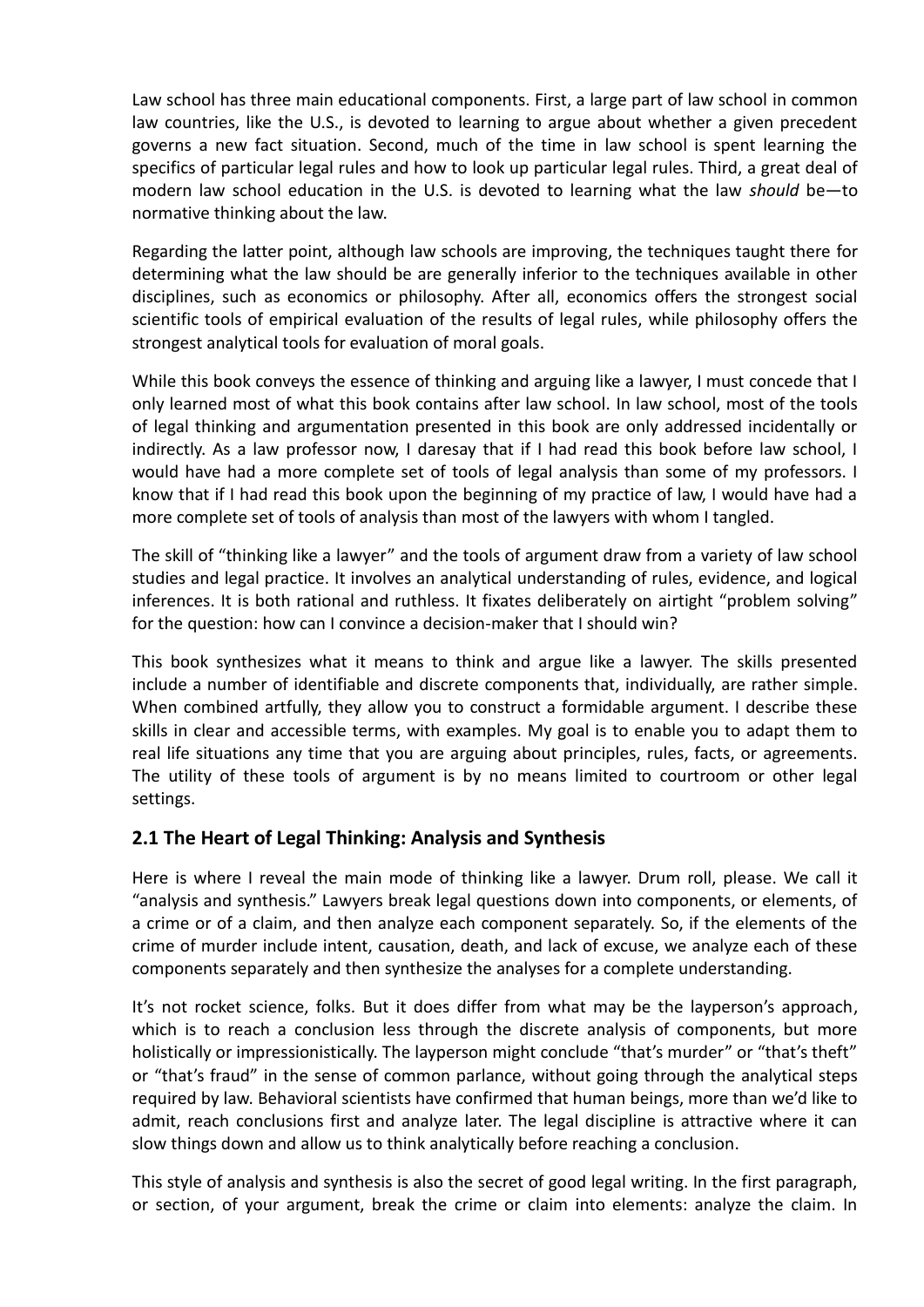subsequent paragraphs or chapters, examine each element separately to determine whether it is factually satisfied. Once you are finished, it is easy to "synthesize" or look at all the elements and see whether they comprise the crime or claim in question. This is the concluding paragraph or chapter. Yes, it is dry and stylistically predictable, but its beauty is in the elegance of its function. Good legal writing, like other expository writing, should be parsimonious—including precisely what is necessary to reach the conclusion, and nothing more.

All legal prohibitions or requirements, including those in a contract, take the logical form of "ifthen" statements: *if x, y, and z, then a*. The initial analytical question simply asks "if what?" What is included in the "if" portion of the if-then statement? The answer is that those are the elements of the crime or claim, or of the contractual obligation. In order to determine "if what," we simply read the law or contract and determine what conditions it specifies for the relevant legal consequences. Once we know the elements, we know what goes in the "if" portion. The law specifies the consequences: the "then" portion.

This analytical method is iterative and inductive—we don't know which potential "if-then" statements to consult until we see if some of the "ifs" are satisfied. We look at those "if-then" statements that are potentially satisfied by the facts we initially identify, and then pursue an evaluation to see if they are indeed fully satisfied.

This is not different from a doctor using differential diagnosis to determine the disease that afflicts a patient. The doctor evaluates the patient's condition and narrows the "diagnosis" as she sequentially adds to the factual elements. Just as the doctor asks first, does the patient complain, second, does the patient have a fever, third, is the patient coughing, etc., until she comes up with a diagnosis, so does the lawyer use a similar technique to come up with a claim. Of course, it may be that the doctor finds no disease, or the lawyer finds no claim, because all of the elements of any known disease or claim are not satisfied.

For example, for legal responsibility for a civil (non-criminal) wrong, or "tort," there must be (i) a duty, (ii) a violation of that duty, (iii) causing (iv) harm (v) to a person owed the duty, (vi) where there is no defense such as necessity or contributory negligence. *If* each of these conditions is met, *then* there is legal liability for the tort.

Thus, legal analysis consists of (a) breaking down each legal rule into a list and (b) evaluating whether each condition is met so as to result in legal responsibility. Importantly, the elements are generally linked conjunctively; if any condition is not satisfied, legal responsibility does not result.

Analysis and synthesis answer every question regarding whether an act violates the law or is required by law. The analysis breaks the prohibition or requirement into component conditions then sequentially evaluates whether each condition is met. The synthesis merely observes whether each condition is met. It's simple.

If you can learn to do this—if you can recognize the factual parameters of each rule and then address the definitional and factual difficulties of each parameter—then you are already well on your way to thinking like a lawyer.

By the way, well-written laws and contracts make it easy to identify the component conditions of responsibility; the clearest documents will specify them explicitly. Good legal drafting consists of clarity in expression of legal obligations, and legal obligations are always formulated as "ifthen" statements. Good drafting identifies the "if" conditions clearly and should specify the "then" result with precision. As you review any legal document, your main concern should be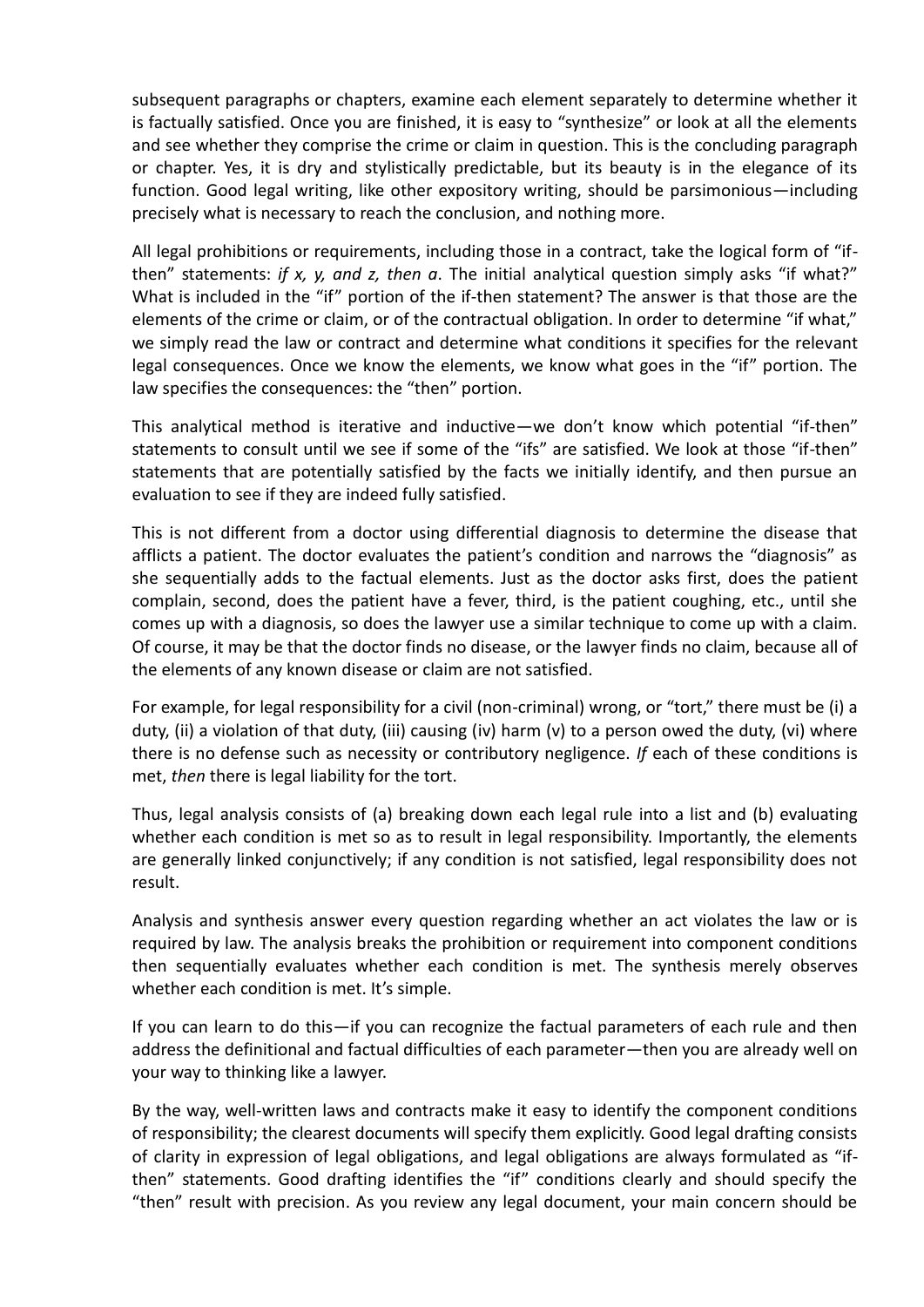whether these "if-then" statements are clear and if they do what you need them to do.

Following is an example of good drafting following an "if-then" formulation:

*If* Party A suffers any losses as a result of environmental contamination of Property X arising from actions of Party B, *then* Party B shall compensate Party A for the full amount of such losses.

Thus, the components of a claim for compensation under this provision are (i) losses (ii) suffered by Party A (iii) as a result of environmental contamination (iv) of Property X (v) arising from actions of Party B.

Of course, analysis is not exclusive to lawyers. In ordinary social life, we might ask whether an associate or friend has lied to us. In order to do so, we might ask ourselves, what are the components of lying? Let's say that in your community (we will stay out of the legal system for now) the consensus-based components are the following: (i) the alleged liar must speak, (ii) the speech must be false, (iii) the speaker must know that it is false, (iv) the false speech must be intended to hurt another, and (v) the false speech must actually hurt another.

We all know about difficulties with some of these components. Is a "white lie" (where no one is hurt, or where no hurt is intended) a lie? Is silence in the face of another's misapprehension of the facts a lie? The best analytical approach is to determine the elements that are required and then to determine whether each element is present. In a legal system, a legislator determines which elements are required, while a court determines whether each element is present.

### **2.2 The Rules of Logic and the Rules of Inference**

Lawyers make formal arguments in court and elsewhere. A formal argument needs to be consistent with formal logic, and it needs to begin with a base of knowledge and build from there, using the rules of logic or the rules of inference.

So, in order to think like a lawyer, you need to know how to think. Surprising, eh? This book does not provide a deliberate introduction to formal logic, but it does point out some of the basic fallacies that can plague argument or hide the perfidy of sophists.

The rules of inference, drawn from all the sciences—all the ways in which we know things—are the customary or consensus-accepted methodological conventions that tell us whether it is permissible to draw a factual inference based on a certain quantity or quality of data. For example, statisticians and econometricians have a highly developed set of rules of inference that they use in their work. These rules can seem arbitrary, but they have been accepted by consensus as a useful basis for discourse.

We must recall that it is a social choice whether the legal process, or any other decision-making process, will simply accept these rules of inference. (The rules of logic are pretty, well, irrefutable.) For example, as you know, we have standards of proof in law for certain things; in the U.S., conviction of a crime requires proof beyond a reasonable doubt. This is a higher standard than that which we might use in our daily lives for determining whether someone is a criminal.

"Proof beyond a reasonable doubt" is a different standard from that which might be applied by a statistician to determine the likelihood of a causal relationship. Actually, statistical analysis has trouble with causal relationships, but can show interesting correlative relationships.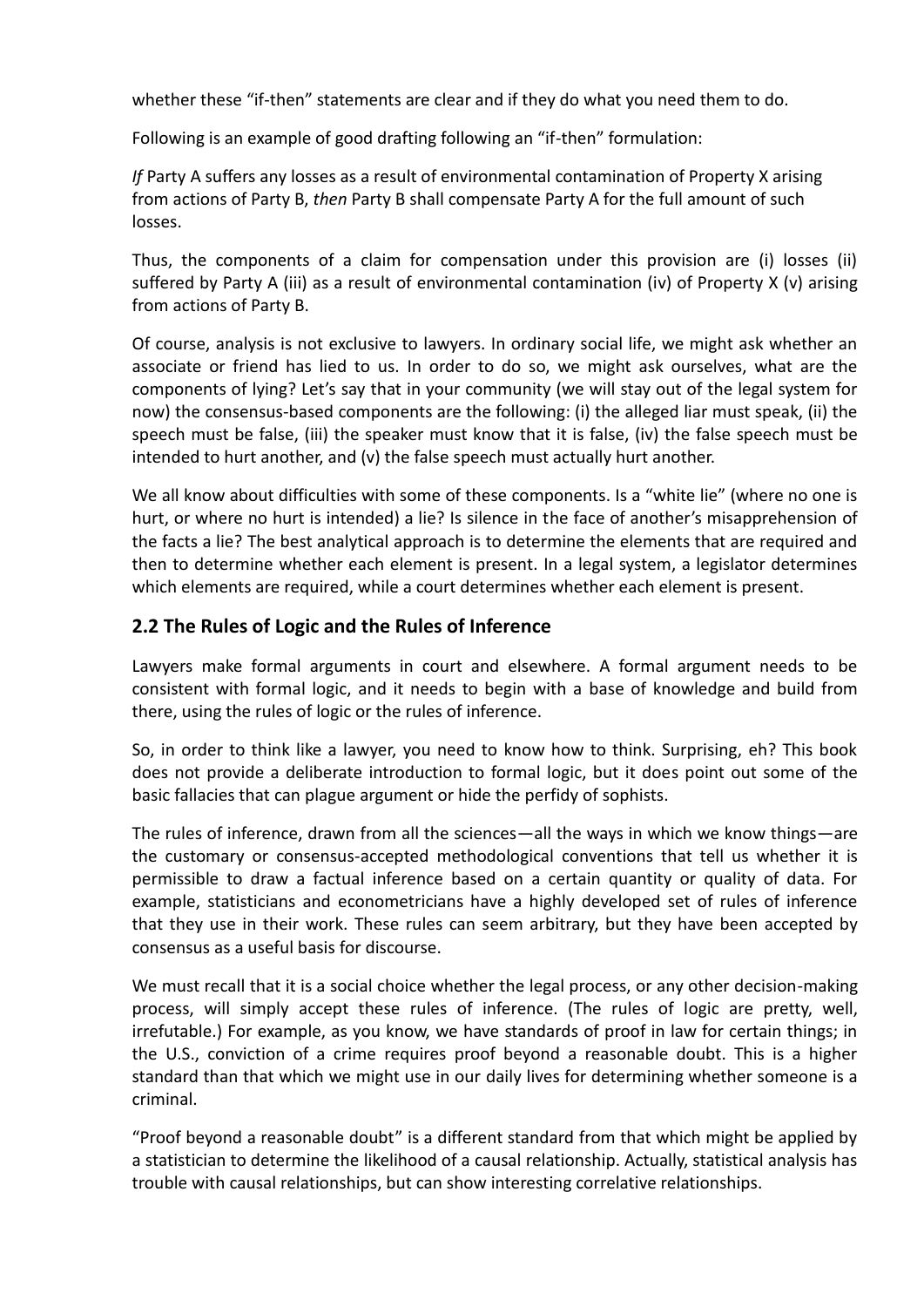For example, statistical evidence can show how the likelihood of contracting lung cancer increases if one smokes. But it does not show how, or even show directly that, smoking causes cancer. Correlative relationships are "circumstantial" evidence, which we sometimes disdain, but circumstantial evidence can still be useful in reasoned arguments. You may have seen a television or film courtroom drama in which a lawyer discounts evidence that is merely "circumstantial," but the truth is that circumstantial evidence is often a good, if not irrefutable, basis for inference. Much of what we know is based on circumstantial evidence.

In fact, a statistician might ask what this "beyond a reasonable doubt" standard of proof means—how would you quantify this level of probability? The often-used convention of statistical significance states that if there is less than (choose one) a 5% or 10% possibility that an observed correlation is just random chance, it will be deemed "statistically significant." If analysis shows that the correlation is stronger than the selected level of statistical significance, does this mean that the correlation has been proven "beyond a reasonable doubt?" Aren't statisticians the consummate "reasonable people?"

Most of us would answer that we seldom can reduce evidence of a crime to statistical measurements—there are multiple pieces of evidence, each with different significance or weight. Even if we could measure the probability of crime statistically, we might feel uncomfortable doing so. But the response to this discomfort is to ask whether the discretion retained by *not* specifying a quantitative threshold is consistent with the idea of the rule of law, which is defined as the absence, or at least the minimization, of human discretion.

### **2.3 Thinking like a (Social) Scientist**

The analysis/synthesis method outlined above is applicable to all determinations of whether there is a violation of the law, or whether there is a violation of a duty under contract or a tort, giving rise to a claim. However, it is wholly inapplicable in connection with arguments about what the law *should* be.

In fact, the greatest single revolution in legal research in the last 50 years has been the development of the field of law and economics, bringing social scientific methodologies to bear on policy questions about the law. This study asks questions about the empirical results of legal rules, as well as asking how legal rules come to be made. Law schools have increasingly recognized that the traditional disciplinary tools of law can be greatly enhanced by incorporating other social scientific disciplines when the goal is to create or evaluate public policy.

The field of law provides no insight into whether there should be a minimum wage, whether capital gains should be taxed at a lower rate, whether capital punishment is a good idea, or how long a prison sentence should be. Economists, philosophers, sociologists, and other experts have better tools to respond to these types of questions.

Nevertheless, in the U.S., and in many other countries, lawyers have a leading role in government, including in legislation and regulation. And experienced lawyers can indeed be helpful in evaluating the mechanics of a particular law. For example, they can evaluate whether courts or other decision-makers will be able to determine the different components accurately or not, or whether a rule can be applied consistently.

### **2.4 How Do You Know? Legal Epistemology**

One of the best responses to any argument, of any kind, is simply to ask, "How do you know?"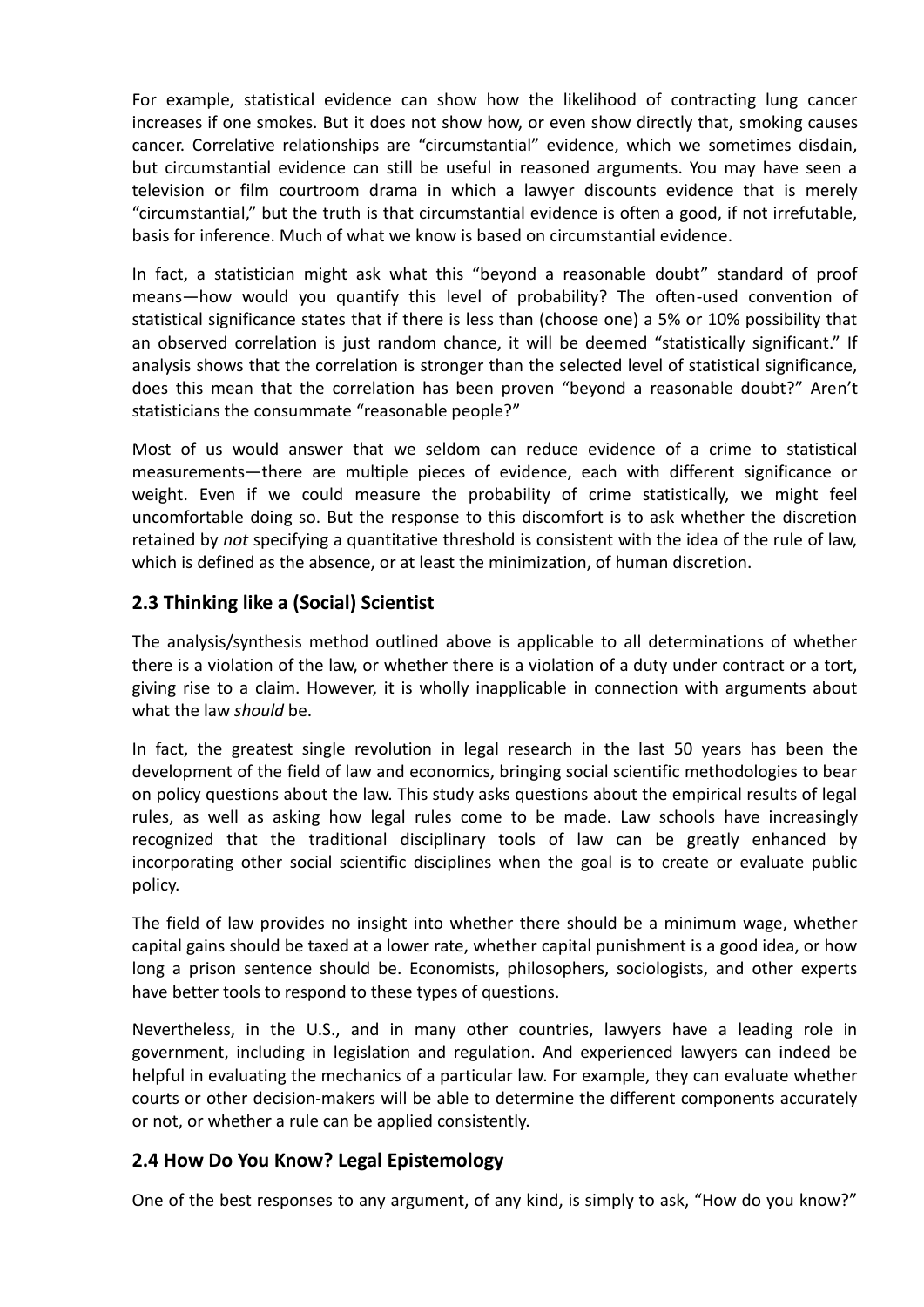Putting your opponent to his proof can be an effective strategy. By asking, "How do you know," we are implicitly saying that it is the opponent's job to supply proof rather than our job to supply contradictory evidence. We are implicitly shifting the burden of proof.

We need to be careful what we ask because the proponent may be prepared with overwhelming evidence, but, more often than not, there may be gaps in the chain of logic or evidence. Once we find a gap, we just need to attack it until the entire argument falls. My late colleague, Keith Highet, one of the United States' greatest practicing international lawyers, referred to this as the loose thread strategy: pull on it and the fabric of your opponent's argument unravels. Highet was a bulldog who would clamp the opponent's loose thread in his teeth and pull viciously and happily.

However, the most persuasive arguments set out preemptively, or otherwise make available, how the author knows that each proposition is true. That is, the most persuasive arguments answer in advance the "how do you know" question by setting out the pedigree of each proposition. This strategy of full disclosure is less advisable where your positions are weak. But when they are strong it can "shock and awe" your opponent into submission. There is no more satisfactory feeling than to do your homework, lay out the arguments, and have your opponent concede that he cannot honestly hold back your tsunami of argument. Where your arguments are this good, it is often strategically advisable to lay them out in detail, even though doing so gives your opponent a chance to respond.

This is why lawyers love footnotes. A good footnote preempts argument by showing the support for the proposition. It allows the decision-maker to see how well supported the argument is. Legal argument even has a particular set of rules for citation that is intended to discipline and guide the use of references. These rules require a degree of disclosure of the kind of support provided by the material cited. It establishes a set of rules of the game regarding how we assert the pedigree of our knowledge.

However, preemptive display of the basis for your arguments provides an opportunity for your opponent to scrutinize those arguments for flaws. Thus, where your opponent sees that there is no footnote or other display of the pedigree of your information, or where the footnote shows weak support, he can seek to exploit your weakness. In reasoned argument, you always have a strategic choice whether to make preemptive display of your back up in citations or not, often depending on the context and the opportunity you will have to provide the support later.

On the other hand, where your opponent fails to set out the pedigree of his propositions, or where, after examining the pedigree of his propositions for yourself, you otherwise identify a weakness, you must put him to his proof. Following Highet's strategy, you must pull on that loose thread and ask why we should believe this unsupported proposition. In a more nuanced way, you must test the quality of the pedigree of each of your opponent's essential propositions—some may purport to be well supported, but may actually be weakly supported, or even contradicted. Facts can be appreciated in different ways, and support for a proposition is often in the eye of the beholder.

There are two types of knowledge that are important in law: knowledge of facts and knowledge of law. While lawyers may be adept at proving or disproving factual statements, the more characteristic part of legal practice involves determining what the law is. Importantly, there is an iterative, interdependent, relationship between law and facts. The facts that we identify tell us what legal rules are likely to be applicable, and the legal rules tell us what facts are salient. For example, we do not know whether to examine the law of murder unless someone has died and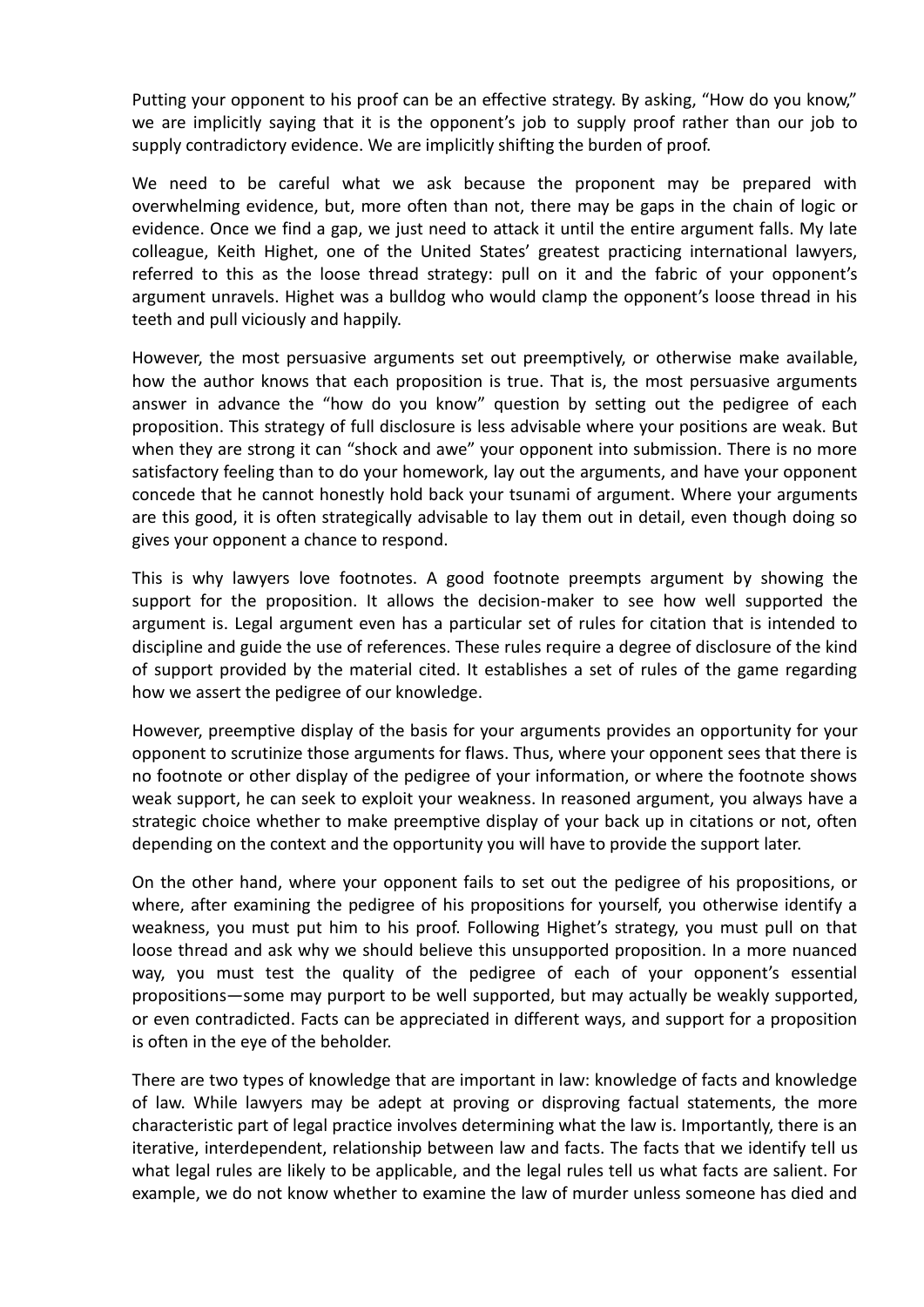we suspect improper causation: what is known in pre-modern detective stories as "foul play." Once we see death and improper causation, we can look at the law of murder to see whether this is a case of murder.

The crime of murder has several factual elements that must be proven in order to convict the perpetrator. If one of the factual elements cannot be proven, another legal rule might apply. For example, if there was no bad intent on the part of the person who caused the death, we might examine the crime of manslaughter, or the civil wrong ("tort") of wrongful death. If there was bad intent, but no death, we might examine attempted murder or assault as possible crimes. Again, once we know some of the facts, we know where to look. Creative lawyers are those who are able to identify elements of crimes or causes of action that may not readily fit together or be perceived as a particular crime or cause of action.

### **2.5 Thinking and Feeling like an Ethical Person: Procedural Justice and Substantive Justice**

This is a favorite game of the law professor: to bait an unsuspecting law student into explaining how a particular legal outcome is "just." You should decline to attempt to defend that ground: the answer to the professor is that the legal outcome may well be unjust, at least in terms of substantive justice. Mere legal rules can never hope to achieve more than an approximation of substantive justice, and determining an outcome's justice is not part of the legal profession. (It is the duty of each of us as citizens, but that is not the subject of this book.)

More importantly, in a liberal (democratic, rule-of-law-based) system that accepts a variety of visions of substantive justice, the actual law that is legislated can be seen as a compromise among these varying visions. In a liberal system, we each accept that individuals may have varying visions of substantive justice, but it is still valuable to be able to make laws even though they, by necessity, fulfill some individuals' vision of substantive justice and deny others. On the other hand, in a religious law system in which the religion purports to know the details of substantive justice, all the law needs to do is to follow the religious vision and it will comport with substantive justice. Law that does not accept the possibility of diversity of values is, by definition, illiberal.

Therefore, in liberal societies, law is understood to be separate from ethics and not necessarily congruent with justice. But why is ethical argument different from legal argument? In brief, ethical argument addresses the question of what should be, or what we should do, while legal argument generally addresses a wholly different question.

Legal argument addresses the question of how we agreed earlier—in law or in contract—to address the problem that has now arisen. It addresses the question of how the law governs the matter at hand rather than how the law should have been formulated to do so. So, legal analysis is different from both public policy analysis and ethical analysis.

Some may observe that this focus on what was agreed, instead of what is right, is fundamentally unjust. However, in a liberal system, individuals have implicitly or explicitly agreed that no one has a clear and infallible vision of justice. There simply is no accepted Archimedean point from which to measure justice. Rather, individuals in a rule-of-law-based society have implicitly or explicitly agreed to accept the outcomes of the constitutional and legal process, because they have come to a belief that this system provides as well as possible a compromise among varying individual visions of justice.

This liberal perspective suggests that the procedural justice reflected in adherence to the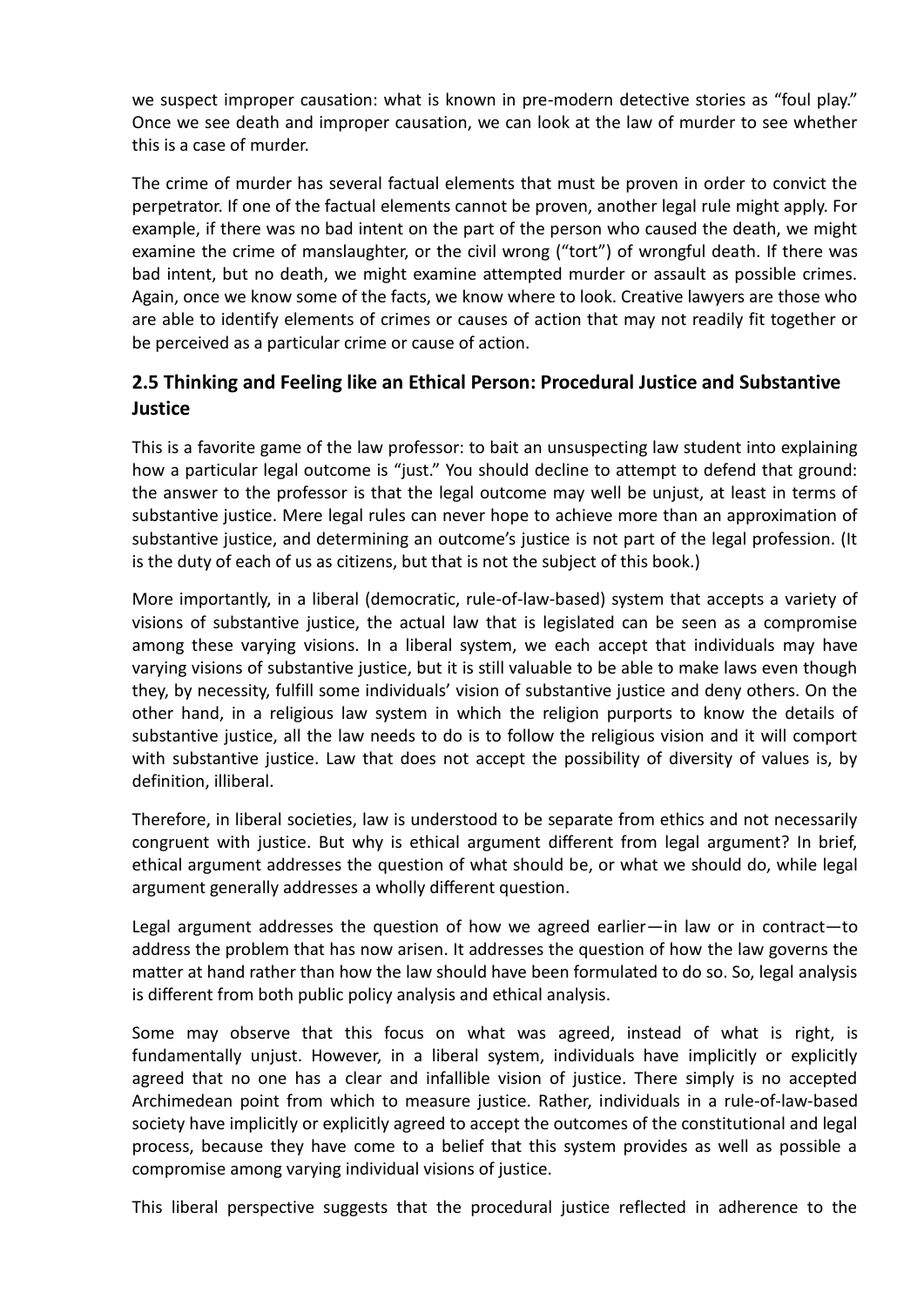system outweighs a particular vision of substantive justice. When U.S. Supreme Court nominees traditionally testify at their confirmation hearings that they will apply the law as written and will not engage in "judicial legislation," they are pledging allegiance to these procedural justice values and foreswearing the application of their own vision of substantive justice.

*"Fragile as reason is and limited as law is as the expression of the institutionalized medium of reason, that's all we*  have standing between us and the tyranny of mere will and the cruelty of unbridled, unprincipled, undisciplined *feeling."*

**Justice Felix Frankfurter, 1962**

### **3**

### **Arguing in a Legal System: Procedure**

Consider the implications of the prior sub-section: the law itself may be inconsistent with substantive justice—it may be inconsistent with what you or I believe is right. The idea that we have a legal system rather than a system that simply says, "Do what is right in each circumstance," represents a recognition that we must compromise about what we think may be right in order to live in a society with others who have varying visions of what is right.

Therefore, argument within a legal system is different from argument outside, because the legal system is sympathetic to certain arguments that would not meet as great a welcome outside the legal system, and because it discounts other arguments that would be more appealing outside the legal system. To a great extent, the legal system itself sets the rules about what kinds of arguments will be successful within that system. The legal system is partially independent of the society in which it operates. Although a legal system is rooted in the values of its society, it also has an independent dynamic, with principles, language, and rules of its own.

Furthermore, all legal systems vary from one another. So, the French legal system and the Islamic legal system differ from the U.S. legal system, and the U.S. tax law system differs from the U.S. contract law system.

In particular, the concept of "procedure" is paramount to arguments that are founded in a legal system. In this chapter, I present fifteen tools of argument related to procedure and explain why using them can help you win.

But the critical point here is that the nature of a legal system is different from the nature of other types of social systems. This book focuses on the types of arguments that are characteristic of legal systems. And yet, because these arguments may also be understood as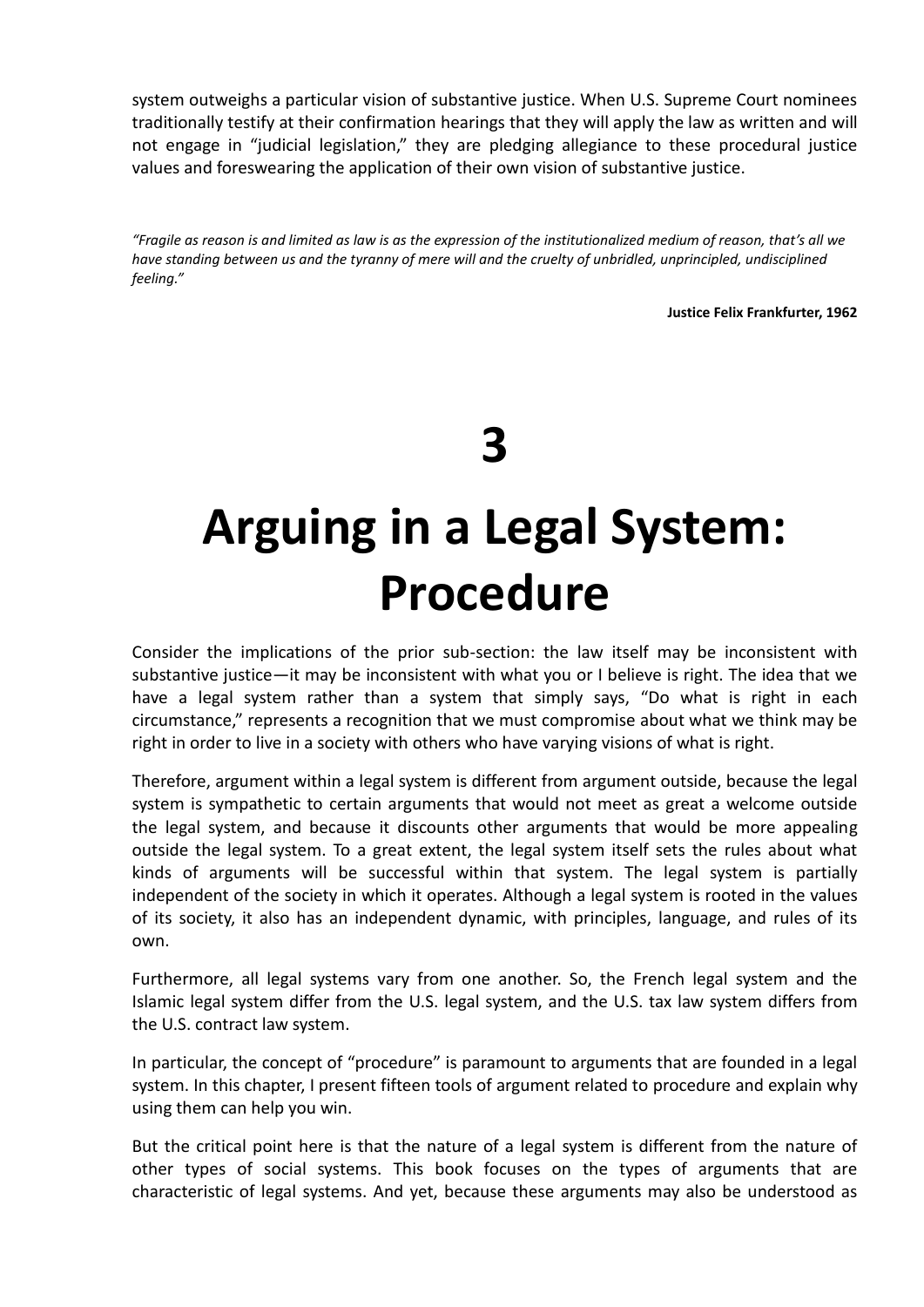natural, human arguments, which respond to ordinary logic, and which are based on common realities of social structure, it is not surprising that these arguments resonate and are useful in non-legal contexts as well.

### **3.1 Argue About Arguing: Why Procedure Matters**

You may be familiar with the story about the Vietnam War Paris peace talks in 1972-1973, in which much of the preliminary negotiations were concerned with the shape of the table around which the discussions would take place. While this particular negotiation was imbued with great symbolic value, and therefore had important outcome-determinative consequences, other procedural decisions often have direct outcome-determinative consequences—they may decide who wins and who loses. Knowing this, lawyers will argue fiercely about procedural decisions. They do so after a process of backward induction in which they determine how the procedural decision will affect their chances of winning.

For example, lawyers know that in an interstate or international case, there is a question as to what is the applicable law: the law of party A's home (say, Kansas), the law of party B's home (say, Japan), the law of the place where the transaction occurred (say, France), or something else. They also know that different courts have different approaches to determining which law to apply. Furthermore, different bodies of law may have sharply different approaches to determining responsibility. Depending on which court you are in, one law might apply as opposed to another, and the law that applies could determine who wins. The plaintiff usually gets a first shot at determining where the case will be brought, and sophisticated plaintiffs will choose the court that will apply the law that will result in their victory. The process of figuring out one's preferred court is what lawyers call "forum-shopping."

The following hypothetical decision tree shows how this process of backward induction would work. The plaintiff has a choice of suing in Kansas, Japanese, or French courts. Japanese and Kansas courts would each apply their own methods of choosing the applicable law, but we will assume that both their methods would result in the application of French law. The French court would apply a different method of choosing the applicable law, which we will assume would result in the application of Kansas law. The plaintiff believes that it has a very good chance of winning if Kansas law is applied and a very good chance of losing if French law is applied. So, once it completes this analysis, the plaintiff tries to bring the case in a French court. If the defendant sees the same picture, it fights the plaintiff's choice of a French court.



Process and substance are intertwined, and often inseparable. If your opponent has the better substantive argument, counter with procedural arguments that can change the substantive rules or that can make your opponent's argument more difficult to make.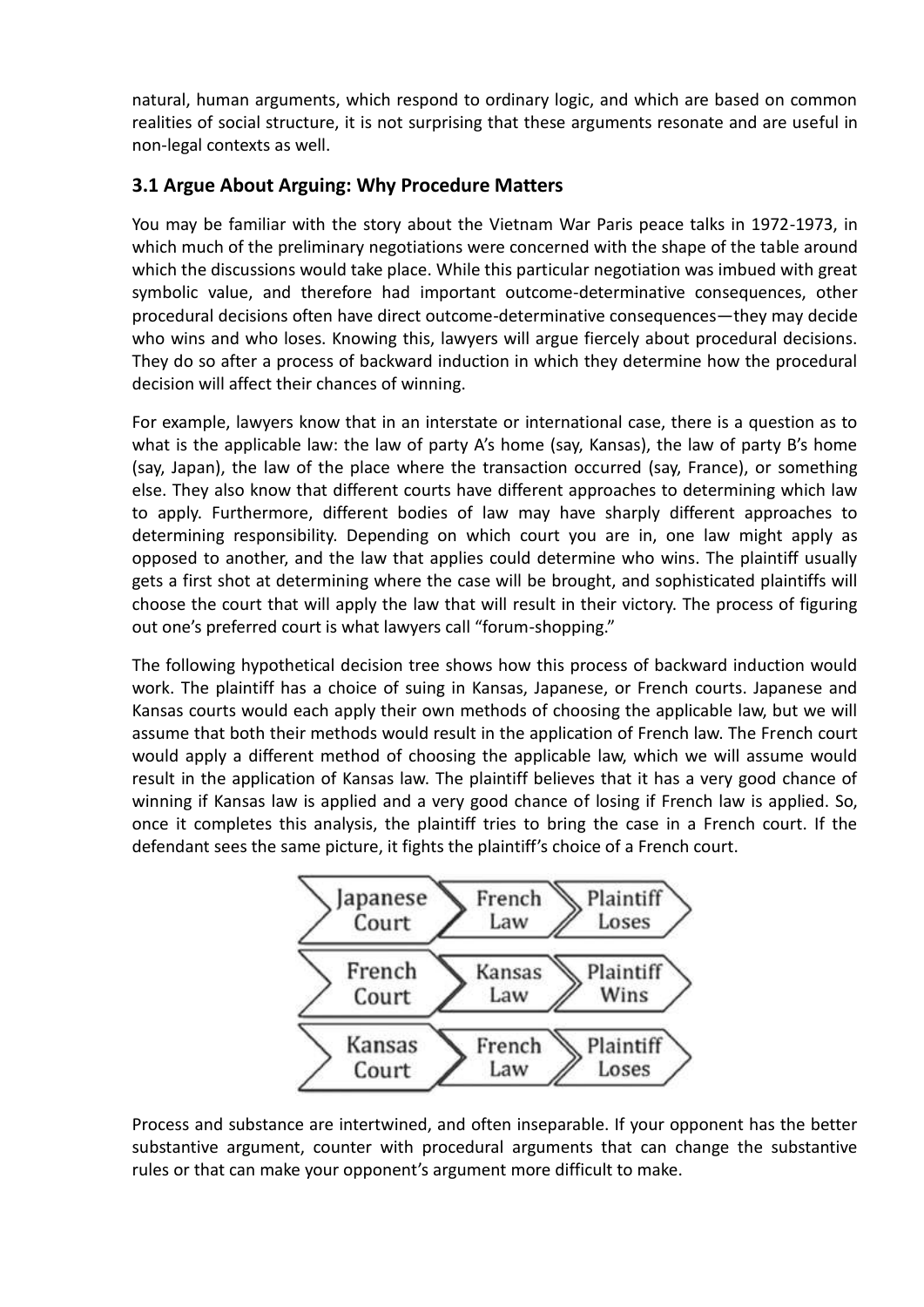### **3.2 Argue for Procedural Benefit: To Win on Substance, Maximize Your Procedural Advantage**

Good lawyers, like good athletes, know that small sources of advantage are important. Each of those small sources of advantage makes our chances of winning greater, and if there are a lot of them, they make our chances of winning much greater. Such advantages on a tennis court wouldn't turn me into Novak Djokovic. But they do increase my chances of winning against my likely opponents. And certainly when the greatest players compete, each seeks every small source of advantage. Superstar lawyers are no different. You achieve superstar status by seeking every small source of advantage and assembling these multiple small advantages into dominance.

**Point:** You have done something wrong.**Counterpoint:** The procedure that you propose to follow, or have followed, in determining that I have done something wrong is unfair or otherwise defective.

Virtually any decision can be attacked on the basis that the process by which it was made was somehow defective, including providing insufficient opportunity for a party to be heard. Conversely, lawyers know that if they want to make a decision stick—make it effective—they will need to follow an acceptable procedure. If the decision is likely to benefit you, make sure that the procedure by which it is made is good in order to safeguard the expected results.

Let's say that your colleague at work has made a decision to invest in a new piece of equipment. If you disagree, you can attack the substance of the decision. But you might begin, and you might get a more sympathetic hearing, by attacking first the process by which the decision was made. Were all the appropriate parties consulted, were the right return on investment analyses done, and so on?

For a different example, let's assume for a moment that you have committed what looks like theft: you walked into a store, put an item in your pocket, failed to pay for it, and left the store, all intentionally. What more is there to say? In a legal system, as compared to common perception and parlance, there is actually a lot more to say. For a layperson, this can be a source of puzzlement, or even anger. Sometimes we are disappointed to see a criminal "get off on a technicality."

These technicalities often reflect important social values, and so it should not come as too great a surprise that we sometimes allow the concern for the so-called "technicality" to overcome the concern for substantive justice. Many of these technicalities come under the constitutional and human rights heading of "due process." These technicalities may be hard-won protections of fundamental liberties and are established to protect the honest citizen or loyal political dissenter as much as the horrid criminal. Thus, there are circumstances where the legal system imposes limits based on systemic values that are additional to, and separate from, the substantive question of whether the crime took place.

The legal approach to "due process" is easier to see in an appealing case, such as that of a first time teenage shoplifter tortured into a confession, as opposed to the unappealing case of a vicious criminal who is caught dead to rights but is able to escape punishment because a police officer made a harmless mistake. But even the latter case might have a rationale: to deter future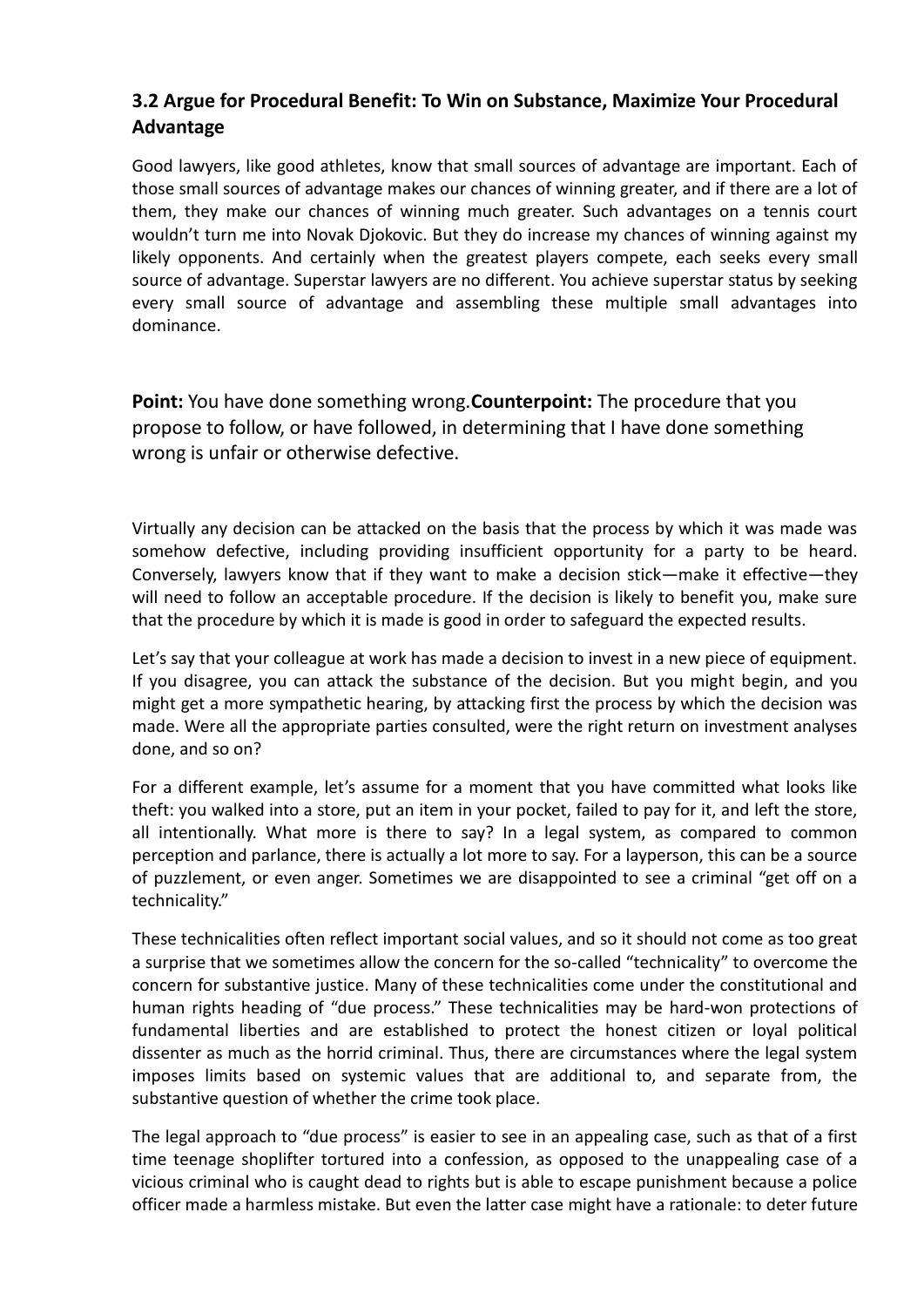police mistakes and ensure greater police care in dealing with suspects. Such deterrence could be more valuable to society than even the conviction of a vicious criminal. However, even if the deterrence is not greater in value than the conviction of the criminal, the fidelity to the rule that results in the release of the criminal—the maintenance of the rule of law itself—may be more valuable than the conviction.

Back to my earlier example, if you did steal that merchandise, what can your lawyer do? She will certainly examine whether she can challenge the prosecution's depiction of the facts that are the basis for a finding that your actions satisfied the components of the crime of theft. But she will also examine other possible defenses, including those that relate to procedural issues. Does the court hearing the case have jurisdiction to do so? What precisely is the matter at issue what factual circumstances are to be examined? What law applies to these facts? Is there anything that disables the prosecutor from continuing to prosecute the case? Can the prosecutor bear the burden of proving all of the elements of the crime, including your state of mind? Is all of the evidence admissible? If you will be convicted, is there a way to limit the penalties?

Analogous arguments may be made outside the courtroom in everyday life. Children do this all the time. If they are seeking permission from their parents for an activity, they may select the parent to ask based on expectations about that parent's relative permissiveness compared to the other. They may even ask the second parent after being turned down by the first parent. The parent may respond with the procedural rule that Dad is not permitted to contradict Mom, thus, denying the child's request. Parents also often apply a rule of res judicata, as described in section 3.14: once a decision is made, it is final.

At a more formal level, let's say that you are a student accused of plagiarism by your teacher. You might argue that the teacher should not be the one to decide whether you plagiarized or what penalty to impose, but rather the principal or dean should do so, or a committee should do so, or an external court should do so. You might argue for a different forum in order to have a different set of substantive rules applied, or possibly to have a different definition of plagiarism. Or you might be concerned with procedural rules, such as presumptions, burden of proof, or remedies. As a teacher, I can attest that your accuser will fear that you may turn the tables on him by accusing him of dealing with you in an unfair, procedurally defective way.

### **3.3 Argue That It's None of the Tribunal's Business: There Is No Jurisdiction**

Legal argument is fundamentally concerned with jurisdiction: the power and scope of application of legal rules and legal processes. A lawyer defending a client from charges of crime, or from claims of tort or breach of contract, might begin by challenging the power of the court, which is initially selected by the prosecutor or the plaintiff, to hear and decide the case and to impose legal consequences on the defendant.

Courts are agents of the state, authorized and empowered by the state to decide specified cases and to mete out punishment or remedies as appropriate. All courts are limited in their jurisdiction—in their power to hear and decide cases. This limitation may depend upon the kind of person being sued, or the kind of person suing, or upon the type of case involved.

Why is the defendant's lawyer interested in challenging the jurisdiction of the court? First, if the case can be thrown out of one court, it increases the litigation expenses to the plaintiff significantly—the plaintiff might simply give up. Second, the alternative court might apply a different and more favorable set of legal rules, and a skilled lawyer representing the defendant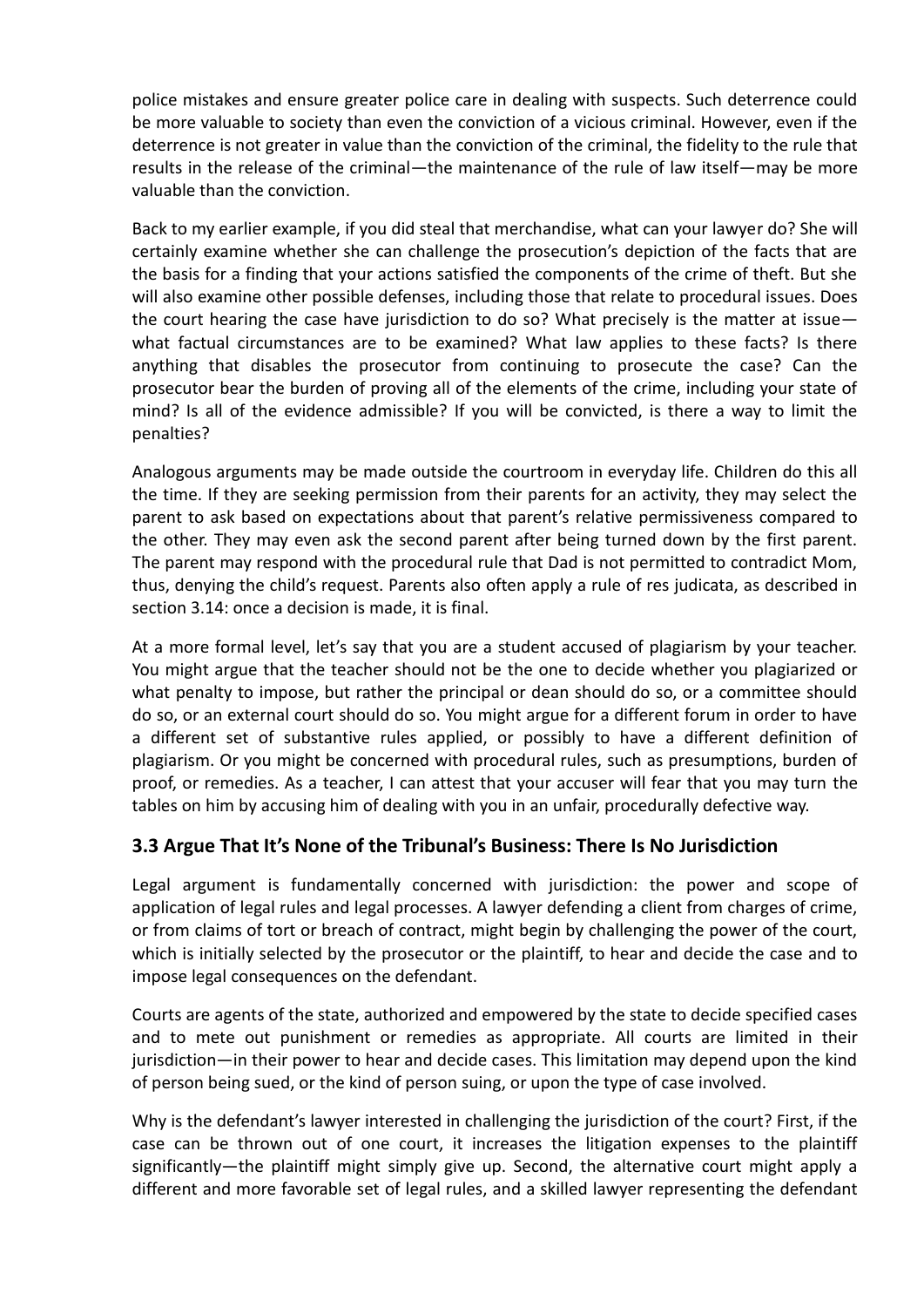will ensure that this is so before seeking dismissal in the first court.

Any time a matter is brought by your opponent before a court or another authoritative decision-maker, it is worth asking whether or not there is any question regarding the authority of that court or decision-maker to decide the case. For example, let's say that you run a Japanese manufacturing company that makes valves for motorcycle tires. You sell some valves to a Taiwanese tire manufacturer, which inserts the valves in its tires and sells the tires around the world, including in California. A valve fails on a tire sold to a California consumer, and in the ensuing crash, his wife dies and he is severely injured. He then sues everyone. The Japanese company hasn't done any business in California. The Taiwanese company did. Assume further that California law imposes much greater responsibilities on valve manufacturers than does either Japanese or Taiwanese law.

Under U.S. constitutional due process law (the Fifth Amendment), it is not enough that the Japanese valve manufacturer's valves merely found their way to the U.S. Rather, there must be some sufficient relationship between the defendant and the state in which the court sits. Sufficiency is judged, in part, in terms of fundamental fairness: Is it fair to expect this foreign person to defend himself in U.S. courts when he has not availed himself of the benefits of doing business in the state where the court sits? Note, though, that what is really at stake is whether California law, with its higher standards of responsibility, will be applied.

Thus, interestingly, the power of a court is dependent on the relationship between the individual defendant and the state in which the court sits. The relationship must be sufficient to justify the application of authority by that court. We might ask a similar question about whether a Buddhist can be brought before an Islamic Shari'a court, or whether a university tribunal can determine whether a student can be expelled for plagiarism.

The world has many different kinds of courts and tribunals, and they often have overlapping mandates and overlapping jurisdiction over persons. So, even if there is jurisdiction over the defendant, there is also the question of whether the court that the plaintiff has selected is the best court, or is an appropriate court, to hear the case. In the 1985 Bhopal disaster, in which an Indian chemical plant owned by a subsidiary of the U.S. company Union Carbide exploded, killing and injuring many people, there was a significant question whether the case should be heard by U.S. courts or by Indian courts.

At one point in the Bhopal litigation, we had the counterintuitive phenomenon of the Indian government arguing that U.S. courts should hear the case. A government was arguing that another government's courts should settle the dispute about something that occurred within its territory. Can you imagine why?

There were several reasons, but the largest was that recoveries for personal injury or death are far greater in the U.S. tort system than in the Indian tort system: Indian plaintiffs would be better off if their claims were brought in the U.S. Other reasons included the greater ability to obtain evidence prior to trial in the U.S., the greater ease of establishing a class action among similarly affected plaintiffs, and the availability of contingency fees that allow plaintiffs to compensate lawyers from a share of the recovery rather than paying regardless of success.

In the Bhopal case, Union Carbide, as defendant, argued that U.S. courts were not the right place for the plaintiffs' lawsuits. It argued that the plaintiffs and most of the evidence were located in India, and so this case should be heard in India. In the end, the case was pursued in India.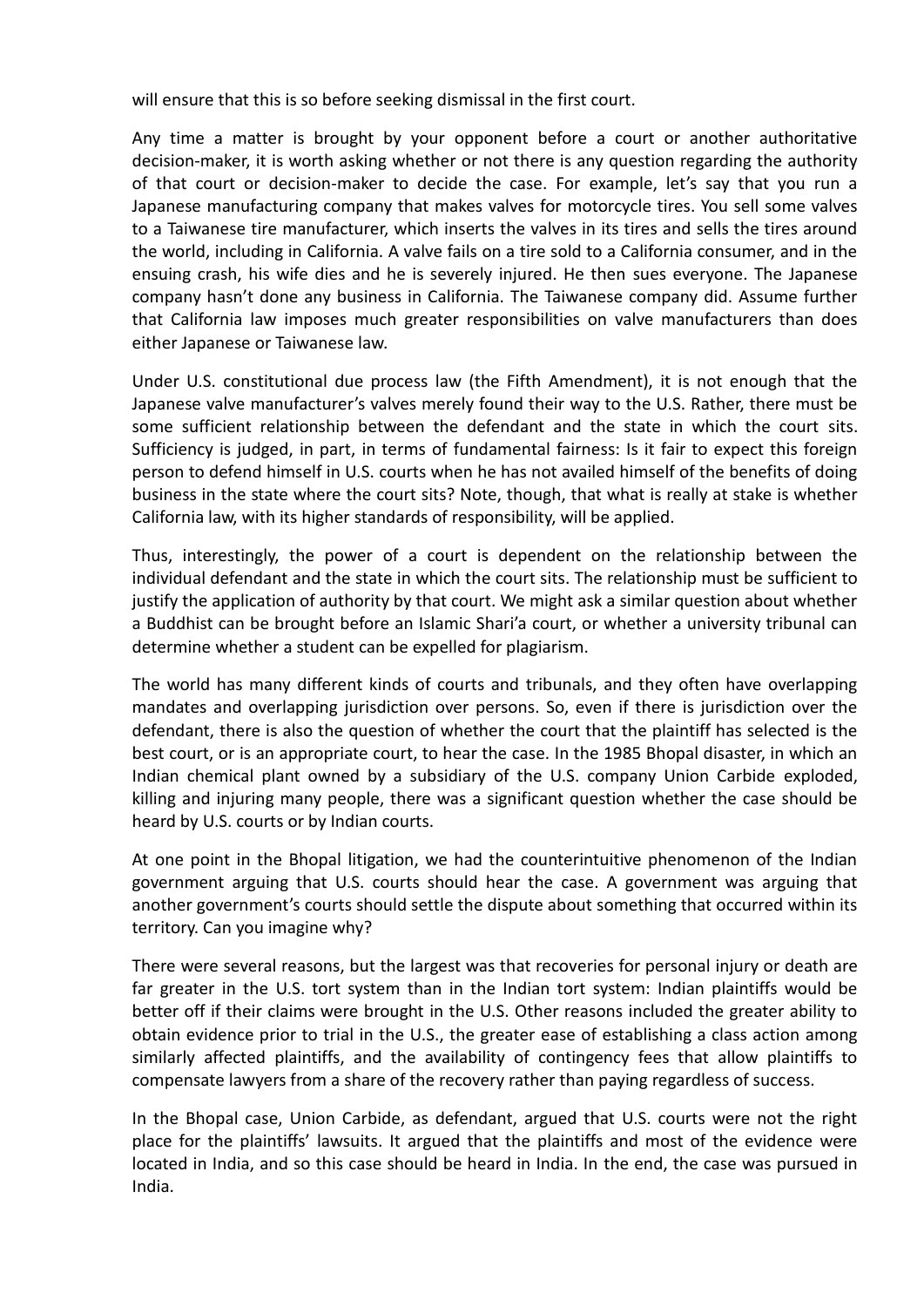A similar type of case arose a few years later in which Ecuadorian plaintiffs from the Lago Agrio region argued that Texaco (later acquired by Chevron, so from now on I will refer to Chevron) had so polluted their land in its oil production operations that it caused billions of dollars' worth of damage. That case was filed in a New York court in 1993, and Chevron, like Union Carbide in Bhopal, argued that the U.S. courts were the wrong place for the lawsuit. In 2001, the New York court agreed and granted Chevron's request to dismiss the U.S. lawsuit based on Chevron's promise that it would submit to the jurisdiction of Ecuadorian courts and (subject to certain U.S. law defenses) would pay any judgment.

In 2011 (yes, it took that long), the Ecuadorian court awarded the Ecuadorian plaintiffs a judgment for \$18 billion. So, Chevron's argument that the New York court was the wrong forum did not work out as well as planned. Chevron responded with an argument that the Ecuadorian court's judgment was so defective that it should not be enforced anywhere Chevron had assets.

In a contractual setting, before there is a problem, it is possible to agree on where any disputes will be heard and on what law will be applied. These contractual forum selection clauses and choice of law clauses are enforceable in most industrialized countries. In a non-contractual setting, parties ordinarily do not have an opportunity to select a forum and an applicable law in advance. Similarly, outside the legal system, it is possible to agree with others in advance what kind of tribunal will decide any dispute, and what rules they will apply. You might also anticipate that when a dispute does arise, your opponent will examine that agreement, determine whether complying with it is in its best interests, and, if it is not, seek to avoid the agreed means of dispute settlement.

For a non-legal example, consider a purely intra-corporate dispute about whether to raise prices. Say that the company's finance department, led by the chief financial officer (CFO), deems it appropriate to raise prices, while the sales department objects because the sales team believes that raised prices will make it tougher to meet sales goals. Let's say that the vicepresident in charge of sales refers the matter to the senior vice president (SVP) in charge of sales and marketing, who occupies a place in the corporate hierarchy above the CFO. The CFO might object, saying this is not appropriate to be decided by the SVP for sales and marketing, but should be decided by the corporate chief executive officer. If there existed rules or practices that laid out the scope of authority—the jurisdiction—of the SVP for sales and marketing, the argument might turn to an interpretation of those rules or practices.

Tribunals and other decision-makers have limited jurisdiction. It may be possible to challenge whether they can decide a case, denying your opponent an opportunity to attack you.

In addition, outside the legal system, it is possible to have disputes about whether a particular method of resolving disputes was truly agreed upon, was agreed upon for this type of dispute, or can address the rights and duties of a particular person. Where a party would expect to lose on the substance, it is advantageous for that party to seek to avoid the decision-making mechanism that would declare or confirm that loss.

**Point:** This tribunal will decide whether you have done something wrong.**Counterpoint:** I deny the authority of this tribunal to make a determination about whether I have done something wrong.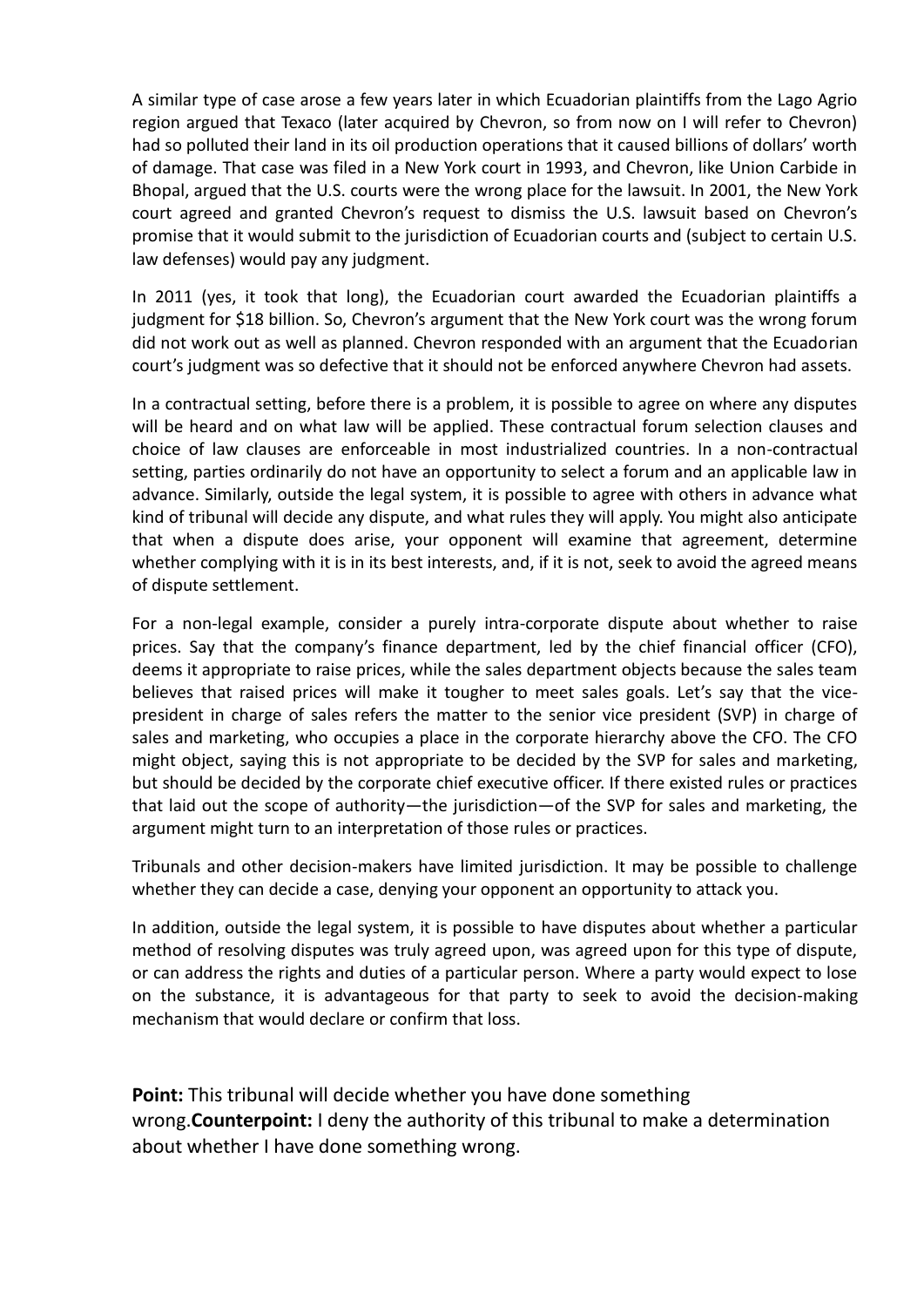Courts are limited not only in the persons over whom they may exercise authority but also in the types of matters over which they may do so. In Israel, for example, Jewish, Druze, Moslem, and Christian religious courts have exclusive jurisdiction over specified matters, such as marriage and divorce, within their religious communities.

U.S. federal courts have limited jurisdiction and can only hear cases that relate to issues of federal law or that involve citizens of different states. In addition, U.S. specialized bankruptcy courts have exclusive jurisdiction over bankruptcy cases. As you can imagine, there might be cases in which a variety of legal issues arise, each requiring a different court, that challenge these systems of exclusive and limited jurisdiction. Depending on how the plaintiff or prosecutor structures his claims, a different court, and a different body of law, may be required.

**Point:** This tribunal will decide whether you have done something wrong.**Counterpoint:** This tribunal has power over me, but is not the appropriate tribunal to decide this case.

For example, the iconic U.S. constitutional case of *Marbury v. Madison* (1803), while establishing the important principle of judicial review of legislative acts to determine compliance with the U.S. Constitution, was principally concerned with the scope of the U.S. Supreme Court's authority under the Constitution. It was concerned with the question of what cases the Supreme Court has the power to hear. In *Marbury v. Madison*, the question was whether the Supreme Court had the jurisdiction to order an executive branch official to take a particular action (through a "writ of mandamus").

The Judiciary Act of 1789 had granted the Supreme Court authority to issue writs of mandamus in the relevant types of cases, but the question was whether this grant was constitutional or not—whether the legislature had the power to make that legislative grant of jurisdiction to the Supreme Court. Hence, the first question to be decided was whether the Supreme Court could engage in judicial review in order to determine whether this part of the Judiciary Act of 1789 was or was not permissible under the Constitution, which constitutes superior law. Here, and this is what *Marbury v. Madison* stands for, the answer was yes: the Supreme Court can review federal statutes to determine whether they are consistent with the Constitution.

Indeed, the Supreme Court determined that this part of the Judiciary Act of 1789, granting a power to the Supreme Court that was not in the original grant of power contained in the Constitution, impermissibly exceeded the Constitution: the Supreme Court's jurisdictional powers remain limited to those granted in the Constitution. Yes, *Marbury v. Madison* is striking because the Supreme Court gave up a smaller power in order to establish the much larger power of judicial review.<sup>4</sup>

The Court utilized the interpretive principle of expressio unius (discussed in more detail in Chapter 4) to reach its conclusion about what it could do under the Constitution. Under expressio unius, a law or contract that provides a list of things is presumed to mean that list to be exclusive, excluding other similar things. Thus, the grants of jurisdiction to the Supreme Court enumerated in the Constitution are considered under expressio unius to be exclusive, even though their exclusivity is not stated explicitly. Therefore, because the original Constitution provided no power to issue writs of mandamus, the Supreme Court had none.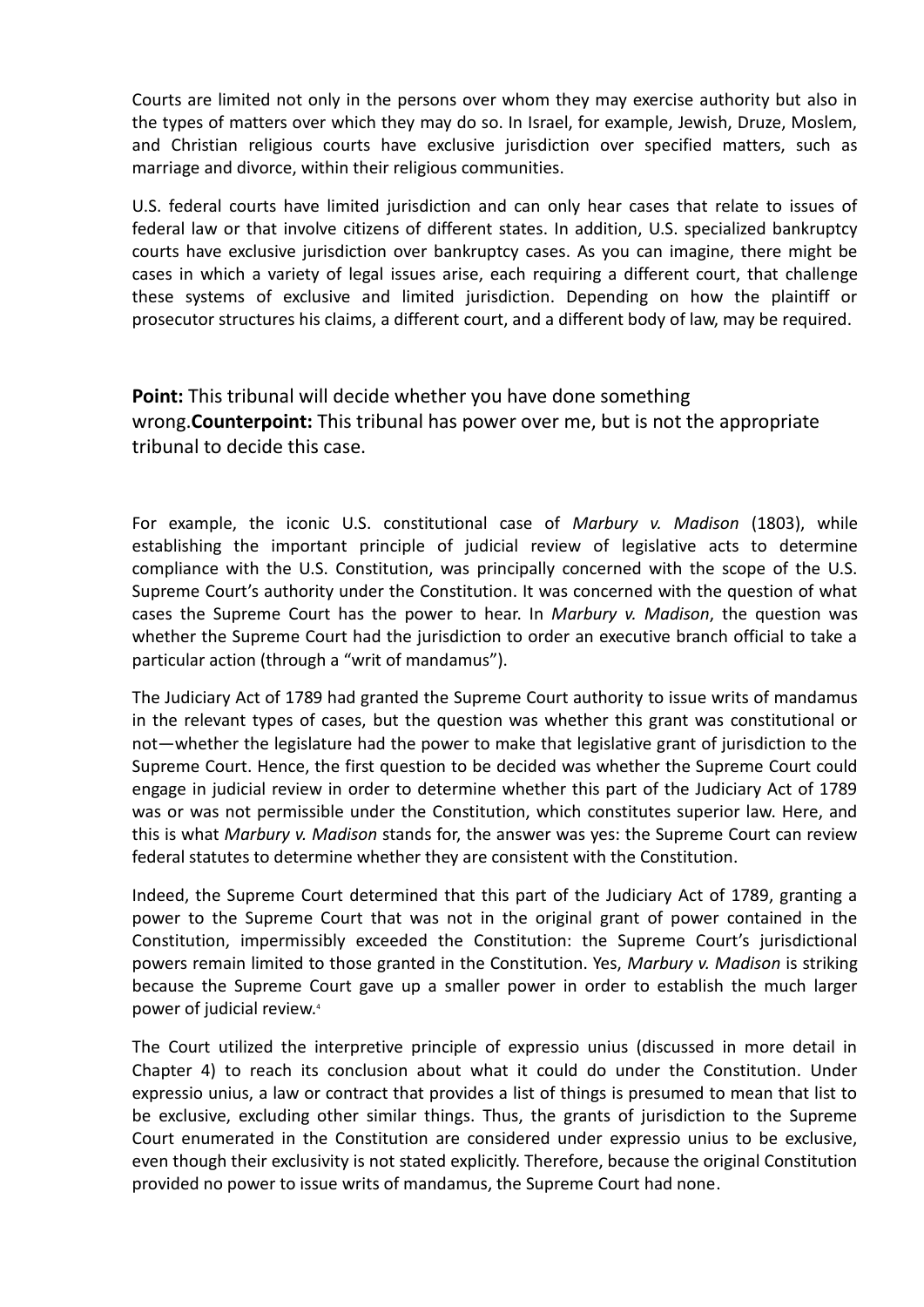### **3.4 Argue That There Is Something Wrong with This Tribunal: Bias, Conflict of Interest, Recusal, and Voir Dire**

It is much easier to justify a decision—to show its legitimacy—if the decision-maker is unbiased. We say that a decision-maker has a conflict of interest where the decision may affect the decision-maker in a personal way. Legal systems generally reject decisions that are made by decision-makers who were biased or corrupt. This impulse is so strong that in some systems, such as the U.S., even the appearance of bias is sufficient to result in a requirement that a judge recuse himself—withdraw—from hearing the case.

An argument of bias can be made in advance of a decision: the respondent can argue that the decision-maker selected by the complainant is biased against him, and so should not be allowed to proceed. The individual decision-maker may be required, or may find it advisable, to recuse himself.

An argument of bias can also be made after a decision, although the argument seems a bit more cynical after going through the entire process, unless the evidence of bias or corruption was not available earlier. In fact, the losing party might be either formally or implicitly "estopped" (legally blocked) from claiming bias or corruption, if they go through the process knowing of the issue without raising it. On arguments of "estoppel," see the discussion in Chapter 6.

Let's continue with the saga of Chevron in Ecuador. As I mentioned above, Chevron began in the 1990s by arguing that the U.S. courts were the wrong place to hear this case about environmental harms in Lago Agrio, Ecuador. Chevron's motive was to avoid according the plaintiffs certain of the benefits of being in U.S. courts: liberal rules for gathering evidence against the defendant, contingency fees so that poor plaintiffs can afford to engage lawyers, class actions so that many plaintiffs can band together, and, most importantly, large judgments. But despite the disadvantages of litigating in Ecuador, the plaintiffs prevailed and won an \$18 billion judgment. Then, Chevron in effect reversed course, arguing that Ecuador was, as it turned out, a terrible place to litigate, with corrupt and biased judges. You might say that Chevron should have been estopped from complaining about Ecuadorian justice, having argued that the U.S. case should be dismissed in favor of an Ecuadorian proceeding. Chevron might respond by saying that it could not have anticipated the corruption and bias that it now alleges.

Lawyers have a refined sense of conflict of interest, both for lawyers and for judges. Lawyers are restricted by their rules of ethics in their ability to work for different clients with adverse interests. If you find that your opponent's lawyer has a conflict of interest of this sort, you can pressure the lawyer to withdraw, hampering your opponent's case. If you feel that the judge who is about to preside over your case has a conflict of interest in this formal sense (even if there is no necessary bias), you can pressure that judge to recuse himself. Similar arguments can be made with non-judge decision-makers.

Experienced lawyers often know some of the proclivities, or ways of thinking, of particular judges and will seek to avoid judges who they think will be less sympathetic to their arguments. Often, there is little room for lawyers to affect the choice of judge. But in jury trials, lawyers have an opportunity to try to identify the proclivities or bias of prospective jurors through a process known as "voir dire." Lawyers will be allotted a certain number of challenges for no stated reason and may have additional challenges that they can use if there is evidence of possible bias.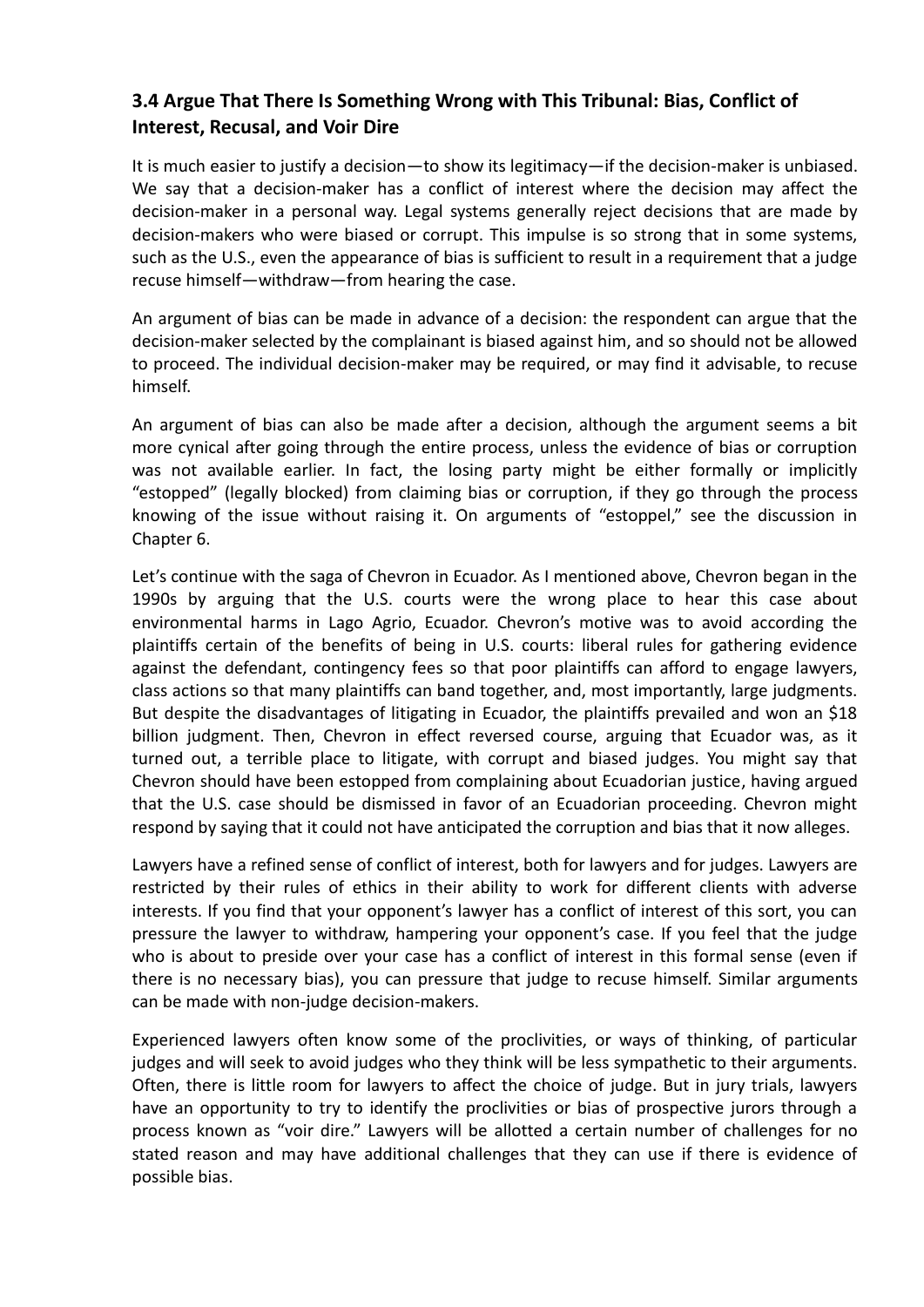**Point:** This tribunal will decide whether you have done something wrong.**Counterpoint:** This tribunal is biased against me, and therefore cannot properly decide whether I have done something wrong.**Counter-counterpoint:** There may be circumstances that could be understood as a conflict of interest in the abstract, but it is insulting to the tribunal to accuse it of bias, and there is no evidence of actual bias.

### **3.5 Argue for a Characterization of the Case That Makes Your Side More Appealing**

The power to frame the question is the power to decide the case. You might worry, "Doesn't this principle give undue power to the plaintiff?" The first answer to this worry is yes, but that is the nature of complaints: the person who makes the complaint has an opportunity to frame it in the light most favorable to him. While this does give a great deal of power to the plaintiff, it is available to the defendant to reframe the case, adding other issues to consider, and claim that they constitute exceptions to the rule or defenses to claims of violation of the rule. Or, the defendant might argue that the case is not the type of case that the plaintiff framed at all but a different kind of case.

Recall that we said in Chapter 1 that all contracts and all statutes are necessarily incomplete we can't anticipate everything. Sometimes the job of completing the contract or legislation is made especially difficult by the fact that other considerations—other contractual or social values—may conflict with the "central" rule, raising uncertainty as to how to resolve a particular case.

For example, take a society in which abortion is thought to be legal. If opponents can seek to redefine—or to define—a fetus as a person protected by the rule against murder, the result is that abortion is illegal. Note the attempt to expand the scope of the rule against murder, reducing the scope of the permissive rule allowing abortion. This type of potential challenge to a settled "central" rule by proposing the application of "other" rules, or by challenging the scope of the "central" rule, is easier and more available than might commonly be thought.

This type of challenge—let's call it an "unanticipated other rule" challenge (if it were anticipated by the legislator of the central rule, that legislator might have specified the resolution of the conflict)—can be applied to arrangements or practices in everyday life.

Let's say that my wife and I have an agreed division of labor whereby she handles all of the household bills, and I handle all of the children's educational and extracurricular arrangements, such as piano lessons. Of course, even I know that I'd get into trouble if I tried to put this arrangement in writing, but it is a verbal agreement in the sense that we used words, which hopefully we remember, to express our agreement.

The piano teacher expects a check on the date of the first lesson of each month. I assume my wife will write it under the "she takes care of household bills" rule. She counters that this does not fall under that rule, or that it also falls under the "educational arrangements" rule, and therefore is my responsibility. I might initially feel blindsided and feel I am being asked to do too much. But it is easy to see that there is no natural or clear solution to this problem. It is arguably both, and the outcome will depend on who controls the definition of the respective categories.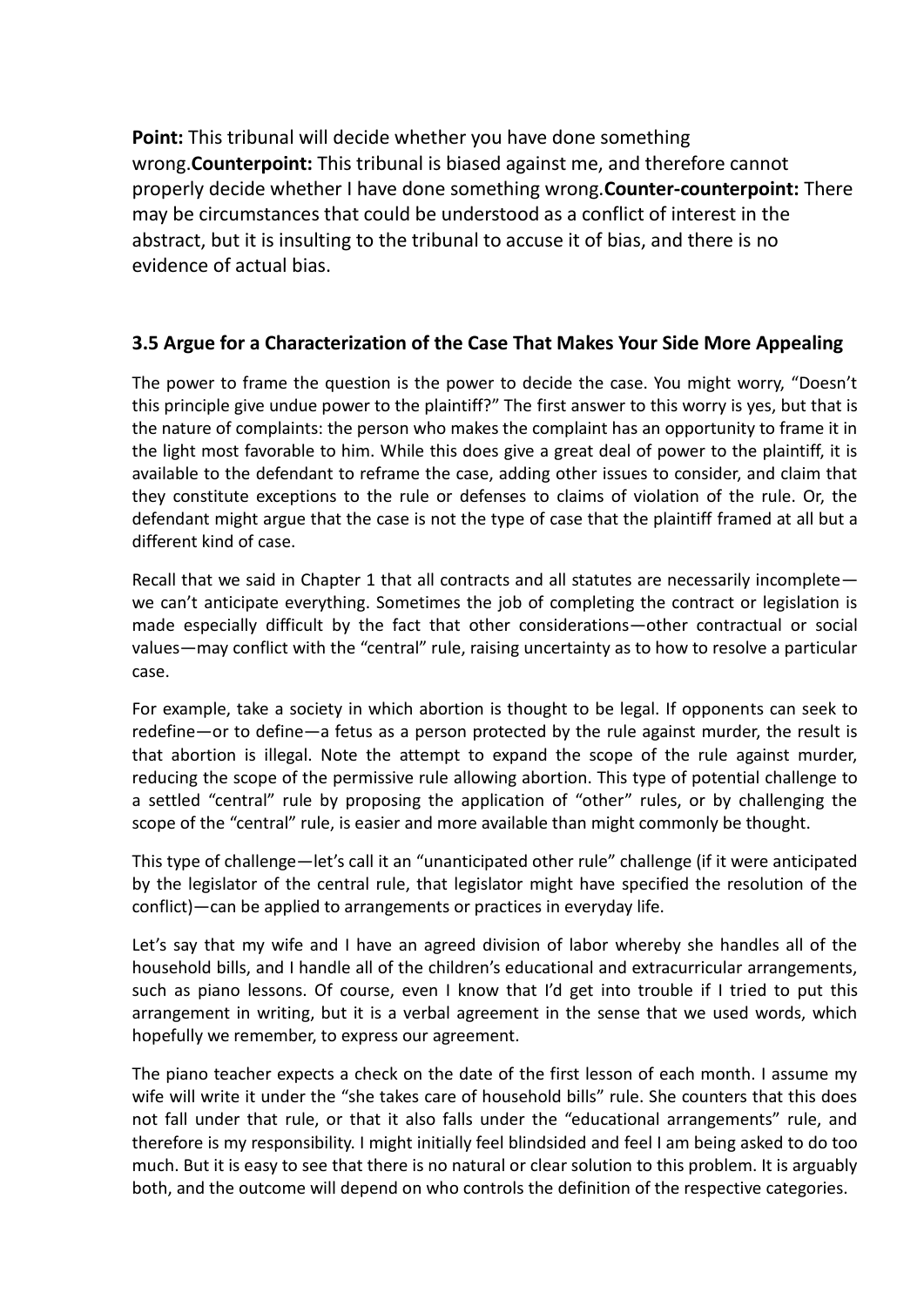Much of legal argumentation has this dynamic. Of course, in many cases, we live with uncertainty, and we leave it to negotiation later to determine how to handle a particular case. Indeterminacy is part of social life and can never be eliminated. We might address indeterminacy, but not eliminate it, by assigning the decision to a third party, such as a court.

In fact, the framing and reframing of a dispute is an arena in which legal creativity can be most effective and most valuable. A reframing of the dispute is, quite literally, a "game-changer." Therefore, at the moment of definition of the matter in dispute, it is important to think carefully about all of the alternative ways in which a dispute might be framed. Is it a question of property rights or a question of environmental protection? Is it a question of murder or of self-defense? Is it a question of enforcement of contract or one of liability for civil wrongs?

Recall our discussion of differential diagnosis. Take all of the available facts and see with what "diseases" they are consistent. In the modern legal system, plaintiffs are often not required to choose only the "right" one. They may bring whatever case they want, and sometimes they may proceed on multiple "theories" of the case.

When people call a lawyer "creative," it is often because the lawyer has found a way to place a set of facts in a novel legal frame. These lawyers identify, or invent, a source of leverage—a claim of legal right—that others had not seen.

A dispute about flame-resistance standards for furniture illustrates my point. In 1975, California enacted a standard that requires furniture to be sufficiently flame-resistant to avoid ignition from a flame of a specified size. In order to meet this standard, each piece of furniture sold in California is treated with a substantial amount of chemical flame-retardants. Because of California's size and importance in the North American market, most furniture sold in the U.S. and Canada conforms to California's standards: most furniture manufacturers sell a uniform product throughout this territory. While the flame resistance won't prevent the furniture from burning in a fire, it will limit the ability of the furniture to initially catch fire. The fire-prevention benefits are thought to be modest. But it would be difficult to criticize framing this as a fireprevention measure without engaging in complicated cost-benefit analysis.

In more recent years, however, it has been learned that some of the chemicals used to give the furniture its fire-resistant characteristics may cause cancer or impair brain development. Therefore, it would no longer be sensible to understand the California standard simply in terms of its fire-prevention role. We must also understand the California standard in terms of health and environmental concerns. Once these concerns were discovered, it was appropriate to reframe the decision whether to continue to apply California's standard—broadening the considerations.

The chemical companies that supply the fire-retardant chemicals saw the possible end of a profitable business. They engaged in some creative lawyering, reframing this as a civil rights issue. How? They suggested that those at risk for fires are the poorest, and are ethnic minorities, and that a move away from fire retardants would disproportionately harm these people. Of course, an easy response is that the health effects of these chemicals also harm these people, but the health advocates would have to show that the health effects are worse than the fire effects. So, by reframing the fire-retardant chemical debate as a debate about disproportionate adverse effects on minorities, the chemical companies are able to add some strength to their side of the argument.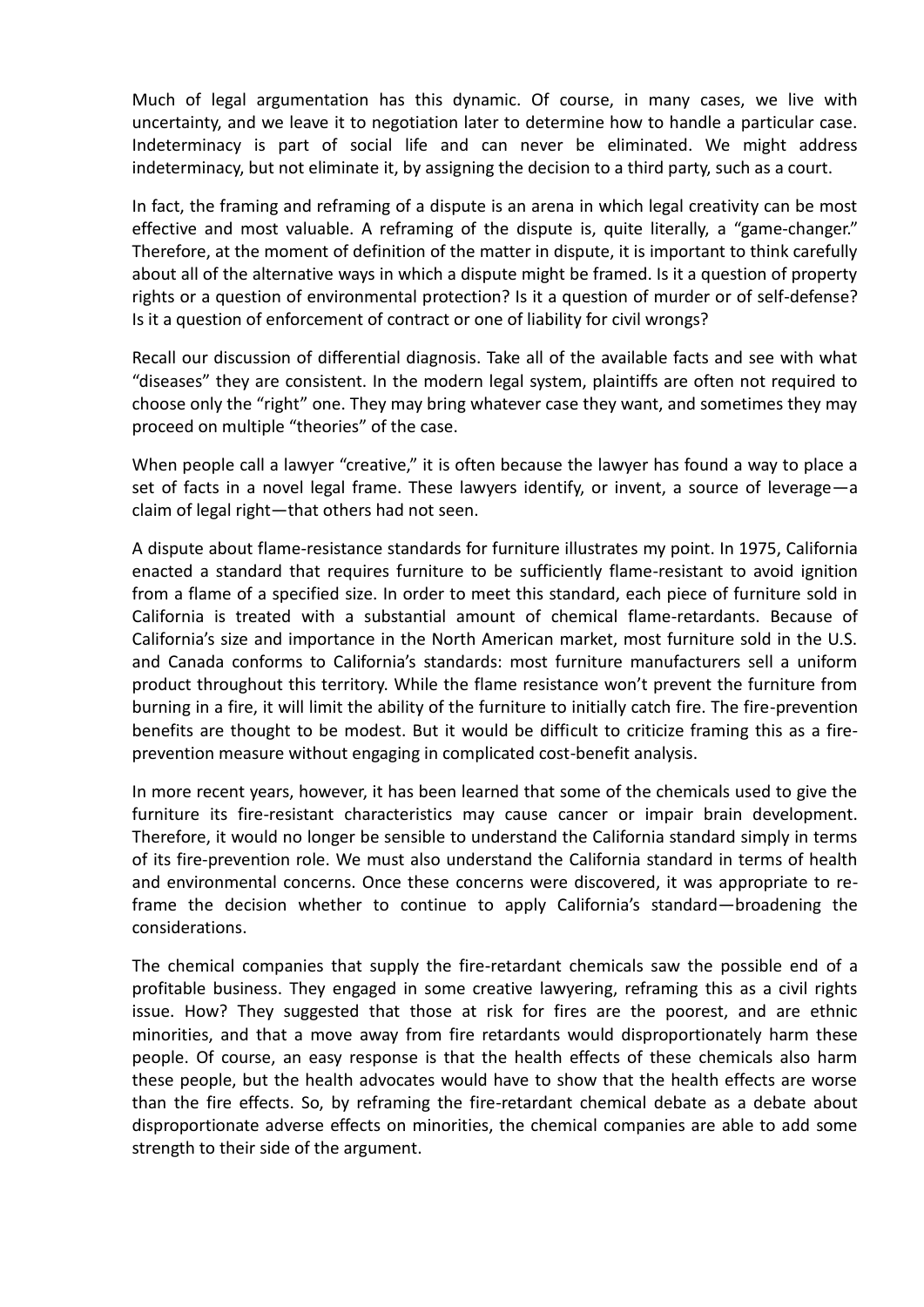**Point:** Fire retardants are needed to prevent fires.**Counterpoint:** Fire retardants cause cancer and brain damage.**Counter-counterpoint:** Restrictions on the use of fire retardants will disproportionately harm minorities.

One of the most creative and valuable things a lawyer can do is to reframe the issues—to characterize a dispute as a different type of case than what was originally understood. This technique is also remarkably effective in non-legal discourse.

### **3.6 Argue for Application of the Rules That Will Result in Your Victory**

A related question to that of the framing of a dispute is the question of the appropriate rules to apply to the dispute. The modern world is filled with rules: different rules intended to effect different kinds of policies, rules of local governments, rules of central governments, and rules of different governments, such as Massachusetts and California or Madagascar and Chile. If one set of rules does not seem to work for you, perhaps there is another set of rules that might apply and countermand the first set. Again, this is an area for creative lawyering.

We live in a kaleidoscope society with many overlapping parts and many overlapping rules. These rules may contradict one another, or one rule may simply encourage what another prohibits. These different rules may also come from different policy spheres. As a result, it is possible that a rule providing for environmental protection or remediation is inconsistent with a local property ordinance, or that a tax law providing a deduction for moneys paid in bribery encourages bribery at the same time that other laws prohibit bribery.

**Point:** You have violated the rules.**Counterpoint:** I may have violated that set of rules, considered alone, but when you consider another applicable set of rules, my action was permitted, or even required.

It turns out that we as individuals and we as societies have many values, and there are often areas in which our values are inconsistent with one another. This is why the framing strategy discussed in the prior section is *always* available. Moreover, when we make rules, we often fail to anticipate all the ways in which the values we seek to implement could conflict with other values and all the ways in which the rules made now could conflict with other rules made earlier or later.

In addition, we live in a complex world of overlapping governments and other rule-makers. In a federal society, such as the U.S., there are 50 states, the federal government, countless municipalities, companies, religions, universities, clubs, and other organizations that make rules. Which rules apply? Which ones take precedence in the event of conflict?

Furthermore, in addition to different sources of rules due to the existence of different rulemakers, there are also different functional rules. So, it may be that a particular religious rule is inconsistent with a constitutional guarantee of civil rights or with an international law guarantee of human rights. Or it may be that a rule of freedom of commerce is inconsistent with a rule restricting movement of environmentally hazardous substances. Should religious law or civil (governmental) law govern the rights of parents to have their male or female children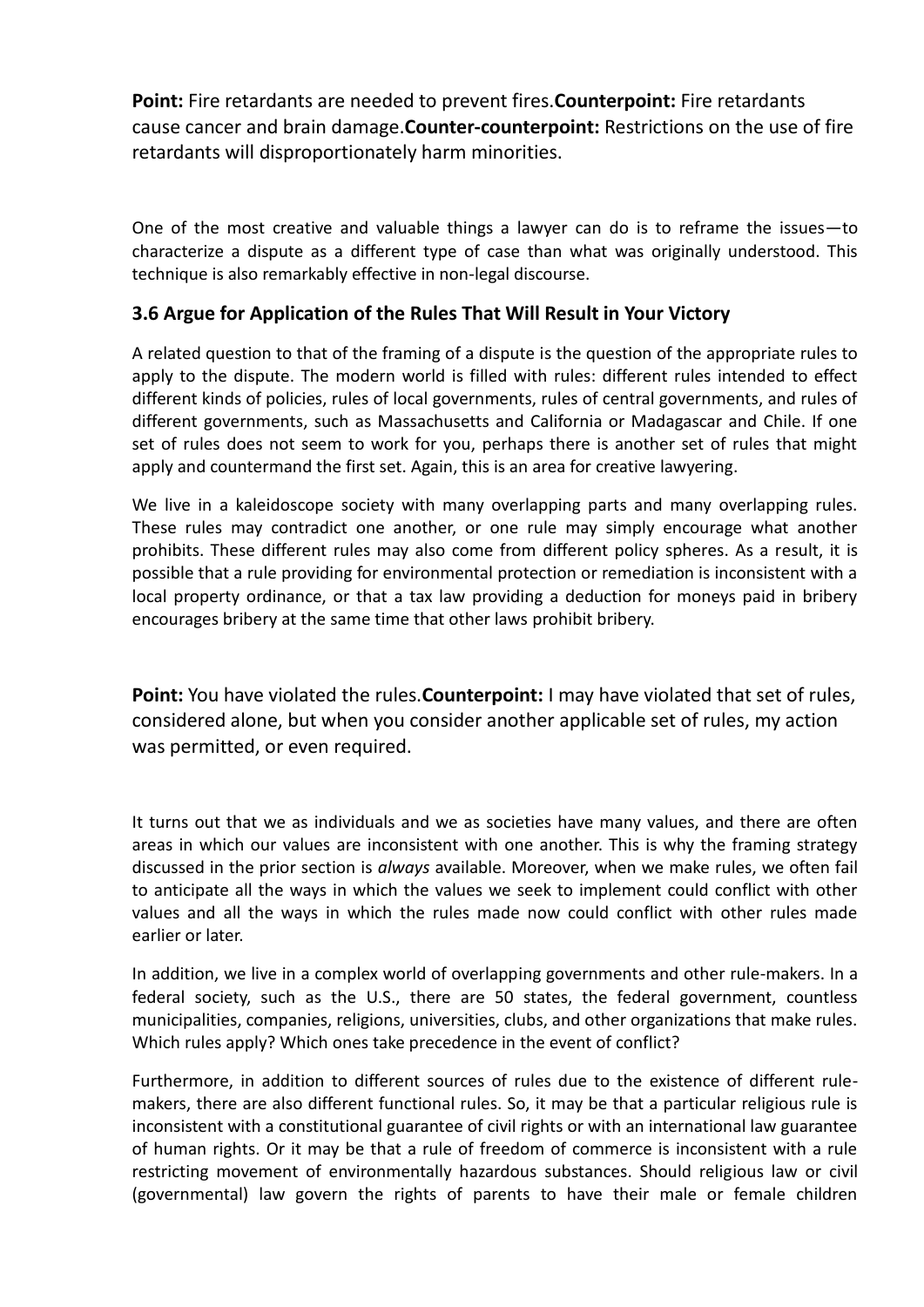### circumcised?

Once a particular forum has been definitively selected to decide the case, the next question is, "What rules will that forum apply?" Lawyers refer to this in the context of private law, including contracts, torts, and marriage, as the question of choice of law. In connection with areas of "public law," such as antitrust, taxation, environmental protection, securities regulation, or export controls, similar questions are referred to as questions of "prescriptive jurisdiction." The essential question is the same: which rules apply to particular persons or behavior? Sometimes the choice of the court and of the law are firmly intertwined. Thus, if a Shari'a court is hearing a marriage case between two Moslems, then it will apply Shari'a law. Sometimes the choice of court and of the law may be separated, as in a case in which a Kansas court has jurisdiction to hear the case, but determines to apply foreign law to the dispute because the dispute is most closely connected to a foreign jurisdiction.

How can, or should, a particular decision-maker, presented with a case, determine what rules to apply? How can we predict what rules will be applied? There are a number of different approaches used in different legal contexts. One, which I discuss in Chapter 4 in the context of interpretation, is the "lex specialis" principle, which holds that in the event of conflict between two rules, the more specific rule should be applied. Another common choice of law principle is to apply the law of the place that has the most significant connection with the events at issue. A third common approach is to apply the law of the place where the legal obligation arose. In law, as in life, there is often room for discretion on the part of the decision-maker, and for argument by the parties involved, as to which rules to apply.

### **3.7 Argue That Your Opponent Is Wrong, Too: Counterclaims**

Sometimes the best defense is to go on the offensive. It's an unattractive human impulse: when someone criticizes us, we criticize him or her right back. You can imagine the family dinner:

Johnny: "Mom, Bobby dropped my cell phone and broke the screen."Bobby: "He borrowed my basketball without asking."

Here, Mom is the tribunal, and she must decide whether to adjudicate these claims separately or to combine them. Indeed, Bobby might not have raised the basketball issue if Johnny had not complained about the cell phone. These claims seem best treated separately because they are apparently unrelated matters, but sometimes the claim and the counterclaim are related.

For example, in business, where a firm claims that another firm has engaged in patent infringement, the alleged infringer will often bring a counterclaim for antitrust violations—for monopolization or other restraint of trade through the patent. Or, where a business sues a consumer for payment on a loan relating to a purchase, the consumer might counterclaim for fraud or for some defect in the purchased good.

In the epic dispute between Apple and Samsung over smart phone and tablet technologies, Apple brought a claim for patent infringement, but then Samsung counterclaimed that Apple had tried to use its technologies to monopolize the market and had infringed Samsung's patents.

While it is definitely true that two wrongs do not make a right, it is possible that my obligation to compensate you for the wrong that I did you can be counterbalanced, and reduced, by your obligation to compensate me for the wrong you did me.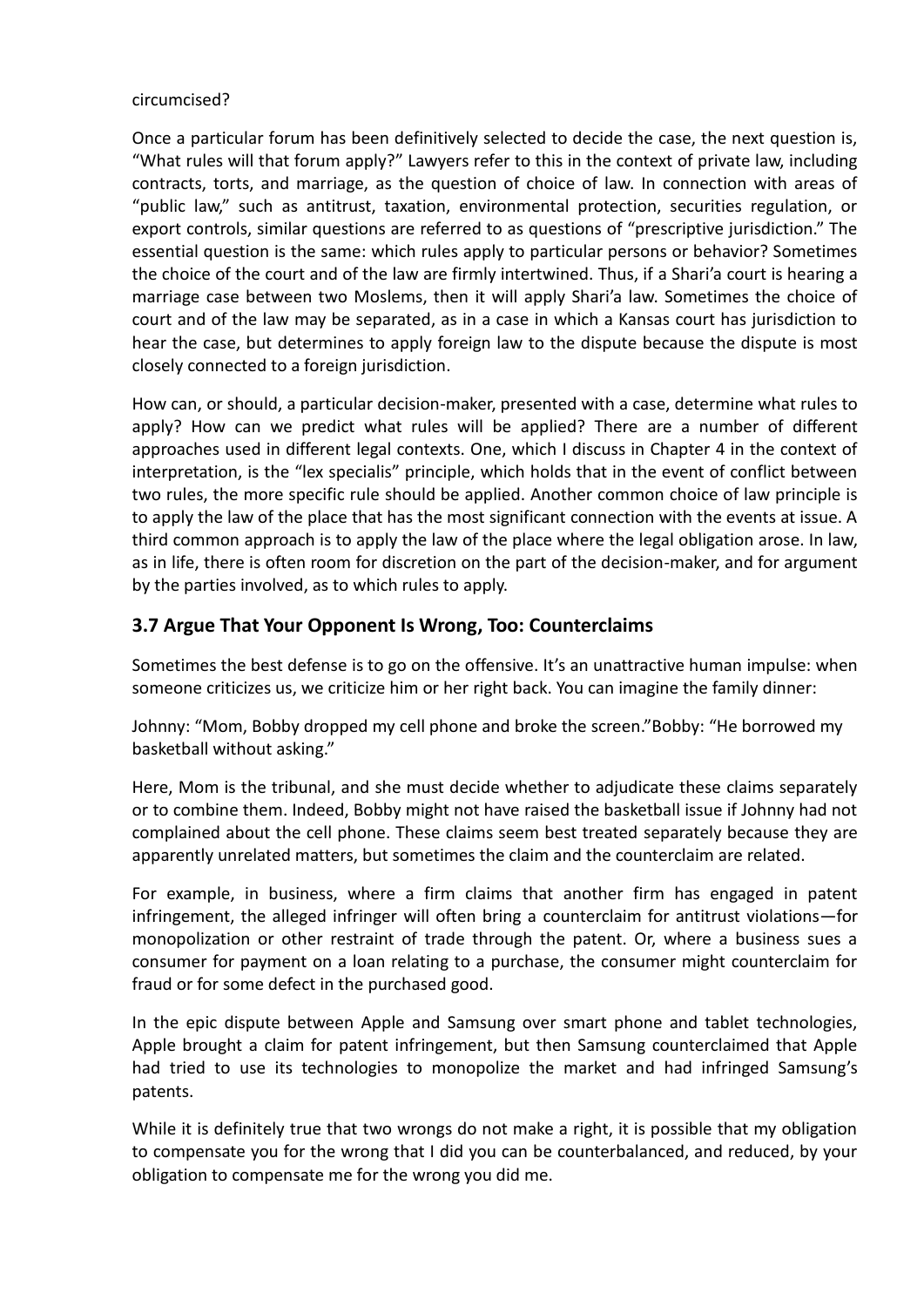**Point:** You've wrongfully harmed me, and the damages are \$100.**Counterpoint:** That may be so, but you've harmed me too, and the damages are \$150, so you owe me \$50.**Counter-counterpoint:** Let's deal with the issue I've raised first, and then you can make your claim.

### **3.8 Argue That It's None of the Complainant's Business: Standing**

If a tree falls in the forest, and no one is around to hear, has it really fallen? Most of us would say that the event occurs independent of human observation. However, think about the possibility that a legal obligation exists, but it cannot be asserted by anyone. This is the question of standing. If a legal obligation exists but cannot be asserted by anyone, it may not have practical effect.

Or, it may be that the obligation exists and can be asserted by someone, but the people who have the right to assert it are not interested in doing so. However, in law, as in life, there are those who are interested in other people's business. They may be benevolent helpers or advocates, assisting a person in realizing his or her appropriate rights. But, they also may be seeking to assert control over a relationship to which they are not party; they may be officious intermeddlers.

Legal systems often limit the right to sue to certain people and so declare that these people have "standing." Often, but not always, standing is aligned with the existence of a protectable legal interest, or the existence of direct injury to the plaintiff. This issue is important in connection with public interest lawyering. For example, the early U.S. environmental movement depended on the expansion of standing to allow nongovernmental organizations to sue on behalf of the public interest in environmental protection.

During the early days of the environmental movement in the U.S., nongovernmental organizations such as the Sierra Club played a leading role in advocating for environmental protection. In 1972, the Supreme Court decided an important case regarding whether the Sierra Club had standing to bring a lawsuit to block the development of a ski area in the Mineral King Valley in California.

The Mineral King Valley is a beautiful area in the High Sierra within the Sequoia National Forest. The U.S. Forest Service was seeking to develop a ski area there and had selected the Disney Company to do so. The Sierra Club, whose members included individuals who used the Mineral King Valley for recreation, opposed the development. After failing in its attempts to convince the U.S. Forest Service to hold off on the development, the Sierra Club brought a lawsuit seeking a declaratory judgment that various aspects of the proposed development contravened federal laws and regulations governing the preservation of national parks, forests, and game refuges.

In *Sierra Club v. Morton*, the U.S. Supreme Court confirmed that under the relevant U.S. statute "a mere 'interest in a problem,' no matter how longstanding the interest and no matter how qualified the organization is in evaluating the problem, is not sufficient by itself to render the organization 'adversely affected' or 'aggrieved' within the meaning of the statute." On the other hand, the Court said that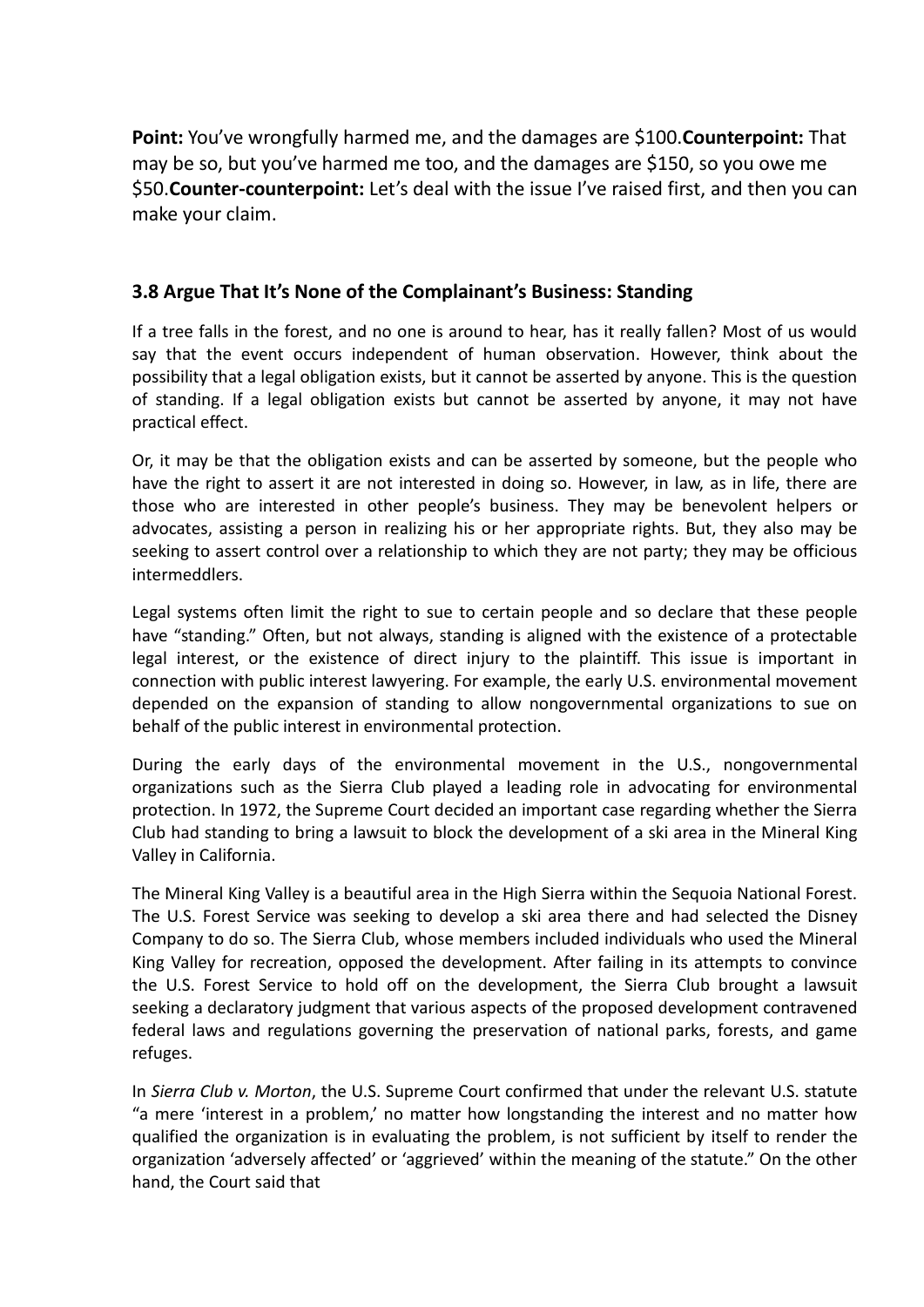…aesthetic and environmental well-being, like economic well-being, are important ingredients of the quality of life in our society, and the fact that particular environmental interests are shared by the many rather than the few does not make them less deserving of legal protection through the judicial process. But the "injury in fact" test requires more than an injury to a cognizable interest. It requires that the party seeking review be himself among the injured.

After the Supreme Court's decision, the Sierra Club took the Court's suggestion to re-file with plaintiffs who actually used the Mineral King Valley's recreational opportunities, and Disney finally gave up.

How does the question of "standing" come up in ordinary life? We all know of circumstances in which someone complains about something that does not directly affect him. Sometimes these persons perform a useful function, as when they criticize someone for littering. We may think of them as policy entrepreneurs or as decentralized agents of enforcement.

At other times, these interlopers can interfere with direct negotiations or relationships between the person causing the problem and the person experiencing the adverse effects. By eliminating the "officious intermeddler," it is easier to reach satisfactory agreement between the actual parties in interest. The acceptability of this type of private agreement depends on whether there are unrepresented interests that are being hurt, such as the interests of the broader public, or whether there are limitations on the ability of those actually hurt to act. If there are, the officious intermeddler will perform a useful function. In addition, someone who seems to have no interest that is recognized by society, and therefore no standing, may have an interest that should be recognized.

**Point:** You've done something wrong.**Counterpoint:** Who are you to complain? It's not your concern.**Counter-counterpoint:** I am trying to represent people who are injured but are not capable of representing themselves.

### **3.9 Argue That the Complainant is Tainted: In Pari Delictus, Tu Quoque, Clean Hands, and Contributory Negligence**

These are special types of ad hominem arguments, which I discuss further in Chapter 7: the criticized person argues that the complainant has taken action, or has a status, that disqualifies it from bringing the case or reduces the appropriate recovery. Even those who would ordinarily have standing may be precluded from bringing a lawsuit. This may arise if they played some role in causing the problem about which they are complaining or if they harmed the defendant in a similar or relevant way.

This issue comes up often outside the legal system. "Who are you to talk?" It often happens that if one person criticizes another, the target will defend by pointing out shortcomings of the critic.

This rhetorical strategy is known in Latin as *tu quoque*. Western lawyers are still enamored with Latin, often when we are expressing something that does not otherwise make sense. After all, tu quoque can be defeated by the folk wisdom that "two wrongs don't make a right." But tu quoque makes sense in some circumstances. The more relevant the shortcomings of the critic the more similar the shortcomings of the critic's target—the stronger the counterattack,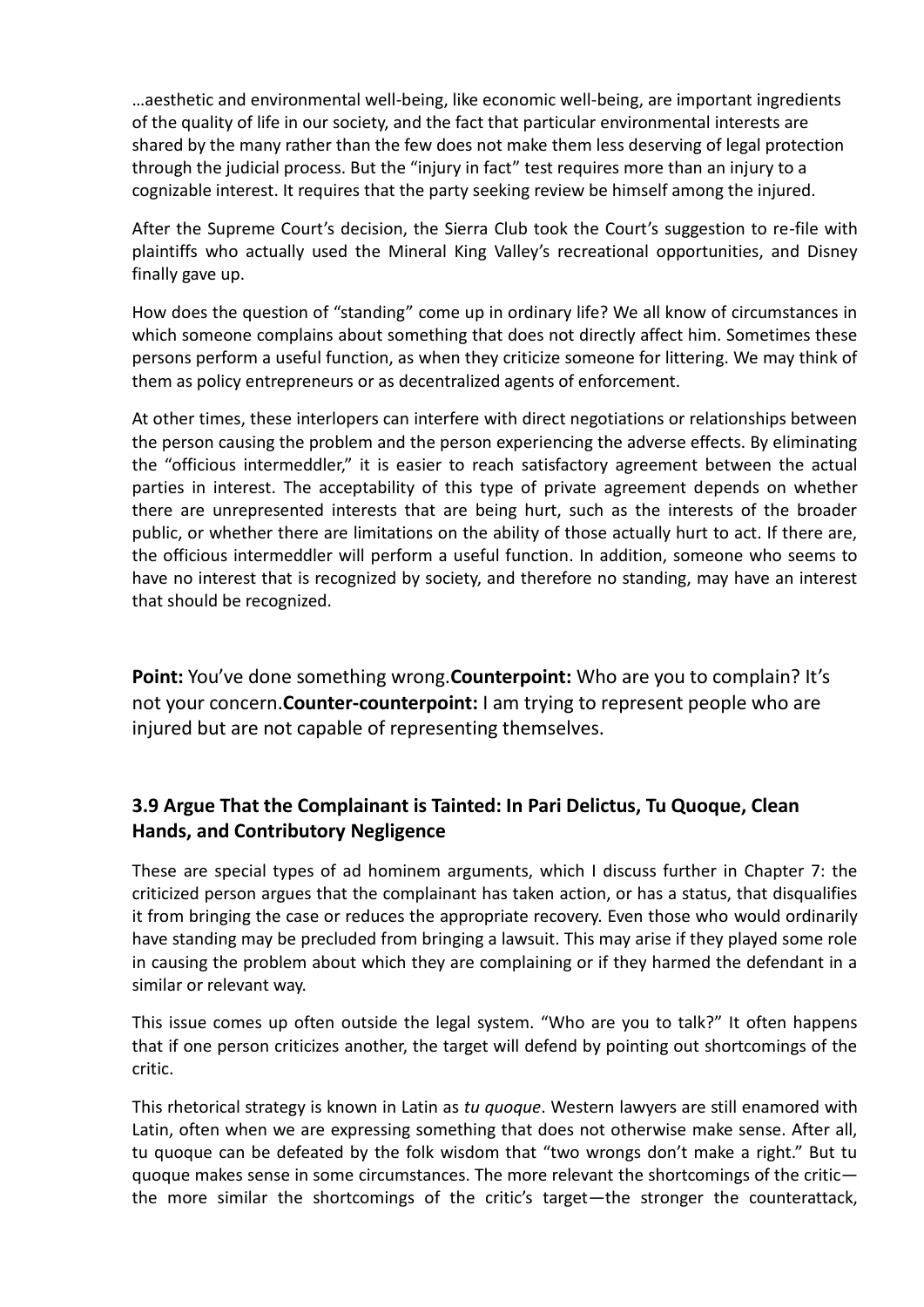especially if the critic himself has played some role in causing the harm about which the critic has complained.

Let's focus on the *in pari delicto* principle. The rationale of this principle is to prevent one joint wrongdoer from suing another for damages that resulted from their shared wrongdoing. The idea is that courts should not be available to reallocate loss between wrongdoers.

The in pari delicto defense might be used where there are multiple parties involved in a fraud and one party tries to sue the other for the first party's losses. A classic scenario is where a publicly-owned corporation commits securities fraud by misstating its financial condition. The corporation's officers participate in the fraud, and the company's auditors go along with it. The company would like to sue its auditors for their participation in the fraud, but because the company itself is formally responsible for the fraud, it is in pari delicto with the auditors.

Here is a strange, and seemingly inappropriate, use of the in pari delicto defense. You may recall that Bernie Madoff, the financier, ran an incredible Ponzi scheme, robbing innocent investors of billions of dollars. Once the extent of the fraud was revealed, a federal agency charged with protecting securities investors (the Securities Investor Protection Corporation, or SIPC) appointed a trustee to liquidate Madoff's firm, with the goal of paying off investors as much as possible. In pursuit of this goal, one of the things the trustee does is go after other firms or persons who either intentionally or negligently contributed to the fraud.

Here is where in pari delicto comes in. Since conceptually the trustee "stands in the shoes" of Madoff's firm, it might be understood to be in pari delicto with all of these other intentional and negligent fraudsters. If this were so, these other fraudsters would have a defense against the trustee's claims. This seems like an inappropriate application of the in pari delicto principle. In a sense, this case presents a conflict between formal application of the law and doing what makes sense. The problem is that the trustee, "standing in the shoes" of a firm that committed fraud, does not really represent the firm itself, but represents the claimants against the firm, so the principle of in pari delicto is not substantively relevant, even though it may be formally relevant. I discuss the relationship between form and substance in Chapter 8.

**Point:** You've done something wrong.**Counterpoint:** Who are you to complain you're just as guilty.

### **3.10 Argue That It's Too Early: Ripeness and Exhaustion of Lesser Remedies**

One way of keeping a complainant from using the forum it would prefer is to argue that the dispute is not yet ready for that forum. Here there are two lines of argument. The first argues that the dispute is not yet a real dispute: it is not ripe. Perhaps the complainant has not yet been harmed. The forum the complainant has chosen is reserved for actual disputes where harm has been experienced rather than potential disputes. An example is where a potential defendant has threatened some action that would harm the potential complainant, and the potential defendant has a legal duty not to cause this harm. If the harm has not yet been caused, and if there is not an independent prohibition or remedy for incipient harm, we would say that this dispute is not yet ripe.

In the context of challenges to administrative agency action in the U.S. government, the U.S.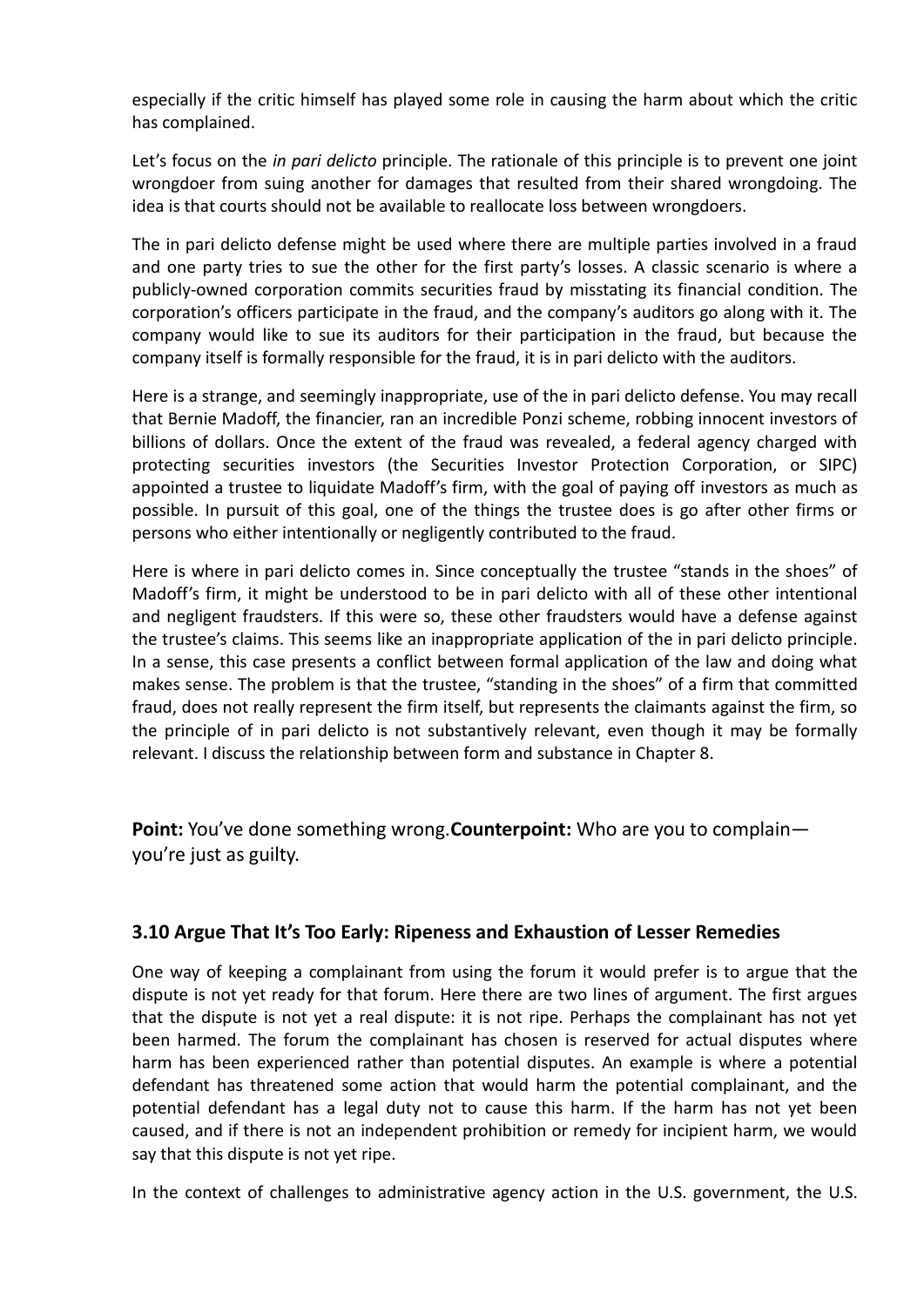Supreme Court has expressed the rationale for the ripeness doctrine as follows:

Without undertaking to survey the intricacies of the ripeness doctrine it is fair to say that its basic rationale is to prevent the courts, through avoidance of premature adjudication, from entangling themselves in abstract disagreements over administrative policies, and also to protect the agencies from judicial interference until an administrative decision has been formalized and its effects felt in a concrete way by the challenging parties. The problem is best seen in a twofold aspect, requiring us to evaluate both the fitness of the issues for judicial decision and the hardship to the parties of withholding court consideration.<sup>5</sup>

In dealing with disputes, patience may be a virtue. On the other hand, for a claimant, being required to wait for a resolution can be frustrating and, at times, unfair. Ripeness doctrine reflects the zen-like idea that we should not act too early in response to a problem, but instead allow it to reach a point where intervention is more useful. It's also a practical heuristic that we should not use more confrontational or drastic methods of dispute settlement when less intense methods have not yet been tried.

Early intervention has several problems. First, the actual harm may never eventuate, and then think of all the resources wasted determining responsibility for it. Second, unless we allow it to unfold, we will not know the details of the problem and how best to address it. Third, if the dispute settlement system stays out of the fight, the parties may be able to reach a more nuanced and satisfactory resolution on their own.

Let's say that a nearby electricity generation plant is storing nuclear waste not far from your home. You might complain that this nuclear waste could escape and harm you, but is this complaint ripe? It depends on whether there is a legal rule that restricts potentially harmful situations or whether the only applicable legal rule only addresses actual harm.

In a smaller context, your neighbor might acquire a vicious dog. You might tell your neighbor of your concerns that his dog will hurt you or your family, but your neighbor might respond by saying that his dog has not hurt anyone yet. Here, the interesting question is the extent to which your neighbor has the right to expose you to potential harm. The common law rule, now modified by statute and case law in many places, was the "one-bite rule." No liability would arise even from injuries, provided that there was no prior evidence that the dog was dangerous.

If the dispute is otherwise ripe, a defendant can also argue that another dispute settlement mechanism should be used first or that another action should be taken first. This procedurally required first step may be as simple as a requirement to make a demand on the potential respondent for compensation. Or it may be a requirement to enter into negotiations in good faith. Finally, it may be a requirement to use a lower level of dispute settlement before proceeding to the higher level. Here, the complainant might argue that these actions would be futile to settle the dispute, but the law around the principle of "ripeness" might require an exercise in futility.

This question of the exhaustion of what one might call "less escalated means of dispute settlement" often comes up in international law relating to human rights or investment. These areas of international law often deal with how a person is treated by his or her own government in connection with human rights or by a foreign host government in connection with international investment. The exhaustion of less escalated means of dispute settlement, here called the requirement of exhaustion of local remedies, asks that the human rights claimant or investor go through the domestic courts first to see if they can get the appropriate treatment,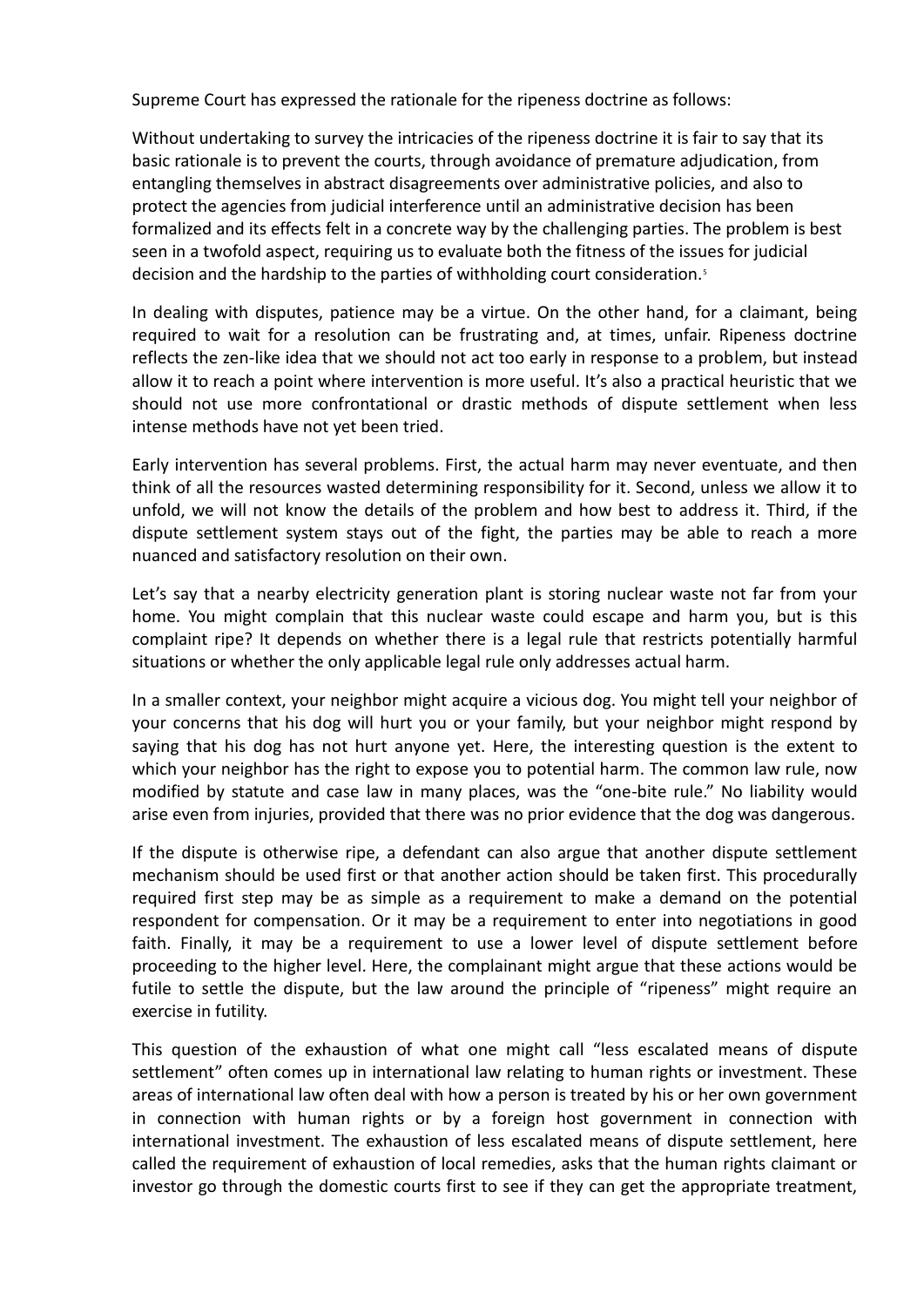and only after exhausting that avenue, move to the higher level of international dispute settlement.

In international investment law, the traditional remedy for a foreign investor is to seek diplomatic protection from its home state government. However, diplomatic protection is generally unavailable until the foreign investor exhausts local remedies. In this case, the home country may not wish to intervene, and the host country surely does not wish the home country to intervene until the process within the host country plays itself out fully. In recent years, however, bilateral investment treaties and other international investment agreements have often provided that the foreign investor will not be required to exhaust local remedies before bringing an international law claim. These changes seem to reflect a concern that the requirement to exhaust local remedies may be an unnecessary impediment to a claim.

You can readily see how the exhaustion of less escalated remedies argument might be useful in non-legal discourse. When your co-worker complains to your manager regarding something you have done, your first response might be "why didn't he come to me first to discuss his concerns?" Your manager might agree that your co-worker has shown a lack of collegiality and has wasted the manager's time.

**Point:** You've done something that can harm me in the future.**Counterpoint:** Let's examine this if and when you are harmed.**Counterpoint 2:** Let's discuss this or use a less formal means of dispute settlement before we escalate it.**Counter-counterpoint:** Once I am harmed, it will be too late. Compensation won't replace what I will lose, and I am not sure you will have the wherewithal to compensate me.**Countercounterpoint 2:** Less formal means will be futile, and will simply operate to make my remedy more costly, and less prompt.

### **3.11 Argue That It's Too Late: Statutes of Limitations, Prescription, and Repose**

Somewhere between lack of ripeness and expiration of the statute of limitations, the complainant has a chance to make a claim or complaint. Statutes of limitations, and their continental European civil law analog, the doctrine of prescription, are designed to let bygones be bygones. This is the legal concept of repose—that after a substantial enough period of time, expectations are settled and it would be too much of a disturbance to revisit old issues. In addition, memories and evidence fade away, making it harder to bring and to defend a case. Now, you may be thinking, there is a counter to this: some wrongs just should never be forgotten or forgiven. For example, in the U.S., murder is often excluded from the operation of a statute of limitations. But society seems to allow some things to be forgotten, if not forgiven.

One question about the operation of a statute of limitations is when does it begin to run? Generally speaking, a statute of limitations begins to run when a cause of action arises, meaning all of the elements of that cause of action exist. In cases of tort, for example, the statute of limitations begins to run at the time of harm. However, if the harm is not apparent, the statute of limitations may begin to run only when the complainant obtains reason to know of the harm. For example, a doctor might prescribe an incorrect medicine that causes harm, but the harm might not be detected until later. The statute of limitations period would not begin to run until the harm is detected.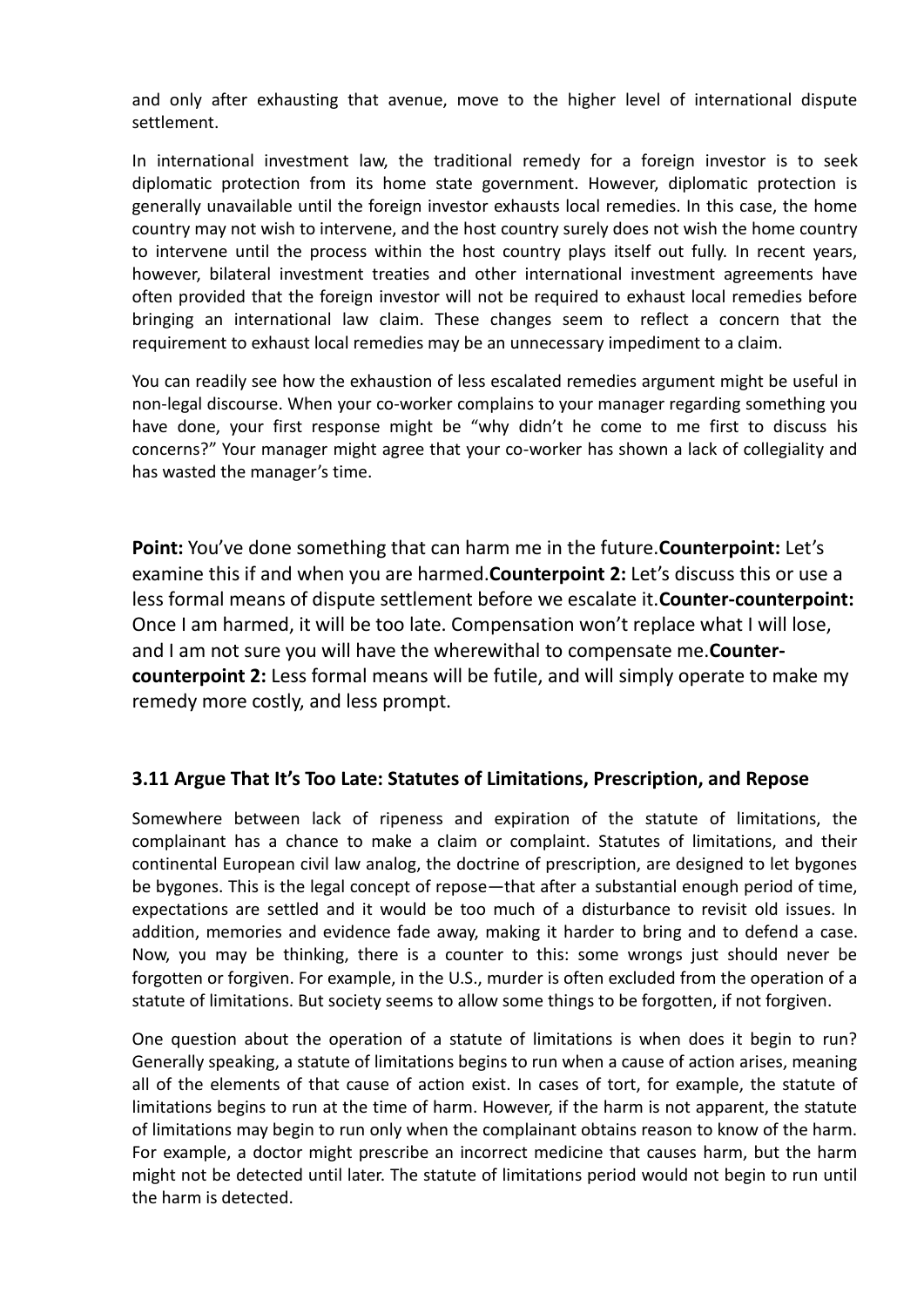In 2012, a U.S. appeals court determined that a statute of limitations prevented the continuation of a lawsuit about the authenticity of a bottle of wine. William I. Koch, one of three billionaire brothers, brought the lawsuit against Christie's, the auction house. He bought a bottle of wine marked "1787 Branne-Mouton Th.J." for \$100,000, in 1988. Koch alleged that he purchased the wine based on "glowing endorsements" by Christie's. He began to investigate the wine's authenticity in 1993 and received a carbon dating report in 2000 from the Woods Hole Oceanographic Institution to the effect that there was only a "4.6% probability that the wine was from the period between 1740 and 1800." The court found that the two-year statute of limitations began to run once Koch received the report in 2000, and that the lawsuit was barred by 2005, when Koch filed.

The concept of statute of limitations or repose is readily applied to interpersonal relations. If you harbor a grudge about something that occurred long ago and then bring it up, the target may rightfully object that it is too late to deal with something that occurred so far in the past. The target may even criticize you for failing to bring it up earlier and for bringing it up now.

**Point:** Five years ago, you did something that harmed me.**Counterpoint:** Wow, you should have said something then. In any event, it's too late now—I don't even remember that.**Counter-counterpoint:** I only was injured by your act recently, and only learned about your harmful act after the injury. Before I knew of the problem, I could not be expected to complain, and I should not be denied recourse now.

### **3.12 Argue That Your Opponent Must Prove His Case Before You Must Prove Yours: Burdens of Proof**

In any argument, who will win may depend on who has the burden of bringing forth evidence of his position (burden of production), and who has the burden of persuading the decision-maker of the correctness of his position (burden of proof). This is extremely important in many public policy and personal decision-making contexts. The burden of proof is a heuristic that says we will leave things as they are unless the person to whom the burden is allocated is able to prove that he has a right to a different determination. The standard of proof, on the other hand, determines how good a case the person who bears the burden of proof must make. You might say that the burden of proof is like a presumption: we presume that things are best left as they are unless the person assigned the burden shows us differently. Presumptions are discussed in Chapter 6. Presumptions are a special type of allocation of the burden of proof; the proponent of the presumed fact need present no evidence, and the opponent of the presumption must provide evidence that it is not true.

You may already be familiar with the U.S. burden and standard of proof in criminal cases. The burden is generally on the prosecutor to prove guilt and the standard is "beyond a reasonable doubt." This burden of proof is consistent with an assumption that the accused is "innocent until proven guilty." The criminal standard of proof is set at a relatively high level. In U.S. civil cases, the burden is generally on the plaintiff to prove his case by a "preponderance of the evidence."

Burdens of proof can become dramatic in health, safety, and environmental contexts. For example, gas-drilling companies might be asked to prove that fracking is safe before doing it.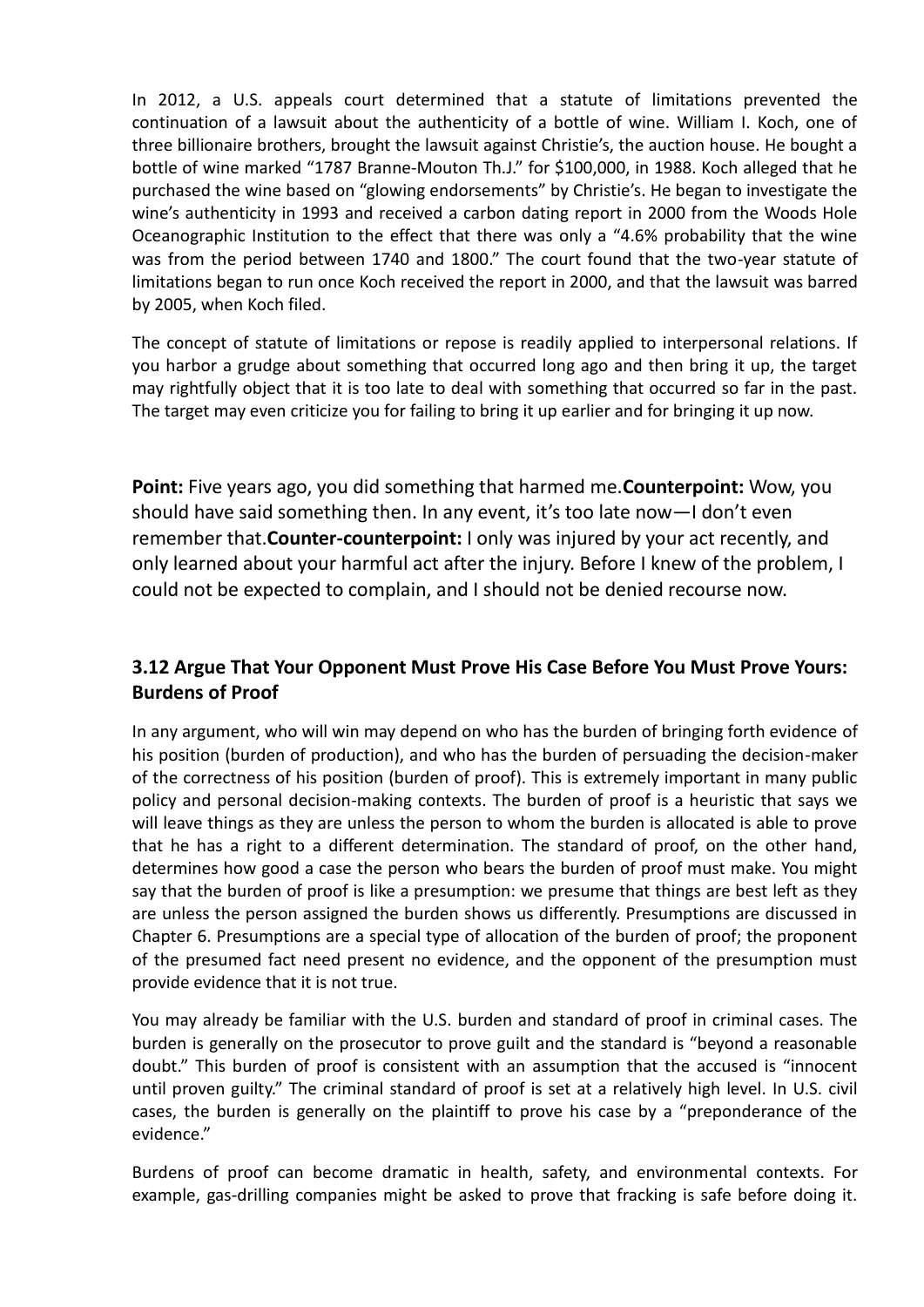They might respond to their opponents that the opponents should prove it is unsafe before stopping them. In other contexts, we might ask whether the burden of proof as to safety and effectiveness of a new medicine is on the pharmaceutical company, or instead is assigned to the pharmaceutical regulator. Are new cattle feeds to be used until it is proven that they may cause harm to those who eat the meat from the cattle, or are they to be prohibited until their harmlessness is shown? (You can readily see the relationship to the question of ripeness.)

Often, the burden of proof in formal legal proceedings is determined by whether the matter at issue is part of an affirmative case brought by a plaintiff or prosecutor. If so, the burden would be on the plaintiff or prosecutor respectively. However, if the matter at issue is an element of a defense that may be brought by a defendant, the burden is on the defendant.

For example, if you want to claim that the high-priced restaurant you dined at last night gave you food poisoning, you will have to prove that they served you tainted food, and that the tainted food caused you to be sick. Until you do so, they have no obligation to prove that their food was not tainted. As we say in the criminal area, a defendant is innocent until proven guilty: the burden of proof to make the case is on the prosecutor.

Wherever possible, it will be advantageous to argue that your opponent must bear the burden of proof. Where there is no prior understanding about the allocation of the burden of proof, it is always helpful to argue for the allocation of the burden to your opponent. You might even begin an argument by making statements consistent with an assumption that the burden of proof is on your opponent. In informal discourse, you can shift the burden of proof with a simple "how do you know" in response to your opponent's assertion. A savvy opponent might respond that it is not his job to sustain a burden of proof, but yours. He can do so simply by saying, "How do you know I'm wrong?"

Burdens of proof are sometimes allocated in accordance with some sense of rightfulness. It does not seem right to ask people to be able to prove their innocence on demand. This seems to explain why in criminal law in the U.S. it is for the prosecutor to prove guilt beyond a reasonable doubt. Burdens of proof might alternatively be allocated to the person with the easiest access to the evidence. If the question relates to your own skills or characteristics, you should bear the burden of proof.

There is no natural or obvious way of allocating the burden of proof when debating whether a particular action should be taken. Those with a free market bent might tend toward putting the burden of proof on the opponents of an action, and those who are more risk averse might tend toward putting the burden on the person seeking to take potentially risky action. As you might imagine, the best allocation of the burden of proof will depend on the magnitude of the potential harms, the costs of finding out about the harms, and the magnitude of the benefits. Most of us would say that where the potential dangers of action are great, where the costs of finding out are relatively small, and the magnitude of the benefits of action are relatively small, we would put the burden of proof on the proponent of action and vice versa.

**Point:** I do not think you can prove that you are right.**Counterpoint:** But I do not think you can prove that I am wrong. Unless you can, I can go ahead and keep doing what I am doing, because there is no prohibition of activity that is not proven wrong.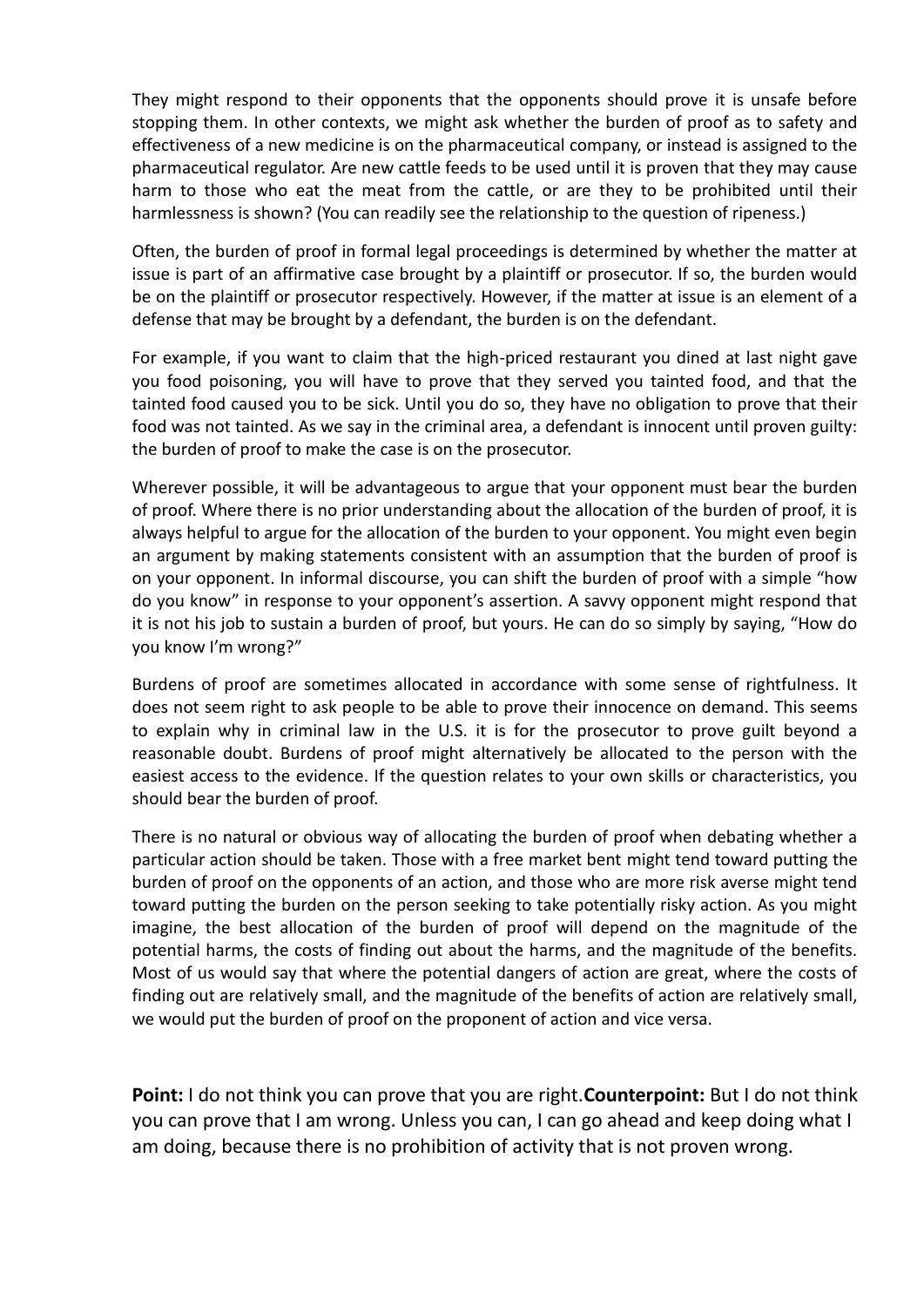Allocation of the burden of proof may have clear substantive effects, favoring the position of one side or the other. For example, imagine yourself the parent of a child with learning disabilities. Under the U.S. Individuals with Disabilities Education Act, a child is entitled to "appropriate" education, spelled out in a special education plan prepared by the local public school district. Assume that your local school district has provided a special education plan that mainstreams your child in large classes, with what you regard as insufficient special attention. You reject that plan and place your child in a private school that you believe provides appropriate education. You send the school district the tuition bill, and it refuses to pay, saying that its plan was indeed appropriate, and that you are required to accept its plan. You believe that the school district's special education plan does not meet the standard of "appropriate" under the law.

Who decides what is appropriate? In the case I am referring to, the school district argued that it initially is responsible for deciding, and the burden of proof is on the parents to show that the special education plan is inappropriate. The parents argued that the burden of proof is on the school district to show that the plan is appropriate. Satisfying either burden of proof is tough, and substantively, if the burden of proof is on the parents, then the school district has a greater margin of error. If the burden of proof is on the parents, the school district can get away with a generally lesser standard of appropriate education. So, a lot can be at stake in the allocation of the burden of proof, even where no dispute has arisen.

Indeed, imagine a parent, with no particular expertise in education, and perhaps with limited resources with which to obtain legal representation or to hire consultants, pitted against the tax-funded resources of a school district. Should not the school district, which has the obligation to provide an appropriate special education plan, and which has great resources and expertise in education, have the burden to show that its plan is indeed appropriate? The school district might respond to the effect that it is charged with the public good and should be assumed to be acting in accordance with its mandate. It is then for the parents to show that it has somehow failed. As you can see, both sides of the argument have appealing elements.

As suggested in this example, the standard rule in most types of cases is that the complainant has the burden of proof to prove the allegations made in his complaint. The complainant must prove each element of the claim. And in the case at hand, the U.S. Supreme Court applied this "default rule" (a rule that applies broadly unless there are special circumstances) to allocate the burden of proof to the complaining parents. Justice O'Connor said that "absent some reason to believe that Congress intended otherwise," the burden of proof should be "where it usually falls, upon the party seeking relief." <sup>6</sup>

So, if someone complains about your behavior, you may argue that he has the burden of proving its danger or inappropriateness. If positions are reversed, and you complain about someone else's behavior, and he attempts to allocate the burden of proof to you, you may assert that his special capabilities, other circumstances, or the special risks involved in his behavior, are reasons to allocate the burden of proof to him.

**Point:** This looks dangerous; prove that it is safe before we move forward.**Counterpoint:** It's not a problem; prove that it is unsafe before we stop.**Counter-counterpoint:** Given the overall level of likelihood that this type of activity may be dangerous, and the magnitude of the harm that would occur if the danger eventuates, it is appropriate that the person proposing the action bear the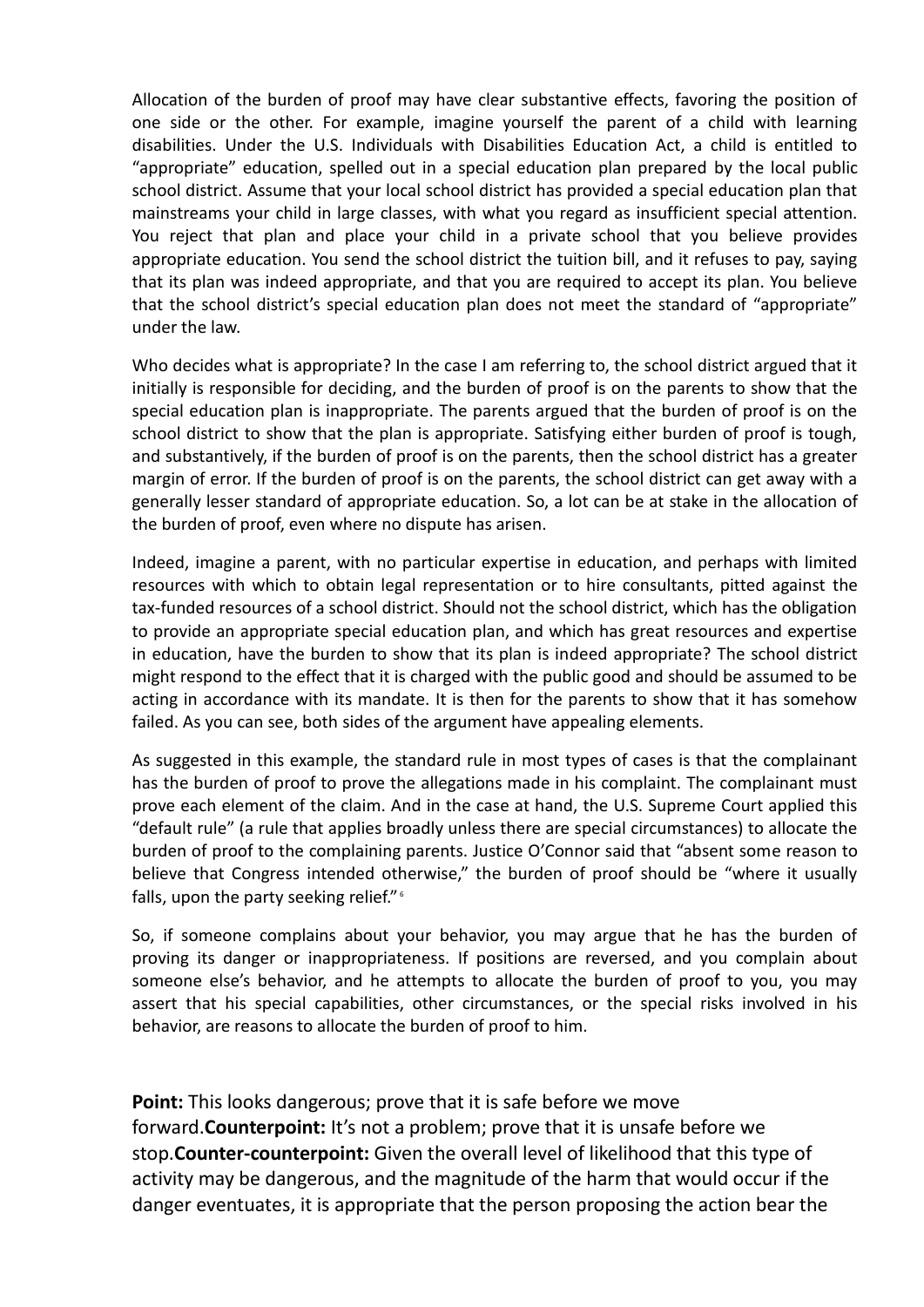prior burden of proving its safety, rather than to ask those who may be harmed to prove its danger.

#### **3.13 Argue That Even If the Complainant Wins, He Deserves Nothing: Remedies and Enforcement**

Even if you lose, don't give up. Even if you win, don't let up. There is still the question of what the complainant gets by way of remedies or enforcement. The law books are replete with stories of victorious plaintiffs who got very little for their trouble and conversely of losing defendants who were made to suffer very little by way of consequences of their actions.

There are two main questions here. First, will the tribunal or other decision-maker that you choose order the remedy that you wish? It may be that the court is not completely comfortable with the justice of your position but agrees that you should be victorious as a technical matter of law. It expresses its discomfort by ordering modest remedies. For example, it may value the level of damages that you have suffered in a way that understates them. Or it may decline to order your defendant to do what he promised to do.

Second, assuming the court orders the remedy that you wish, there is a question whether the defendant can be forced to comply. The defendant may have insufficient resources to comply, or its resources may be immune from the power of the court, perhaps located in a foreign jurisdiction.

**Point:** You've done something wrong, and it has caused me harm.**Counterpoint:**

- i. It has not harmed you.
- ii. It has not harmed you nearly as much as you say

iii. Even though it has harmed you, there is nothing that I am required to do to compensate you.

iv. While I may be required to compensate you, you have no way to force me to do so.

#### **3.14 Argue That It's Already Been Decided: Res Judicata, Collateral Estoppel, Repose, and Double Jeopardy**

If you don't like the answer you get the first time, one strategic response is to ask the question again. But this is costly in terms of social decision-making resources—in the legal system, judicial resources—and also in terms of certainty and repose. *Repose* in this context is the idea that we are better off if we can rely on decisions that have been made previously without fear that they will be changed. That is, once a decision is made, it is good for people to be able to rely on it. Get over it and move on. In addition, we want to protect potential defendants from vexatious litigation. So, we say that the plaintiff gets only "one bite of the apple." I have no idea why the saying refers to apples—perhaps it is inspired by the Adam and Eve story or perhaps by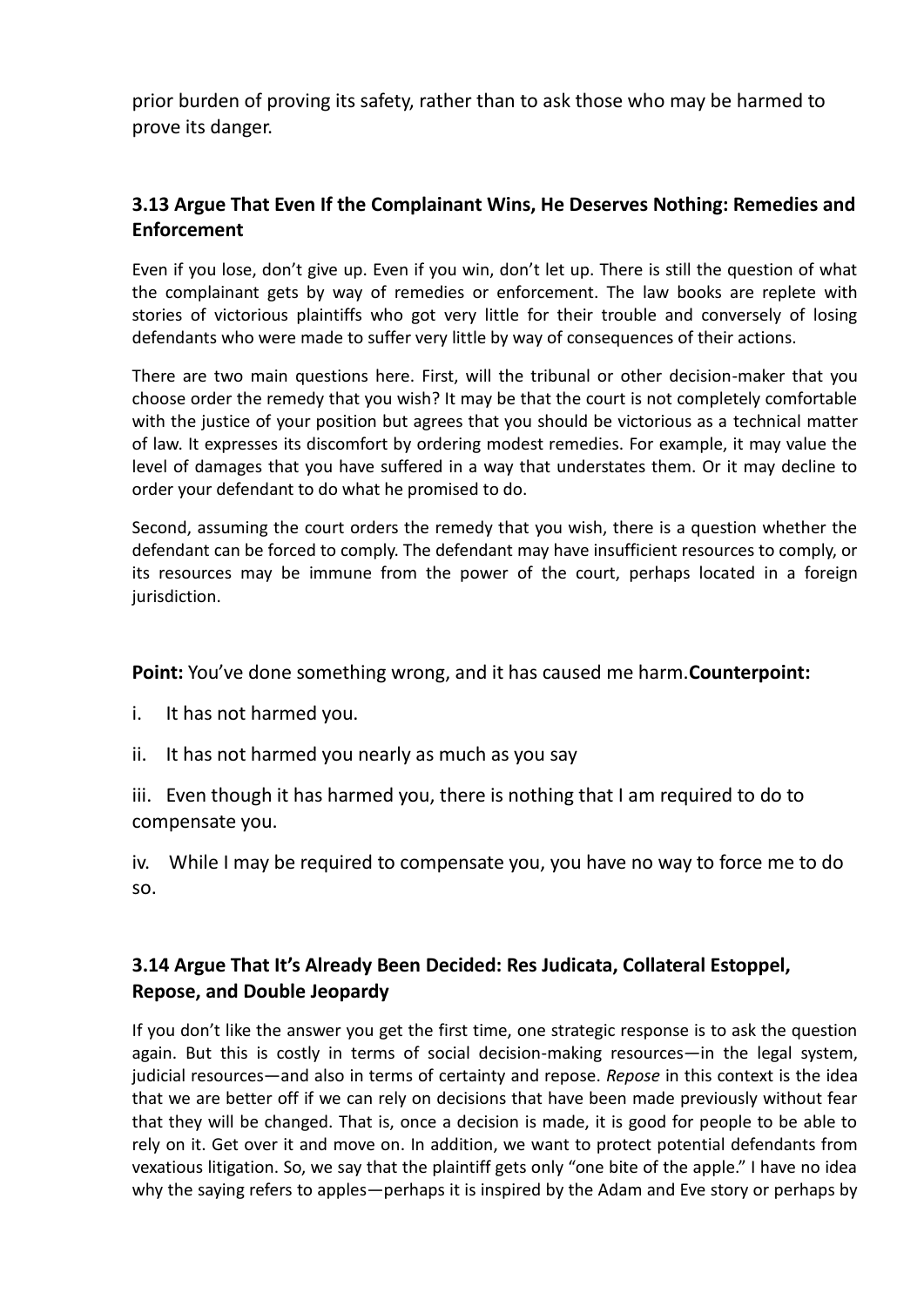rules relating to "bobbing for apples."

*Res judicata* means that once a case is finally decided (after appeals are exhausted), it cannot be heard again. You had your chance and now it is definitively decided. *Collateral estoppel* means that if, on the way to a final judgment, there was a sub-issue that was definitively decided, then that sub-issue cannot be litigated again. There are many questions that must be answered when applying these doctrines. What is a final decision? Between what parties? On what issues? Precluding what? These questions represent process values that may trump substantive justice. Double jeopardy is a criminal law doctrine that prevents a defendant from being tried for the same crime twice.

Often arguments end this way: "we already decided it," "don't open it up again." Where this claim has the power to stick, its force comes from the same kinds of concerns as in the legal system: avoiding spending excessive time rehashing the arguments and repose. One question that is important is, what precisely did we decide? In addition, did we have all of the evidence or arguments before us? Was there some other defect in the process?

From a social or business standpoint, if you got it wrong the first time, you want the chance to get it right. But you don't want to be constantly re-litigating old arguments.

**Point:** You already had your chance to make this claim and you lost. Now just drop it.**Counterpoint:**

- i. This is a formally different claim.
- ii. There are new facts.
- iii. There is a new way to "frame" the argument.

#### **3.15 Argue That a Process Was Followed (or Flawed): Process Values Are Real Values**

At the core of the legal profession, and at the core of the distinction between lawyers and others, is concern for process values. We sometimes refer to these process values as mere technicalities, or even worse as loopholes, but the legal profession and a rule-of-law-based society are committed to the principle that process values are real values and should sometimes overcome substantive values.

It is in this context that I bring up the question, why is it that some of the best lawyers become leading managers in industry and in government, not to mention law firms? Besides possessing knowledge of law and being skilled with the methods of analysis and argument discussed in this book, lawyers bring heightened sensitivity to procedural concerns that others may lack.

So, instead of making a decision straight away, a lawyer might ask, what process should be followed in order to make a decision; what is due process in this context? What procedure would legitimate the decision so that it would be respected by those who are affected?

This approach might be cumbersome and unattractive if it slows things down too much or is too costly. But it can result in better decisions under the right circumstances. The question really is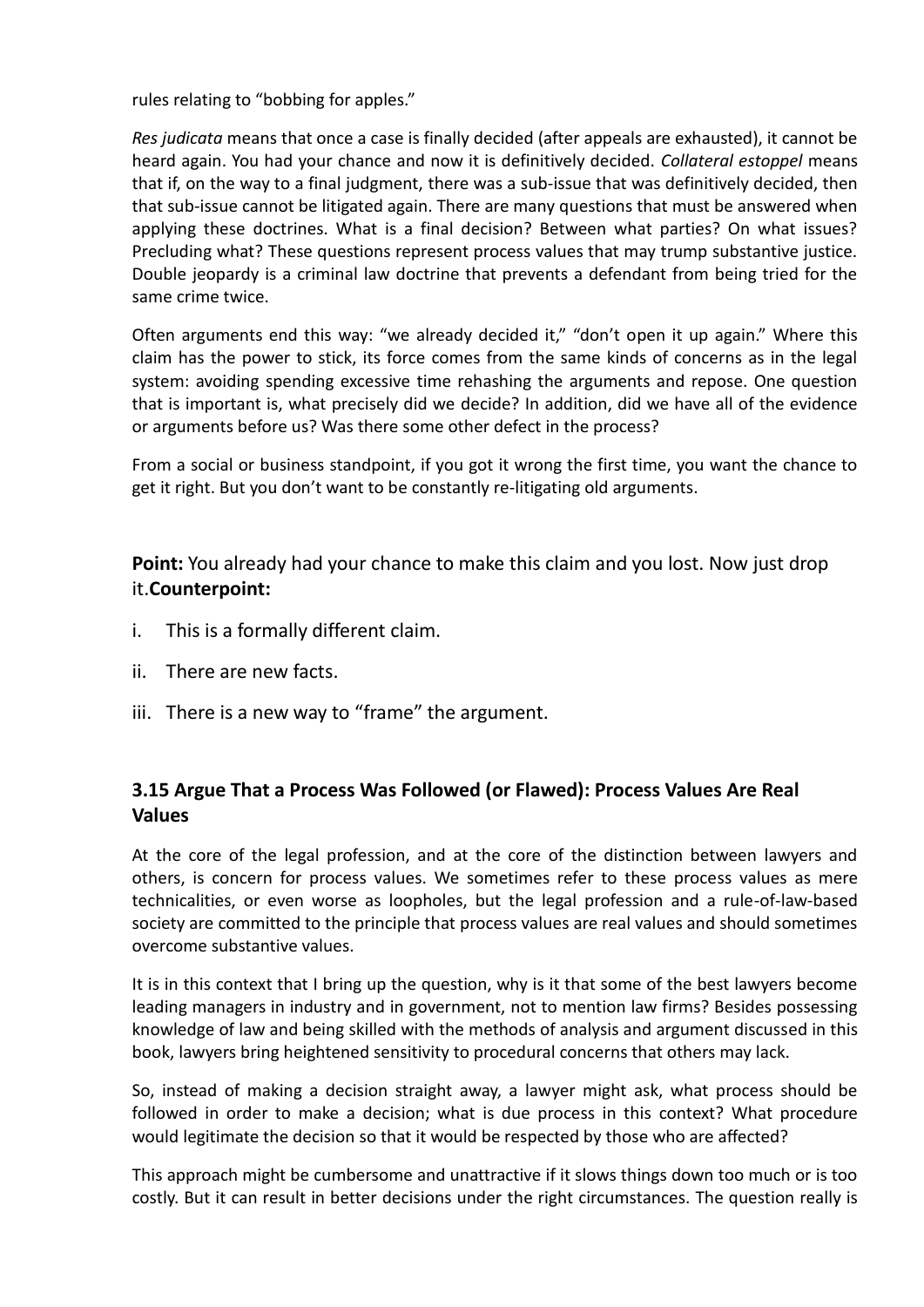one of choice. If the lawyer understands that an extensive process might be unnecessarily cumbersome in particular circumstances and is able to distinguish the circumstances where more extensive processes are superior, or appropriate, the lawyer will have an advantage over someone less sensitive to process values. Good process is a central component of good management and good policy making. Perhaps this is because good process, and the kind of careful analysis that is a hallmark of legal thought, is a way to question the emotional or unconsidered impulses that can adversely influence our decision-making.

In addition, sensitivity to process values often brings greater legitimacy or "buy-in" for decisions. Constituents are more willing to accept decisions with which they do not agree if they feel that their views have been heard. Employees tend to be faithful to corporate goals if they have had a voice and have had a chance to learn the reasons for the decision.

Complainants must be sensitive to process, not only because they may lose on the process even though they deserve substantively to win, but also because sensitivity to process values brings greater legitimacy or "buy-in," increasing the sympathy of the defendant and others for the complainant's position.

**Point:** I am dissatisfied with this decision.**Counterpoint:** I followed a legitimate process to arrive at this decision and your view was considered.

**4**

# **Arguing About the Meaning of Texts: Interpretation**

Word, words, words—lawyers are all about words. For lawyers and non-lawyers alike, words, as relevant here, are used to communicate commitments now about how we will do things in the future. Words are used to construct categories of behavior that are prohibited, required, or permitted. Words are the building blocks used to craft the if-then statements that are at the core of commitments in contracts and laws. These commitments are at the core of civilization and of complex production and commerce. Unfortunately, our words are inherently subject to ambiguity and dispute, and these categories and commitments are characterized by a basic fluidity.

Why are words important to lawyers? Remember the Godfather and the idea that those words, contained in the texts carried in a lawyer's briefcase, have greater power than a gang of armed hoods. This is because these are not ordinary words; they carry the force of the state.

The ability to direct the force of the state is a great power indeed. This power must be controlled and applied in an orderly and legitimate way. Recall the liberal and anti-monarchist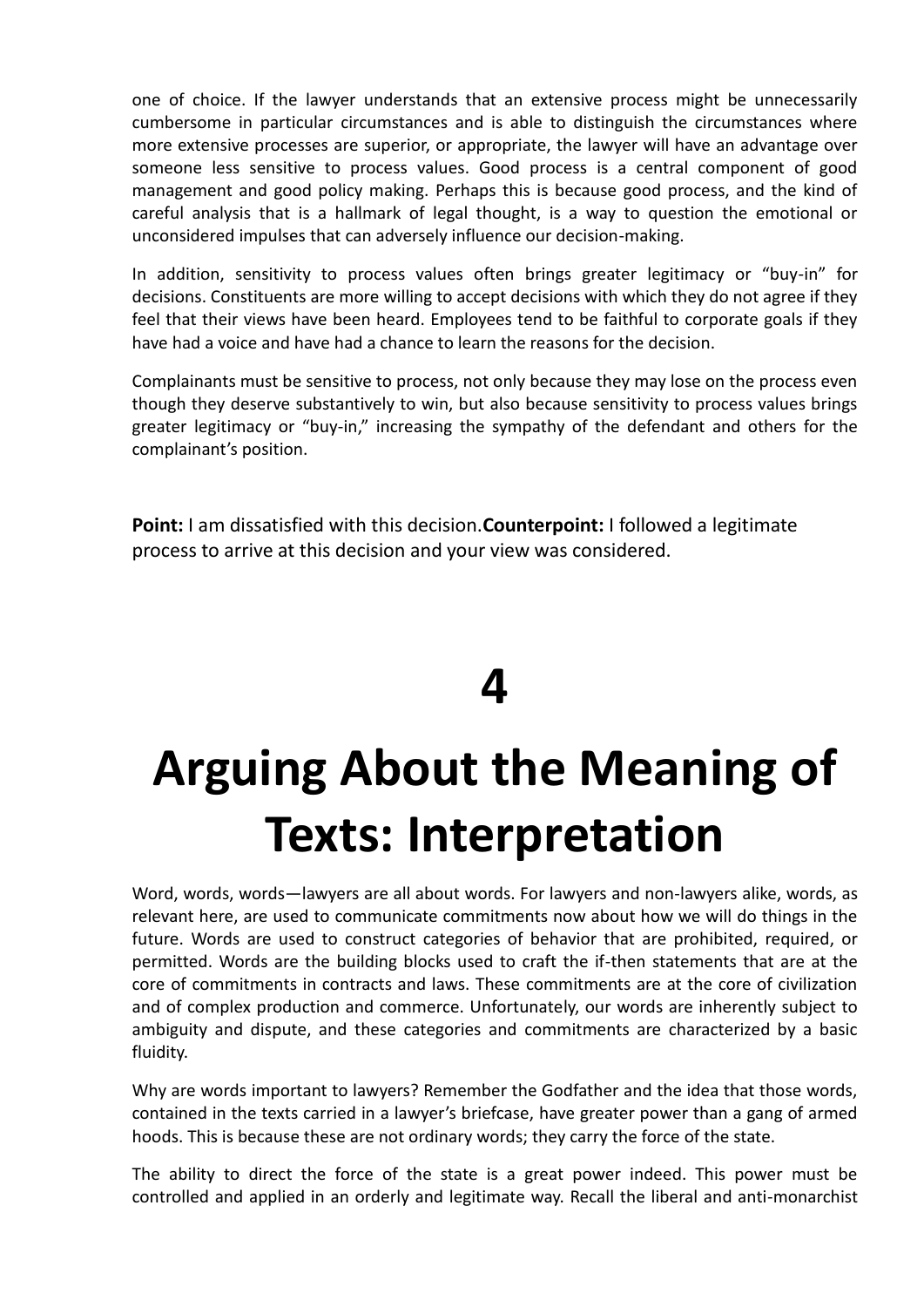ambition stated by the early U.S. statesman John Adams in 1774, when he sought to establish: "a government of laws, and not of men." If men control the meaning of laws, however, is it not a government of men? The best response is that there is a core of meaning that men cannot change, once a commitment is made. However, there is often plenty of room for argument.

If we respect the principle of a government of laws, we must also recognize that the power to interpret is the power to rule—to apply the force of the state. Recall Alice's conversation with Humpty Dumpty.

"When I use a word," Humpty Dumpty said in a rather scornful tone, "it means just what I choose it to mean—neither more nor less.""The question is," said Alice, "whether you can make words mean so many things.""The question is," said Humpty Dumpty, "which is to be masterthat's all. $"$ <sup>7</sup>

To support a government of laws, the words of laws must have an appropriately stable meaning with a reliable and transparent means of identifying the meaning. This is important after legislation is made so that it is a government of laws and not of men, but it is also important when laws and contracts are written. It is useful to have clear rules about how our laws and contracts will be interpreted so that skilled draftsmen can express commitments clearly, precisely, and predictably.

Legal draftsmen, and anyone who writes or works with contracts, must be knowledgeable about the applicable rules of interpretation, so that they may anticipate how their words will be understood. For example, the interpretive rule of *effet utile* assumes that utilization of different words is intended to convey different meanings—that use of different words is not just for stylistic reasons or due to random unintentional usage variations. A draftsman aware of the effet utile rule would never use different words for the same thing just for stylistic variation or out of inattention.

*"What is of paramount importance is that Congress be able to legislate against a background of clear interpretative rules, so that it may know the effect of the language it adopts."*

> **Justice Antonin Scalia, in Finley v. United States (1989)**

If it is to be a government of laws, and if laws are composed of words, then people dealing with government, including but not limited to lawyers, must be expert at dealing with words. As stated in the introduction, all verbal expression intended to govern future events is, by its nature, incomplete. It is incompletely specific because it fails to describe every future circumstance. It fails to describe every future circumstance because the possible set of future circumstances is infinite. This incompleteness is endemic to all verbal expression in law, including contracts and statutes. To the ordinary person, this is a problem; to the lawyer, it is an opportunity for advantage.

Imagine a machine into which you could place (a) a factual description of a new circumstance that has arisen, (b) a necessarily incomplete law or contract. Imagine that this machine could tell you whether or not, and how, the incomplete law or contract applies to the new circumstance. This machine is necessary in order to ensure that when a dispute arises over the applicability of a law or contract to a new circumstance, it can be resolved. Lawyers preside over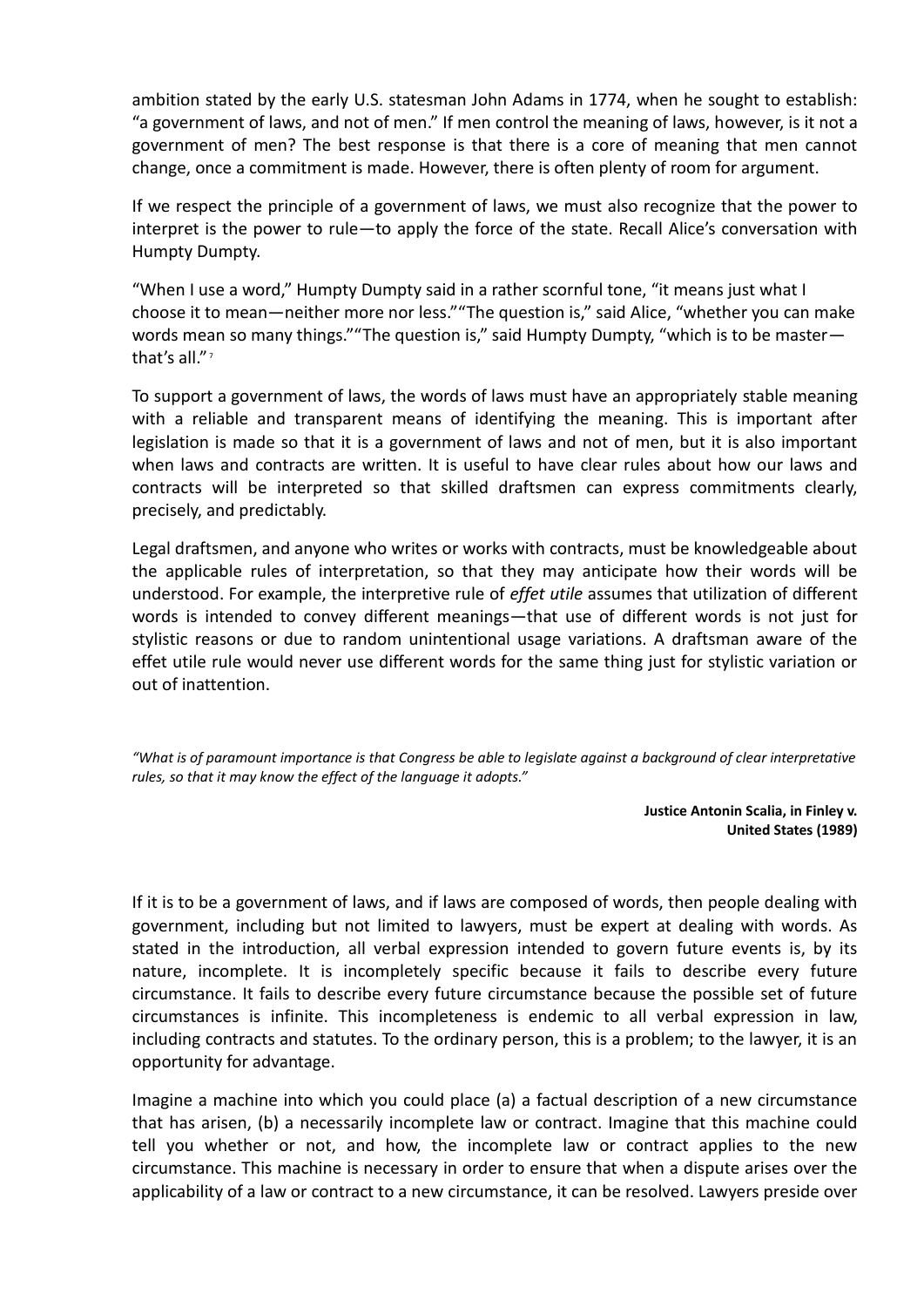this machine. We call this machine the legal system and one major component of its activity "interpretation." The legal system is a machine to complete contracts, statutes, and other laws, and to apply them to facts as they arise.

In this chapter, I will present an array of interpretive techniques. You may well ask how we should select among them—which are relevant to which interpretive situations? Even more importantly, which techniques dominate which other techniques—is there a hierarchy of interpretive techniques established in order to avoid conflicting outcomes based on different techniques? I am sorry to report that this is often the realm of sophistry. Lawyers deploy these interpretive techniques in an effort to win the argument; there are no fixed rules about which apply when, and so they all are available to any situation. Nor is there generally any formal hierarchy,  $\frac{1}{2}$  but where a rule of interpretation fits a particular interpretive context well, it generally will dominate.

As an advocate, the lawyer's job is to use, and argue the relevance of, the interpretive techniques that result in victory. So, skilled lawyers will act as though the interpretive technique that results in their victory is the obviously applicable one, while opposing lawyers will be able to show alternative, and seemingly equally obvious, interpretive techniques that result in *their* victory. A layperson can do the same.

*"There are two opposing canons [of interpretation] on almost every point."***Karl Llewellyn, Remarks on the Theory of Appellate Decision and the Rules or Canons About How Statutes are to be Construed, 3 Vanderbilt Law Review 395, 401 (1950)**

Interpretive techniques are arguments about the way that rules, whether they appear in constitutions, treaties, statutes, contracts, regulations, or judicial decisions, should be understood, and they are used strategically. For each interpretive technique, there is a response, and there is also the possibility of application of alternative interpretive techniques, all with the implication of a possible alternative substantive outcome. Furthermore, there is no reason not to deploy these interpretive techniques in non-legal circumstances where you are arguing about the meaning of a verbal commitment, whether written or oral.

Although there are many techniques available and no fixed hierarchy, take comfort. The choice is not completely indeterminate and random. The choice of interpretive technique is a method of argument. Some interpretive techniques will be more plausible than others in that they will carry with them greater persuasive logic—greater intuitive appeal—in particular circumstances. Some that are well known and often used can be presumed to have been taken into account by the authors of the text being interpreted. I try to present the arguments in their ordinary order of appeal, but hasten to add that the order presented is impressionistic, and not based on empirical research.

#### **4.1 Plain Meaning and the Dictionary**

Everybody likes "plain meaning" as an interpretive rule. It seems so simple. We just want to enforce the law or the contract as it is written. The problem, as I have stated above, is that the words on the paper are, by necessity, incompletely specific.

This does not mean that the words used are necessarily *insufficiently* specific—it may well be, and it often is the case, that the reasonable interpreter, applying common knowledge, finds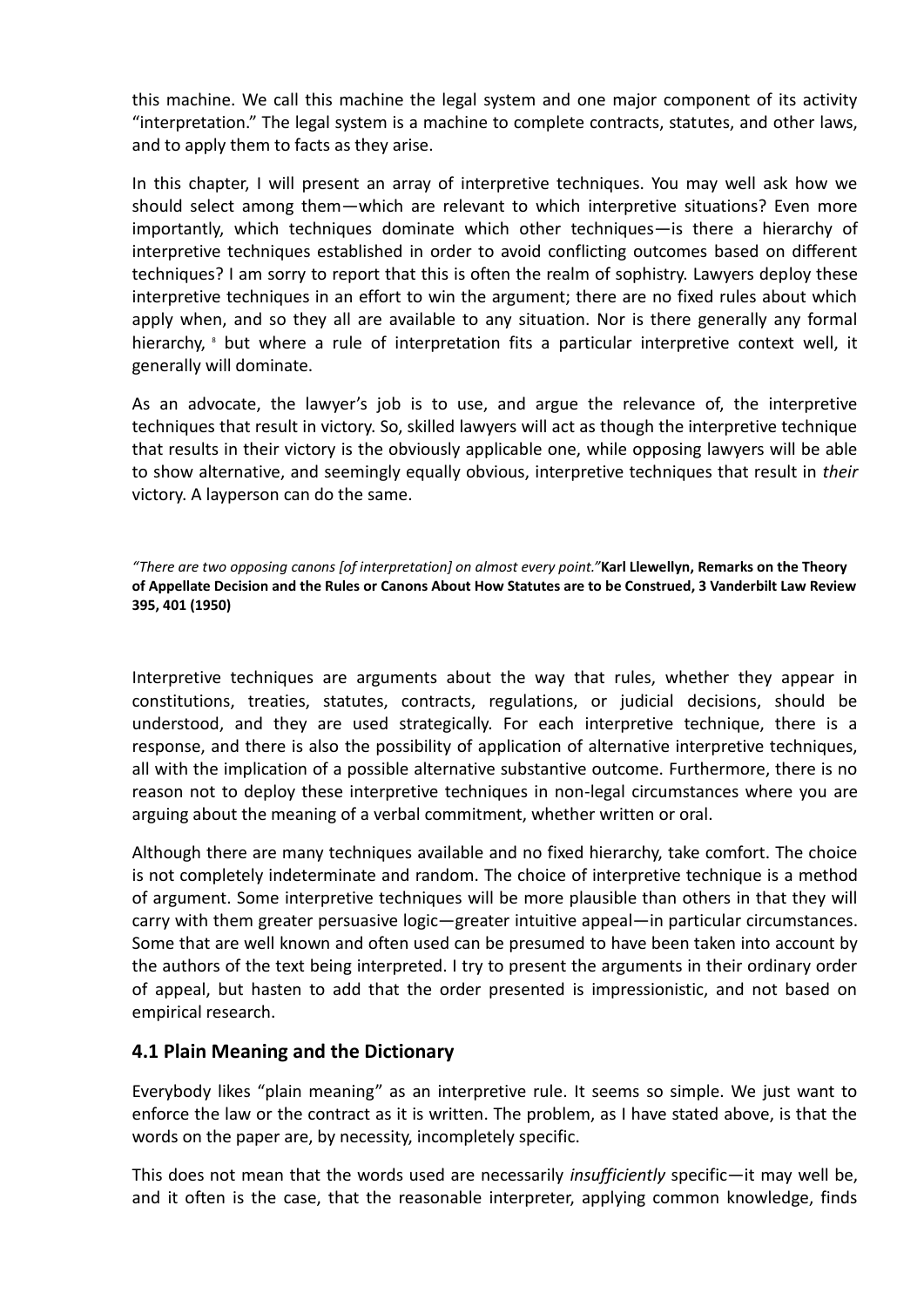only a single meaning. Strategic players will often argue about the plain meaning even where the meaning is sufficiently clear for disinterested persons. This is why the institution of courts initially arose—to frustrate strategic argument where the parties really did address the matter with sufficient specificity in advance. Where the words are sufficiently specific to decide the matter, there is no problem. But what do we do when plain meaning in the sense of "common knowledge" is not enough?

One answer is to refer to the dictionary. My main area of expertise is international trade law, focusing on the law of the World Trade Organization (WTO). When I first understood that WTO tribunals systematically referred to the compact edition of the Oxford English Dictionary (OED), I bought myself a copy. If we are to refer to plain meaning, and if plain meaning means dictionary meaning, and if the dictionary is the OED, then we might say that every contract, regulation, statute, and treaty incorporates by reference the meanings supplied in the OED. Thus, the OED controls the meaning of law. This would not necessarily be a bad outcome, but if it were the outcome, we would have to have a copy of the OED, and refer to it, when we write or read contracts, regulations, statutes, and treaties. People do not generally do so yet, and they may have a different meaning in mind—they likely have a different dictionary in mind. However, those negotiating WTO treaty amendments would be well advised to keep their OED handy.

"Plain meaning" has other limitations. For one, dictionaries contain alternative meanings. Beyond that, constitutions, treaties, laws, and contracts are often made in the midst of tough negotiations and are the result of struggle and compromise. As a result, their words do not often conform to the highest standards of draftsmanship. Therefore, it may be tough to infer a coherent plain meaning from the words alone.

Even dictionary meanings do not necessarily indicate or exhaust the meaning of a word in context. Indeed, the context of the contract or law may suggest a non-dictionary meaning for a word. So, dictionaries are of only limited use, and plain meaning is not necessarily simple to determine. What if the legislators or parties to the agreement use words in a special way? What if a clothing manufacturer and its customer use the word "inflammable" in their contract (erroneously) to mean that the clothing cannot burst into flames. What if it is understood that a "ton" is a metric ton? Under these circumstances, why should the parties be limited to the plain meaning, as opposed to the meaning they intended?

There is an answer to that question: we refer to plain meaning because it may be too difficult and too uncertain to charge the court or other decision-maker with determining what the parties actually intended. It may be that the plain meaning of the words is the best evidence of what the parties actually intended, and by referring to the plain meaning, we can foreclose strategic efforts to demonstrate a different intent later. In the next two sections, I discuss ways to supplement plain meaning through examination of intent and through examination of context.

**Point:** We should interpret this agreement in accordance with the plain meaning of the words.**Counterpoint:**

i. The dictionary contains multiple meanings. Therefore, the meaning of these words is ambiguous.

ii. We should determine the meaning of these words in context.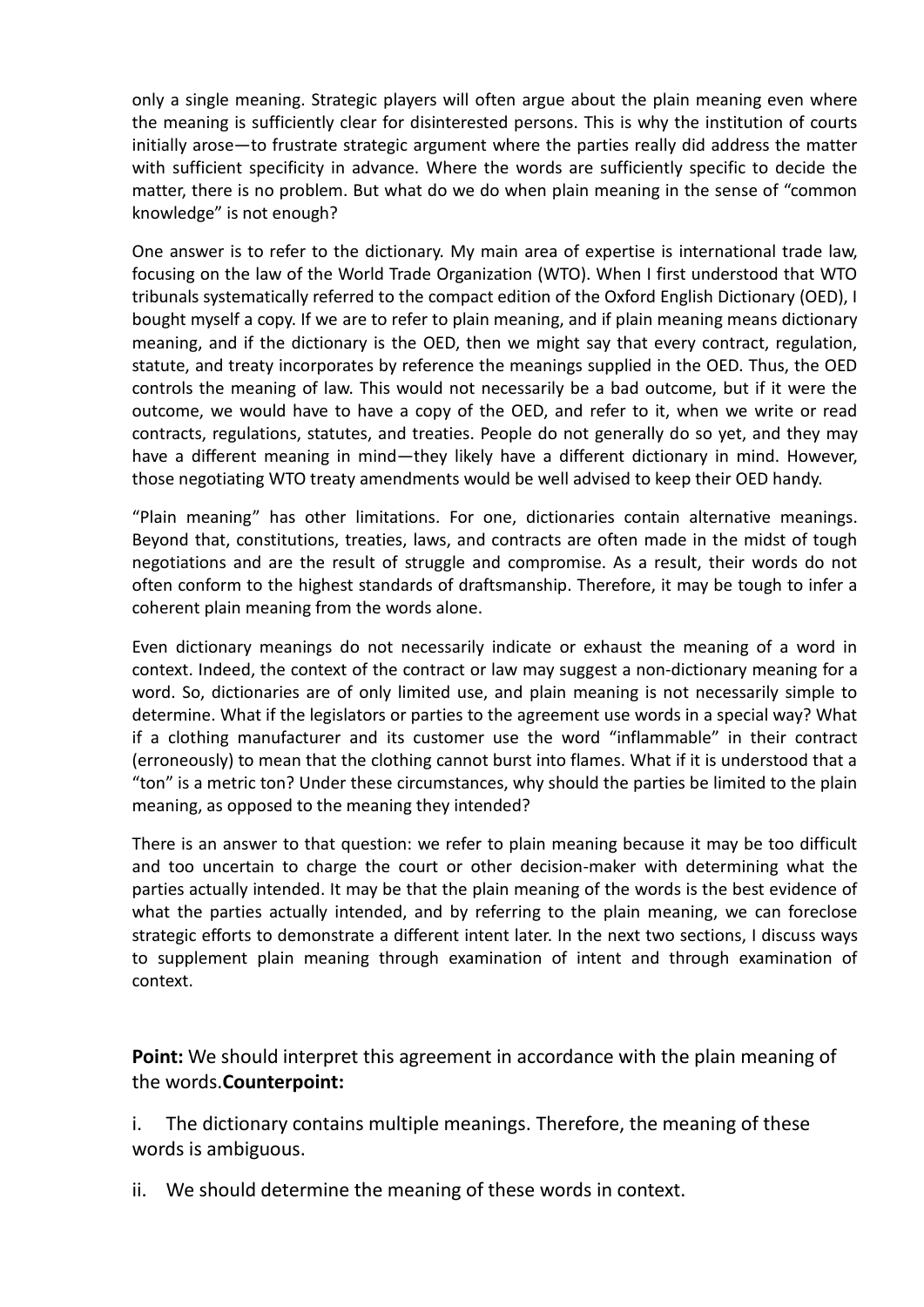iii. We should determine the meaning of these words in accordance with the purpose of the text.

iv. We should determine the meaning of these words in accordance with the intent of the authors.

**Counter-counterpoint:** All constitutions, statutes, and contracts involve some compromise of different interests and principles. It is impossible to say what the agreement was—what the terms of the compromise were—except by looking at the text itself.

#### **4.2 Original Intent and Evolution**

In any debate about the meaning of a text—be it a contract, a statute, a constitution, or a treaty—one argument that has significant power is the argument that we should understand the text's meaning as the parties originally understood it. This approach makes a good deal of intuitive sense, especially with a recent contract: freedom of contract is generally a good idea, and if the parties had an understanding, it probably is best simply to give the contract the meaning originally understood. Reference to the original intent of the parties also makes a good deal of sense for a judge interpreting a statute or treaty; the judge should not usurp legislative power, but instead should seek to be faithful to the intent of the legislators.

For a U.S. citizen, it is impossible to begin to speak about interpretation without mentioning the debate between the originalists—those who wish to assign to the U.S. Constitution only and precisely the meaning intended by the founders—and those who believe that the words of the Constitution should be interpreted by reference to current circumstances and values. This debate is not just relevant for constitutions. Interpreters of statutes or contracts, which are generally more recent and more malleable than constitutions, must also choose between original intent and a more evolutionary method of interpretation.

This section will address three approaches to original intent.

- 1. Subjective original intent: Ask what the authors had specifically in mind.
- 2. Objective original intent: Ask what the words that the authors used generally meant at the time the authors used them.
- 3. Objective original intent with intended evolutionary change: Ask what the words that the authors used generally meant at the time the authors used them, but also assume that the authors intended for their words to develop new meanings as the world changed over time and language in common contemporaneous use adapted.

All three of these approaches are attempts at fidelity to the purpose of the legislators or parties to a contract, and any of the three can be understood as consistent with the wishes of the authors of the text. Indeed, a wise legislator or contracting party might in the legislation or contract tell future interpreters how they wish their words to be interpreted. The common core value here is to do what was intended; the argument is about how to infer intent. But there may be room to select an approach to "original intent" that focuses on the intent that is most consistent with your preferred interpretation.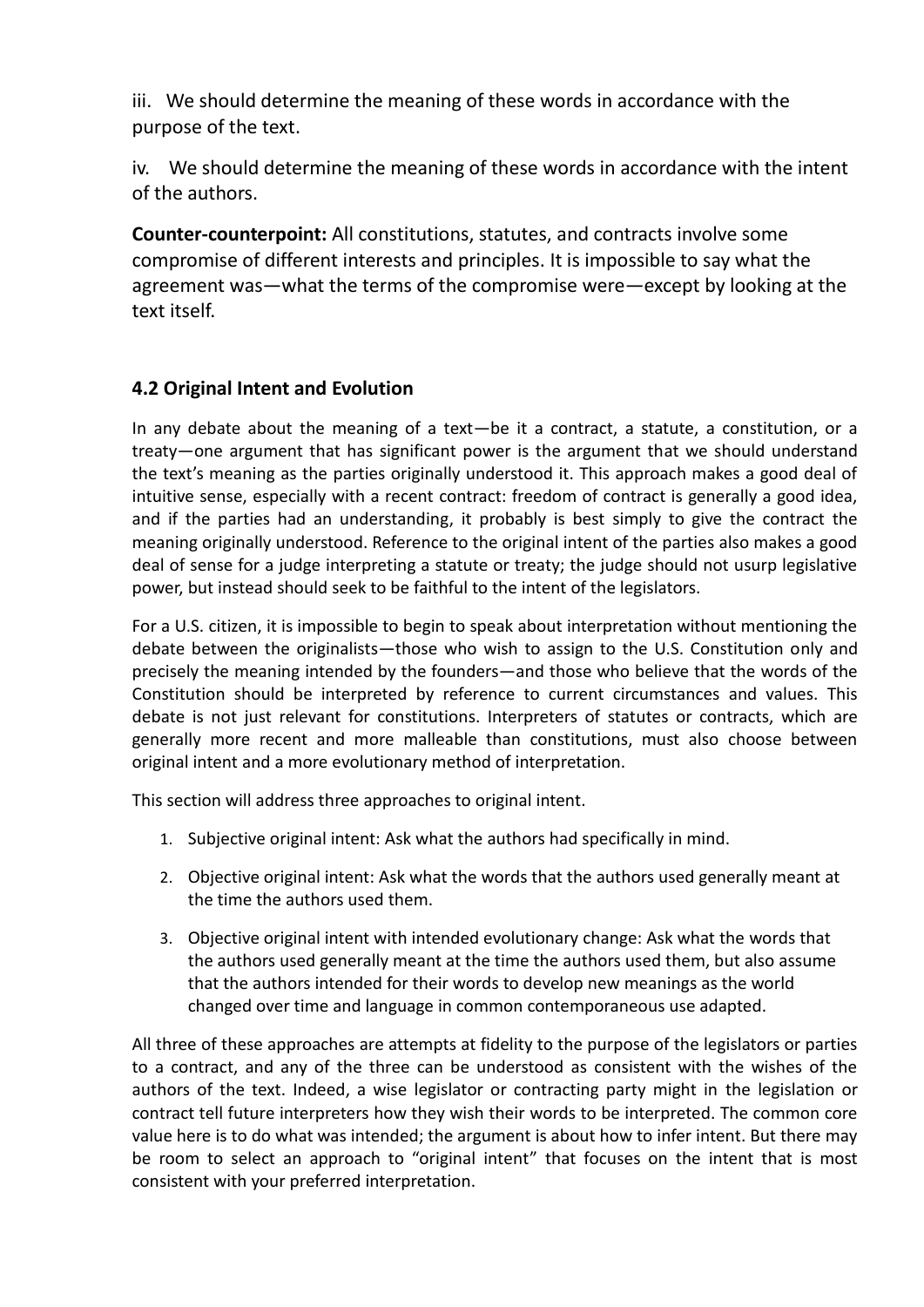In its strongest form, originalism in the U.S. constitutional context requires that the law should be interpreted precisely as the authors—the framers of the Constitution—subjectively intended. Given the reverence Americans feel for our founding generation, and for the original ideas in the Constitution, it is easy to see the attraction of subjective original intent. However, there are several problems with this type of argument.

One problem with originalism generally is that, over time, the original understanding becomes less able to address current problems. Remember that texts are always incomplete—they don't address every contingency that might occur. What's more, over time, our texts tend to become even more incomplete; the world changes in ways that are increasingly unanticipated. In the words of the political scientist Ray Vernon, all bargains obsolesce.

This challenge is not necessarily a reason for judges to step in and complete the incomplete texts, but there may be circumstances where it would make perfect sense to assign this task to judges. In U.S. constitutional or statutory debate, the question is often about what has been assigned to judges. Interestingly, those who argue for interpretation in accordance with original intent on the basis that this approach provides greater deference to the legislature are completing the text in their own way. They are constructing a rule of interpretation that is not within the text. This criticism applies to all the rules of interpretation described here, except where there is a positive law rule provided by legislators that instructs judges as to how to interpret the relevant texts. We see this in the Vienna Convention on the Law of Treaties concerning international law.

An additional problem with originalism is that there may not have been a unitary original understanding. Indeed, negotiations of contracts, statutes, constitutions, and treaties often involve some level of "agreement to disagree." The parties might have been able to agree on the words, without agreeing on how they would be applied. Contracts have at least two parties, and in a liberal society, legislation requires the votes of multiple legislators.

*The pragmatic Chinese adage, "same bed, different dreams," is aptly applied to the making of contracts or law by multiple authors.*

This concern requires us to distinguish between subjective intent and objective intent. By objective intent, we mean we can reasonably infer intent from objective evidence. That evidence may be sought only in the text itself, in the context and purpose of the document, or, with some dangers, in the legislative history or working papers leading up to the document. The danger of legislative history or working papers is that it is not always clear what we can learn from these records.

Let me give you a telling example of this problem. Assume that in the negotiation of a contract, Party A wrote a message to Party B saying, "We must include in this contract an arrangement so that if the price of oil rises, the price required to be paid for the goods will also rise." Then, assume further that the text of the eventual contract does not include any such clause, but contains some ambiguous language to the effect that the price "will be subject to adjustment as appropriate."

The price of oil rises, and Party A claims that the price of the goods is required by the contract to be adjusted to reflect the rise in the price of oil pursuant to the quoted language. Party A argues that its message is evidence of the intent that the language stating that the price "will be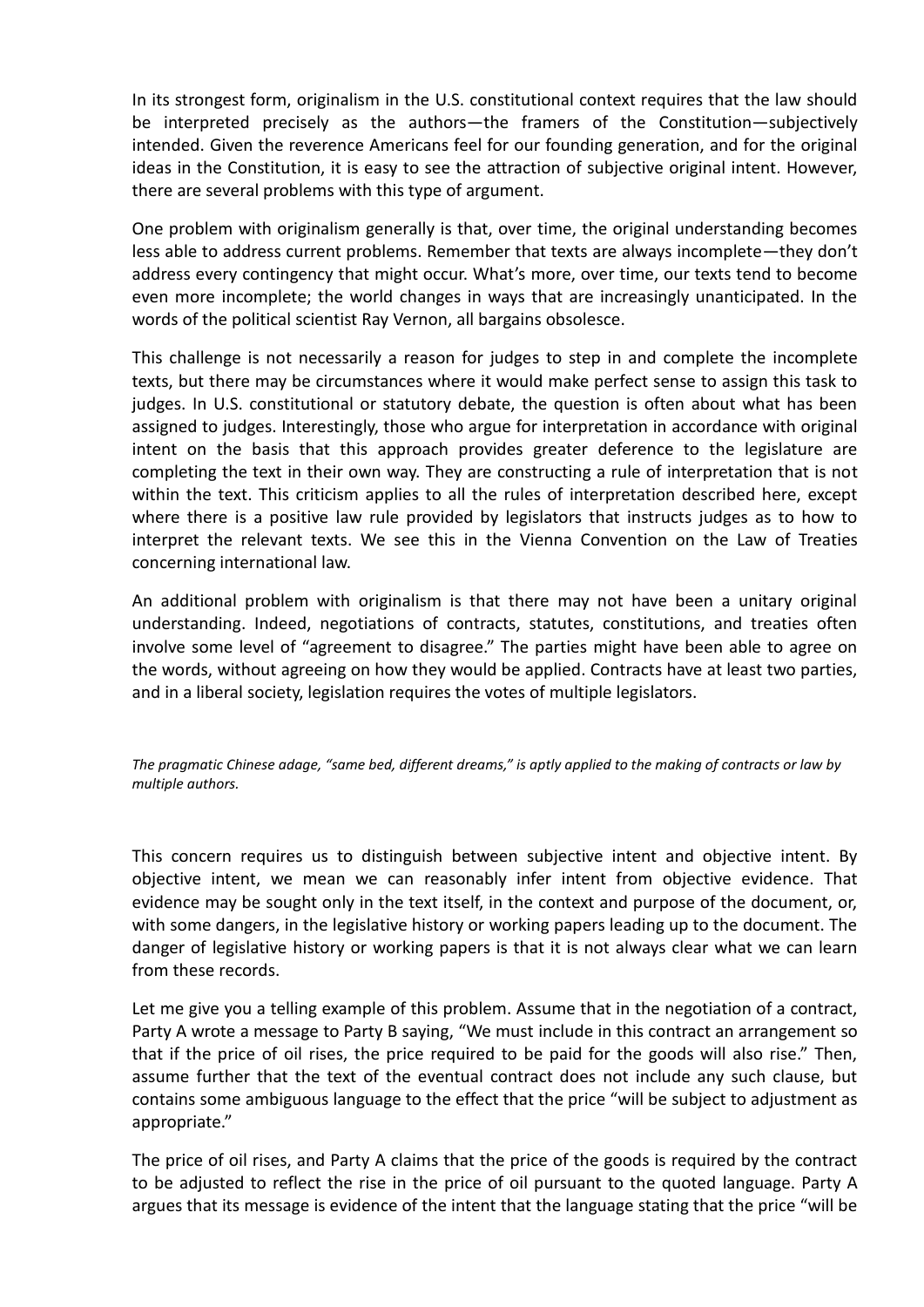subject to adjustment as appropriate" was intended to provide for price escalation in case of a rise in the price of oil. Party B responds negatively, saying, "We discussed that and did not include an oil price escalation clause in the contract, therefore you have no right to an increased price for the goods." From Party B's standpoint the quoted language contemplates negotiation of any change in prices, with each party having a right to withhold consent, rather than an automatic escalation.

In this case, the subjective intent of Party A may indeed have been to include an arrangement for automatic escalation, but it is not by any means evident that Party B agreed to that arrangement. More importantly, that specific arrangement did not become part of the text of their contract. The evidence that it was proposed in more specific terms and not included as such in the text actually undermines Party A's case.

Hundreds of books and thousands of scholarly articles have been written debating the correct method of interpretation for the U.S. Constitution. Beginning in the 1970s, a conservative legal movement sought to establish the use of "original intent" as the basis for interpretation. Because of problems in developing evidence of the original intent of the framers, and because of evidence of varying original intents, in the 1980s, this approach moved from a search for actual original intent to a search for original public meaning of the words in the text: from subjective original intent to objective original intent. The question became not what did the framers subjectively intend, but what was the objective meaning of these words when the framers used them. Perhaps the most notable proponent of an approach that focuses on the original meaning of the text, as opposed to the subjective original intent of the founders, is Justice Antonin Scalia of the U.S. Supreme Court.

Originalism of both types—subjective and objective—seeks to constrain judicial discretion, holding that the meaning of the Constitution during the founding era should control its meaning today. This effort has been viewed in political terms as supporting a particular conservative legal agenda by reducing the scope for argument that more progressive rights are protected in the U.S. Constitution. Under this type of interpretation, for example, there would be no protection for abortion rights or same-sex relations and no limits on the right to bear arms.

Interestingly, liberals have found that original intent is not just for conservatives any more. A group of scholars known as the "new textualists" argue that the original understanding of the U.S. Constitution included support for more progressive values. This development illustrates the methodological point that you must research the original intent before acquiescing in an opponent's assertion of original intent. Often, the original intent will have some ambiguity. Few of our current debates are completely new.

In the U.S. constitutional context, part of the ambiguity comes from different values included in different provisions. The original intent associated with one provision might be at odds with the original intent associated with another. We are often of different minds, depending on the context, and it is possible for our texts to exhibit this ambivalence. So, the original intent of the Commerce Clause of the U.S. Constitution may indeed envision limits on the legislative power of the U.S. federal government, but a number of other provisions of the U.S. Constitution, relating to the power to tax, the foreign affairs power, the commander-in-chief power of the President, etc., may have been intended to provide broader powers under particular circumstances.

An evolutionary approach to interpretation might be criticized by some as breaking faith with the vision of the framers of the Constitution or the authors of a contract. However, an alternative view is that the best way to honor original intent is to view the legal text as an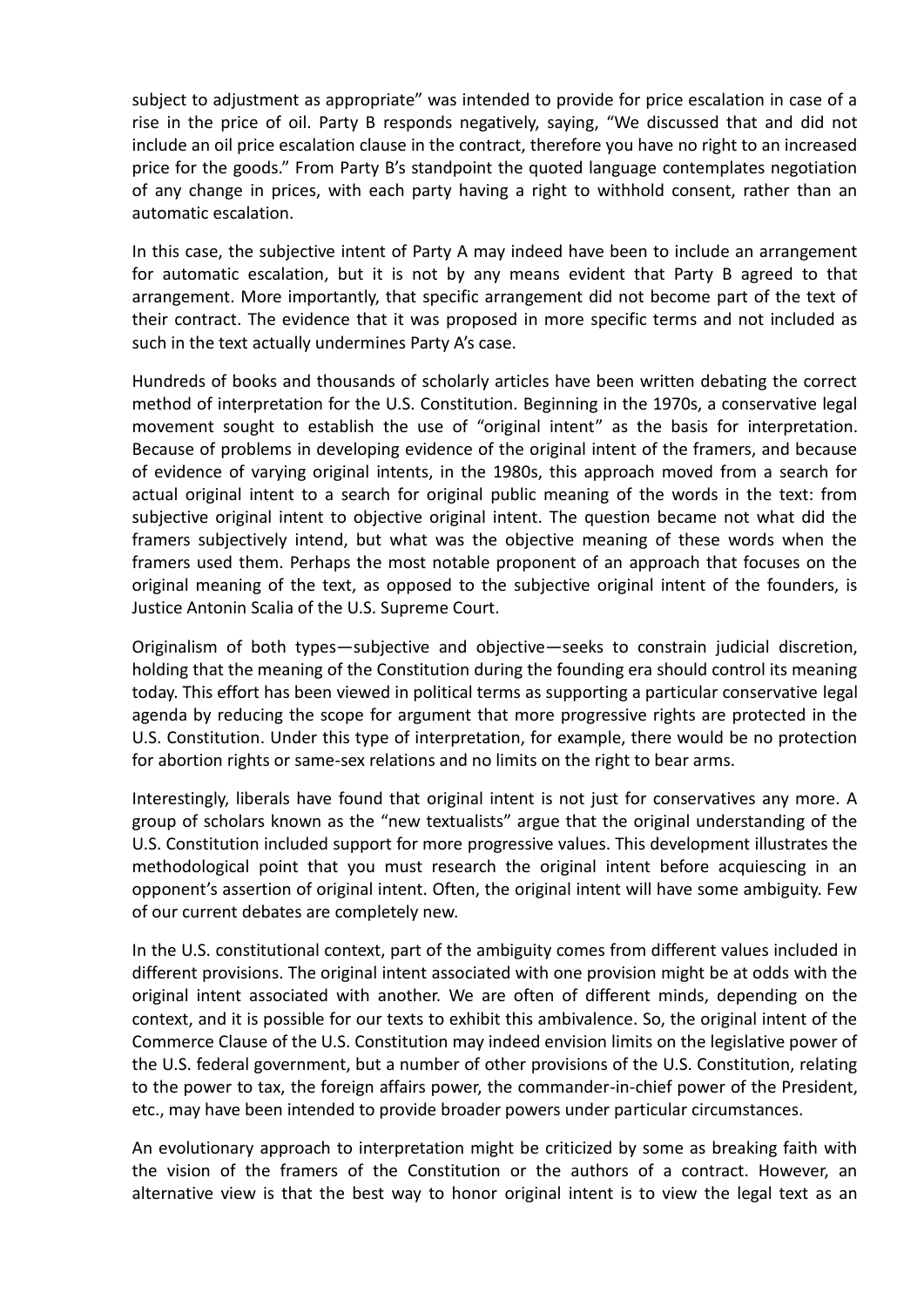evolving, living text, the meaning of which changes over time as society's understanding of the meaning of words changes. This latter view continues to the effect that if we did not view the text in this way the scope of coverage and the fidelity to the original intent would decline would obsolesce—over time. Think of the U.S. Constitution's prohibition of "cruel and unusual" punishment. What was considered cruel and unusual in 1787 may be quite a bit more limited than what is considered cruel and unusual today, after the evolution of social sensibilities. So, is it faithful to the original intent simply to ignore these changes to the content of the words "cruel and unusual?"

*In Lockett v. Ohio (1978), a plurality of the U.S. Supreme Court found that automatic imposition of the death penalty for specified grave offenses violated the constitutional prohibition on "cruel and unusual" punishment, even though it had not been viewed as cruel and unusual before. The Court referred to society's "evolving standards of decency."*

By the way, just to show how original intent can be used for alternative political purposes, let's consider the U.S. Constitution's Second Amendment right to bear arms. If the original intent is considered to protect the right to bear the arms that were available in 1787, then people would only have the right to bear muskets because that was the only type of firearm available at that time. Modern firearms, using integrated bullets instead of balls and shot, and having magazines or other multiple shot mechanisms, would be excluded from the right to bear arms. There were no assault weapons in 1787. It is tough to find a way to distinguish this limited reading of the Second Amendment from the limited reading of the prohibition of "cruel and unusual" punishment.

Let me provide an example from the area of international trade law. In the 1990s, the U.S. Congress passed legislation requiring that U.S. shrimp fishermen take special precautions to protect sea turtles from being killed in their shrimping nets. As a way to protect the continuing competitiveness of U.S. fishermen, the U.S. also legislated that shrimp could only be imported from foreign countries that had similar protections for turtles. However, the law of the WTO contained a provision outlawing quotas or prohibitions on imports.

The law of the WTO also contained an exception to its prohibition on quotas, available for measures taken to "protect exhaustible natural resources." There was evidence that when these words were first written in 1947, the authors of the predecessor treaty intended to cover only mineral resources. Animals such as sea turtles were not seen as exhaustible because they reproduced on their own. At that time, the idea of "endangered species" had not yet emerged.

So, how should a judge rule on whether this exception is available to allow the U.S. import restrictions? Subjective original intent focusing on what the 1947 authors had in mind would probably deny the exception the U.S. needed. Even objective original intent focusing on what "exhaustible natural resources" meant in 1947 would mean striking down the U.S. measure.

The WTO court opted instead for an evolutionary interpretation: the words "exhaustible natural resources" are required to be interpreted "in the light of contemporary concerns of the community of nations about the protection and conservation of the environment." <sup>9</sup> Indeed, the WTO court focused on the "plain meaning" of the terms "exhaustible natural resources" in a way that was inconsistent with the subjective original intent: if they are natural resources, and if they are in fact exhaustible, then the exception is available. You might call this "evolutionary plain meaning." While the plain meaning of "exhaustible natural resources" did not include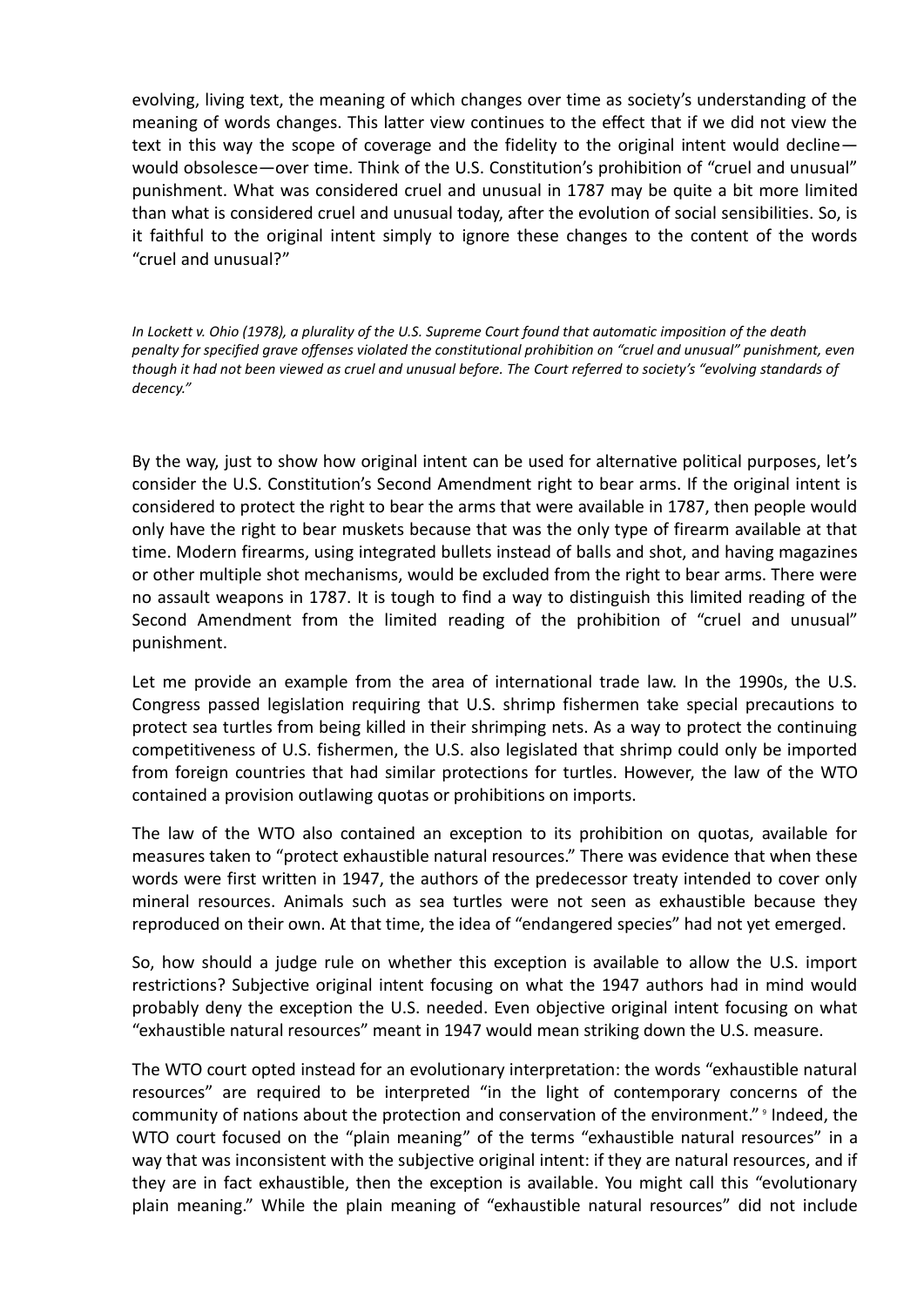living organisms in 1947, it did in the 1990s.

**Point:** We should interpret this contract in accordance with the original intent.**Counterpoint:**

i. Do you have evidence of your proposed original intent beyond the text of the contract itself?

ii. That may have been your original intent, but it was not mine. I have evidence that the original intent favors my position.

iii. Times have changed, and we must understand these words according to current understandings and needs. The original intent included an intent that the agreement would evolve as the meanings of words changed over time, and that tribunals charged with interpreting the agreement would use these evolved meanings. Therefore original intent and evolutionary interpretation are not necessarily inconsistent.

**Counter-counterpoint:** It is only the act of making this legal document according to prescribed procedures that gives it legal authority. Therefore, any interpretation that departs from the original intent lacks legal authority.**Counter-counter-counterpoint:** It is equally plausible that the authors anticipated, indeed desired, that the meaning of the words that they used would evolve, as it is that they hoped that the meaning of the words would be frozen in time. If the former, it would be illegitimate to frustrate their evolutionary intent.

#### **4.3 Context, Purpose, and Principles**

It is natural to interpret words based on the context in which they are used. After all, attention to context is an important part of how we learn to use language. And it seems natural that if an agreement or treaty refers to a "ton," then in the U.S., we would think of a "short ton" of 2000 pounds, in the U.K., we might think of a long ton of 2240 pounds, and in France we might think of a metric ton of 1000 kilograms. What about a contract between a U.S. and a French entity?

One of the most attractive methods of legal interpretation is to refer to the context. However, there may be different types of context available to reference, and much will depend on the scope of the context, and the orientation of the context, that is considered. For example, if the context is a technical area where certain words have particular meanings, then an interpreter should use those particular meanings. Most would argue that the context should include the rest of the document subject to interpretation, and others would say that the context could also include other related laws or contracts. The idea is that the rest of the document, or related documents, can provide clues as to what the authors meant.

Extending beyond the plain meaning, the original intent, and the context of a statute, treaty, or contract, another approach is to argue that documents should be interpreted in light of, and consistent with, their purpose. Here, the question is what is the purpose, and how do we know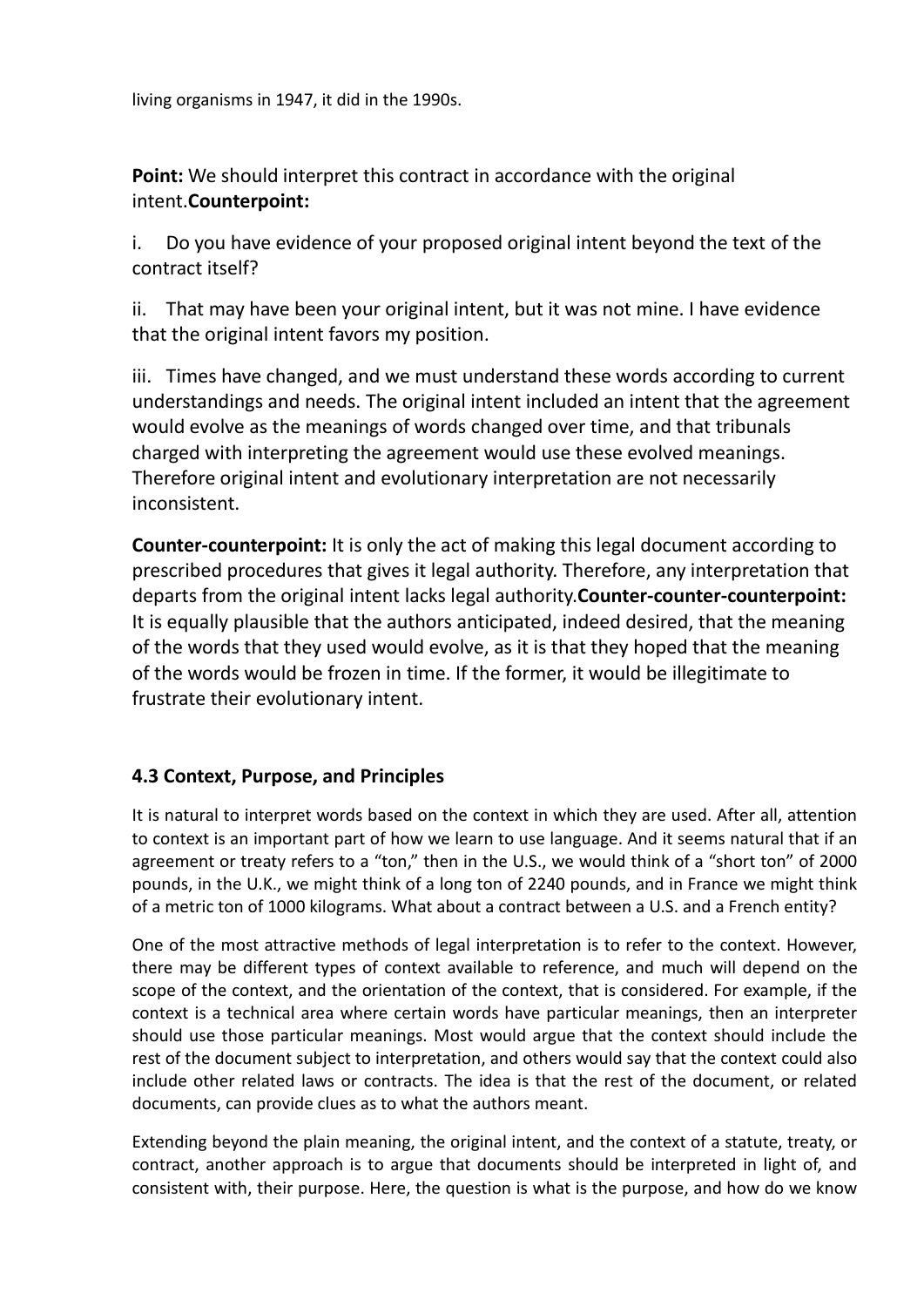the purpose of a negotiated document other than by reading the words themselves? One answer is to look at the preamble (the "whereas clauses" or "lead-in") to identify the purpose. This is why the preamble of a contract, statute, or treaty is often subject to negotiation by sophisticated parties, despite the fact that it does not itself have operative effect. They know that in a dispute, the preamble will be used as a source of context or purpose to interpret the statute or contract.

However, preambles are often somewhat "soft" and lacking in specificity, so it is possible to argue that they do not provide sufficient evidence of context or purpose. It is also possible to argue that the operative text results from compromises in the purpose of the agreement or law, so it would be inappropriate to interpret the document in light of one of these purposes alone.

A particular type of statutory or constitutional interpretation, sometimes used by European jurists, is principles-based interpretation. Here, the method is to divine the principles that are embedded in the constitution, statute, or treaty, and then interpret everything in the document with those principles in mind. This type of principles-based interpretation is useful where your position is supported by the principles that are found in the document. What if your position is not supported by these principles?

If your position is not supported by the principles found in the document, you could argue that principles-based interpretation is inappropriate. However, it might appear, shall we say, unprincipled to argue against principles-based interpretation. In that case, you could argue that the document at issue represents some compromise among different principles, or that it was manifestly not intended to carry out the referenced principle in full. If it is a compromise among different principles, or a limited expression of the referenced principle, then there can be no assurance that interpretation in accordance with the referenced principle will be accurate.

Furthermore, you might argue that the principles cannot be identified. Some contracts, statutes, and treaties will contain preambles or "whereas clauses," expressing the principles that they are intended to effectuate. However, again, one might respond that these principles are only intended to be effectuated to the extent that the operative language of the contract, statute, or treaty, actually does so. In effect, you would argue that the plain meaning trumps the principles.

**Point:** This contract or statute should be interpreted in such a way as to (a) effect its principles or (b) achieve its purpose.**Counterpoint:** How do you know what its principles are, or what its purpose is, and how far the legislators or parties intended to effect that principle or achieve that purpose? There are few things we would wish to achieve at any cost, or without qualification.

#### **4.4 Four Corners Versus Preparatory Materials: The Parol Evidence Rule**

Lawyers are careful about what they say and what they write down during negotiations. This is because their preparatory materials, including drafts, letters, memos, etc., can be used as evidence of the meaning of the document negotiated. It is possible, in a contract or perhaps in other documents, to insert a clause (called an integration or merger clause) stating that this is not permitted—that the contract itself is the total and exclusive expression of the agreement between the parties. Often, there is some inconsistency between what is promised formally and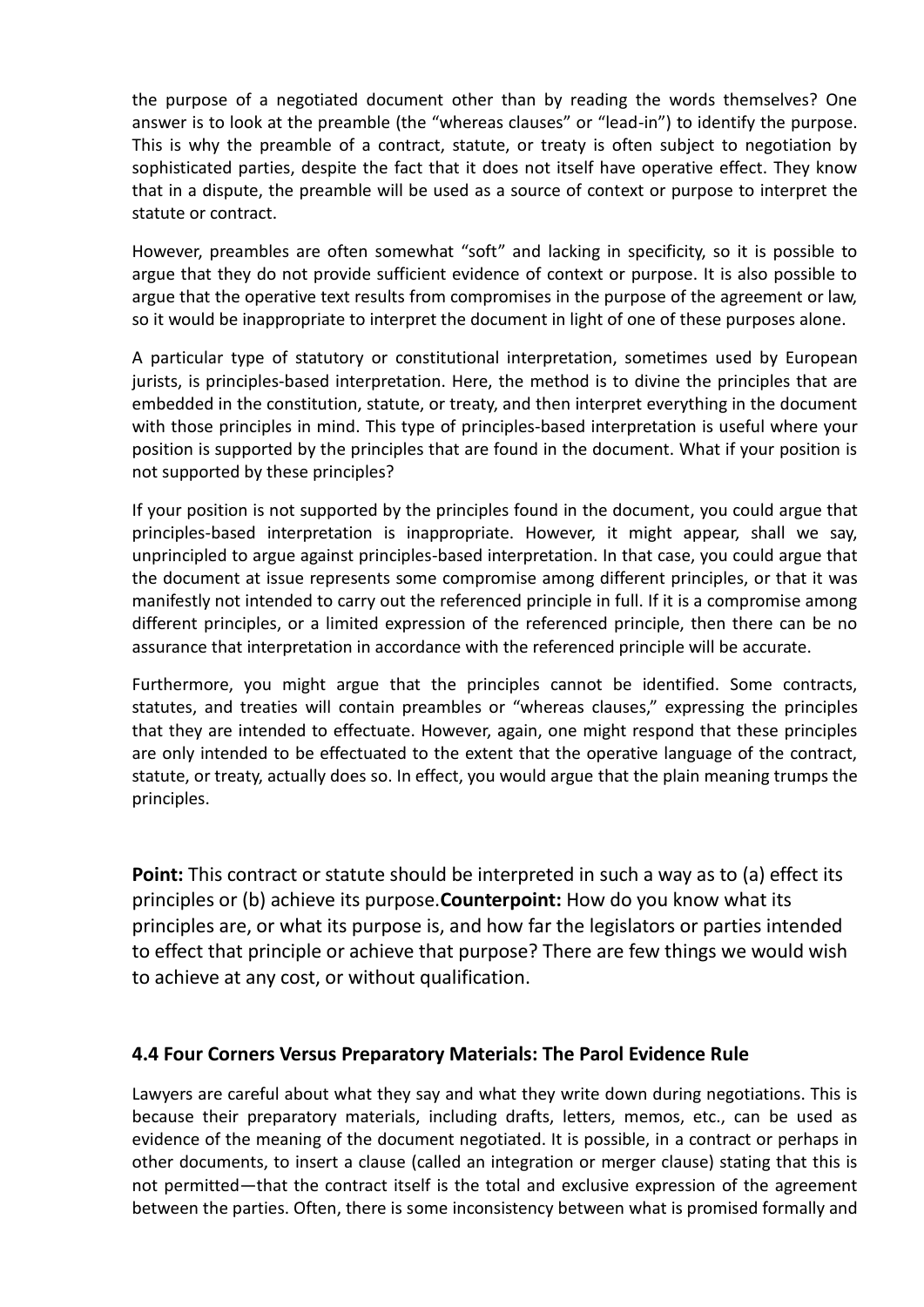what is said informally. Additionally, there may be some inconsistency between what is said at one time and what is said at a later time. Arguments can arise about what is the "real" deal whether the original deal was changed, and whether it could be changed by later (or earlier) discussions.

Let's say that you are buying a car from a friend. You and she agree that the car will be sold "as is," meaning that she is not responsible for any mechanical problems it might have. Then later, but prior to the purchase, as you are test-driving it, you see that the "oil pressure" light is on. She says, "Don't worry about it." She tells you that it has been on for a while and her mechanic said that it just means that the emissions control mechanism needs to be adjusted—a minor service that can be carried out at the next oil change. After you buy the car, the engine seizes up and fails, and the car needs a new engine that will cost more than you paid for the car. The mechanic you hire tells you that the "oil pressure" light probably warned that oil was not circulating properly. You complain to your former friend—you know, the one who sold you the car—that she should be responsible for the damage caused by the failure to heed the "oil pressure" signal. She responds that she is not responsible because the car was sold "as is."

**Point:** The formal (or more comprehensive) arrangement overrides any prior or subsequent informal modifications.**Counterpoint:** You should be responsible for what you said, even if it was not included in the formal arrangement.**Countercounterpoint:** If you meant to rely on it, you should have asked that it be included in the formal arrangement.**Counterpoint 2:** The specific point made outside the comprehensive arrangement controls the more general statement in the comprehensive arrangement. (See *lex specialis* discussed in 4.10.)

The parol evidence rule, applicable in many countries, holds that if two parties make a contract, and if they demonstrate the intent that the contract is the final and complete statement of their relationship, no prior or subsequent additional communication, whether written or oral, can be used to show a modification or a different meaning of the contract. As you can see, the parol evidence rule plays a substantive role similar to a merger clause that may be included in the contract. The basic point here is that if you intend a special meaning or a special deal that does not appear in the contract itself, you are unlikely to be able to rely on it in litigation.

It is easy to be tricked, intentionally or unintentionally, by someone who seems to agree informally to a modification to the formal arrangement, while the formal agreement specifies that no informal modifications are to be effective. These informal modifications, even if in writing, won't be formally effective.

Salespeople of all types have one major goal: they want to make a sale. And so, they may sometimes make statements about their product, or about the arrangements for the sale of the product, on which they cannot deliver. Their company's legal department, however, has a different set of incentives and supplies the salespeople with a form contract that will specify that informal modifications are rejected, and the only warranties are the written ones provided within the contract. The law department's language will likely be effective to protect any overzealous salespeople, and the company, from responsibility and to deny customers the rights or protections they might have been told separately they would receive.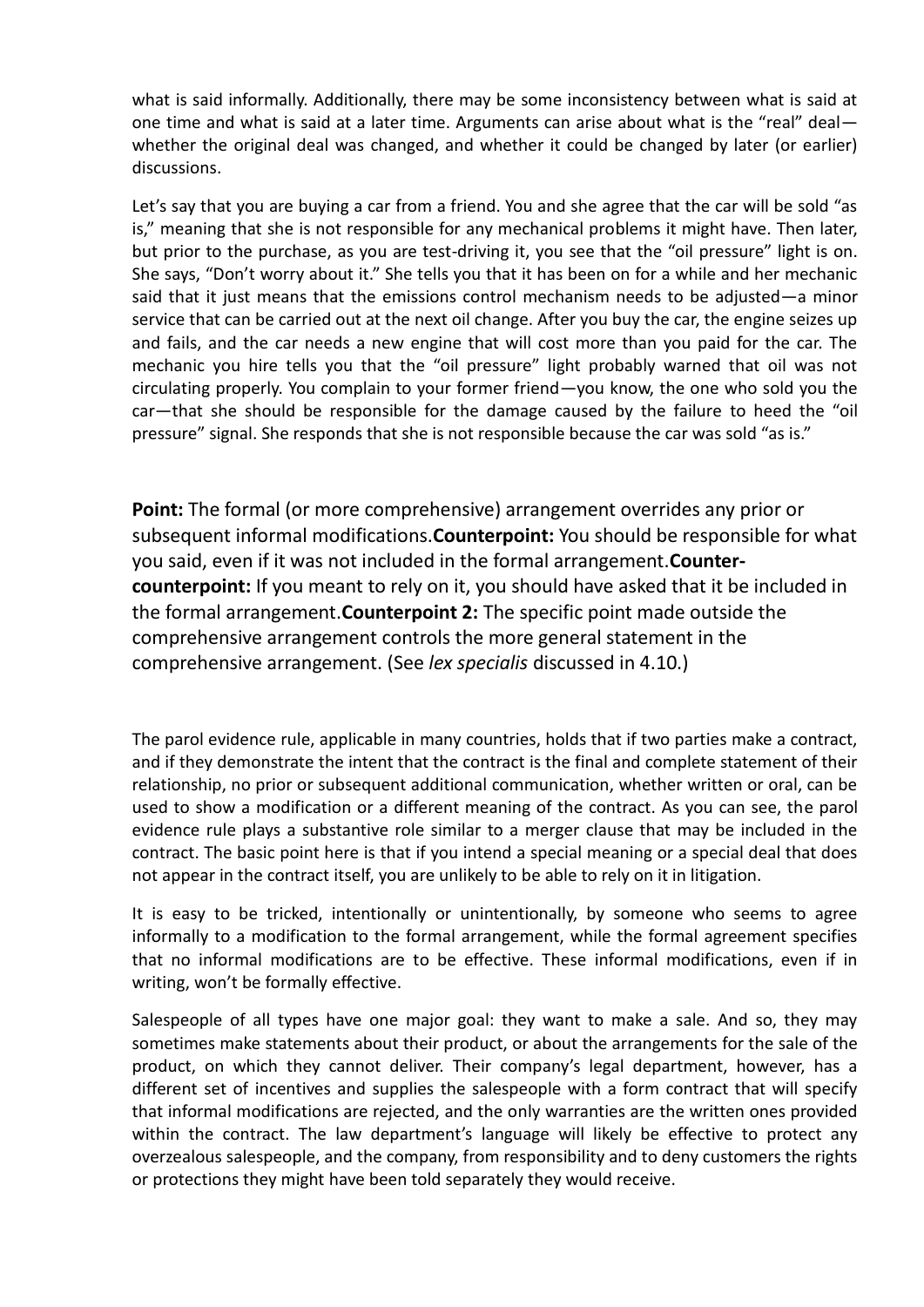#### **4.5 Extensional Pruning**

*In 1998, then-U.S. President Bill Clinton famously stated, "I did not have sexual relations with that woman," speaking of Monica Lewinsky. He seemed to be hoping that the public would assume a broad meaning of "sexual relations," while perhaps he was thinking that he was not "technically" being dishonest under a narrow meaning. Who knows? Perhaps he was trying to give himself some rhetorical space in case people found out that he had nonintercourse sex with the intern who will forever be known as "that woman."*

If you are a politician caught with what some think is a lie (with your pants down, so to speak), or a party to a contract trying to wiggle out of your obligations, you might switch to a narrow meaning of a term. This is "extensional pruning:" initial use of words with what appears to be their commonly accepted meaning but subsequent transition to a narrower definition in order to avoid obligations or refutation. In ordinary conversation, we might expect others to use words in the sense of their ordinary meaning, and the powerful ordinary meaning canon of interpretation would protect our expectations. But unless you have a way to investigate and get a definitive adjudication in a court of law or in the court of public opinion, the wiggle might succeed.

You can imagine how this could come up in a contract setting. A construction company might agree in its contract to clean up the work site at the conclusion of its construction activities, but it might later interpret this language not to include cleaning up spills or detritus that flows or otherwise finds its way off the work site. It moves from an implicit broad meaning of "work site" to a narrower one.

**Point:** I intended a narrow meaning of the operative phrase used in my commitment to you: just the site on which I worked.**Counterpoint:** I assumed, I believe rightfully, that you intended the ordinary broader meaning of the operative phrase.

One of the essential functions of lawyers is to identify wiggle room like this in contracts, statutes, and treaties and to eliminate it. It takes a careful, imaginative, and suspicious turn of mind to do it well. While a court might police extensional pruning by insisting on the ordinary meaning, it may be costly to go to court, and there may be uncertainty as to how the court will view the language at issue. So, it is best for the person owed the obligation to preempt extensional pruning by paying close attention to the accuracy and precision of the contractual words. In negotiations, the person owing the obligation might seek to maximize the scope of potential extensional pruning.

#### **4.6 Interpretation Versus Construction**

To recap: all rules—whether they are contained in laws or in contracts—are necessarily incomplete. There are two types of incompleteness. First, there is incompleteness in the delineation of the meaning of words contained in the rules. That is the principal focus of this chapter. Uncertainty regarding interpretation is a type of incompleteness that can often be reduced by adding more specific language. Second, and the focus of this section, language we write today cannot anticipate all the things that can happen in the future. There is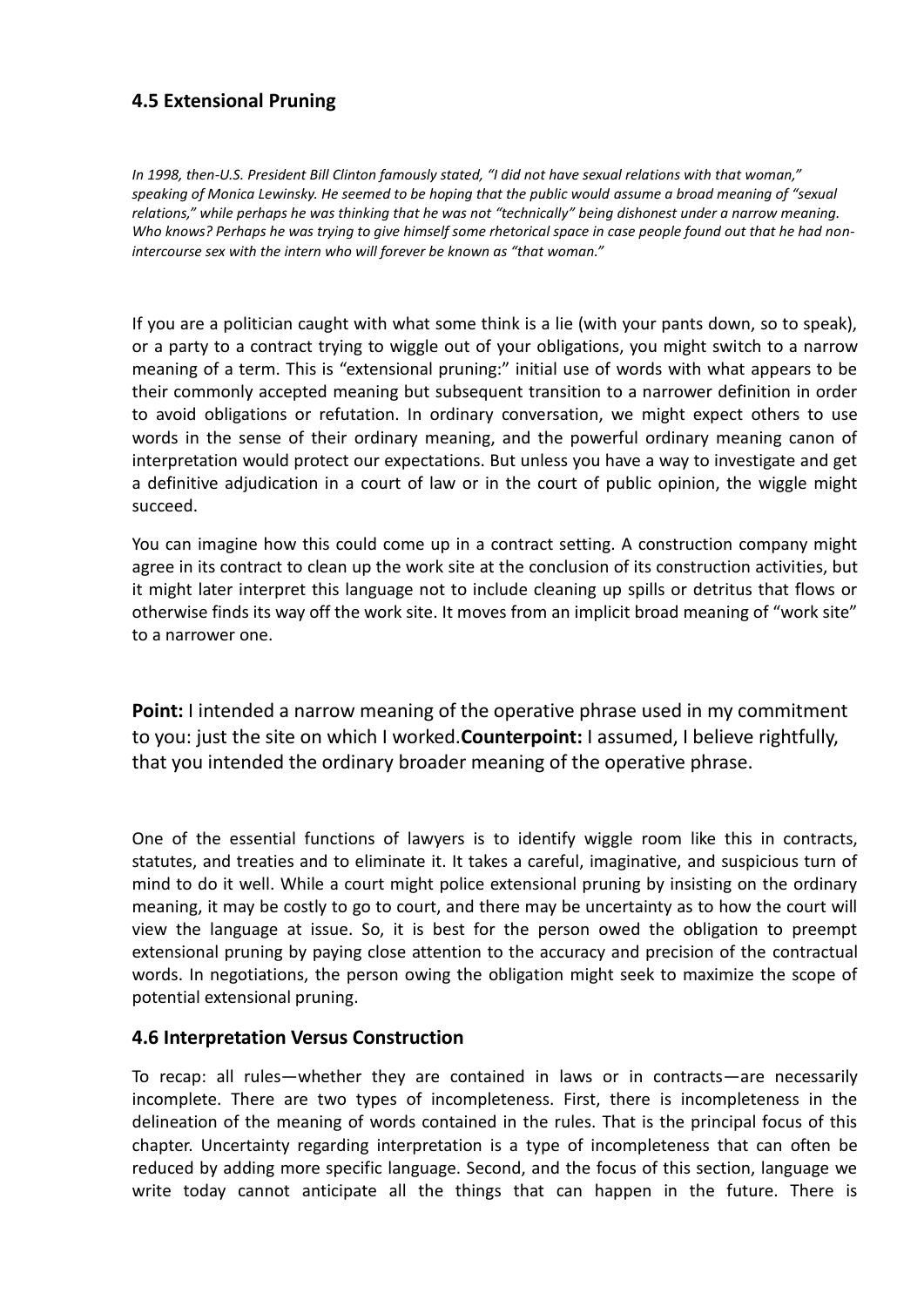incompleteness in the sense that the rules do not address all of the issues that can come up in relation to the matters addressed in the law or contract in the fullness of time.

Although there is something fundamentally illegitimate about "constructing" laws or contracts so as to fill gaps, the gaps exist nevertheless. As stated above, all documents are incomplete. The ordinary default rule, and perhaps the best approach, is simply to leave the responsibility where it falls. The default rule is based on the assumption that the parties did think about the issue that has come up and decided to leave the responsibility where it falls. This is less problematic in contract interpretation than in statutory or constitutional interpretation. But you can imagine a circumstance in which it appears to be unfair to leave the responsibility where it initially falls, and this is the motivation for construction.

As you negotiate a contract with a counter-party, you should examine what the default outcomes are with respect to as many issues as you can think of. The default outcome is the outcome supplied by generally applicable law unless the contract provides otherwise. It may favor you, in which case you might decide to avoid discussing it. However, if it allocates a responsibility to you, you might want to make sure that you are adequately compensated for bearing that responsibility.

The authors of the law or contract may have lacked experience with some issues, or they may have simply neglected to address some issues that they knew of. In this case, it is possible to argue that the contract should be "completed" by "construction" of additional terms that the parties would have inserted in the rule if they had thought of them or if they had not been negligent. Once a dispute arises, the choice is whether to leave things as the terms of the rule specify, without completing the rule, or to engage in construction. Once a dispute arises, one party will win if things are left as they are, and the other party will win if the rule is supplemented by construction.

Think about a circumstance where the performance of a contract is made impossible, or its purpose is frustrated, by some supervening events. Let's say I agree to sell you my car, but it is subsequently stolen and cannot be recovered. Further, assume that our contract did not address this issue. Then, assume you sue me for the car. What should a judge do? She can say the contract does not say what to do, so my obligation to deliver the car persists, and I must pay you damages. Or she can construct an additional term as something we would have agreed to had we thought of this possibility. Actually, most countries' general law implicitly constructs an additional term by virtue of an impossibility or *force majeure* doctrine, saying under what circumstances my performance would be excused. I discuss force majeure in Chapter 8.

**Point:** The contract is incomplete insofar as it fails explicitly to allocate responsibility for the situation that has occurred, so we should construct an allocation of responsibility that we believe the parties would have established if they had addressed it.**Counterpoint:** Nonsense—let the chips fall where they may. We should let the responsibility that has not been explicitly allocated remain where it falls without intervention. If I had been allocated an additional responsibility, I would have charged you a higher price.

#### **4.7 Interpretation and Morality**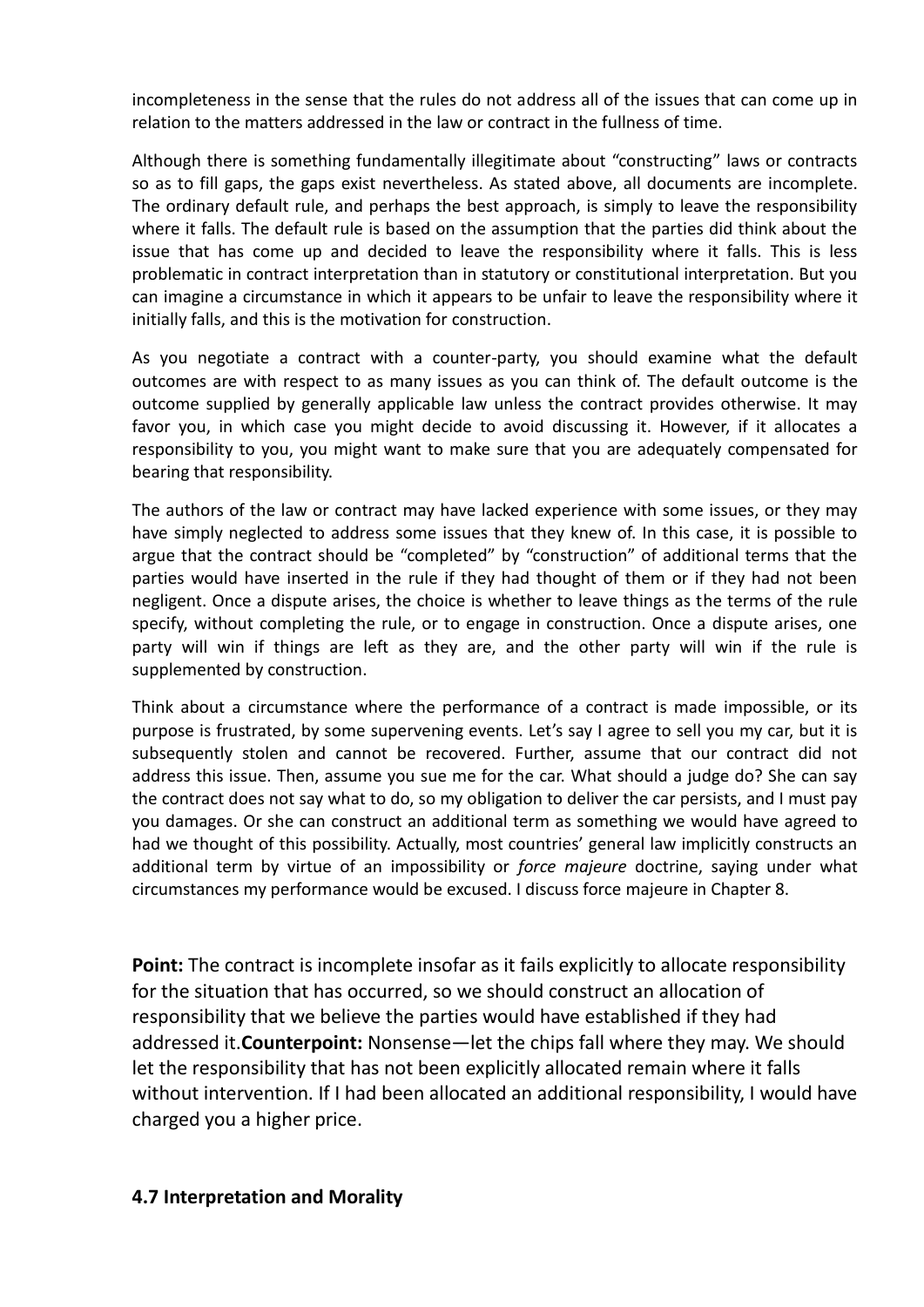The eminent legal philosopher Ronald Dworkin argued that laws must be interpreted in accordance with a moral perspective. Other lawyers call for a separation between positive law—law as legislated—and morality. Much of this debate can be understood as an argument about whether judges, when faced with a case, should let their decision be influenced by their own moral perspective. And, in turn, this issue can be understood as an argument about the role of judges and about the mandate accorded to judges when they are appointed; does it include instructions or permission to include morality in their interpretations or other decisionmaking?

As a tool of argument, one's position on the separation of law from morality would depend on the expected outcome. If I lose on the law considered alone and need the application of morality in order to win, I can argue for its important role in interpretation. Anything less, I would argue, would be immoral.

On the other hand, if the application of morality causes me to lose, I can argue that the legislature, in formulating the law, already made the social decision, including as appropriate all considerations of morality. Furthermore, I would argue, it would amount to judicial legislation, and an inappropriate application of the judge's own morality in preference to that applied by the legislature. After all, there is a moral argument for upholding the rule of law or the requirements of a contract. Procedural justice can countervail substantive justice.

**Point:** Our contract, or my legal obligation, should be understood to be modified so that it does not produce a morally improper outcome.**Counterpoint:** The contract is the contract (or the law is the law). Who knows what morality requires, and besides, it is morally suspect to challenge the rule of law or to renege on promises. That is, when you have a legal or contractual rule, there may well be morality on both sides of the argument. Substantive justice does not necessarily exceed in value procedural justice.

From the judge's standpoint, how much to bring in of one's own moral view would depend on the mandate to the judge upon appointment: what has the judge been authorized to do? For some judges, this might not be the end of the matter because the judge might, under some circumstances, have a civil disobedience-type obligation to ignore the law and apply morality.

Remember that Socrates chose to drink hemlock rather than to follow morality in contravention of Athens' laws. As depicted in Plato's Crito dialogue, Socrates had been convicted by a jury of 500 Athenians of impiety and of corrupting the young. He was sentenced to die by drinking hemlock. His friend Crito tried to convince him to escape rather than to accept the immoral judgment of the Athenian state. (Socrates had not corrupted the young, but educated them.)

Socrates responded by pointing out that he had lived in Athens as an Athenian citizen, accepting all of the benefits of its government and laws. On this basis, he had a type of "social contract" obligation to continue to accept Athens' laws and legal judgments. He saw this as a moral obligation, even if the judgment at hand was itself immoral. Thus, for Socrates, and Plato, the law has its own morality, even when its results are immoral.

This idea is related to the point made earlier in this book that procedural justice may at times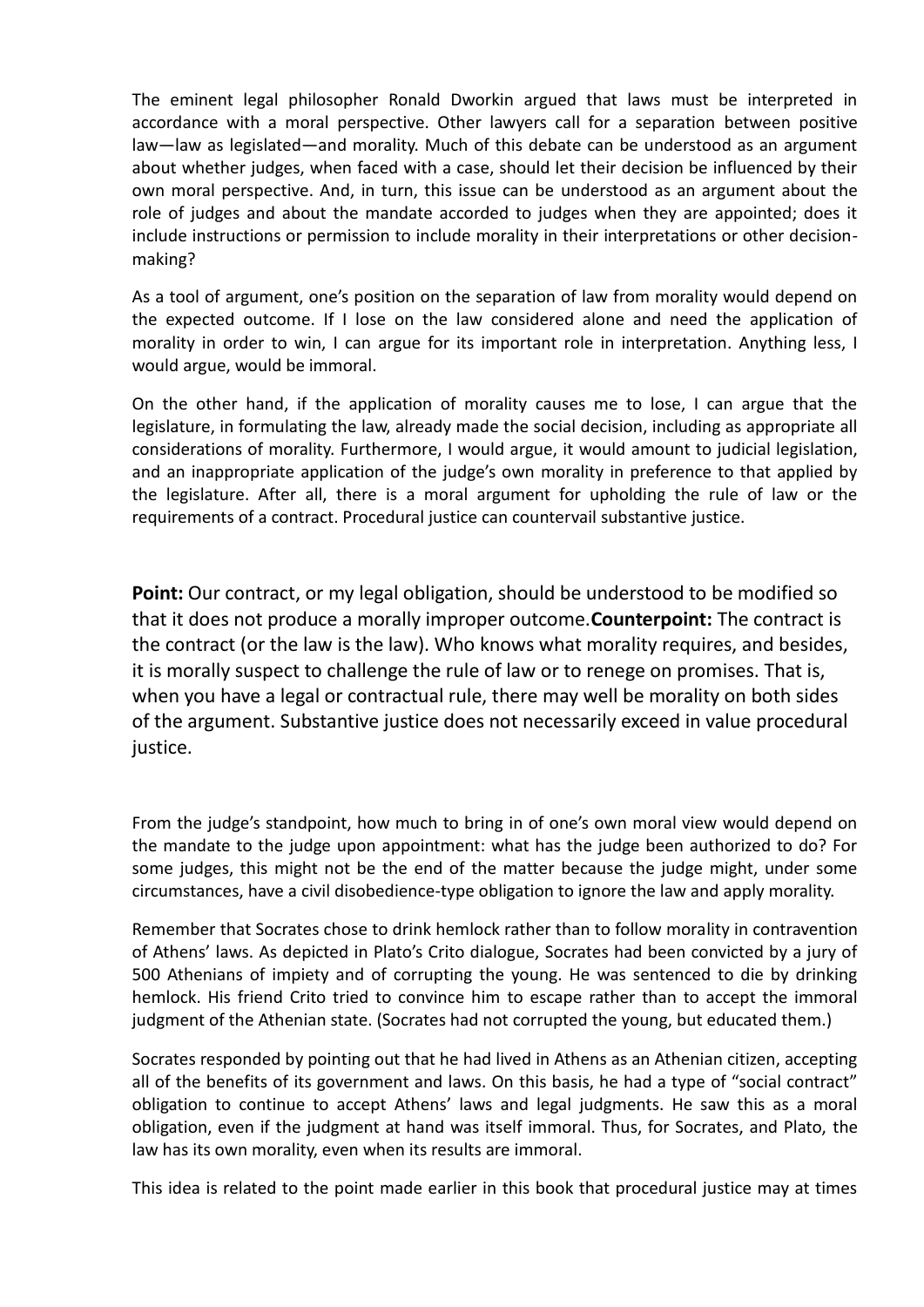outweigh substantive justice. But it cannot be carried too far: the greater the substantive injustice, and the greater the certainty of substantive injustice, the more difficult it becomes to argue that there is an obligation to comply with an unjust law.

#### **4.8 Effet Utile, the Presumption of Consistent Usage, and Meaningful Variation**

The rule of *effet utile*, French for "useful effect," is an assumption that is made in interpretation of legal rules or contracts to the effect that the author of the legislation, contract, or treaty meant to accomplish something by the words used. It rejects an interpretation that would make a word or a provision ineffective. Without this assumption, it might be open to a party to argue that the rule as specified does not actually bind any conduct or cause any results. The effet utile rule forecloses such arguments.

Consider how the effet utile argument would be used outside a legal context. A husband and wife agree that they will share the work involved in tending their garden. A few weeks later, considering his alternative leisure time activities, the husband says, "But we do not really have a garden—we just have a back yard." This makes their agreement useless—a dead letter. The wife could respond by saying that the husband's proposed interpretation would render their agreement null—would deprive it of effet utile—and therefore, this interpretation is to be rejected. In other words, why did we bother to work through an agreement, when you (husband) are saying it has no bite? Why did I comply with my end of the bargain, while your end, it turns out, was a mirage?

Furthermore, the effet utile principle requires an assumption that each word is meaningful that there is no unnecessary repetition or surplus. So it has unintended results if people are sloppy or like to repeat themselves. This principle was important in a case in which the WTO treaty requires that states must protect patent rights but may provide "limited exceptions" to the exclusive patent rights of the owner. The question was how large was the scope of the term "limited exceptions." The panel, led by my late colleague, the great U.S. trade lawyer Robert Hudec, held as follows:

The word "exception" by itself connotes a limited derogation, one that does not undercut the body of rules from which it is made. When a treaty uses the term 'limited exception,' the word 'limited' must be given a meaning separate from the limitation implicit in the word 'exception' itself. The term 'limited exception' must therefore be read to connote a narrow exception—one which makes only a small diminution of the rights in question.<sup>10</sup>

The phrase "limited exception," with the assumption that exceptions are always, well, "exceptional" and therefore narrow, must have a narrower meaning than the word "exception" standing alone. Otherwise, the word "limited" would have no effet utile.

A corollary of effet utile is the presumption of consistent usage: where a text uses the same term in multiple places, it is assumed to mean the same thing. Now, I can give you some examples where assuming a term to mean the same thing in different contexts within the same text would lead to absurd results. So, the presumption of consistent usage should yield to a context-based interpretation as well as to the principle described below: the avoidance of absurdity. Conversely, the presumption of meaningful variation holds that when different terms are used within a single text, they are presumed to mean different things.

You may be thinking that all these rules of interpretation put a great burden of precision on the draftsman. And I am here to tell you that draftsmen often fail to carry this burden. So, in real world terms, the overly rigorous application of effet utile and its corollaries may be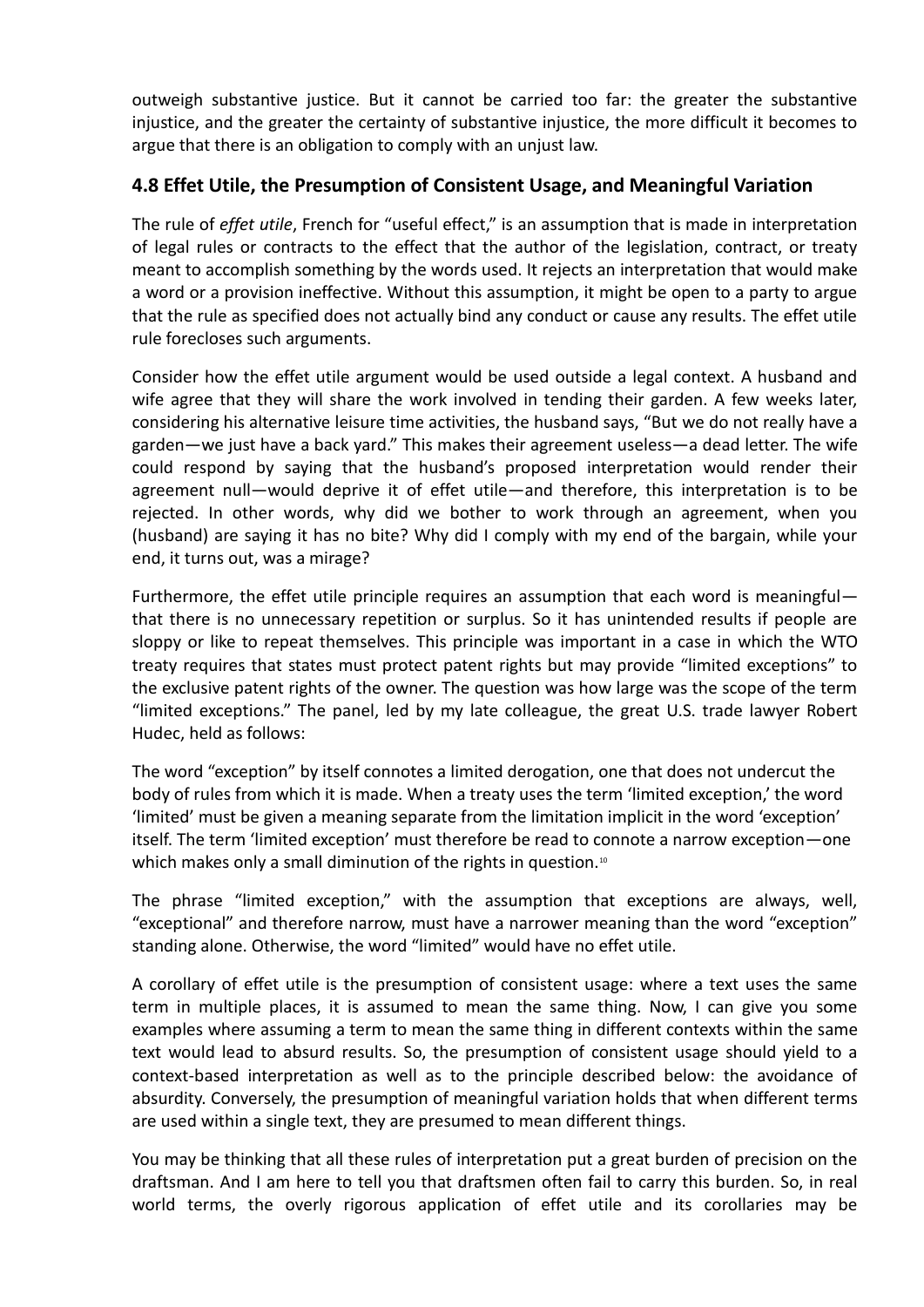counterproductive, frustrating the ability of draftsmen of agreements and laws to achieve the purposes they strive, albeit imperfectly, to achieve.

**Point:** Each word must be ascribed utility and meaning, the use of different words must mean different things, and the use of the same words must mean the same thing.**Counterpoint:** Agreements and laws are sometimes completed after little sleep and in a hurry, and draftsmen are not perfect. We should be cautious in setting a standard so high that it will frustrate the imperfectly expressed intent of the parties.

#### **4.9 Avoid Absurdity**

Contracts, and statutes, should not be construed in such a way as to make them absurd. This is known as the "British Rule" of interpretation. In modern society, however, one person's absurdity may be another's desired outcome, so we cannot put too much faith in a sense of the absurd. The impulse to avoid absurdity is another way of ensuring that the rule that has been agreed or legislated has some sensible effect, preferably the one intended.

There are two types of absurdity. One is where the text itself seems to be absurd in the sense that a word or clause is patently wrong or in the sense that it seems to be operating at crosspurposes. The second is where the result seems strange. The cross-purposes and the strange result may be matters of degree or may exist only in the eye of the beholder. Therefore, it may be tough to criticize an outcome as absurd. Even where a word or clause is patently wrong, as in a clear typographical error, it is not impossible to argue that the contract or law should be enforced as written or not enforced at all. And sometimes a counter-party who is unhappy with the arrangement may be uncooperative in correcting the error. Better to proofread.

*"The Bolognian law . . . which enacted 'that whoever drew blood in the streets should be punished with the utmost severity,' was held after long debate not to extend to the surgeon, who opened the vein of a person who fell down in the street with a fit."*

> **William Blackstone, Commentaries on the Laws of England (1765-1769)**

Your first response to this quote from Blackstone (perhaps after you feel gratitude to have modern medical care available to you) should be, "They needed a long debate for that?" Indeed, the long debate was probably occasioned by the concern of textualists that the law be applied as written, without modification based on the apparent purpose of the law or the absurdity of punishing a surgeon trying (however ignorantly) to save someone's life. In the end, substance and the avoidance of absurdity won out, but perhaps you can imagine a circumstance where substance and the avoidance of absurdity might be less appealing, and a tribunal would decide to let textualism reign, despite its seeming over-inclusiveness.

**Point:** The application of this contractual provision or law to the case at hand would be absurd—we cannot assume that the authors intended an absurd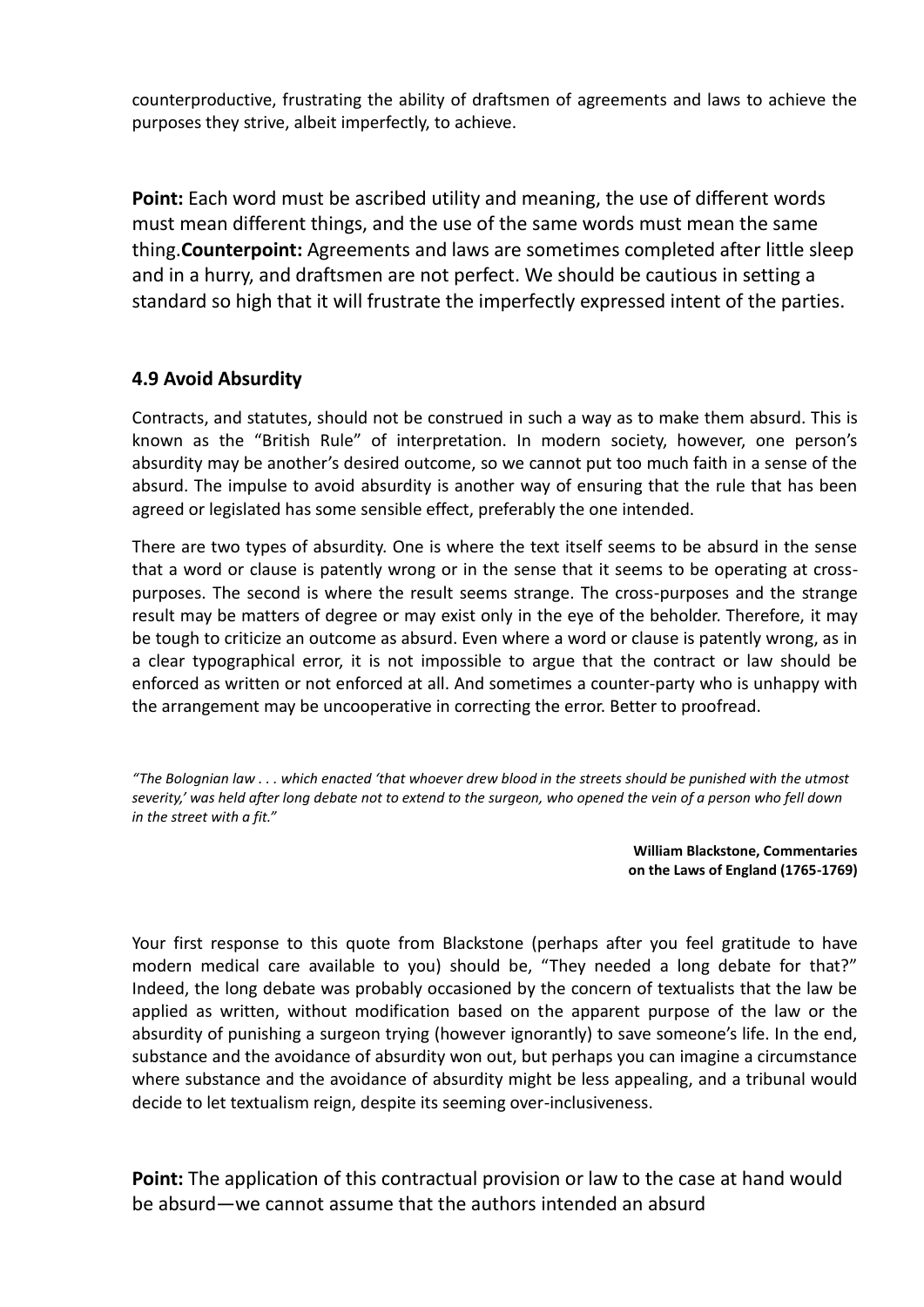outcome.**Counterpoint:** We should apply the text as written, and leave it to the authors to amend their text if the language is defective or if the application to a particular type of case is undesirable.**Counter-counterpoint:** The authors assumed that tribunals and others working with these rules would avoid absurd results.**Counter-counter-counterpoint:** How do you know what they thought was absurd, except by examining the text?

#### **4.10 Lex Specialis: The Assumption That the Specific Trumps the General**

Industrialized countries are dense with rules. Rules can have overlapping coverage and may conflict. Even within contracts, the outcome of a dispute may vary depending on which part of the contract is applicable. One tool of interpretation used to deal with this problem of conflict is *lex specialis* (*lex specialis derogat legi generali*): when faced with a conflict between rules, choose the one that applies more specifically to the facts. This approach assumes, perhaps heroically, that we can distinguish between greater and lesser specificity. The assumption behind lex specialis is that the more specific provision was more tightly reasoned and more tightly tailored to the subject, compared to the less specific provision. This is not necessarily so, but who am I to argue with the great utilitarian philosopher Jeremy Bentham? He said, "the particular provision is established upon a nearer and more exact view of the subject than the general, of which it may be regarded as a correction." <sup>11</sup>

An important example of the lex specialis argument came up in the World Court's Advisory Opinion on the Legality of the Threat or Use of Nuclear Weapons. Essentially, the anti-nuclear weapon side argued that the use of nuclear weapons would violate the human right to life protected in Article 6 of the International Covenant on Civil and Political Rights (ICCPR). This argument was a creative extension of the right to life beyond what the framers of the ICCPR had probably anticipated.

In the Nuclear Weapons case, there was a special type of contradiction between the laws regulating armed conflict (international humanitarian law), which did not prohibit the use of nuclear weapons, and the general prohibition against arbitrary deprivation of life under the ICCPR. Here, it is not so easy to say that the former is specific, largely because the *permission* for use of nuclear weapons under international humanitarian law was never legislated—there was no *conscious* specific law that was affirmatively created. However, the World Court did find that the rule of permissibility under the laws of war was more specific than the prohibition against arbitrary deprivation of life and so dominated on the grounds of lex specialis.

Note, interestingly, that this is a special type of "conflict" insofar as the laws regulating armed conflict do not *require* the use of nuclear weapons, and so it would have been possible for a state to comply with both legal rules simply by not using nuclear weapons. Nevertheless, the lex specialis won out in the World Court. Here is what the World Court said:

In principle, the right not arbitrarily to be deprived of one's life applies also in hostilities. The test of what is an arbitrary deprivation of life, however, then falls to be determined by the applicable lex specialis, namely, the law applicable in armed conflict, which is designed to regulate the conduct of hostilities. Thus whether a particular loss of life, through the use of a certain weapon in warfare, is to be considered an arbitrary deprivation of life contrary to Article 6 of the [ICCPR], can only be decided by reference to the law applicable in armed conflict and not deduced from the terms of the [ICCPR] itself.<sup>12</sup>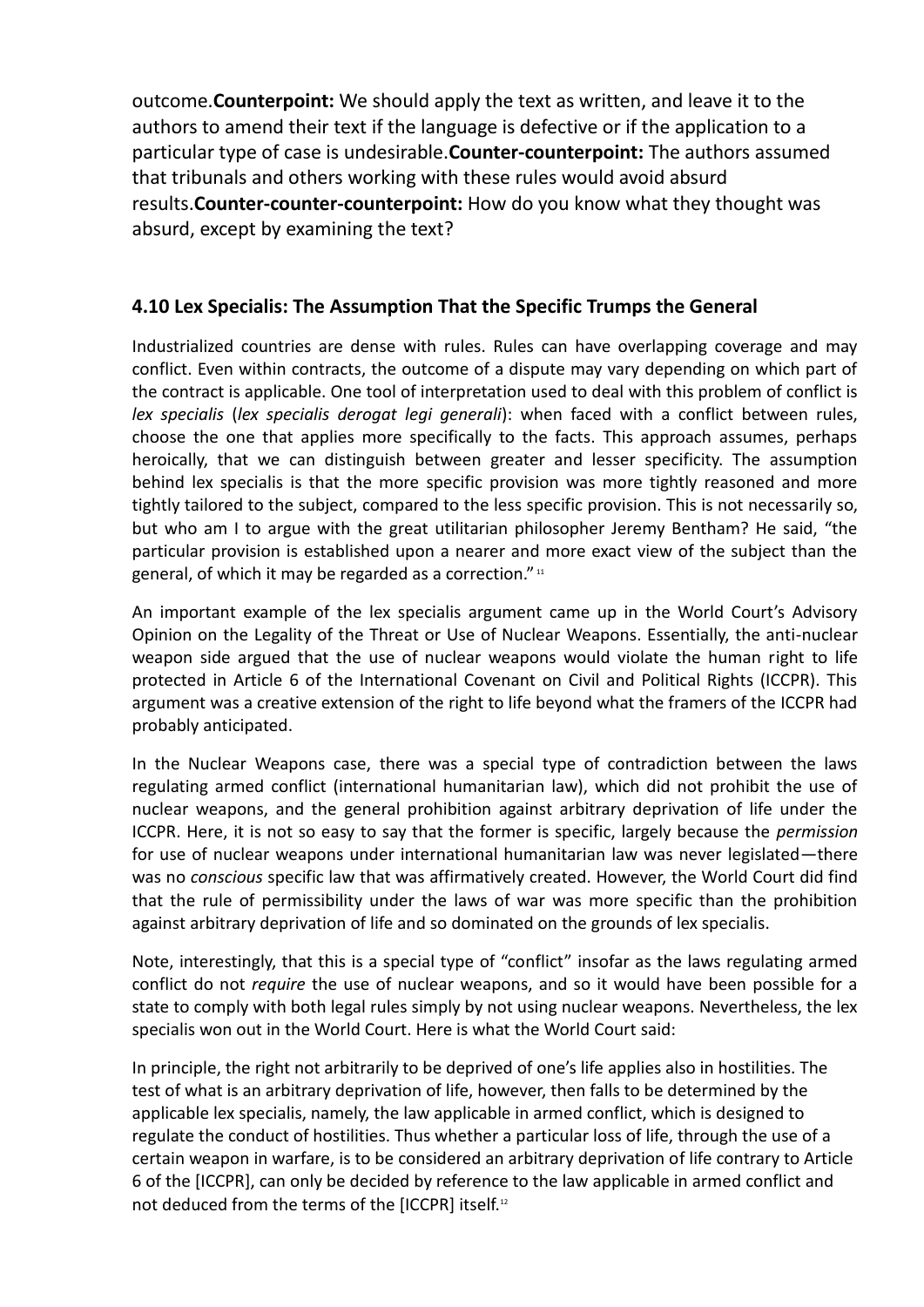The lex specialis rule of interpretation also applies in private contracts, where the agreement has two contradictory rules. In both laws and contracts, so long as the draftsman is aware of lex specialis, it is appropriate to apply it. Yet, the careful draftsman will not rely on this principle to establish hierarchies within a law or a contract, so we may even draw a contrary inference: that the draftsman was unaware of any conflict between two rules and expressed no intent as to which—the more specific or the more general—is to dominate. Where there is evidence that the draftsman or parties had a different hierarchy of norms—placing the more general above the more specific—there is no particular reason to follow lex specialis.

**Point:** We have two conflicting principles, so the more specialized one should take priority over the more general one.**Counterpoint:**

i. How can you determine which is the more specialized principle?

ii. The more general principle should supervene the more specific one, because it is a broader principle.

**Counter-counterpoint:** The more specific principle obviously reflects the more specific intent of the legislators or of the parties to the contract.**Countercounterpoint:** Lex specialis seems to be a way of inferring the intent of the parties as to which norm should trump the other. If there is better evidence of intent, we should use it.

#### **4.11 Expressio Unius (and Ejusdem Generis): Examples Matter**

*Expressio unius* is another canon of interpretation. The full expression is "*expressio unius est exclusio alterius*," meaning that the express mention of one thing excludes all others. It recognizes that positive statements can serve as the basis for negative inferences, and it works like this. If we list a group of items that are covered by our agreement, and there is another type of item like those listed that is not on the list, then we must have intended to exclude the additional type of item. That is, listing some things of a particular type and omitting other things of that type is presumed to be intentional. As you can see, it is motivated to some extent by the same idea as the effet utile principle—we assume that draftsmen know what they're doing.

You can no doubt imagine making just the opposite argument. For example, we listed sailboats, motorboats, rowboats, and canoes—of course, we meant to include kayaks—for almost all purposes, there's no salient difference. Even more surprising, if a general category is expressed, and examples follow, the examples may have the effect of *limiting* the scope of the general category. This is the interpretive principle of *ejusdem generis*, and it is understood as a more refined version of expressio unius.

Furthermore, the expressio unius principle is highly dependent on context. It may indeed be the case that the thing or things mentioned are simply the most common or well-known items, but we implicitly intended for other items to be covered as well. This situation is more likely to occur in an informal circumstance as opposed to a formal context involving a contract or a statute.

Expressio unius is a rule of interpretation that assumes knowledge and intent on the part of the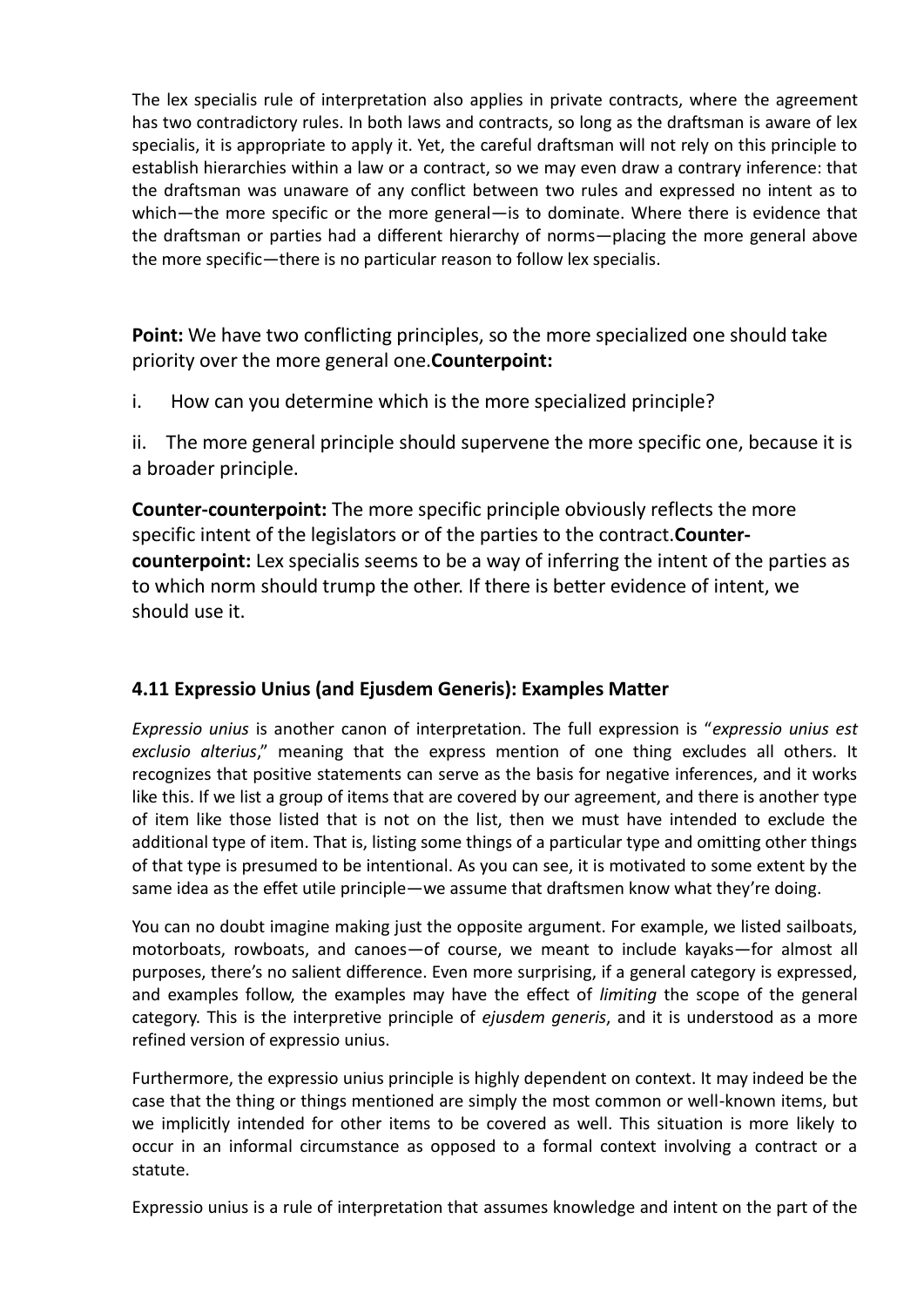draftsman. It assumes that the draftsman knew about kayaks and must have intentionally omitted them from the list. In the real world, including the real legal world, draftsmen often fail to meet this standard. The result is that expressio unius may be quite inconsistent with the draftsman's intent.

Children have used the expressio unius rule to their advantage from time immemorial. If their mother tells them not to watch television or play computer games, they will play the games on their cell phone or on another portable gaming device. The parent will remonstrate with the child to the effect that "I meant all electronic entertainment," while the child will respond that the parent did not mention cell phones.

There are many examples of legal disputes in which the expressio unius card was played. In constitutional adjudication in the U.S., and also in many types of statutory interpretation, questions often come up regarding the powers of branches of government or of administrative agencies. A leading case mentioned earlier, *Marbury v. Madison*, is an example. There, as you may recall, the question was the scope of power of review accorded by the U.S. Constitution to federal courts. Because certain types of cases were mentioned in the Constitution as within the federal judicial power, but the particular type at issue was not, the Supreme Court found that the judicial power did not include the unlisted type of issue.

One anticipatory response to an expressio unius ploy is to specify a catchall category. Parents learn quickly to formulate their instructions this way: "Do not use the television, computer games, *or any other electronics*." Contracts and statutes may use the same device. Then the argument becomes whether the specific items mentioned may be used to interpret—to restrict the scope of—the catchall category under ejusdem generis. Lawyers avoid this by explicit statements, such as "including, without limitation, television and computer games."

Suppose that the child, under the restriction including the catchall, begins to engage in text messaging conversations with friends. The parent might argue that it is a form of electronic entertainment and therefore a violation of the prohibition. The child might argue that texting is communication, not entertainment, and the child's argument might be bolstered by the fact that the specifically listed items—television and computer games—are not the same type of communication. The ejusdem generis principle supports the child's argument: the specification of examples tends to restrict the general category of which they are examples. Therefore, from this standpoint, the parent could establish the broader prohibition by simply prohibiting the general category of electronics, without listing examples. Alternatively, the parent could use the lawyer's phrase "including, without limitation" in his instructions to his child. It takes a lot of restraint not to do so.

Two abbreviations are relevant here: i.e. and e.g. "I.e." is an abbreviation for the Latin words "id est," which mean "that is." "E.g." is an abbreviation for the Latin words "exempli gratia," which mean "for the sake of example." Their effects differ dramatically. "I.e." indicates that what follows is a paraphrase of the prior clause, while "e.g." means what follows are examples of a broader covered category. "E.g." implies an incomplete list—that other things in the category are intended. So, "i.e." allows an expressio unius argument, while "e.g." blocks the expressio unius argument, as a somewhat less explicit alternative to saying "including, without limitation."

**Point:** We listed the types of things included, and the thing at issue is not on the list—therefore, it is not included and can be presumed to be intentionally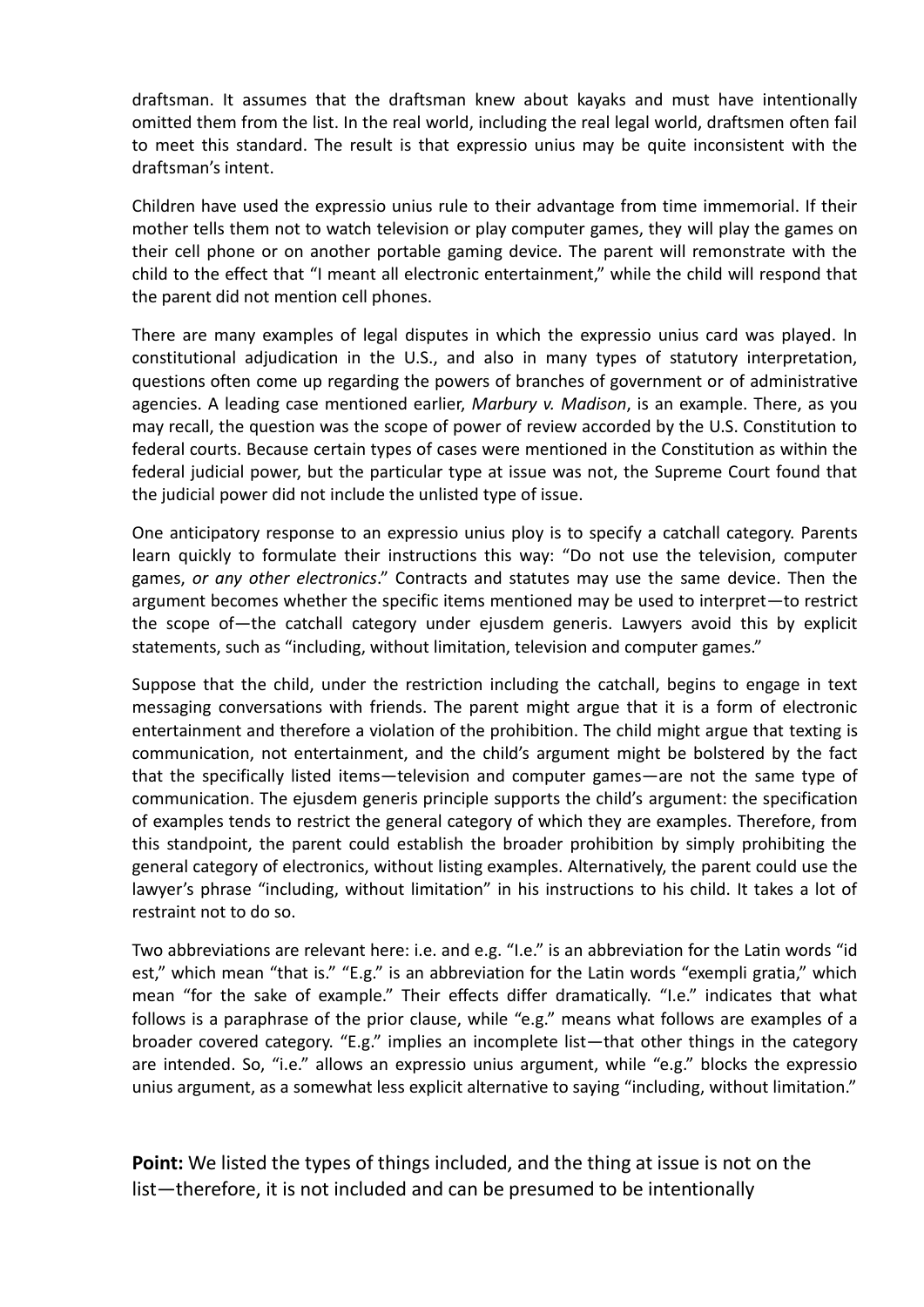excluded.**Counterpoint:** The thing at issue is of a similar type to those on the list, raising the same concerns. The listing should be understood as a specification of examples, and the interpreter should construe the list to include other things of similar type.**Counter-counterpoint:** The draftsman of the text knew about those other things, and so it makes sense to assume that they were intentionally excluded.

#### **4.12 Clear Statement Rules, Interpretation Against the Draftsman, and the Rule of Lenity**

Sometimes it makes sense to put the burden of clear speaking on the rule-maker or, in contractual settings, on the person who takes responsibility for writing down the rule. This is known as a clear statement rule.

In criminal cases, it may be unfair, and a violation of rights to due process of law, to prosecute someone criminally under a vague rule. If it is vague, it may be difficult to determine how to comply, and the rule may be subject to inconsistent interpretation and application. The rule of lenity says that vague criminal statutes should be construed in favor of the defendant.

But sometimes an interpretive rule, such as a clear statement rule, is intended to put the burden of actually deciding, and of paying the political or public relations costs of deciding, on the legislature instead of on the tribunal charged with applying the rule. If the statement is not clear, and the tribunal applies it in an unpopular way, then the tribunal bears the political costs, while the legislature avoids the political costs. So, clear statement rules are a way for courts to avoid responsibility and put the onus of decision on the legislature.

Clear statement rules are also a way for courts to defend certain principles, again by forcing the legislature to bear the political costs of contradicting the principle clearly rather than in an obtuse way. Clear statement rules provide that the legislature may only contradict the protected principle if it does so clearly. Without a clear statement rule, the legislature can contradict the principle in an obtuse way, and blame the court for doing the damage to the principle rather than bearing the blame themselves.

Clear statement rules have been used to great effect in the context of the power of Congress to legislate under the U.S. Constitution. In this context, clear statement rules are applied in cases in which the federal government has a certain ultimate power, so there is no direct constitutional restriction on Congress' exercise of the power. However, the exercise of the power is seen as threatening to a constitutional or other *principle or value* (as opposed to a firm rule), and so the U.S. Supreme Court has developed these clear statement rules to require Congress to act affirmatively and clearly if it wishes to make incursions on these principles. Yes, it is a form of judicial activism, and you might well ask where the courts get the power to divine principles and establish special protections for them.

For example, one prominent clear statement rule established by the U.S. Supreme Court holds that absent a clear statement to the contrary, statutes are not to be interpreted to intrude upon the sovereignty of the states by regulating state activities.<sup>13</sup>

**Point:** (in the context of U.S. constitutional law): Where a statute would operate to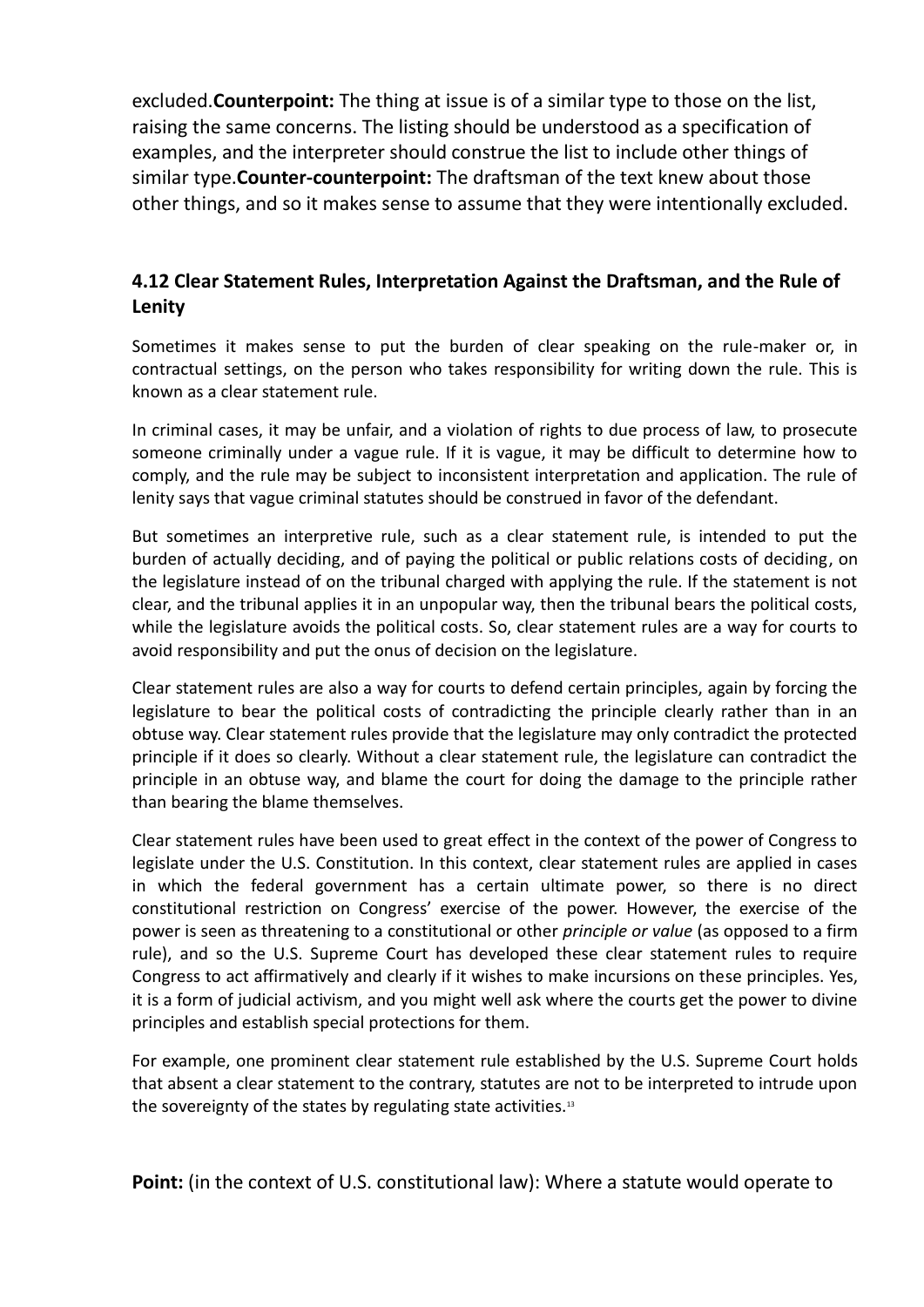reduce the achievement of a constitutional "value," it shall be interpreted as doing so only where the legislature has done so in a clear statement. This is to ensure that the expected political accountability of legislators for impairing this constitutional value can be effective.**Counterpoint:**

i. It seems an inappropriate exercise of judicial power to develop these prioritized "values" that do not appear in the text of the Constitution.

ii. It is difficult, and seems highly subjective, to determine which statements are clear and which are not.

**Counter-counterpoint:** (as to counterpoint (i)): Assuming that legislatures are well aware of the judicially-applied clear statement rule, the legislature is capable of stating its intent clearly, so there is no judicial usurpation.**Counter-countercounterpoint:** But this puts inappropriate pressure on the legislature to state certain things clearly, and even to bear certain political costs, in a way that is not prescribed in the Constitution.

A related principle of interpretation comes up in contracts, where it is sometimes argued that if there is an ambiguity in the contract, it should be resolved in a way that is adverse to the party responsible for the drafting of the contract.

For example, there is a case in which Pacific Gas and Electric (PG&E) experienced losses due to action by a contractor that damaged one of PG&E's electric turbines.<sup>14</sup> PG&E had used a form contract to procure the contractor's services. In the contract, there was a clause providing an "indemnity" to PG&E for all "loss, damage, expense and liability resulting from injury to or death of person or injury to property, arising out of or in any way connected with the performance of this contract."

The question for the court was whether an "indemnity" was intended to protect PG&E from losses it incurred directly or only for losses it incurred by virtue of claims by *third persons*. The court found that under California law, an "indemnity is a contract by which one engages to save another from a legal consequence of the conduct of one of the parties, or of some other person." Furthermore, "a 'legal consequence' is one imposed by law."

Here, PG&E had direct losses, and its losses were not understood as imposed by law. So, these losses did not seem to qualify for an "indemnity." Even so, the court found that there was ambiguity because of the clear text of the indemnity relating to "loss … resulting from injury to property." However, it determined to resolve the ambiguity against the draftsman of the form contract, PG&E, and therefore found that the contractor was not required to pay PG&E under the indemnity clause.

**Point:** Any ambiguity in this agreement should be resolved against the position of the person responsible for drafting it.**Counterpoint:** It takes two to tango: this document was accepted by both of us, so we are both responsible for it. It would be strange to punish those who take on the responsibility of drafting by having a rule that resolves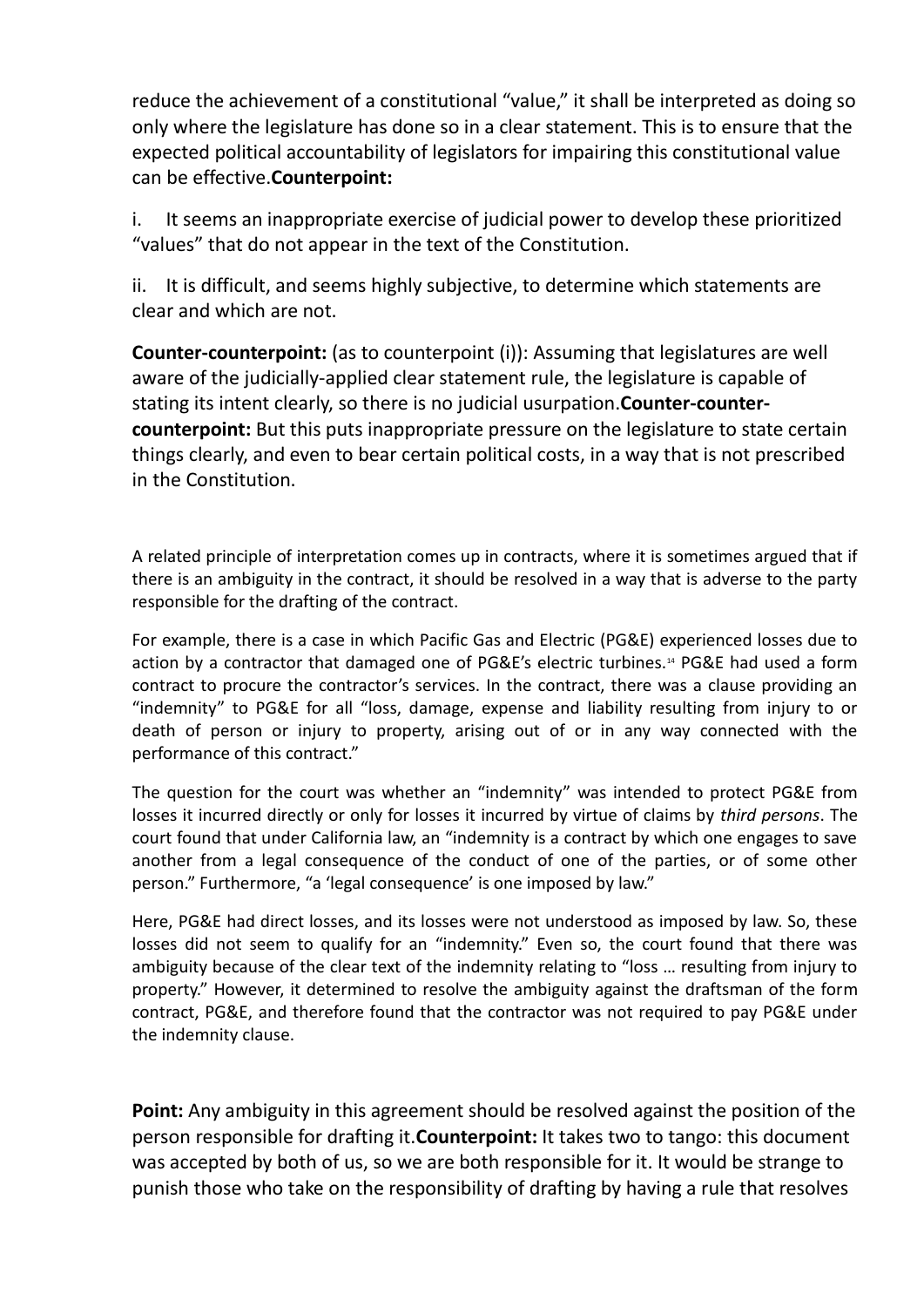ambiguity against their interests.

#### **4.13 Reductio Ad Absurdum, the Camel's Nose, the Slippery Slope, the Parade of Horribles, and the Thin Entering Wedge**

All the terms in the title refer to the same thing: the extension of a proposed principle to absurd or undesirable lengths. I will refer to them all as "reductio ad absurdam," because that is the most common term for the ploy. Law professors are the masters of reductio ad absurdum. They induce unsuspecting law students to espouse some proposition and then come up with increasingly absurd hypotheticals to show that the proposition is untenable. Try this with your friends, and they will soon be ex-friends. The proposition becomes untenable because it ultimately conflicts with another principle that is important to its proponent.

This ploy points out the consequences of generalization of an opponent's position. In this sense, reductio ad absurdam is based on an assumption of consistent treatment of like cases. It is an effective tool in the legal system where, as is addressed in greater detail in Chapter 5 below, consistency is a core systemic value.

For example, suppose that your opponent argues that it is obvious that people should not fly because they were not born with wings. You can point out in response that perhaps people also should not ride on bicycles or in cars, because they were not born with wheels. The generalized proposition is that people should not use modes of transport unless they were born with the relevant equipment. You are simply pointing out that the generalized proposition encompasses more than the speaker probably intended, and more than could possibly make sense.

From a negative perspective, reductio ad absurdam argues that if you adopt the threatened approach, or interpretation, or policy, you will need to apply the rule to restrict conduct in far more cases where it would be absurd or unappealing to do so. From a positive perspective (this is often called the camel's nose or the parade of horribles), it argues that if you allow the conduct at hand to go unrestricted, there will be a lot more such conduct. In this latter form, it may even be an argument about demonstration effects or incentive effects: once you drop your guard, you will have lots of similar cases, and they will destroy your position.

The most effective strategy in response to a camel's nose or slippery slope argument is to distinguish cases: to explain why the case at hand is different from the parade of horribles your opponent has conjured. You should anticipate the parade of horribles and make clear at the outset that your principle is limited to a reasonable range of cases that includes the case at hand. A bit of extensional pruning might be in order.

Another effective strategy is to point out that other similar types of distinctions have been made without the camel's nose, slippery slope, or parade of horribles coming to pass. We actually are in control of our destiny and must make nuanced and reasoned distinctions.

**Point:** If we accepted your principle, while the results would not be unacceptable in the case at hand, the result would be absurd, or horrible, in other cases where it might be extended.**Counterpoint:** All things in moderation—there is no need for such an extension, and the absurd or horrible cases you posit are not before us.**Countercounterpoint:** But it is the principle of the thing; once we establish the principle that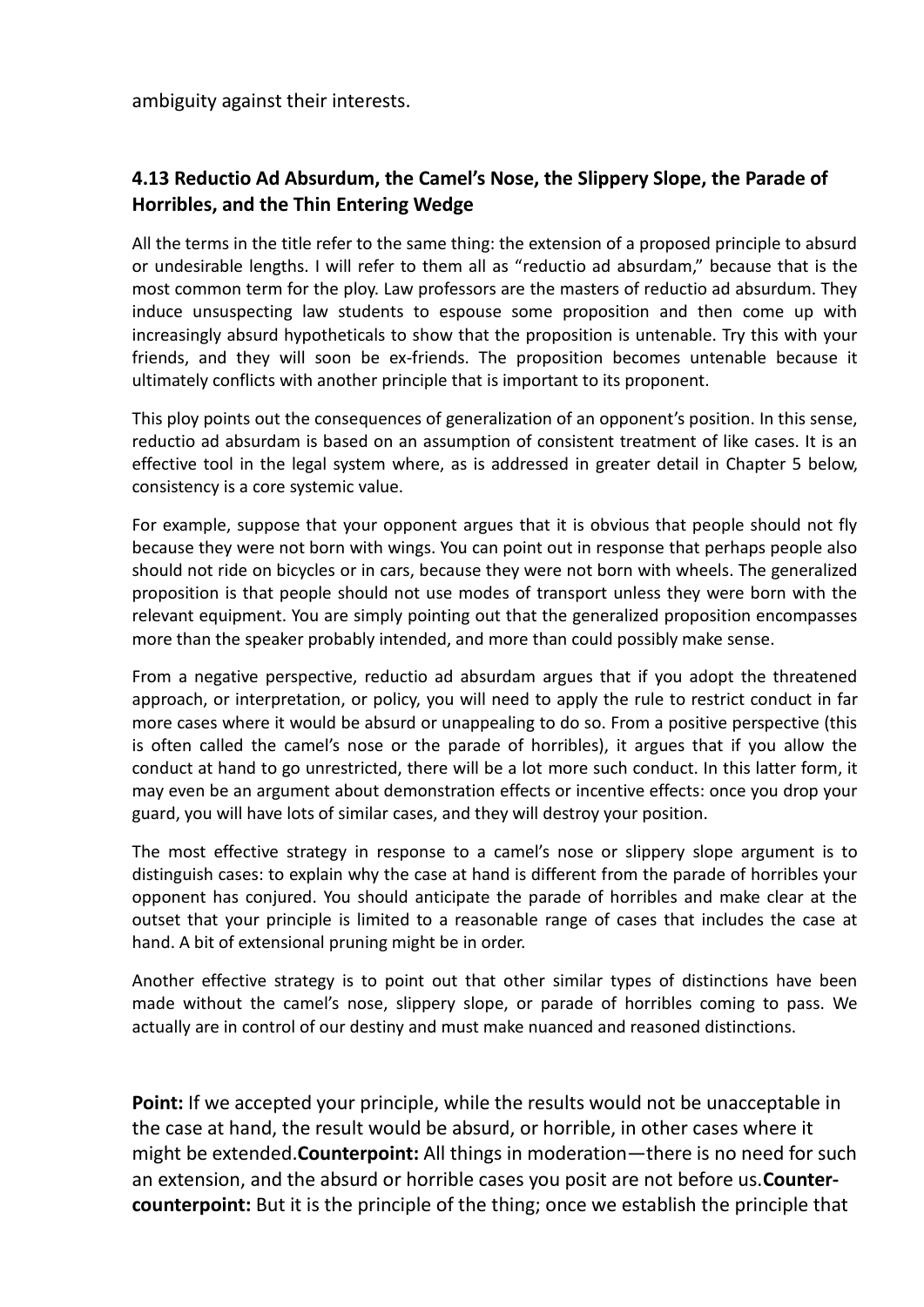you argue for, we will not be able to hold back the absurd and the horrible.

### **5**

## **Arguing From Precedent**

An argument in which the advocate's desired outcome is consistent with past action is remarkably persuasive for a number of reasons. The reference to precedent has intrinsic appeal, insofar as consistency is a good thing. Consistency, where there is no good reason for inconsistency, is beneficial in order to promote predictability and to avoid the effects of bias. Consistency preempts challenges arguing that the decision seems to be based on the rule of men, not the rule of law.

We do not need a sophisticated, modern legal system to see the appeal of precedent. Imagine a primitive group of village elders faced with a problem or a dispute. Anthropologists report that they will often turn to precedent—how did we deal with this last time?—in order to determine how to deal with it this time. This is one of the reasons elders have these decision-making roles—they have greater knowledge of precedent than the younger generation. The wisdom of elders is, in part, based on experience.

Consistency also helps to economize on decision-making resources. Instead of "reinventing the wheel" every time, we just follow the way we did it last time. You can immediately see the value as well as the limitation there: we may have done it wrong last time, or times may have changed, so we should not just follow our prior decision.

The common law system has brought this consistency-based style of argument to its highest form, and so it is worthy of our study. Australia, Canada, Ghana, Hong Kong, India, Ireland, Israel, Jamaica, New Zealand, Pakistan, Singapore, Uganda, the United Kingdom, and the United States are some of the principal common law countries. Common law is a system that supplements legislative law with judge-made law. The judges don't actually legislate in the conventional sense, but their decisions in particular litigated cases are taken as binding precedent. This judge-made law may interpret statutes, or it may elaborate new rules from scratch, as in certain areas of contract, property, or tort. Civil law countries (most of the rest of the world, except for those following Islamic law, which also has a system for judge-made law) do not have a rule of binding precedent, but they also value consistency, so the differences in this regard are subtler than they may at first appear.

Also, note that judges who say (1) they will not engage in judicial legislation, and (2) they will respect existing precedent are saying something somewhat inconsistent: that they will respect prior judicial legislation but not engage in judicial legislation themselves. Their approach may be understood as conservative in the non-political sense: don't change anything. Alternatively, they may be understood as advocating a new rule of greater deference to legislatures, while also maintaining deference to prior judicial legislation.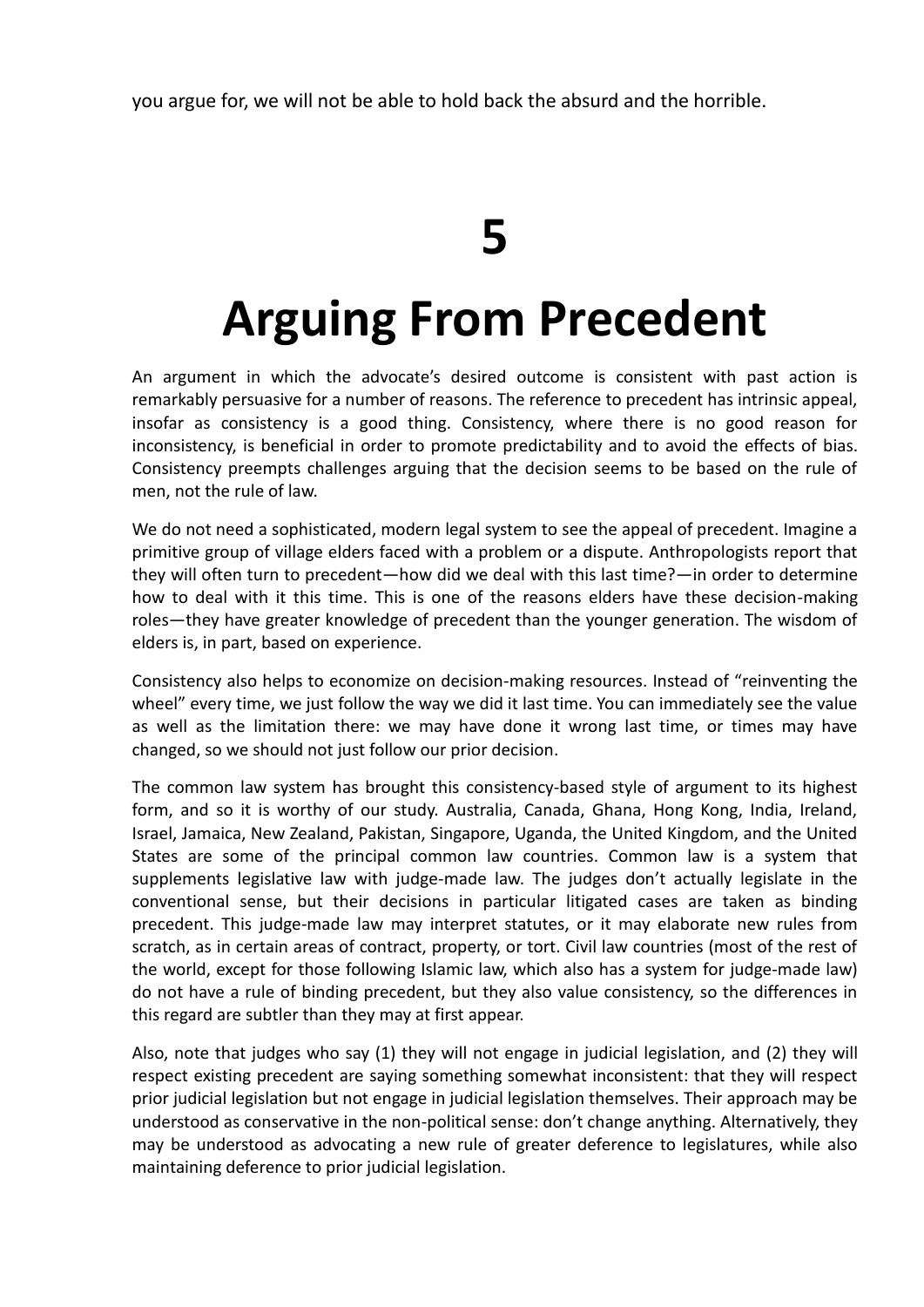#### **Point:** We should follow precedent.**Counterpoint:**

- i. Yes, but the precedent you rely on is distinguishable from the present case.
- ii. No, that precedent never made sense, or no longer does.

#### **5.1 Consistency and Law**

Recall Ralph Waldo Emerson's aphorism, "A foolish consistency is the hobgoblin of little minds." Well, consistency is the watchword of the law, so you might infer that lawyers have little minds. In order to avoid such inferences, and hobgoblins (good but troublesome fairies), let's put the emphasis on the word "foolish." So, to coin a phrase, sensible consistency is the watchword of the law. This is true for all legal systems, not just common law systems.

Indeed, if we are to follow John Quincy Adams' call for a government of laws and not of men, then consistency is required so that those laws mean the same thing every time they are applied. Otherwise, to the extent that the variation is controlled by men, it is a government of men. The very nature of a legal system, as opposed to a system of government by fiat of individuals, requires consistency. Lawyers may have little minds, but you may wish to join us in demanding consistency. Consistency is a bulwark against discrimination and corruption.

Arguments for consistency are founded in the very notion of a liberal democracy and are also founded in fairness. Inconsistency, by its nature, requires the treatment of one person worse than another. Some might say that we are not treating one person worse—we are just treating the other better. If that argument raises your suspicions, you are right: it is nonsense. This kind of statement may be made in connection with arguments about affirmative action: providing better treatment to members of disadvantaged groups. However, one cannot defend affirmative action by saying, falsely, that no one is treated worse—rather one must have a suitable rationale for different treatment.

Sensible consistency in the application of law is essential to a free society. But consistency is remarkably difficult to define. In order to determine what consistency means in particular situations, we must determine the basis for the rule, and for any exceptions to the rule. Consistency requires that a different treatment apply only where the rationale for the rule is inapplicable or the basis for an exception is applicable. It's all about determining the conditions for application of the rule: getting the "if-then" statement right.

Consistency of treatment is akin to non-discrimination. While we all may feel that we know discrimination when we see it, intuitively, there is a great deal of room for careful analysis. Is it discrimination to allow a person suffering from dyslexia extra time to answer questions on an exam? Is it discrimination *not* to do so? Or is it discrimination to fail to allow a person *not* suffering from dyslexia the same amount of time? Is it discrimination to charge a higher sales tax on cars that get worse gas mileage? What if opponents of the government in power own the company that makes the cars with worse gas mileage? How do you decide?

The same types of questions may be raised about the application of precedent. The core question is, as mentioned above, what does it mean to be consistent? The answer to that question depends on what the precedent is—what the "baseline" treatment is. We can look at prior cases and argue about what they mean in terms of the baseline. We are arguing, then, about the scope of the precedent and the basis for deciding the case, known in the legal lexicon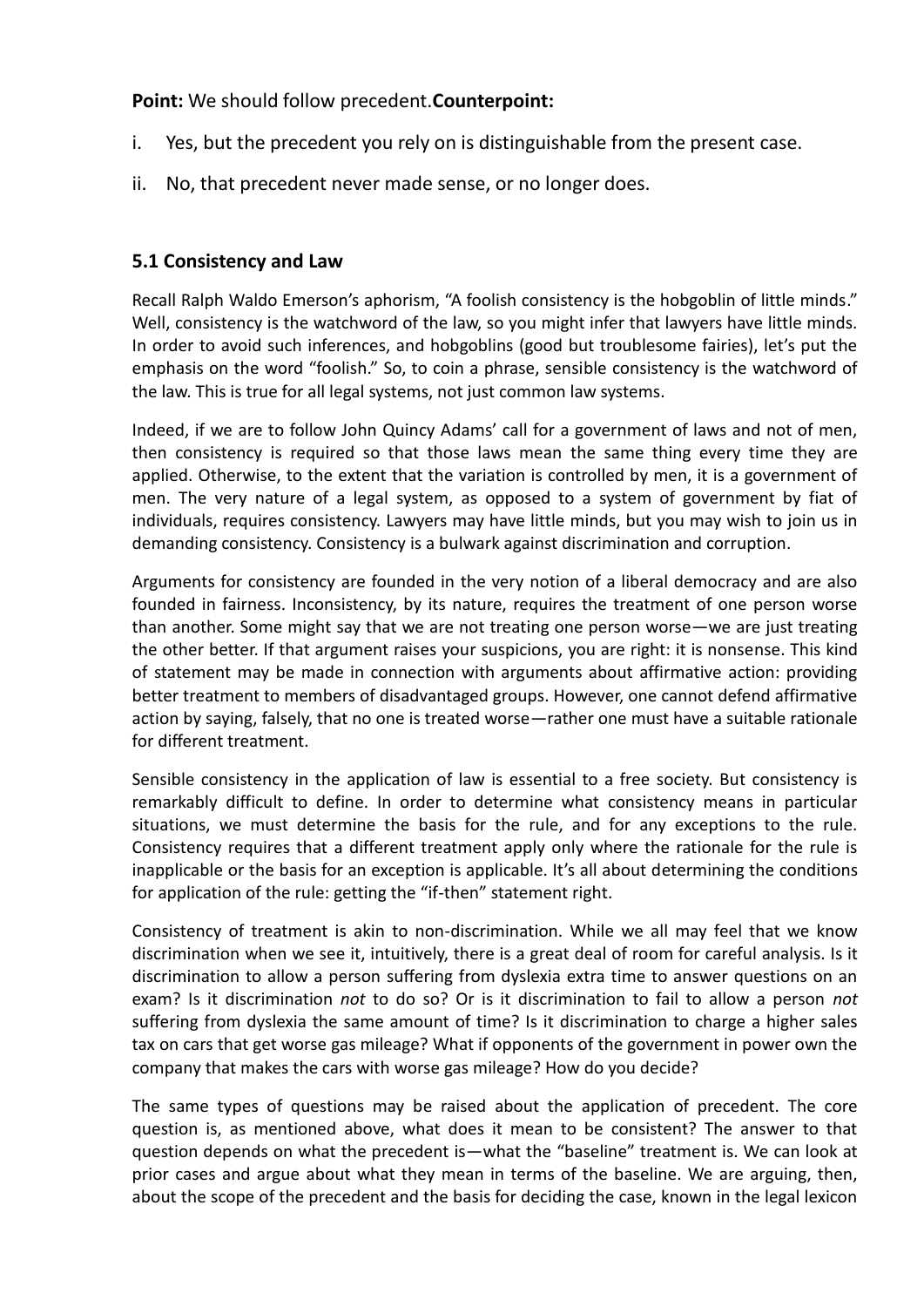as the *ratio decidendi*—Latin for the "rule of decision."

In the legal process in common law systems, courts formally seek consistency. In order to act consistently, they must first draw the essence, or find the ratio decidendi, from past decisions. And doing so often involves some discretion. So much for consistency. So much for the rule of law. Before we despair, we must recognize that the process of identifying the ratio decidendi is not so much, or at least is not completely, the responsibility of an individual judge. Rather, the essence is stated and restated in cases and commentaries, and by this statement and restatement it becomes more rigid. The legal process and the lawyer's professional training serve to guide or to constrain the decision by any particular judge. If everyone involved in a dispute understands how precedent is derived, and can appreciate how closely the judge follows precedent, then there are powerful social pressures on the judge to conform.

As I have stressed repeatedly, the law, like other rules, is by its nature incomplete. Within the legal system, we use the mechanism of interpretation, often carried out by courts, to complete it in particular cases—to determine how to apply it to particular cases. In order to apply the law consistently, it must be interpreted consistently. Incompleteness is a problem not just of statutes and contracts, but also of the common law. Indeed, we can understand the common law as a mechanism for incremental decentralized completion of incomplete legal rules.

Under our necessarily incomplete laws, it is not always easy to agree on what it means to be consistent. In effect, the laws are incomplete ex ante (when they are written, and before they are applied) because it is too costly, and in many cases impractical, to make them "more" complete. In order to determine whether the law is being applied consistently, we must identify the rationale for the interpretation in prior cases and determine whether it fits the current case.

Ex post—when it comes time to apply the laws—you can imagine that there are strong incentives for the parties in dispute to disagree on how the law should be completed. In a sense, what makes it possible to write laws is that we are to a degree unaware of the specific distributive outcome of writing the law. We do not yet know all the specifics of who will benefit and who will be harmed. Once we know, in a particular case, there is a lot more to argue about.

#### **5.2 The Salience of Precedent**

Lawyers, especially common law lawyers, like precedent, but so does everyone else. When faced with a new problem, it is not a bad thing to ask first, how did we deal with this issue the last time it arose? One rationale for this instinct is simply laziness, or, as some like to call it, the search for efficiency. The use of precedent is not just supported by a drive for sensible consistency but by a drive to economize on evaluation and decision-making. Of course, it may be that we fool ourselves by relying too much on precedent. It could be that if we thought the issue through again, we might come up with a better solution. But we might not, and we would have wasted all of that thinking time.

We can think of a body of recorded or remembered precedent as a vast storehouse of social knowledge—knowledge of how we dealt with these issues in the past. It can be a powerful argument that the treatment you propose is consistent with precedent, both in order to maintain a rule-of-law-based society and in order to benefit from earlier analysis. Some types of decisions will benefit from adherence to a principle of conservatism: the burden of proof is on those who seek change. This principle is expressed in the aphorism, "if it isn't broken, don't fix it." You might say that those who seek change must show that something is indeed "broken."

Moreover, it is not just the benefits of earlier analysis and conservatism that we obtain as a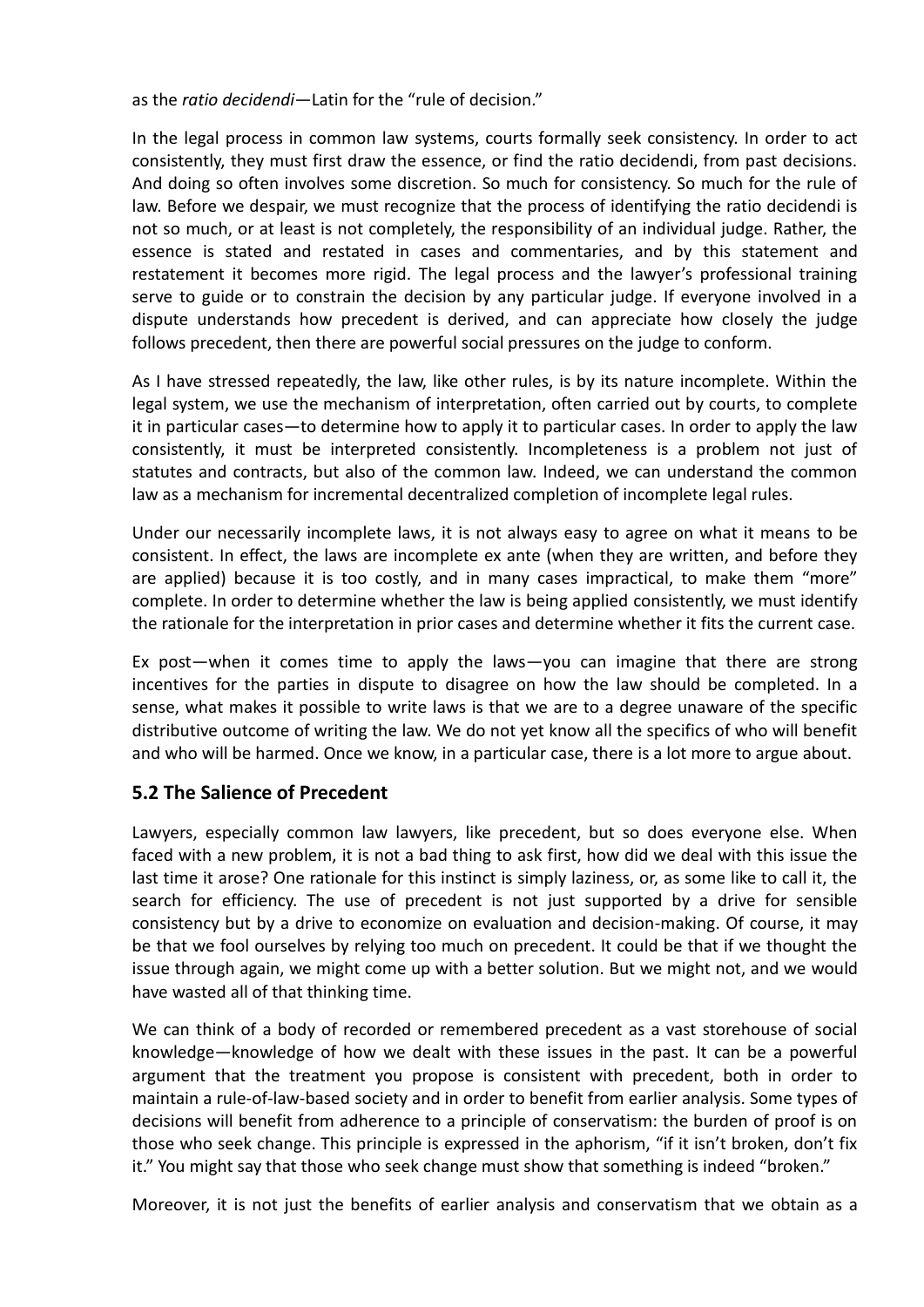result of adherence to precedent. In addition, depending on the age of the precedent, and more importantly on how often it has been followed and how well accepted it appears to be in general society, we might assume that the precedent has a degree of support from consensus, or at least acquiescence. Perhaps, after the judge made the decision, opposing advocates tried to convince other judges to reverse it, or tried to have legislators amend the underlying law or pass a law to reverse it, and failed.

Adherence to precedent is not just about consistency or the rule of law. It is also about information and experience. In a number of pursuits, we say that there is no substitute for experience. Experience allows us to make nuanced decisions based on information gathered through practice. Businesses have long recognized that this type of know-how is valuable and should be captured, recorded, and disseminated. The common law represents a system for doing so.

There may be circumstances in which research or other non-experience-based information may be more useful, but there will definitely be circumstances in which experience trumps research. In a sense, the common law system may be viewed as an inductive, as opposed to deductive, method for determining social policy. It dates back as far as the Battle of Hastings in 1066.

So, we can envision the common law process—the process of accreting, and then according respect to, decisional experience—as a kind of evolutionary process. It is an experimental process in which principles may be announced and evaluated over time. The main question that we must ask of this type of process is whether its discriminating mechanism is a good one or not: does it recognize error and correct it?

The comparison to evolution depends on the quality of the selection mechanism. Darwinian evolution entails the survival of the fittest. We do not really have a theory of "survival of the best rules"—we even lack consensus on what would be "best." However, reasonable people might expect the crucible of time to tend towards revising "bad" precedents and respecting "good" ones. Judge Richard Posner famously argued in 1972 that the common law's discriminating principle was efficiency. While this has been debated inconclusively, it is to be hoped that judges would tend toward choosing the principles that they think are best for society, and this choice would certainly have something to do with efficiency.

In summary, precedent is powerful because sensible consistency is good, because it relies on earlier analysis, saving time and energy, because it is supported by the principle of conservatism, and because it may be supported by consensus or acquiescence. These rationales are often applicable outside the legal system as well. Thus, an argument that emphasizes the support of precedent may be very powerful indeed.

Consistency-based reasoning is everywhere, and so these arguments are relevant in all areas of life. In business, two employees might argue that they should get similar raises. Good human resources practice suggests that consistency of treatment is important, so it is necessary to determine the ratio decidendi for a differential raise. In fact, the very concept of "reasonableness" of treatment requires that we have a ratio decidendi—a reason—for treating two people differently in any situation. Sensible consistency is often an indicator of fairness and objectivity. Consider teachers grading papers or parents dealing with their children. It is good to be, and to be seen to be, consistent.

#### **5.3 Rationes Decidendi: The Essence of Decisions**

Beginning law students in common law countries that have rules of binding precedent, like the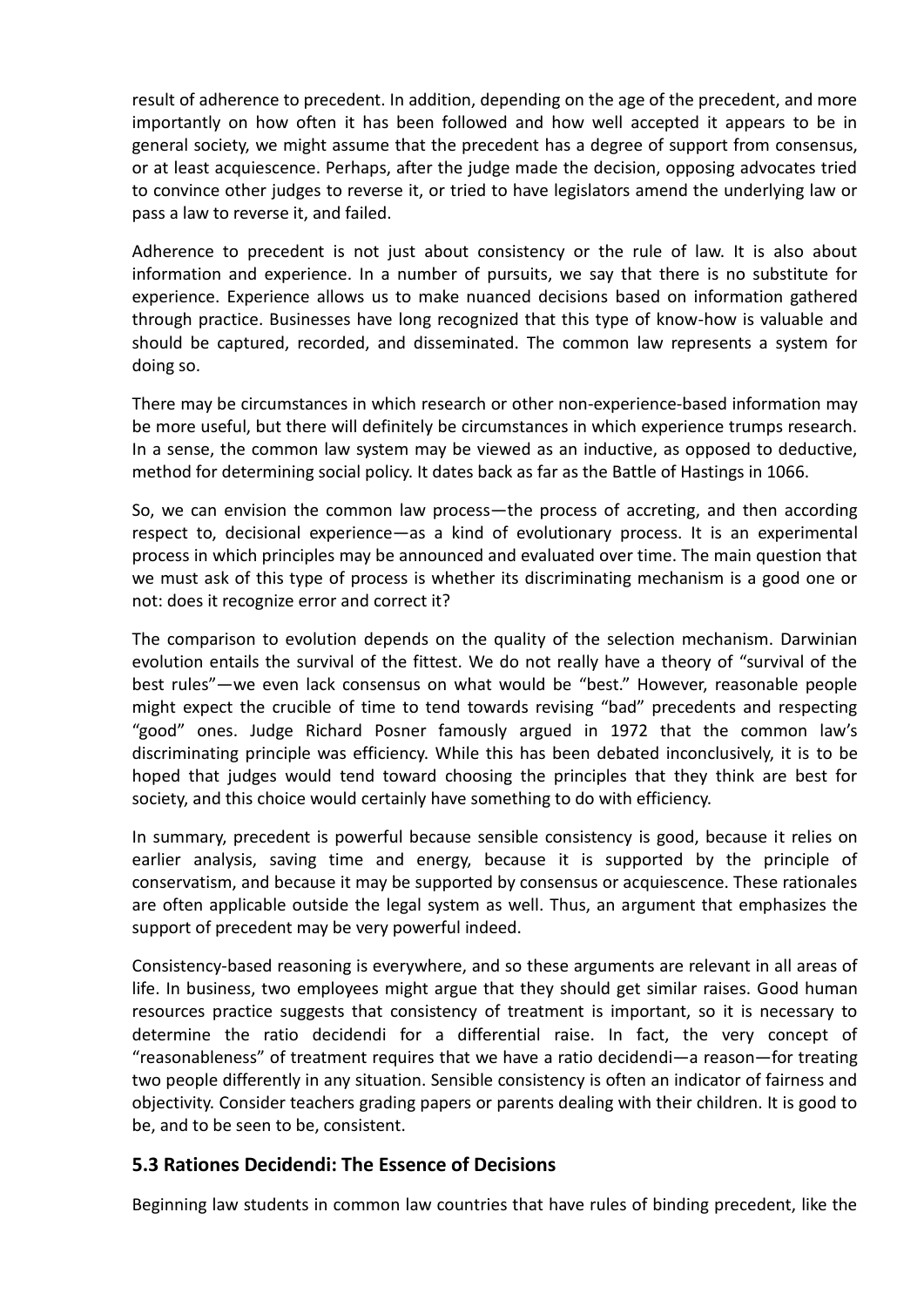U.S., learn how to read judicial opinions in order to distill the ratio decidendi of these cases. They do so in order to know what the law is, because under binding precedent, once we define the precedent it is a rule of law.

The goal is to seek the narrowest rule of decision that will explain the outcome of the case. What is meant by "narrow" in this context? The explanation must explain the decision and nothing more. It does so in the form of an "if-then" statement, such as "if A, B, and C, then X." Here, you can see the room for debate. How do you know that it is not A and B, then X, or B and C, then X? Here, the decision-maker must articulate a reason why each of A, B, and C are necessary, and sufficient, conditions for X.

**Point:** We should follow the precedent set by a prior case.**Counterpoint:** There are many distinctions between that case and this one—you cannot know that the factors that caused the decision in the prior case are all present in the current one.**Countercounterpoint:** Those are indeed distinctions—but they don't make a *difference.* The *salient* factors—the ones that make a difference—are the same.**Counter-countercounterpoint:** How do you know which are the salient factors?

Empirically, without actually getting into the mind of the judge, we really cannot tell from a single case which were the salient facts—the necessary conditions. The judge might tell us what she relied on, but we just don't know for sure. So, any time an opponent argues based on a single case as precedent, you know that he is on infirm ground.

Actually, the search for the ratio decidendi is guided by the principle of Occam's razor, which suggests that the simplest explanation of a phenomenon—the one that requires the fewest assumptions or conditions—is likely to be the correct one. Occam's razor is not a firm rule of logic, but a guide to decision-making under uncertainty. In a legal context, looking at a particular set of cases—we might compare cases to observations in science—the common threads that are both necessary and sufficient to explain all of the observations can be understood as the ratio decidendi.

With a series of cases, we may use Occam's razor to find the ratio decidendi that parsimoniously explains the entire series and nothing more. If we have a case in which A, B, and C are present, but other cases in which only A and B are present and still others in which only B and C are present, and the outcome of each case is X, then we know that B is necessary for X, but A and C are not. It could be that one of A *or* C must be present, but we just do not know from this series of cases.

To illustrate the discussion of A, B, and C, assume that we are talking about murder, and that A is intent to kill, B is action causing death, and C is death. In modern legal systems, all three are necessary to constitute murder, but you can imagine an alternate legal system in which intent is unnecessary or in which actual death is unnecessary.

Furthermore, there may be circumstances in which no single ratio decidendi can explain the series of cases. For example, if A and B, B and C, and A and C all result in X, then we do not know whether any of them is necessary or sufficient for X. The rule could be that any of those combinations result in X, but no other conditions result in X. Or it could be that the presence of any one of those factors results in X.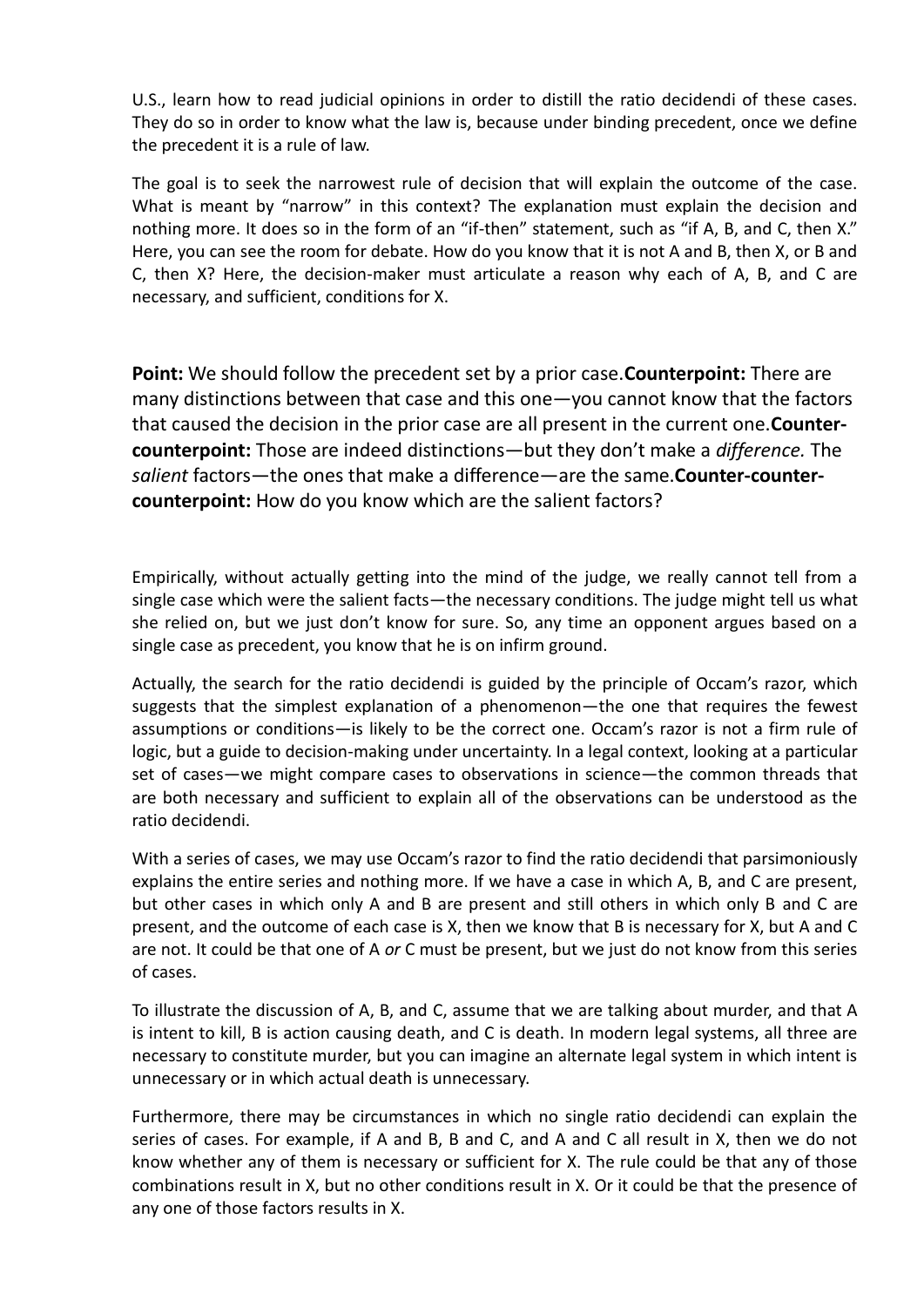What if in one decision, A, B, and C result in X, and in another decision, A, B, and C result in not X? Then the one thing we know is that we have no clue as to what results in X. Perhaps there were other unobserved facts that made the difference; we must identify them. Otherwise, these cases are inconsistent, and something must give way.

I have been using symbols—A, B, and C—to show the logic used in determining the ratio decidendi. This phase of legal analysis—the analysis of precedent—can be simply formulated as follows. First, you must distill facts into variables: characterize the facts as As, Bs, and Cs. Second, through the Occam's razor type process, you must determine which conditions are necessary and sufficient for X. There may be sets of cases—data sets if you will—that do not allow you, or your opponent, to determine which conditions are necessary and sufficient. So be it—you can point this out in your opponent's argument and, subject to ethical constraints, elide it in yours. As we know, the common law analysis process seeks to derive "if-then" statements from various sets of facts linked with conclusions. This is not intellectual gymnastics, but it can be an intellectual marathon: grinding analytical persistence is often rewarded with victory.

Let's concretize the use of ratio decidendi further. Securities statutes are intended to protect investors in stocks and bonds from fraud, and do so by expanding the definition of "fraud" beyond its traditional common law-based bounds. Securities laws were intended to make it easier to claim fraud in connection with sales of securities. In common law systems, statutes can be definitively interpreted through case law, which can constitute binding precedent.

The elements of the crime of securities fraud under U.S. law are understood today to include (1) a material misrepresentation or omission of fact, (2) fraudulent intent (scienter), (3) a connection with the purchase or sale of a security, (4) reliance by the plaintiff on the facts presented, (5) economic loss, and (6) causation of the loss by the reliance. We will focus on item (4).

It has been observed that item (4) (reliance) might be difficult for plaintiffs who purchase stocks or bonds in the securities markets to prove. Many people fail to read the prospectus or other materials distributed, or they fail to create evidence that they actually relied on particular statements in the materials that turn out to be false.

In response, the regulators and courts developed the so-called "fraud on the market theory," which was adopted by the U.S. Supreme Court in 1988 in the case of *Basic v. Levinson*. This approach allows plaintiffs the benefit of a presumption that they relied upon allegedly fraudulent information, even where they were actually unaware of the fraudulent conduct at the time of the relevant transaction. In effect, the ratio decidendi of *Basic v. Levinson* was that although item (4) would still be required, it would be readily satisfied without any evidence of actual reliance. If you have the other five elements, and the defendant cannot find a way to rebut the presumption of reliance, you win your case.

The ratio decidendi is important in common law systems because of the rule of *stare decisis*, or binding precedent: judges are generally required to follow earlier decisions (except when they don't—more about this below). What does it mean to follow earlier decisions? Since each decision deals with a new factual setting, what must be followed is the ratio decidendi. Remember that the common law system prizes consistency.

The ratio decidendi concept is the way that we define consistency where each case has distinctions: it is a way of determining whether the distinctions are salient. Another way of saying this is that it is a way of determining whether the distinctions *make a difference*.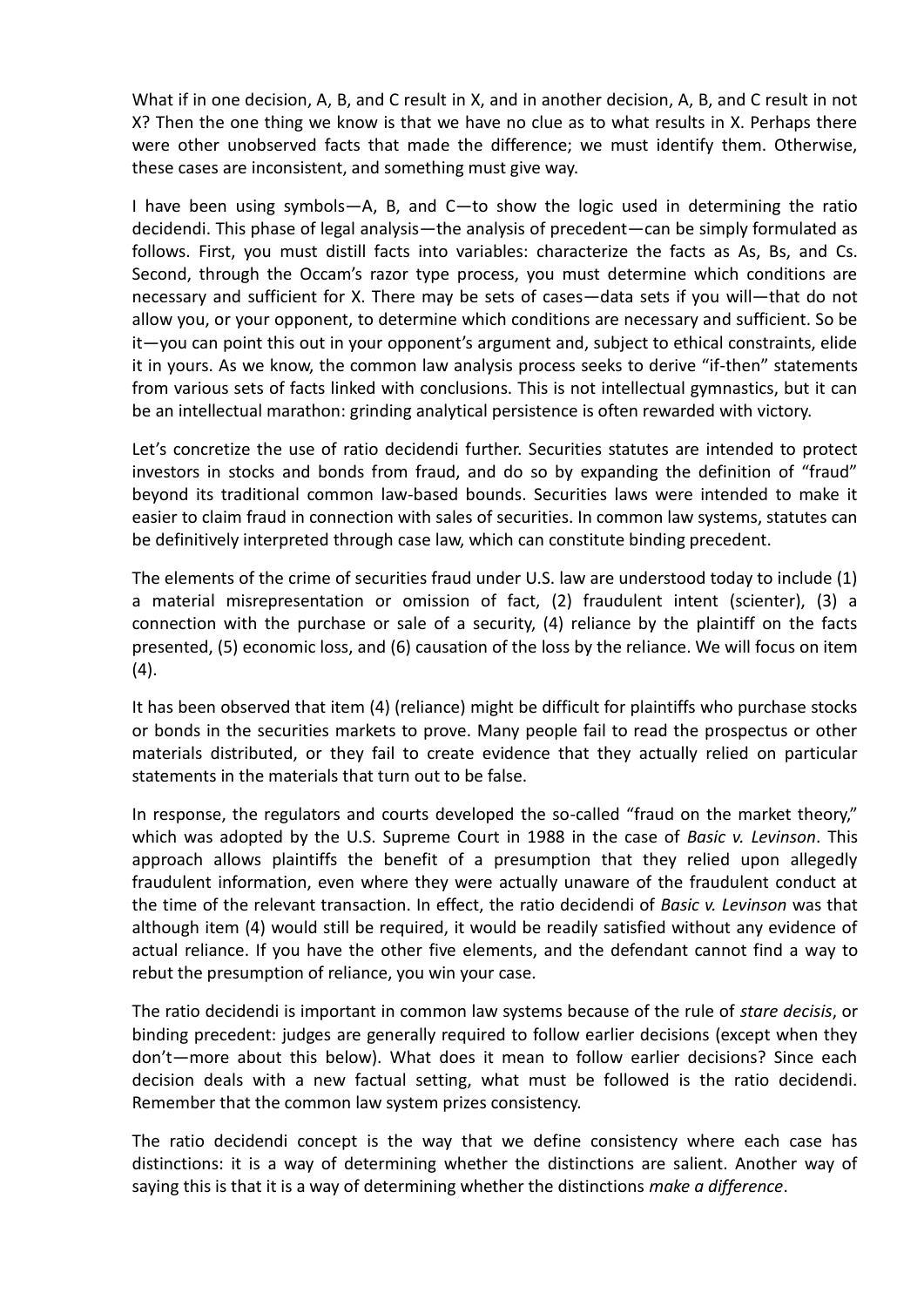Much of legal argument is consumed with determining which rule should determine the treatment of a particular circumstance. In a common law system with diverse judges operating in a decentralized environment, addressing different types of fact situations, there are bound to be lots of different rationes decidendi. In an argument, it is up to each lawyer to select the ones that help him win, and argue for their application.

Indeed, I fear that this discussion might give you a false sense of the precision and scientific nature of the identification and application of precedent. Rather, there is great contention over what the precedents tell us. If you read just about any non-unanimous U.S. Supreme Court decision, you will see that very skilled justices, applying these techniques at the highest levels, are able to use precedent to justify sharply differing conclusions. Few would argue that the U.S. legal system is totally indeterminate and malleable, but there is significant flex in the system. However, you can use the techniques presented in this chapter to see which judges hew more closely to precedent and which ones seem to be acting more, shall we say, "creatively."

A good portion of the first year of a U.S. law school education is spent illustrating in excruciating detail how earlier precedents can be "distinguished" from the current case: how to argue that the adverse precedents are inapplicable and how the benevolent precedents dominate the treatment of the current case. This process is no more than reasoning by analogy and arguing about bases for similarity. Indeed, it has much in common with the technique of framing: advocates argue about which precedent is most analogous to the case at hand. The similarity of the current case to the prior case depends on the ratio decidendi of the prior case and the extent to which that ratio decidendi is invoked in the current case.

**Point:** The present case is governed by the precedent encapsulated in the ratio decidendi of a long line of cases.**Counterpoint:** No, the present case is distinguished from that line of cases by salient facts and is governed instead by the ratio decidendi of a different line of cases.

#### **5.4 Obiter Dictum and Cheap Talk**

A principle of conservatism suggests that you should not establish general principles until you need to. When a court decides something it does not yet need to, or articulates an opinion that is not logically necessary to its disposition of the case, it is seen to be exceeding its mandate to decide cases as it becomes necessary to do so. To enunciate a general rule that is not necessary to decide the case at hand and to reconcile the decision with prior cases, violates this principle. When it does, it is referred to in Latin as an *obiter dictum*, an incidental remark.

The idea of obiter dictum is a requirement for judges to walk the walk, not just talk the talk, when they engage in precedent-based judicial legislation. While judges often feel the need to be eloquent, and to speak of high principles, it is the job of the case law analyst to ignore all that and try to focus on the facts and the resulting ratio decidendi.

In these situations, even though the judges' statements may be wise and compelling, lawyers tend to discount them in the common law process. They reject statements that may have been made by the earlier court, but that were not of the essence in the earlier court's *action*. For them, this type of statement is mere "cheap talk." Because the statement was not combined with action, the earlier court did not bear the full political and professional consequences of its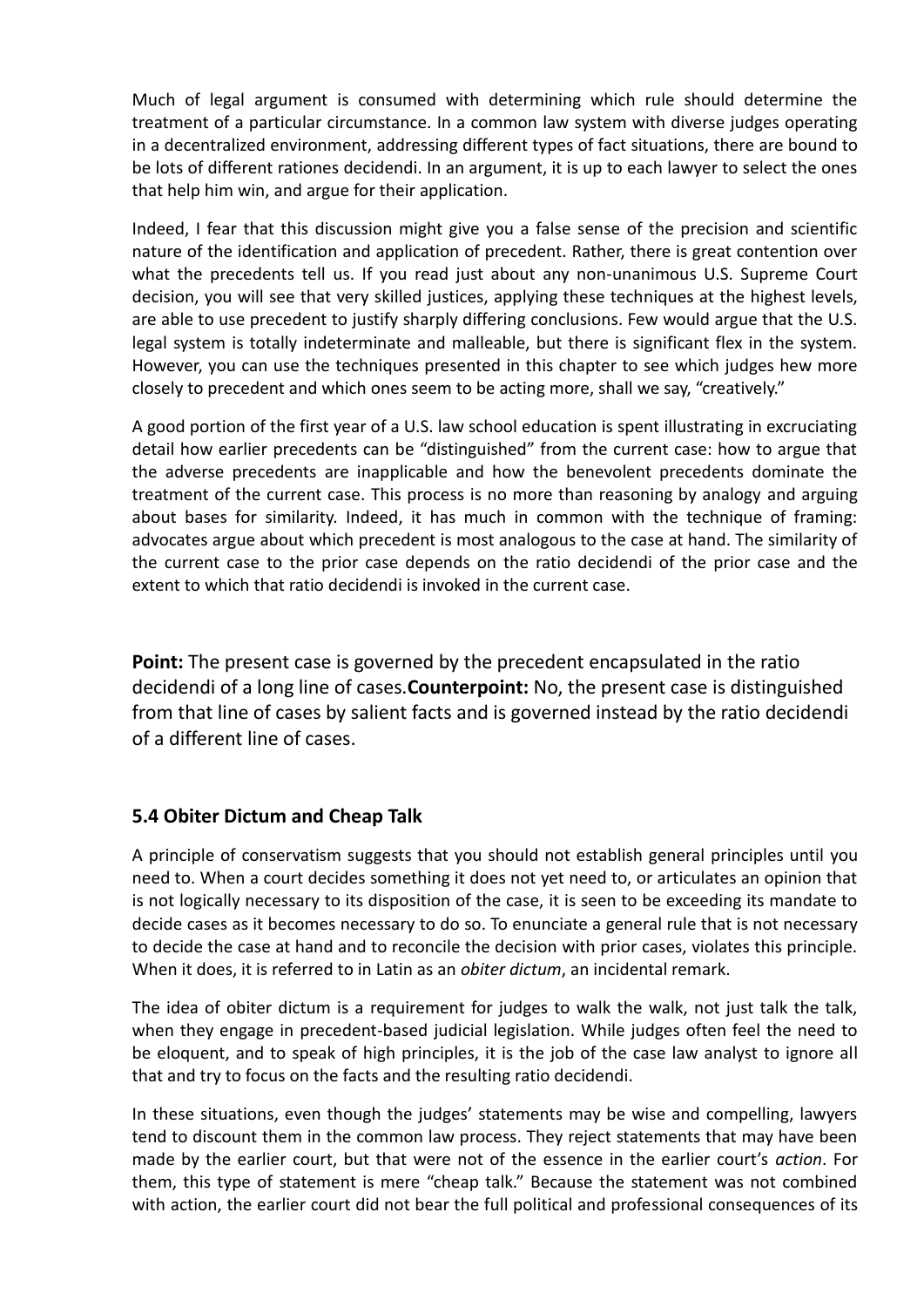statement. And so, the logic goes, its statement cannot be of the essence or part of the ratio decidendi.

More importantly, obiter dictum is not part of the ratio decidendi, so consistency of treatment does not require respect for this earlier *statement*—it is not part of the *treatment*. In fact, identifying obiter dictum is simply the converse of identifying the ratio decidendi: anything the decision-maker said that is not part of the ratio decidendi is obiter dictum.

Outside of the courtroom, thinking like a lawyer, this type of argument is suggestive that we must be careful about arguments from consistency. Are we interested in consistency of action or consistency of thought? So, you might respond to the argument "that is what we said last time this arose" with "but that is not what we did last time" or, "but what we said in that connection last time was irrelevant to what we did."

**Point:** The present case is governed by the precedent encapsulated in the ratio decidendi of a long line of cases.**Counterpoint:** The alleged ratio decidendi that you propose was mere obiter dictum—it was not necessary to the decision of that case and so should not guide us now.

#### **5.5 Exceptions that Swallow the Rule**

Some social arrangements change quickly and some change slowly. For example, a law can be repealed, effective immediately, or it can be subjected to increasing exceptions that eventually, in retrospect, can be seen to have gutted the rule. Think of the U.S. Glass-Steagall Act enacted in 1933, which separated commercial banking from investment banking and other non-banking activities. It never was repealed, but over the years, it was eviscerated by a series of amendments culminating in the 1999 Graham-Leach-Bliley Act.

The same thing can be done, with less formality, with precedents. As new cases come up, with new characteristics, we can distinguish those cases until the cases that are excepted from the prior rule become a majority of what originally was thought covered. This is not necessarily a bad thing but rather a way in which rules can evolve organically to meet changing circumstances. They can evolve based on experience.

When a rule has enough exceptions, can we still call it a rule? In fact, at some point, one might say that this rule no longer has the coverage and integrity it once had, and that it is time to say a few kind words and inter the thing. It is said that the "exceptions have devoured the rule." This can be an effective argument when someone seeks to apply a rule to you, and it has no obvious exception that covers your case. In a strong sense, it is an argument from consistency. If the rule has been abrogated for most cases, is it fair to apply it to the remaining subjects?

**Point:** You have broken the rule.**Counterpoint:** That rule is so tattered with exceptions that it no longer makes sense to apply it at all.**Counter-counterpoint:** The fact that there are exceptions shows that we are still serious about applying the rule (this is a case in which the exception may indeed prove the rule).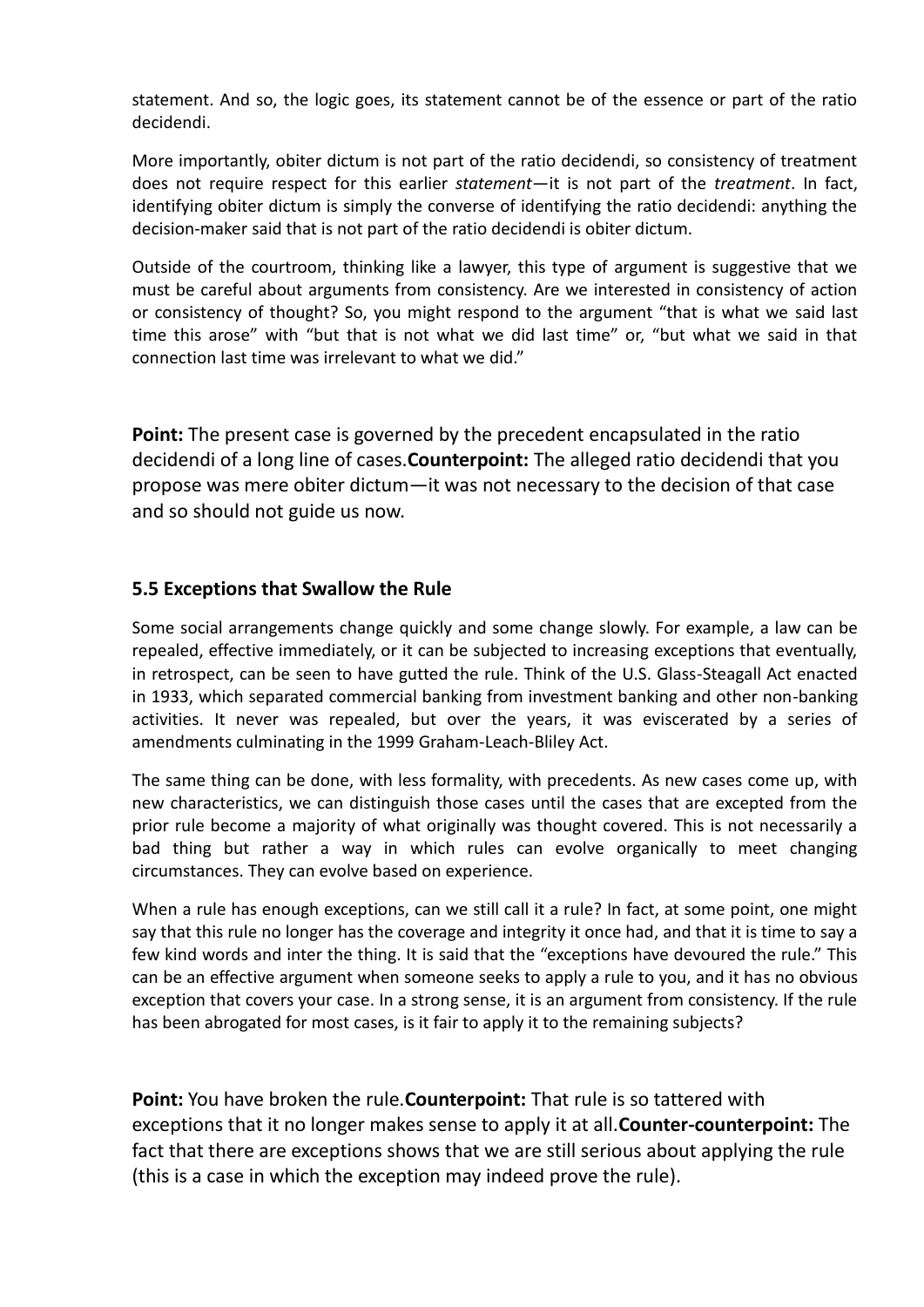#### **5.6 Breaking Precedent**

At some point, a lawyer will find it difficult to distinguish cases or to argue for an exception from precedent. In these situations, the argument from conservatism—from precedent—may be countered by an argument from innovation. No one would gainsay that these cases present new circumstances; all circumstances are new and have unique characteristics. The past never repeats itself precisely. You might even claim that these are new times, giving rise to a need to rethink and to craft new solutions. Stockbrokers periodically make these claims: we do not have to worry about long-standing principles of valuation or about precedents for market reversal because this is a "new economy" or a "new paradigm." This is the moment when you should grab your wallet.

There are a few notable cases of reversal of precedent in U.S. legal history. The greatest one was the 1954 decision in *Brown v. Board of Education*, where the U.S. Supreme Court said, despite earlier decisions holding that sending black and white children to separate schools could constitute equal treatment, it now saw that in this context, separation is starkly inconsistent with equality.

**Point:** All our precedents suggest that the law is against you, and there are no available bases for distinguishing the present case.**Counterpoint:** It is time to change the rule; there is no reason to adhere to consistency with a foolish rule.

#### **5.7 Passive Virtues and Passive Aggression: Not to Decide Is to Decide**

"Passive virtues" is a term coined by the great U.S. constitutional law scholar Alexander Bickel in 1961 to refer, approvingly, to sneaky procedural tricks used by judges to avoid deciding cases. We addressed some of these, like ripeness doctrine, when we discussed procedure in Chapter 3. Why do I call them "sneaky?" Bickel's idea is that these approaches are somewhat discretionary, to be used not necessarily because of their ostensible rationale, or consistently, but in order to achieve the goal of passivity when passivity is indicated by other circumstances. The passive virtues include arguments that the matter is not yet "ripe" for adjudication, that it is "moot" or that there is not a real case or controversy, that the matter is not amenable to review, that the plaintiff lacks standing, or that the court lacks jurisdiction. The parental analog is the parent's incredibly frustrating "we'll see" response to a child's request.

Why would judges want to avoid deciding cases? Perhaps they do so because in some cases society does better by muddling through without establishing a clear rule. Perhaps they do so because if they decided, it would come out the "wrong" way from a public policy perspective. Perhaps they do so because they wish implicitly to refer the matter to a legislature, which can decide the issue with greater analytical resources and greater political legitimacy. Passivity is aligned with conservatism: avoid deciding a case where the facts of the case may require the development of a new rule.

Outside the law, we might say, again, "if it isn't broken, don't fix it." This aphorism, if it has any meaning beyond the tautological, suggests that existing circumstances may be superior to alternatives for reasons that we are unable to observe without extensive analysis. It is a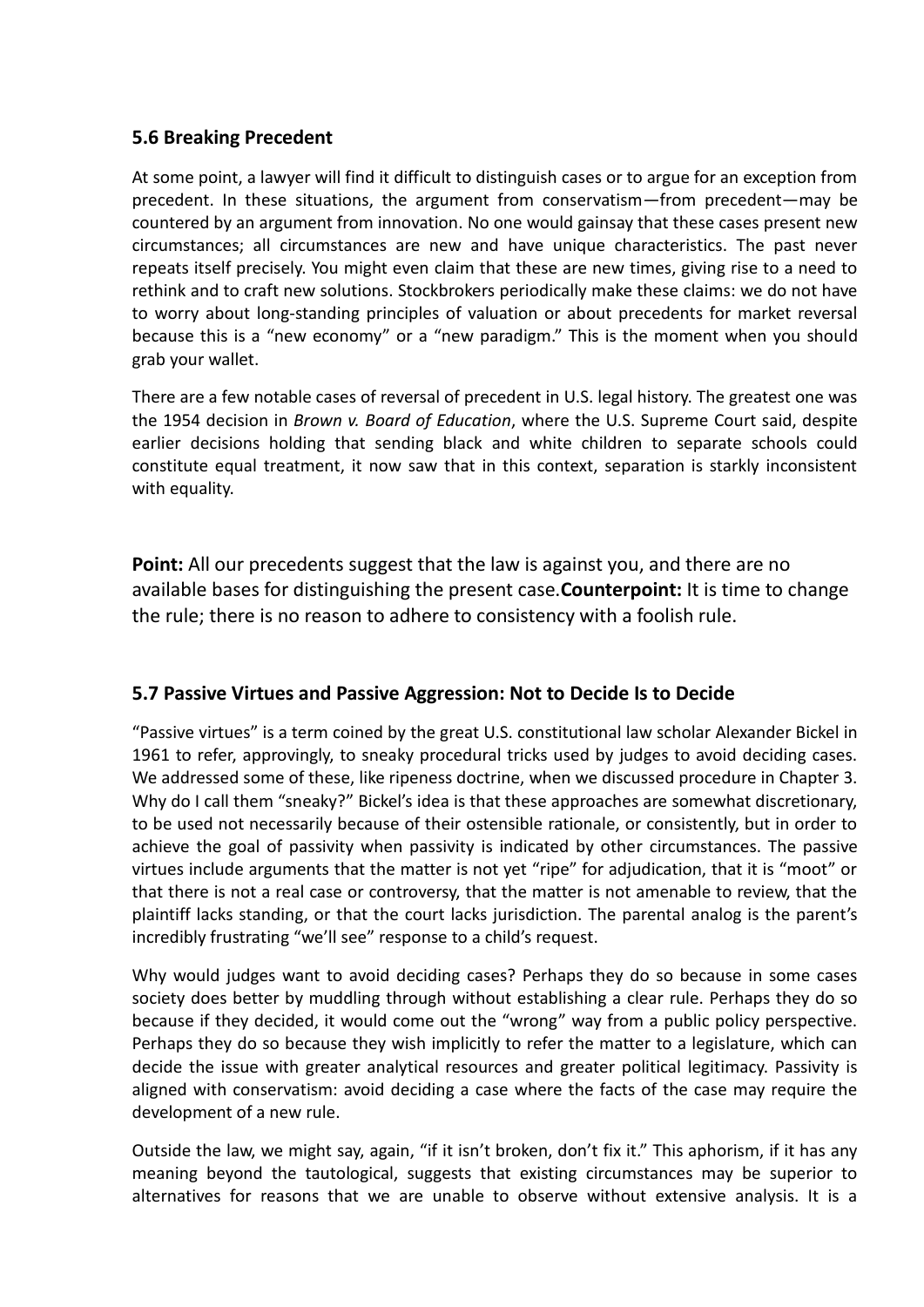principle of conservatism based on information economizing. We might even extend the aphorism with another: be careful to avoid "the cure that is worse than the disease." Not every problem is worth solving, at least not yet. So, there are circumstances in life when it is best not to decide. Your 10-year-old might ask for a cell phone, and you might respond, "I'll think about it." Or you might say, "Let's wait and see at your next birthday," or "Let's wait and see when my cell phone contract is up for renewal."

We don't really know whether avoiding a decision is a passive virtue or is instead passive aggression. This is captured in yet another common aphorism: "not to decide is to decide." If the judges use passive virtues to avoid deciding a case, someone loses who would have won if the judges had complied more fully with their responsibilities. In life, outside the law, refusal to decide when people have rights that are being denied amounts to continued denial.

#### **5.8 Specificity and Delegation**

Legislators and makers of contracts have many choices. Their laws and contracts will no doubt be incomplete, but the degree of incompleteness is a choice. Similar choices exist outside the legal system. For example, people who make rules for sports or other non-legal pursuits also have many choices. One type of choice is the level of specificity of the rules. The game of Ultimate (aka Frisbee) is governed by 10 brief rules, fitting on a single page, while professional basketball has 65 pages of rules.

By providing a high degree of specificity in the original rule, the legislator provides great predictability to the governed persons and less discretion to judges, referees, or other thirdparty decision-makers. When legislators create laws with less specificity, they may be uncertain how best to structure more specific rules, or it may be too costly in time and resources, or in political capital, to do so. However, after a period during which it can observe experience applying less specific laws, a legislator may decide to adopt the common law or to modify the common law in a more specific set of revised rules. The development of the common law process itself can be understood as a mechanism for providing greater specificity over time: with each new precedent we know more about how the rule works.

The choice between less or more specificity provides some practical challenges and opportunities for any rule-maker. The rule-maker need not provide a complete set of rules right away: it can begin with a set of principles or a set of basic rules. Then it can decide later, based on experience, what the next step should be. This way of thinking about specificity also reminds us that the judge's discretion is not unconstrained if the legislature can change the rules after seeing what the judge has done. In this way and to this extent, the judge is a supervised agent of the legislature. In this way, also, we can see it is inappropriate to criticize judges for "judicial legislation" when their function in this context is to fill in the gaps in general rules provided by the legislator.

**Point:** The judge has gone beyond the specific language of the statute, engaging in excessive and undemocratic judicial legislation. Alternatively, the referee has gone beyond the specific rules of the game.**Counterpoint:** The judge or the referee is charged with making decisions. Where the law or the rules of the game are set in general terms, we can infer that the legislator or rule-maker implicitly delegated to the judge or referee discretion to fill in the details.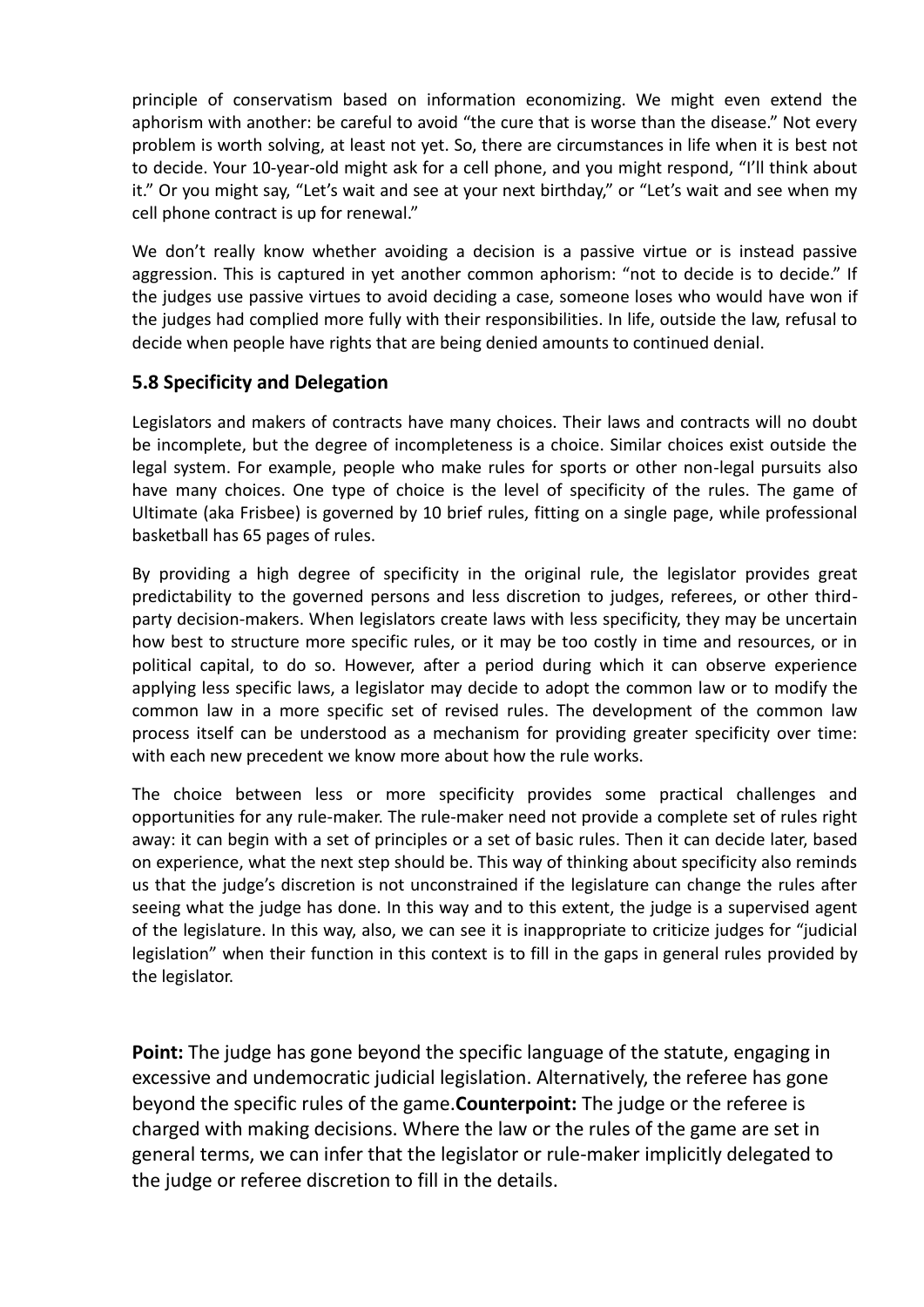### **5.9 Citations, Footnotes, and the Pedigree of Information**

In the context of arguments based on precedent, the footnotes contained in a written argument display the precedent and telegraph the quality of support for the author's position. Footnotes are the "put up or shut up" response to the critical epistemological question in any argument: how do you know?

Footnotes serve the role in argument that reproducibility serves in science: they allow others to see for themselves the basis for the author's statements. They also provide a research log or trail, disclosing to decision-makers and opponents the basis for the author's positions, and allowing the opponents to assess and seek to undermine that basis. Therefore, it is a strategic decision how much of the basis for your argument to disclose in the footnotes. The strategy depends on how important it is to make your initial affirmative case versus how important it is to make your opponent's rebuttal more difficult.

Lawyers have a love-hate relationship with footnotes. We fear that our reliance on footnotes shows up the lack of poetry in our souls. We fear that our reliance on footnotes means that we lack our own voices or bases for our statements: everything has to come from somewhere else.

And yet, there is something beautifully liberal, even selfless, about this requirement to support every assertion in our reasoned argument. The underlying principle seems to be that none of us is entitled, in the liberal world of law, to impose his evaluation on others. Instead, we must lead the other, by mustering and displaying information, by anchoring our arguments in precedents, laws, and facts, ineluctably but voluntarily, to come to the same conclusion. Once we understand the proper role of citations in displaying the basis for statements, it is difficult to criticize the modesty, and honesty, that footnotes evince.

Citations allow the reader to see, and to evaluate for himself, the quality of the support for the author's statements. The reader can see the pedigree of the information on which the author relies. It is possible for an author to build a great superstructure of argument on a slender base of authority. So, the reader must consider the support for the author's statements and may need to reverse engineer the author's logic a bit. The quality of support for a proposition will often be in the eye of the beholder. In addition, the reader needs to make sure that the integrated entirety of the supported points makes sense; this is the analysis and synthesis method of legal argument discussed earlier.

**Point:** Here is my argument, and each component is fully supported by the authorities cited in the footnotes.**Counterpoint:** You win. I got nothing.**Alternative Counterpoint**

i. I shall examine each footnote and determine the degree of support supplied by the authorities cited. We'll see. (Note that each footnote might be the loose thread that, if pulled, can destroy the entire argument.)

ii. While each of your points is adequately supported, they do not together make a complete argument.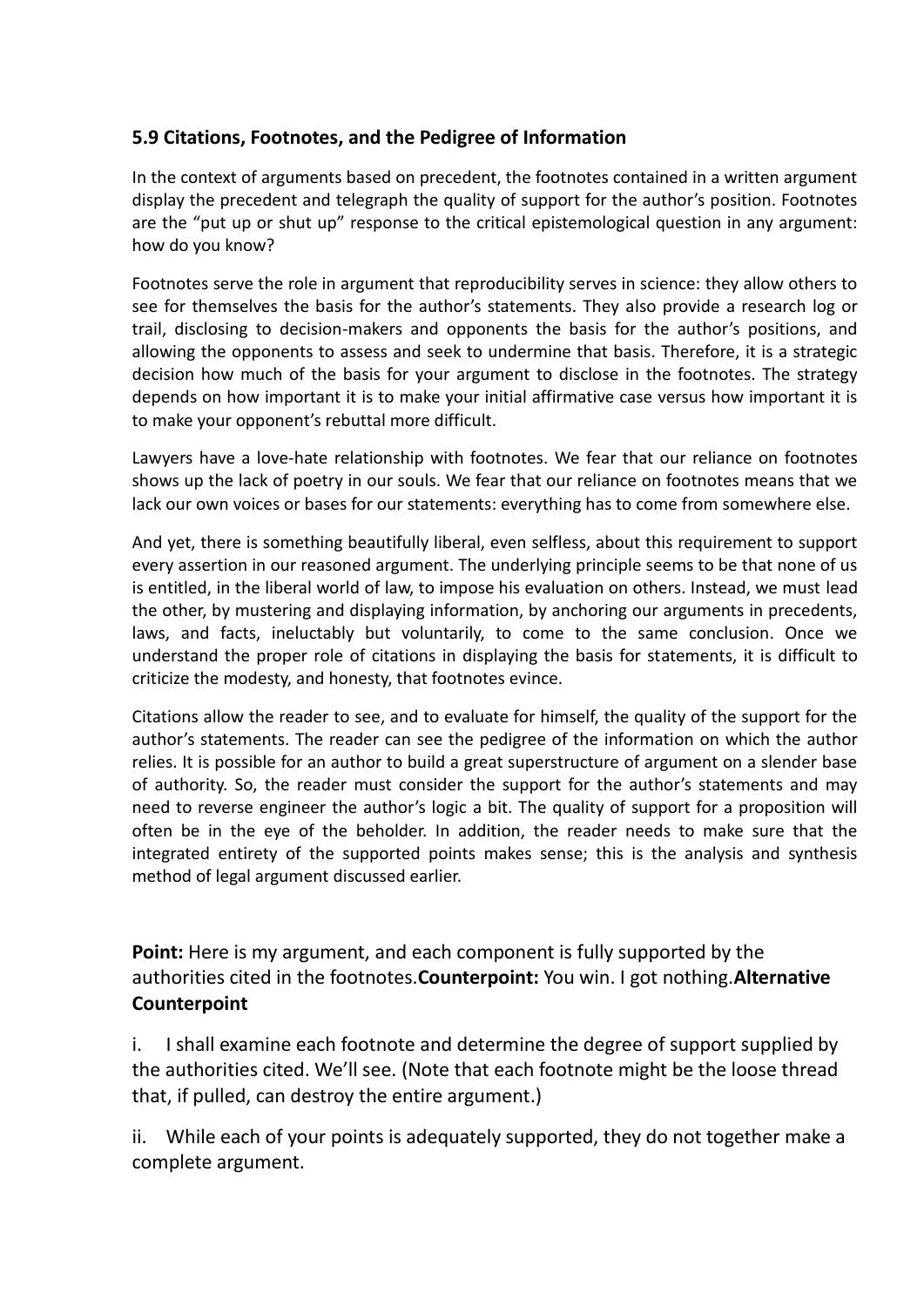**6**

# **Arguing About Facts**

Facts are facts, and lawyers have no special power over facts. But the appreciation of facts and the salience of facts in deciding a matter are the province of lawyers. Maybe that is why some lawyers become skilled investigators. Recall that in deriving the ratio decidendi of a prior case, and in determining the characteristics of a current case, it is necessary to taxonomize the facts: to place messy facts into discrete and meaningful categories.

Law professors sometimes make the following challenge to their students: "You let me control the facts, I'll let you control the law, and I will always win." The point is that every claim about the application of rules is dependent on the facts that support either compliance with or violation of the rules. Remember that each rule is an "if-then" statement: if certain elements are satisfied, then certain legal consequences ensue. The professor is saying that if she controls whether the "if" is ever satisfied, she controls whether or not the law applies.

As we discussed earlier, every legal claim is composed of a number of elements. Each of these elements is essentially dependent upon the appreciation of the facts in the case. In fact, this is the core of legal analysis: determine the elements of the claim, and then examine each element separately to determine whether each is satisfied. So, if the elements of the crime of murder are death, causation, and intentionality, we have three factual questions. If there is a defense available based on an argument that the defendant acted in self-defense, or lacked the intellectual capacity to appreciate or intend the crime, we have additional factual questions. Each of these questions may present a high level of complexity.

### **6.1 Determining the Salience of Facts**

We do not know which rules apply until we know the facts. We do not know which facts are important until we know which rules apply. Breathe deeply; yes, it is circular. But that does not mean it is impossible. The art of reasoned persuasion is an iterative, recursive heuristic, meaning that we must go back and forth between the facts and the rules until we have a good fit. We cannot see the facts properly until we know what framework to place them into, and we cannot determine what framework to place them into until we see the basic contours of the facts. The great economist Friedrich Hayek said, "Without a theory, the facts are silent."

In the end, the critical arguments will be about whether a rule has been broken. Therefore, the final question will be whether the factual requirements to find that the relevant rule has been broken have been met. Where your formal argument is weak—where the formal analysis of the facts does not support your claim—it may be attractive to emphasize other facts that are informally appealing but not part of the formal claim. When your opponent emphasizes certain facts, you must determine whether those facts are part of the analysis or, alternatively, whether your opponent is "blowing smoke" or setting up a diversion.

Think about a claim by a multinational corporation (MC) against a low net worth individual (LNWI). Perhaps the MC claims that the LNWI damaged the MC's property and must now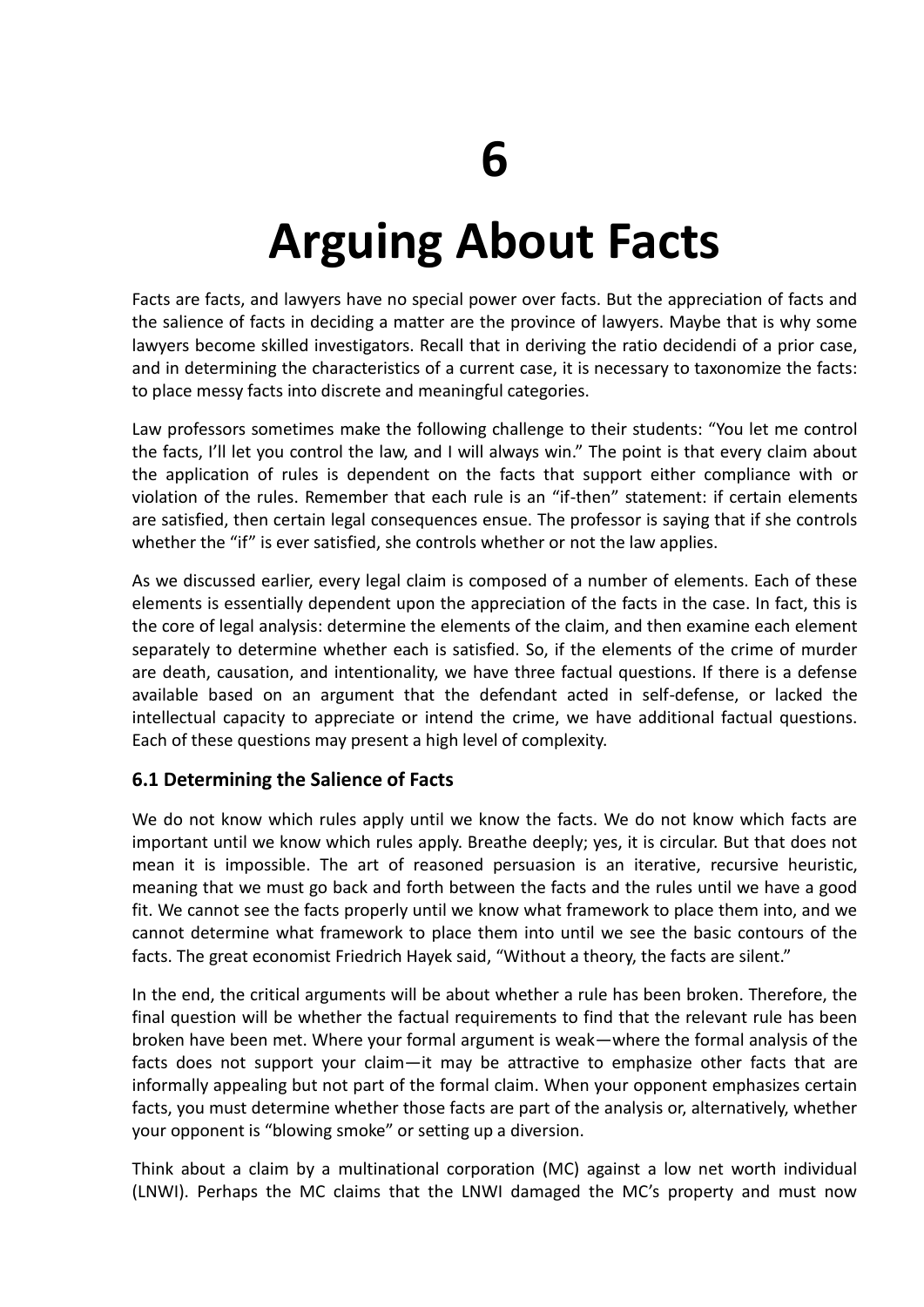compensate the MC. The LNWI's lawyer may emphasize the disparity of power and resources. If you represent the MC, it is up to you to point out that the elements of a claim for property damage do not include the relative power or financial wherewithal of the parties. The LNWI's lawyer is seeking to reframe the case as one about distribution of power or wealth.

**Point:** Facts X, Y, and Z are the basis of my claim against you.**Counterpoint:** In this type of case, X and Y are relevant, but Z is not. And without W, they are insufficient to complete a claim against me.

### **6.2 Evidence and Missing Links**

Think of an apparently simple case of murder. We have video that shows the defendant pulling the trigger on a firearm aimed at the victim and the victim is mortally wounded. We have a corroborating eyewitness account. What must we know in order to determine that the defendant is guilty? First, can we rely on the video or eyewitness account? We know that video can be doctored, and individuals can lie or make mistakes. Outside of a courtroom, especially where the stakes may not be very high, we might tend to make assumptions that video is authentic and that the eyewitness account is true and correct. But there may be circumstances where it is useful to challenge these types of evidence. Second, did the victim die due to the wound? Did death ensue from the act of the defendant?

It is the advocate's job to examine carefully the factual components of his opponent's claim and to seek to cast doubt on how the facts are assembled to establish the opponent's claim. What are the missing links between the different facts? Where is there doubt about the facts or about the reliability of the evidence for the facts?

The evidence may become unreliable if your opponent cannot establish t hat it was gathered properly or preserved properly. Was it legal to video tape these events? We have a video of the defendant pulling the trigger, but how do we know the gun was loaded or the videotape was produced at the time the victim was shot? Are we sure there was not another shooter? How do we know the videotape was not subject to tampering later?

The evidence may be circumstantial, meaning in this context that while the evidence is consistent with your opponent's argument, other possible facts that do not indicate the defendant's responsibility are also consistent with your opponent's argument. Circumstantial evidence is good evidence, but it is not by itself conclusive evidence.

One of the essential functions of lawyers is to identify gaps like these in opponents' narratives and to highlight them. It takes a careful, imaginative, and suspicious turn of mind to do it well.

### **6.3 Causation of Harm and Negligence**

Some causal links are easy to establish. If I pull the trigger and the gun fires, and the bullet from my gun hits you, and you die of blood loss from the wound caused by that bullet, no one would argue with the assertion that I've killed you. Other causal links are tougher to establish. One of the central areas in which law is different from ordinary experience is in its analysis of causation. In fact, law has critiqued and subverted common understandings and assumptions about causation.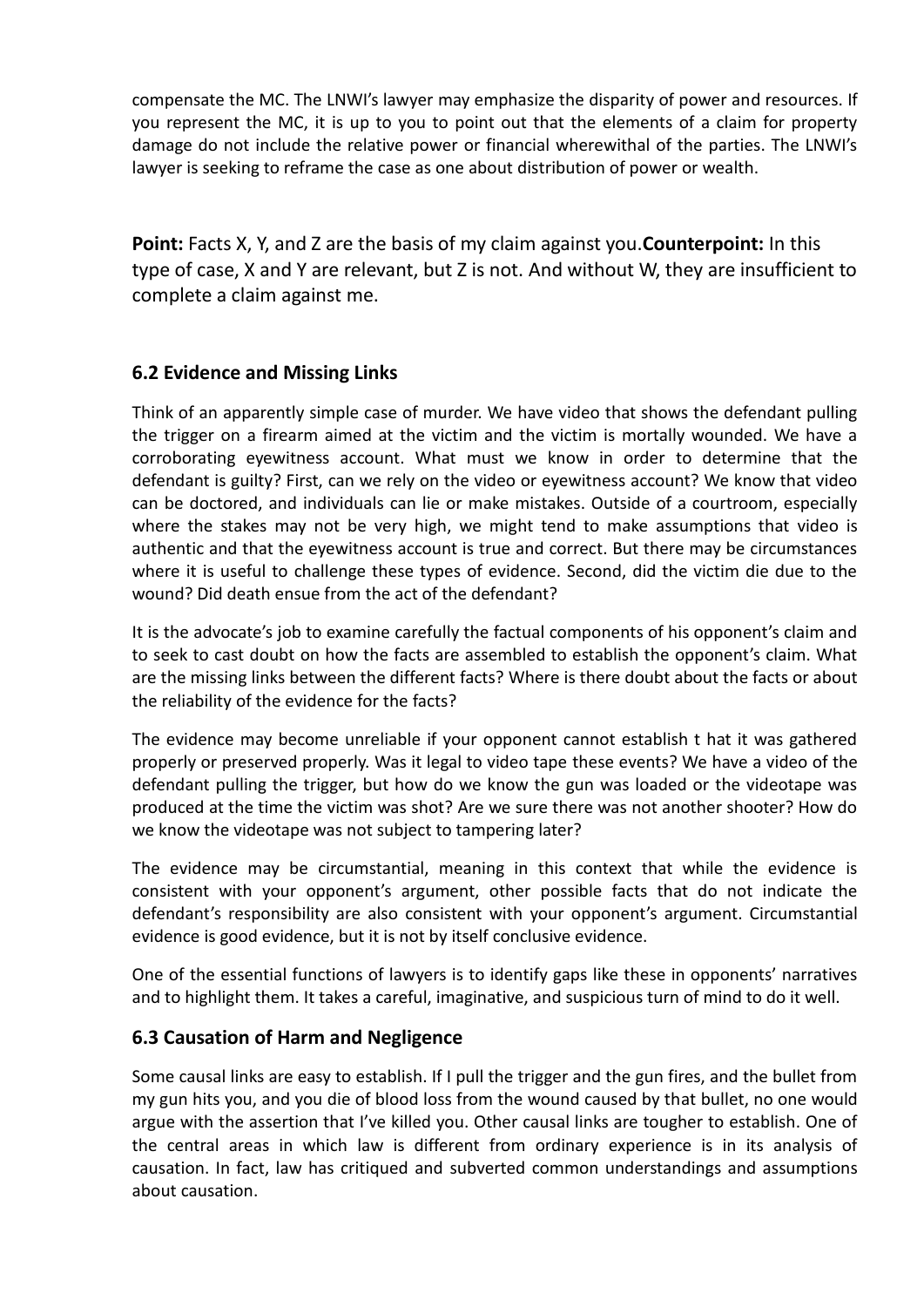The legal perspective on causation is easiest to see in relatively simple cases of tort or crime. A child runs after a ball into the street without looking and is struck by a car. Horrible. What caused the injury to the child? Who is responsible? Is it the child himself, the child's parents, the driver of the car, the thrower of the ball, the manufacturer of the car, or the designer of the street, or shall we blame this tragedy on the act of a cruel deity, leaving the child's parents with no recourse? You can readily see the circumstances under which any of these might be thought responsible, but we normally assign primary blame to the driver of the car.

If you focus on the child running into the street, it is easy to see that causation is in a sense reciprocal: if the child had not run into the street, there would be no harm; if the driver had stopped, there would be no harm. If the parent had monitored the child more carefully, there would be no harm. You can also see that, at some level, the causation of the harm is more a matter of social relations or public policy than a matter of scientific testing of cause and effect.

One type of question about causation is whether a person—in order to be found responsible must be the sole cause, a sufficient cause when there are other contributing causal factors, a necessary cause, or a contributing but not sufficient cause. Sole causation means that the causal factor must be sufficient by itself to cause the relevant effect, and no other causal factors contributed. Sufficient causation means that even if other causal factors contributed, the causal factor in question was sufficient by itself to cause the effect. Necessary cause is sometimes referred to as "but-for causation," meaning that but for the causal factor, the result would not have ensued.

Different legal rules or social situations set different standards of responsibility. But outside the legal context, there is much room for debate on what constitutes a sufficient level of causation—in relative and absolute terms—to give rise to responsibility.

### **Point:** You caused harm to me.**Counterpoint:**

i. My actions were only one factor—without the other factors, you would have experienced no harm.

ii. My actions may have contributed to the harm, but the other factors were sufficient by themselves to cause you harm.

Even science involves a good deal of social or political choice. One need only refer to early arguments about the existence or cause of global warming to bring to mind some of the difficulties. For a long time, cigarette companies were able to suppress scientific knowledge about the causal relationship between smoking and several diseases. The question of whether the residue of bovine growth hormones in meat causes cancer or other disease has bounced around quite a bit between the European Union and the United States. All these examples illustrate the plasticity, or at least the contestability, of science. This contestability is often reduced over time, as evidence and consensus grows. Does anyone doubt today that smoking cigarettes causes cancer?

### **6.4 Brandeis Briefs and Scientific Experts**

More than a century ago, a young lawyer from Boston was confronted with the task of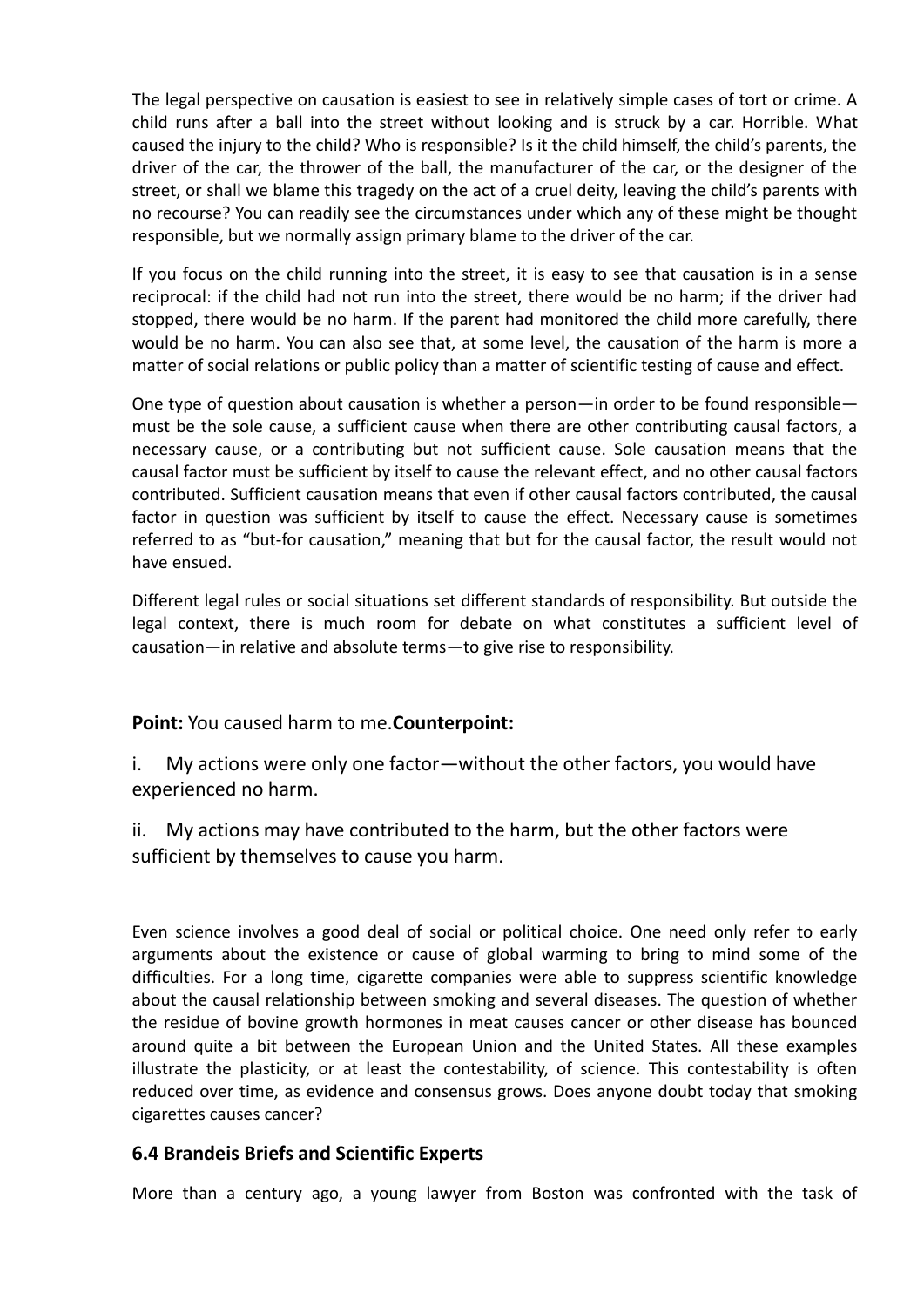convincing the U.S. Supreme Court that when the U.S. Constitution guarantees all citizens equal protection under the law, equal does not actually mean equal (so much for plain meanings). The lawyer needed to convince the court that when the citizens are female, the protection must be greater than for males, at least when it comes to working in a laundry. Indeed, the argument was that "equal protection" means unequal treatment. In order to win his case, the lawyer needed to convince the Court that an Oregon law prohibiting women from working in any "mechanical establishment, or factory, or laundry" more than ten hours during any one day did not violate the rights of women.

What was the young lawyer to do? If he simply argued to the Court that, in his experience, women were delicate flowers requiring nurture and sunlight—rather than drudgery—then, although he might well have received wise nods of agreement from the nine elderly male justices he sought to convince, he risked the justices concluding that their wives and daughters might find such chauvinism offensive, and to avoid unpleasantness at home, the justices might be inclined to decide the case against his client. No, he needed to provide the justices with something other than personally-held beliefs on which the justices could hang their bowler hats when they returned to hearth and home.

The lawyer, Louis Brandeis, who eight years later would himself become a member of the Supreme Court, assembled all of the extant social science research on the detrimental impact of long work hours on the health of women.<sup>15</sup> As a result of this evidence, the Supreme Court upheld the Oregon law. This was one of the first instances where an advocate emphasized the law-in-action over the formalistic pronouncements of the law-in-the-books. The term "Brandeis brief" has come to refer to any use of policy-oriented extra-legal arguments in briefs.

Because statistical evidence is generally circumstantial evidence—it goes to correlation, rather than causation—it must be used carefully. But there are many areas, and they are increasing, in which the way we know things is through complex statistical analysis.

I was once a member of a university committee charged with evaluating whether a university researcher had engaged in scientific misconduct. The researcher had been required to make certain very precise measurements. The charge was that the researcher had fabricated some of the measurements. We had no way to go back and check the measurements: how could we know whether the numbers were real or fake?

The committee decided to check with a statistician. The statistician looked at the pattern of the final (smallest) digits of the measurements and compared the existing pattern with the expected random pattern. The result: there was an infinitesimally small chance that the existing pattern was random—that it occurred naturally. The pattern was damning evidence of a very high likelihood that the numbers were fabricated. The numbers were unlikely to have occurred naturally, and there was no other plausible explanation of the non-random results. Therefore, it was clear the standard of proof we were charged with applying—whether the preponderance of the evidence indicated scientific misconduct—was met. The chances of any cause other than fabrication were so small, that this evidence might have also satisfied a criminal standard of proof: proof beyond a reasonable doubt.

Statistical evidence can be good circumstantial evidence, and circumstantial evidence can be very persuasive. Its persuasiveness depends on the likelihood of other causes being responsible for the phenomenon at issue.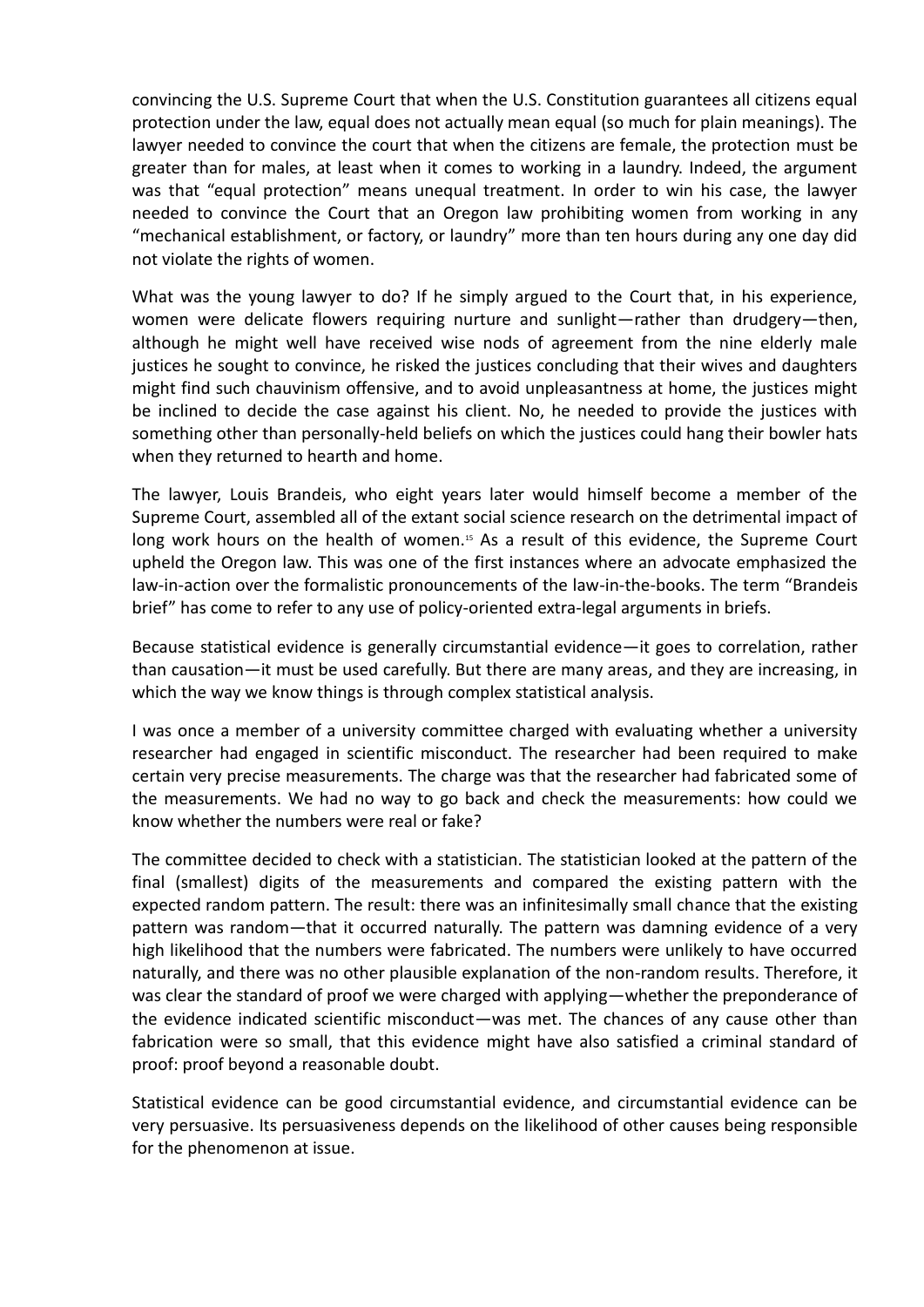**Point:** I have statistical evidence that use of your product is strongly correlated with harm, and we have tested and ruled out all conceivable alternative causes.**Counterpoint:** That is only circumstantial evidence and cannot be accepted as proof of responsibility.**Counter-counterpoint:** Circumstantial evidence is indeed not necessarily conclusive, but strong correlation, combined with careful evaluation and rejection of alternative causes, is highly suggestive.

Lawyers, and everyone else who wants to be able to make, evaluate, and oppose arguments about causal relationships, need to be conversant with statistical methods. These methods allow us to estimate the magnitude of correlations and even to estimate the relative causal impact of multiple causal factors. Where data can be obtained regarding large numbers of events, these methods can provide great insight into causal relationships. They can provide great insight both for application of law and for law reform.

### **6.5 Quality of Evidence: The Best Evidence Rule**

Historians speak of primary sources and secondary sources, and they prefer primary sources consisting of physical evidence, photographs, other recordings, or first-hand accounts by current observers. Common law systems have long had a rule that secondary sources would not be accepted as evidence where primary sources are readily available. It is easy to see that any case or argument is made more persuasive if it is based on higher quality evidence, so, in a sense, this rule of evidence should be understood also as a rule of argument: always use the most persuasive evidence available, which will ordinarily be that provided by primary sources. If I am trying to prove that I own a parcel of real estate, the deed itself, perhaps combined with a check of the land registry, is the best evidence rather than my testimony or that of a neighbor or an observer.

Similarly, when your opponent attempts to support a proposition using secondary sources or other less reliable forms of evidence, this may be an indication that there is a weakness in his argument. Presumably, unless he is lazy, he would have provided the primary source were it available. So, as we have learned, we must evaluate the quality of support for each component of our opponent's argument. These components include not only the propositions of law but also the quality of evidence regarding factual matters. It is only through this grinding analysis that we can identify the loose threads. Once we see them, we can pull on them until the entire argument unravels.

### **6.6 Exclusion of Evidence**

We noted in Chapter 1 that the legal system itself sets the rules about what kinds of arguments will be successful within that system. In fact, the legal system does more than that; it also limits the evidence that may be used to craft a persuasive argument—the parameters for the kind of knowledge it will take into account. Why would a decision-maker ever determine not to consider certain information? Is that not the definition of "ignorance"—to ignore knowledge?

Certain types of evidence may be excluded because they are known to be unreliable or easy to fabricate. Other types of evidence may be excluded in order to deter the gathering of that evidence: in the U.S., evidence obtained by illegal search is generally excluded from use in criminal trials.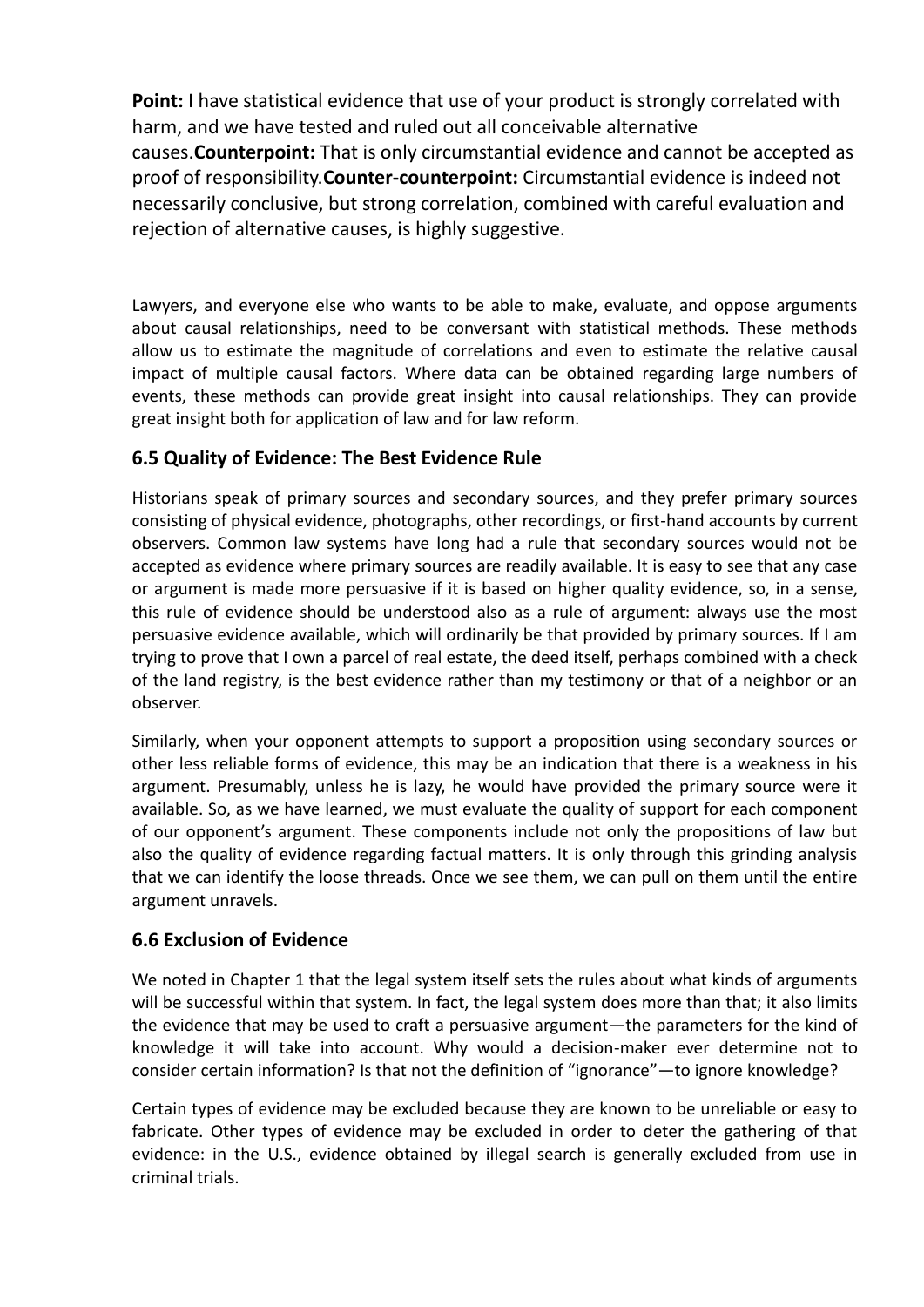As parents, as executives, and as citizens, it is not uncommon to receive information that was improperly obtained. One employee might hack another's email account and anonymously provide evidence of impropriety. A classified document might be illegally divulged to Wikileaks. The recipient is often in a quandary about what to do with this information. For the same reason that illegally obtained evidence is excluded in criminal prosecutions, you might decide to ignore this type of evidence in non-legal disputes. On the other hand, evidence is evidence, legal rights are legal rights, and a crime is a crime. In situations that involve wrongly acquired evidence, we see another conflict between a specific type of procedural justice—avoiding the use of improperly obtained information—and substantive justice.

**Point:** The evidence proves my case.**Counterpoint:** The key piece of evidence is inadmissible and so cannot be considered as part of your case.

### **6.7 Estoppel: Blocking Argument**

Estoppel literally means to "bottle-up" or prevent, and it prevents parties from arguing or asserting certain facts. Often, estoppel is related to the idea of reliance. If the counter-party relied on the first party's statement of facts or acquiescence in a particular situation, the first party is estopped from asserting otherwise. The first party is blocked from claiming facts inconsistent with its earlier explicit or implicit statement.

You might wonder why any argument or assertion would be foreclosed? Isn't this another form of ignorance? The main idea here seems to be reliance and repose: once you have had a chance to make a statement or to correct a misunderstanding, you are thereafter estopped from doing so.

One important example of estoppel is in the law of letters of credit. Letters of credit are important mechanisms for making payment and for financing. Once the beneficiary of a letter of credit demands payment, if the bank that issued the letter of credit accepts the demand or waits more than the specified number of days, the bank may be estopped from claiming that the beneficiary did not properly satisfy all the conditions for payment.

The rule of estoppel in this context has two purposes. First, estoppel allows the beneficiary to rely on the bank's acceptance of the demand for payment or on the specified passage of time, which might be construed as acquiescence. Second, it discourages banks from trying to find problems in the beneficiary's demand for payment should the bank communicate with its customer (on whose behalf it issued the letter of credit) and learn that the customer was dissatisfied with the beneficiary's goods and preferred not to pay for those goods.

You can no doubt think of many interpersonal circumstances where you are informally estopped in the sense that you can no longer assert a fact or an argument. In fact, you may think of circumstances in which you have sought to get someone's "sign-off" or "buy-in" early so that they would be blocked from complaining later. This process is used in connection with negotiation of contracts or other legal documents. A business agreement or treaty will be circulated for comments. If you fail to make your comment at the appropriate time, you will at least be criticized for raising an issue after everyone (rightfully) assumed it was settled. This is a procedural criticism: your comment is no longer timely.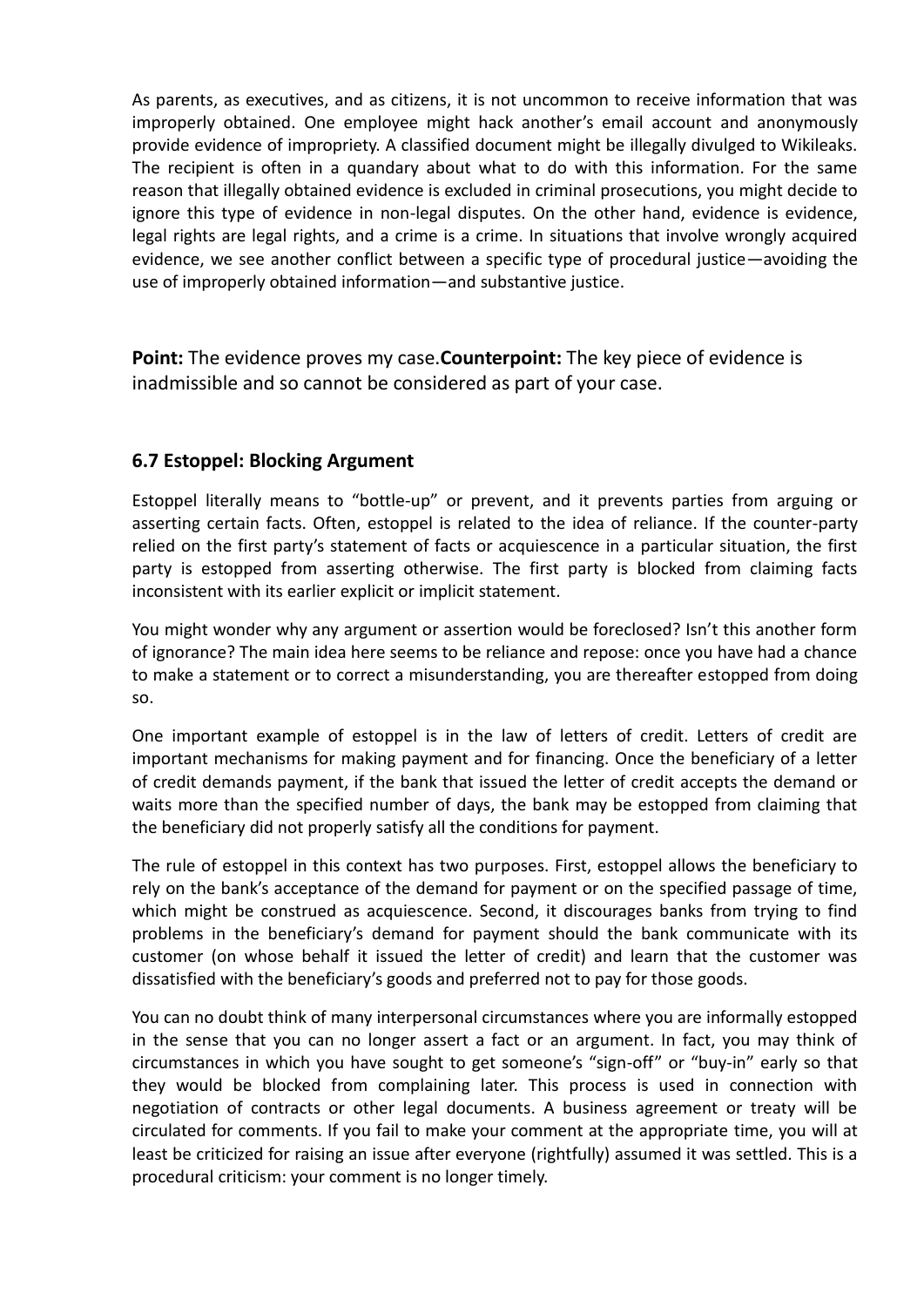**Point:** I have fundamental concerns about our project.**Counterpoint:** The process that we have been following allowed opportunities to make this point and you did not do so in the allotted time. It is too late.

### **6.8 Presumptions: Shifting the Burden of Proof**

Presumptions serve a number of different, and substantive, functions. First, a presumption against the person likely to have control of the evidence can force that person to produce the evidence. After all, if the presumption is against you, and you have evidence that can rebut the presumption, you have incentives to present it. Second, under uncertainty, a presumption may allocate responsibility where it is most likely to lie. It may be useful to make a presumption if, after investigation, it is better than flipping a coin between two otherwise equally plausible inferences.

Abraham Lincoln, a great lawyer as well as a great President, was fond of asking, "If you call a tail a leg, how many legs does a dog have?" When his victim would innocently answer "five," he would reply that the victim had it wrong: "Calling a tail a leg does not make it a leg." Making a presumption does not make the fact presumed so.

*In Charles Dickens' Oliver Twist, Mr. Brownlow convincingly accuses Mrs. Bumble of theft, and Mr. Bumble hopes to keep his job but is confronted with a presumption. The dialog is as follows:"It was all Mrs. Bumble. She would do it," urged Mr. Bumble; first looking round to ascertain that his partner had left the room."That is no excuse," replied Mr. Brownlow. "You were present on the occasion of the destruction of these trinkets, and indeed are the more guilty of the two, in the eye of the law; for the law supposes that your wife acts under your direction.""If the law supposes that," said Mr. Bumble, squeezing his hat emphatically in both hands, "the law is a ass—a idiot. If that's the eye of the law, the law is a bachelor; and the worst I wish the law is, that his eye may be opened by experience—by experience."*

The Oliver Twist story is an excellent example of a presumption used as a device for allocating responsibility. The law presumed that a wife acts under a husband's direction in order to allocate responsibility to husbands to supervise their wives. But it is not strict liability in the sense that husbands are not liable for the acts of their wives no matter what. Rather, the husbands are presumed responsible and must bear the burden of proving that they are not in fact responsible. The presumption shifts the burden of proof from a complainant to show that the husband is actually responsible for his wife's acts, to the husband to show that he is actually not responsible. This presumption may have made sense under circumstances where husbands controlled the family wealth, and wives were effectively "judgment-proof" because they held no assets of their own. In this sense, Bumble's objection that the law is an ass is beside the point: it is not important whether the presumption comports with reality or not. Indeed, it need not even be a good approximation of reality; the idea of the presumption is to shift the burden of proof.

**Point:** The law, or society, makes a presumption regarding facts, and based on that presumption, you are assigned responsibility.**Counterpoint:** That presumption is not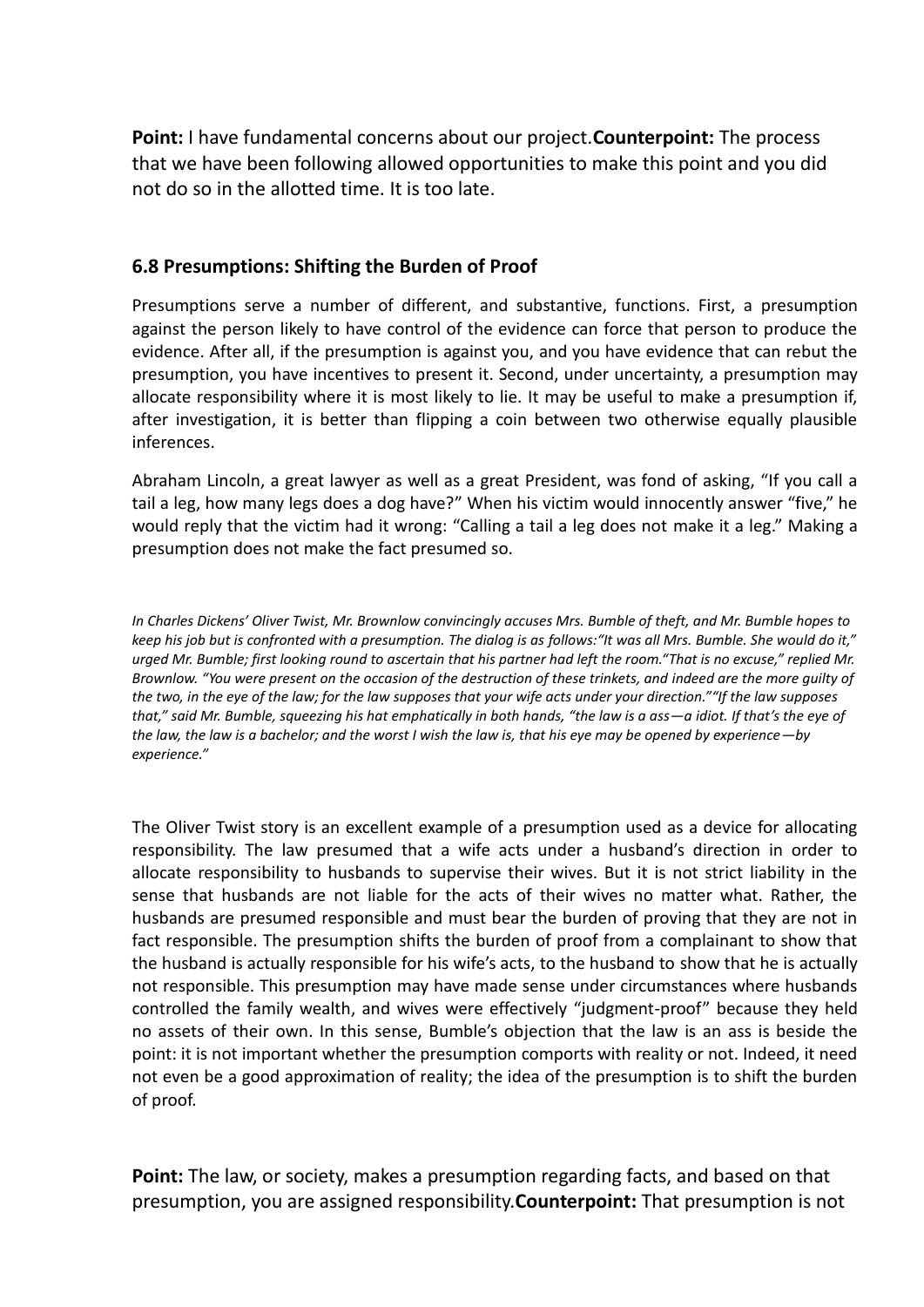based in reality: there are many circumstances in which it cannot be expected to be true.**Counter-counterpoint:** Presumptions need not be based in reality, but may still be appropriate in order to transfer the burden of proof.

**7**

# **Rhetorical Tricks**

Rhetorical tricks use language in ways that can further an argument but can also be seen as dishonest, or at least disingenuous. I relate them not to prepare you to use them, but to prepare you to counter them—consider this chapter in the vein of "defense against the dark arts." You will no doubt avoid using sophistry to make the weaker argument appear the stronger, but your opponent may not be so principled.

These rhetorical tricks are seen both inside and outside a legal setting. Most rhetorical tricks prey on sloppy thinking or passive acceptance. Therefore, critical thinking and tough questioning (is that really so? how do you know?) can reveal and contradict any of these tricks. By learning the structure of these tricks, you will be able to identify and rebut them.

Formal logic, scientific method, and statistical analysis are all formidable defenses against these rhetorical tricks. Moreover, once you reveal the weak logic in one of an opponent's arguments, you can capitalize on it to cast doubt on her other arguments. (This strategy itself relies on an error of composition—incorrect inference from a part to the whole—but it can be persuasive.)

### **7.1 Non Sequitur: That Doesn't Follow . . .**

Non sequiturs may be observed in arguments about facts and in arguments about law. *Non sequitur* is a term for a whole class of circumstances where the asserted predicate does not indicate the desired conclusion, but the speaker acts as though it does. Therefore, several of the other rhetorical tricks identified in this chapter can also be understood as non sequiturs.

One example of a non sequitur is where an advocate argues that because something is covered in a contract, all similar items are covered. So, if a lease contract prohibits the lessee from keeping dogs and cats on the leasehold premises, it does not follow that snakes are also forbidden. (I see your non sequitur and raise you an expressio unius.)

You may use a non sequitur to persuade an audience despite the logical fallacy of the non sequitur and, indeed, because the non sequitur may mask the logical fallacy. For example, in the famous murder trial of the former football star O.J. Simpson, a glove was found at the crime scene. Its match was found at Simpson's estate. The gloves contained DNA evidence from Simpson and the victims. The glove from the crime scene had been soaked in blood, and police had frozen and unfrozen it several times. The prosecutor, goaded by Simpson's lawyer, Johnnie Cochran, asked Simpson to try on the glove from the crime scene in court, and it seemed too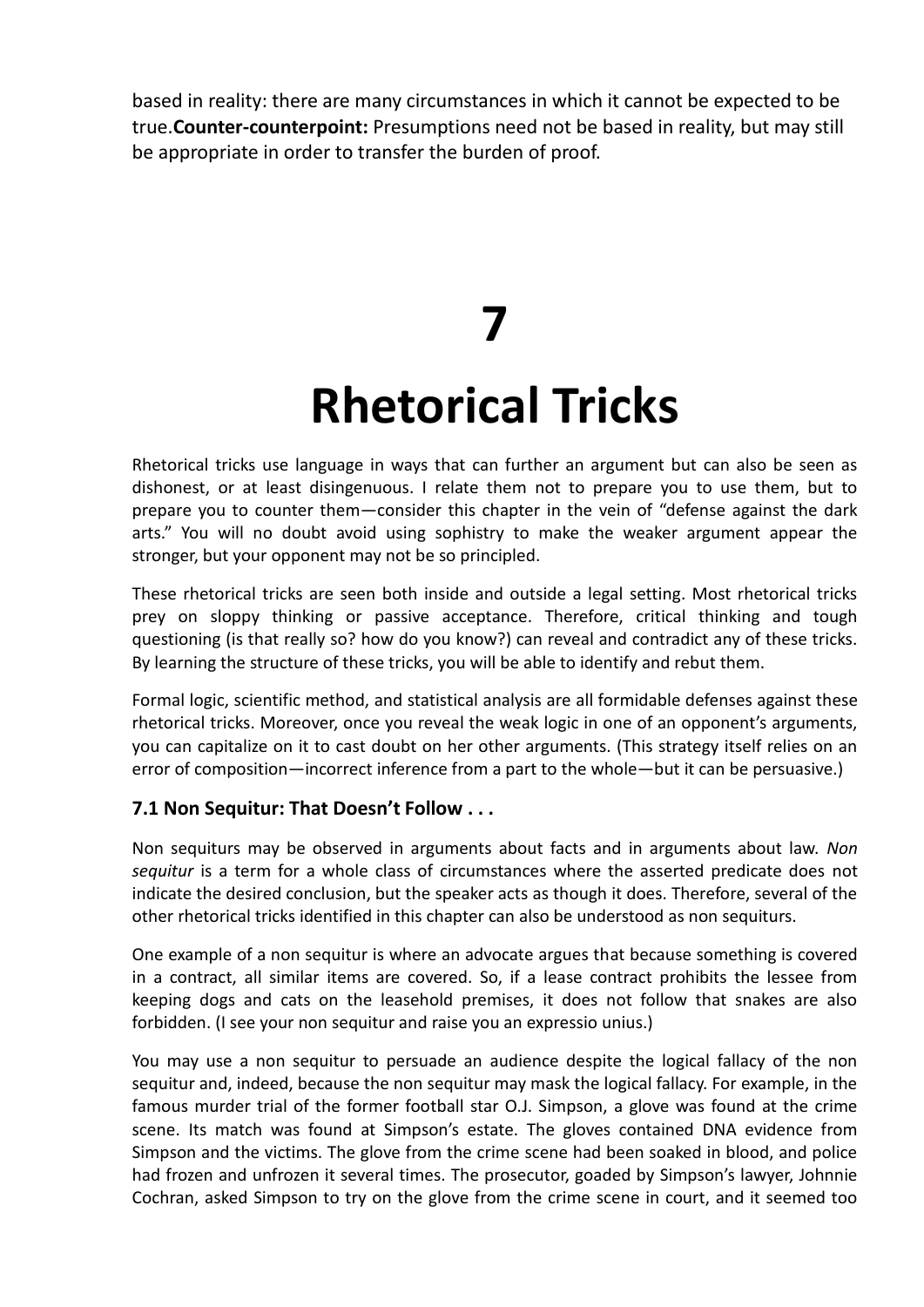tight for Simpson. In his closing remarks, Cochran repeated, "If it doesn't fit, you must acquit." There was lots of alternative evidence of guilt, and there were possible extraneous reasons why Simpson had trouble putting the glove on in court. For one, Simpson tried it on over rubber gloves. Nevertheless, Cochran was able to focus the jury's attention on whether the glove fit, as opposed to whether there was proof of guilt beyond a reasonable doubt. Non sequiturs are a way of focusing attention away from the salient facts and on a fact that may be true but is not salient.

**Point:** The elements of this crime are A, B, and C. Each element has been proven beyond a reasonable doubt. You must convict.**Counterpoint:** The prosecution has failed to prove D.**Counter-counterpoint:** D is not salient to this case: it need not be proven in order to constitute the crime of which the defendant stands accused.

### **7.2 Ad Hominem Arguments: Discrediting the Source**

No matter what criticism we level at the source of information, we cannot necessarily infer from this criticism that the information provided is false. Even a broken clock tells the correct time twice a day. Ad hominem attacks are those that seek to discredit the source of information, without addressing whether the information is reliable or not.

On the other hand, it is not an inappropriate ad hominem attack if we show that the speaker is dishonest, depending on the nexus between the evidence of dishonesty and the matter at hand. There are few among us who have always avoided dishonesty. Perhaps you have been a dinner guest and have falsely complimented the host's cooking, or the behavior of the host's children, or the beauty of the host's interior decorating. The fact that we have been dishonest at times does not necessarily do much to impugn our current statements.

Thus, an ad hominem attack is a type of non sequitur—an irrelevancy with the focus on the speaker's credentials. An inappropriate ad hominem attack occurs when the nature of the criticism of the speaker has nothing to do with the truth of the information provided by the speaker. For example, if the speaker is a visual witness to a murder that took place some distance away, it is generally appropriate, if true, to claim that the speaker is nearsighted and was not wearing corrective lenses at the time. But it is an inappropriate ad hominem attack to point out that the speaker is a pacifist or a politician.

In legal proceedings regarding complex matters, expert witnesses are often useful. It is appropriate to impeach an expert witness on the basis not only of the quality of the witness's expertise and preparation but also on the basis of apparent bias. For example, if the expert witness has appeared many times in similar matters, always on the same side, opposing counsel may point out that this expert witness appears to have a bias and may even have been hired in consideration of the bias.

Of course, there is an opposite kind of stratagem: hiding one's true biases in order to appear neutral and influence the opinion of others. One type of stratagem along these lines is sometimes known as an "AstroTurf" strategy, because it is a synthetic "grass roots" campaign where the interest group seeks to appear to have broad public support, but in actuality it is funded and otherwise supported by a particular business or political sponsor.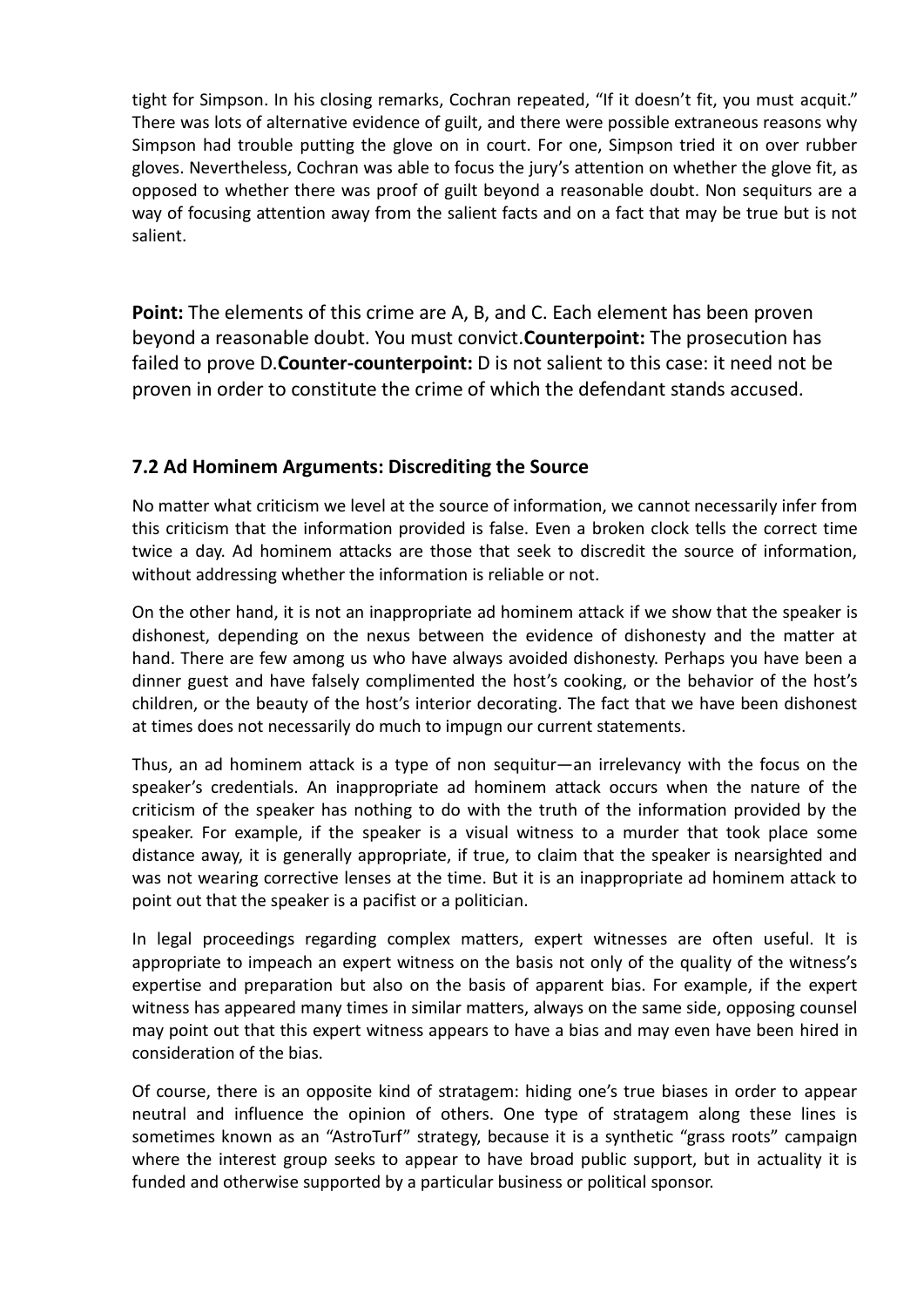**Point:** My expert opinion is that the defendant took inadequate care to prevent the injuries that the plaintiff sustained.**Counterpoint:** You are a socialist.**Countercounterpoint:** My political perspective, religion, nationality, or sexual orientation are all irrelevant to my expert opinion, which is based on the application of a special methodology and years of experience.

### **7.3 Fallacies of Causation: Post Hoc Ergo Propter Hoc, Affirming the Consequent, Correlation Versus Causation, and Omitted Variable Bias**

Scientists and social scientists are the experts in determining the links between cause and effect. One fallacy that they seek vigorously to avoid is the confusion of correlation with causation. *Cum hoc ergo propter hoc* is when two things occur together and one is assumed to cause the other. *Post hoc ergo propter hoc* is when the alleged cause precedes the alleged effect. This type of confusion can be illustrated with an old joke. A man walking down Broadway in Manhattan comes across an old friend who is stamping his feet and shouting, "No peanut butter!" The first man asks what is going on. The second explains, "This keeps away the elephants." The first responds, "There are no elephants in Manhattan." The second responds, "See, it works!" Clearly, the fact that there is correlation between stamping and shouting, on the one hand, and the absence of elephants, on the other, does not prove causation.

One variety of post hoc ergo propter hoc is known as the fallacy of "affirming the consequent." An "if-then" statement has an antecedent (if) and a consequent (then). If the if-then statement is true, every time there is an antecedent, there will be a consequent. But it will not necessarily be true that every time there is a consequent there is also an antecedent—other causes might result in the consequent.

*Affirming the Consequent:i. If she is a lawyer, then she is expert in the law.ii. She is expert in the law.iii. Therefore, she is a lawyer.You can readily see that expertise in law does not necessarily constitute someone a lawyer. Many politicians, journalists, judges, and scholars become experts in the law without becoming lawyers.*

The category of evidence that lawyers label "circumstantial" suffers from the same type of problem: it fails to provide a basis for inferring causation from correlation. If we observe a man driving a car that was previously stolen, this does not mean that he stole the car. Similarly, the fact that a man is *not* driving the car does not mean that he did not steal the car. Driving the car is neither a necessary nor a sufficient basis for inferring that the man stole the car. While circumstantial evidence may be logically insufficient, an accumulation of different types of circumstantial evidence may be sufficient in ordinary experience, and even in court, to prove causation. For instance, if we find the victim's blood on a suspect's shoes, if the suspect owned the murder weapon, and if the suspect had a strong motivation, reasonable people might conclude that the suspect is guilty. Each of these facts by itself is circumstantial evidence.

Circumstantial evidence is related to the problem referred to by statisticians and scientists as "omitted variable bias." We cannot infer causation from correlation, because there may be an alternative causal variable that has not been included in our analysis, perhaps even one that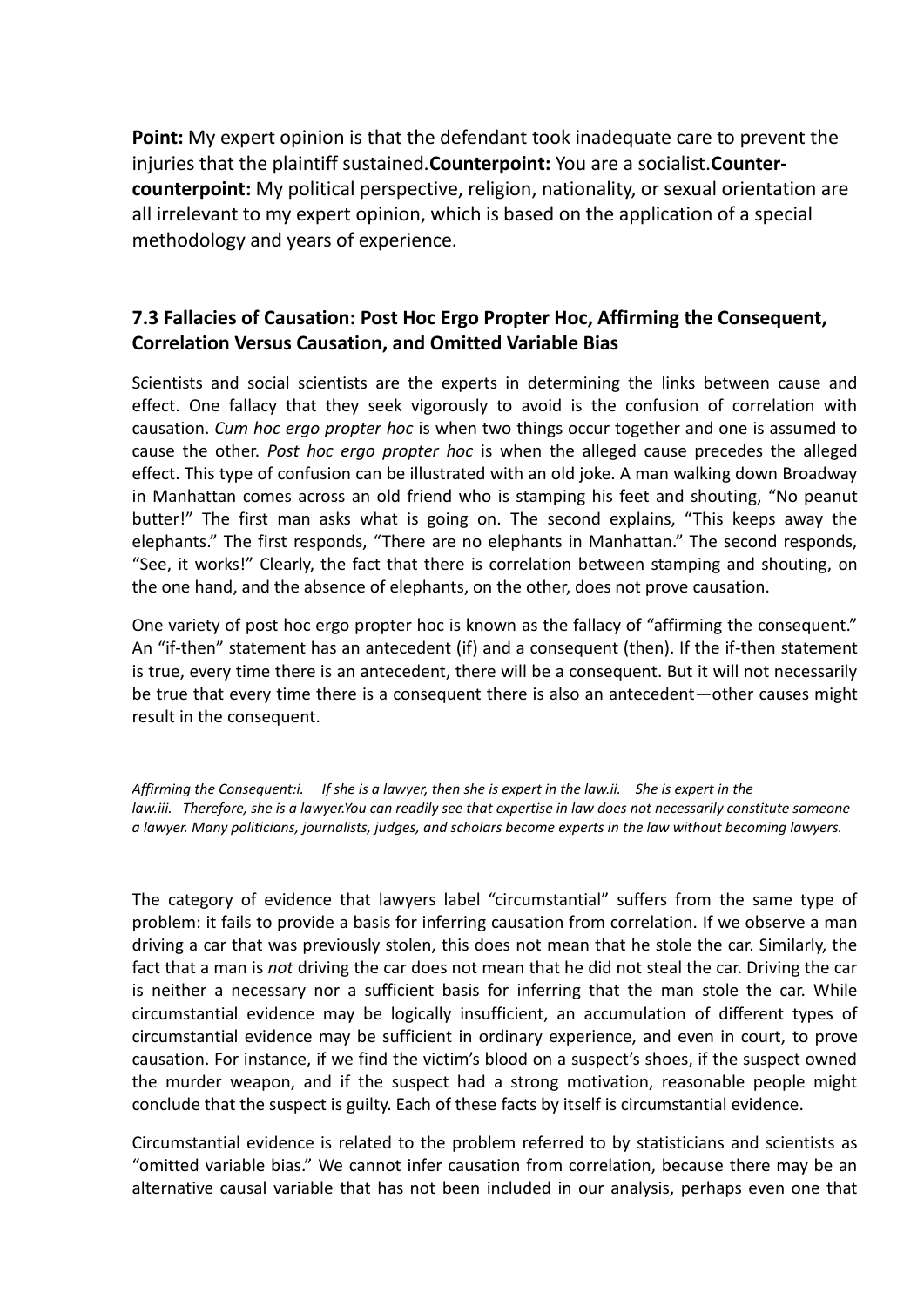causes both the alleged cause and the illegal effect. Or it may be that the causal relationship is reversed: the alleged effect actually results in the alleged cause. The tighter the correlation is and the less plausible the alternatives are, the greater our comfort in inferring causation.

**Point:** People who smoke cigarettes develop lung cancer at a much greater rate than people who do not.**Counterpoint:** Correlation is not causation; for example, it may be that people who smoke tend to work in jobs with greater workplace air pollutants. We just do not know.**Counter-counterpoint:** No, correlation is not necessarily proof of causation, but once we exclude other causes, correlation provides pretty persuasive evidence. In other words, once we control for all the things that might plausibly cause lung cancer, like workplace air pollutants, if the correlation persists, we have a good idea what is going on.

## **7.4 Inappropriate Inference from Limited Data**

Be careful with rhetorical tricks that relate to statistics. Many times people use them in their arguments, and they can, in many ways, be misleading. Lies, damn lies, and so on. Most lawyers and laypersons do not have the expertise of a trained statistician. But we are all advised to think critically about the statistical inferences that we present or that are presented to us. (74% of statistics used in argumentation are made up on the spot.)

Without knowledge of statistics, a lawyer might assert that a particular medicine caused heart disease because nine out of ten patients who took the medicine developed heart disease. But a statistician might respond that ten patients is too small a sample from which to draw reliable conclusions. Furthermore, we must know more about the sample—how many of them would have developed heart disease without the medicine? Perhaps the medicine is used as a lastditch effort to forestall heart disease, given only to those who will certainly develop heart disease without it, and the good news is that it is effective in one of ten patients. The lawyer should know about the rules of inference in the science of statistics in order to be able to support his argument or at least to anticipate criticisms.

## **7.5 Occam's Razor and the Exception That Proves the Rule**

As discussed in Chapter 5, Occam's razor is a tool for identifying and refuting your opponent's suggested inferences. It is more a rhetorical defense than a rhetorical trick. Occam's razor, otherwise known as the rule of parsimony, says we should not seek out complicated explanations when simple ones are available, provided that the simpler ones also account for

the facts. In formal terms, it holds that if there is an explanation of a phenomenon that requires fewer exceptions or assumptions than another, we should be drawn to the one that requires fewer. This is not always correct—the more complex explanation may indeed be the correct one—but the main point is that we do not have any reason to be attracted to the more complex explanation.

*Medical diagnostics is guided by the following version of Occam's razor: If you hear hoofbeats, think horses, not zebras. In diagnosis as in other areas, it often pays to "keep it simple, stupid."*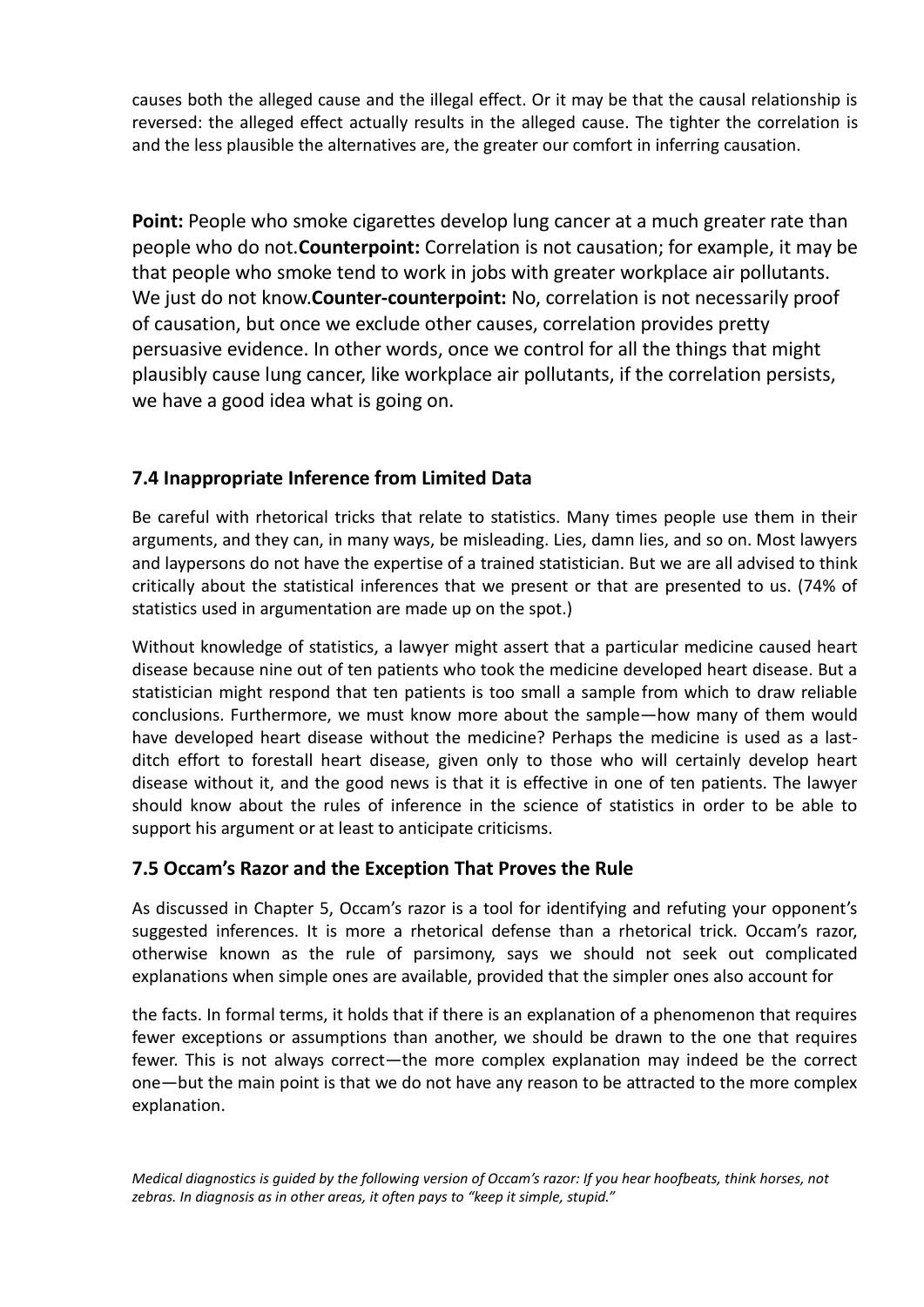Occam's razor is not formally a tool of legal analysis, and, in fact, it is more often seen as a tool of logic or science than of law, but it is a useful general tool of analysis and argument that definitely has application in legal contexts. As mentioned in our discussion of precedent, it is the best tool for distinguishing ratione decidendi from obiter dicta.

Going back to our suspect who owns the murder weapon, has a motivation, and has shoes spattered with the victim's blood, we could make assumptions that someone stole or borrowed the weapon, had his own motivation, and deviously sprinkled the victim's blood on the suspect's shoes. And while all these things are possible—and if there were evidence that they occurred or existed it would be important—without such evidence the better inference is that the original suspect is the murderer. Whether or not his guilt is proven beyond a reasonable doubt depends on your definition (or a jury's or judge's definition) of a reasonable doubt. But the simpler explanation is more attractive than the more complex explanation that requires us to explain more "exceptional" phenomena.

In practical terms, despite the fact that guilt in a criminal case must be proven beyond a reasonable doubt, and the prosecutor always bears the burden of proof, we might say that the proponent of the more complex explanation of a phenomenon often informally or implicitly bears something like a burden of proof. If there is a lot of good circumstantial evidence, and the defendant has a separate, arcane, and implausible explanation for each one, judges will implicitly ask whether it is possible that all these strange coincidences occurred in the same case.

If your alibi is that space aliens abducted you at the time of the crime, you should at least be able to produce some evidence to support your proposition, like alien artifacts. If you were observed at the scene of the crime, it will not be helpful to argue that the space aliens might have constructed a robotic double, which must have committed the crime. If the victim's blood is found on your shoes, it could be true that your dog bit the victim the day before without you becoming aware of the bite and drooled the blood onto your shoes, but the chances of the aliens and dog being responsible for all these facts are too small to constitute a reasonable doubt. Occam's razor points us to the simple explanation: you killed the victim.

**Point:** I have come to conclusion X because it provides the most straightforward explanation of the facts.**Counterpoint:** I have provided alternative explanations that point to conclusion Y.**Counter-counterpoint:** Yes, but your explanations require me to assume that a lot of unexpected and implausible circumstances occurred—I'm going to go with the simple explanation.

A somewhat different, and more hospitable, approach to exceptions is contained in the expression "the exception that proves the rule." This expression, of course, is nonsense: exceptions do not prove a rule, but only disprove it, unless the rule is modified to contain an appropriate exception. Whenever your opponent says "that is the exception that proves the rule," you know that you've got him cornered, because he probably has given little thought to the way the exception actually disproves the rule or why the rule should be understood as valid despite the exception. He's really just pleading with you to ignore the exception.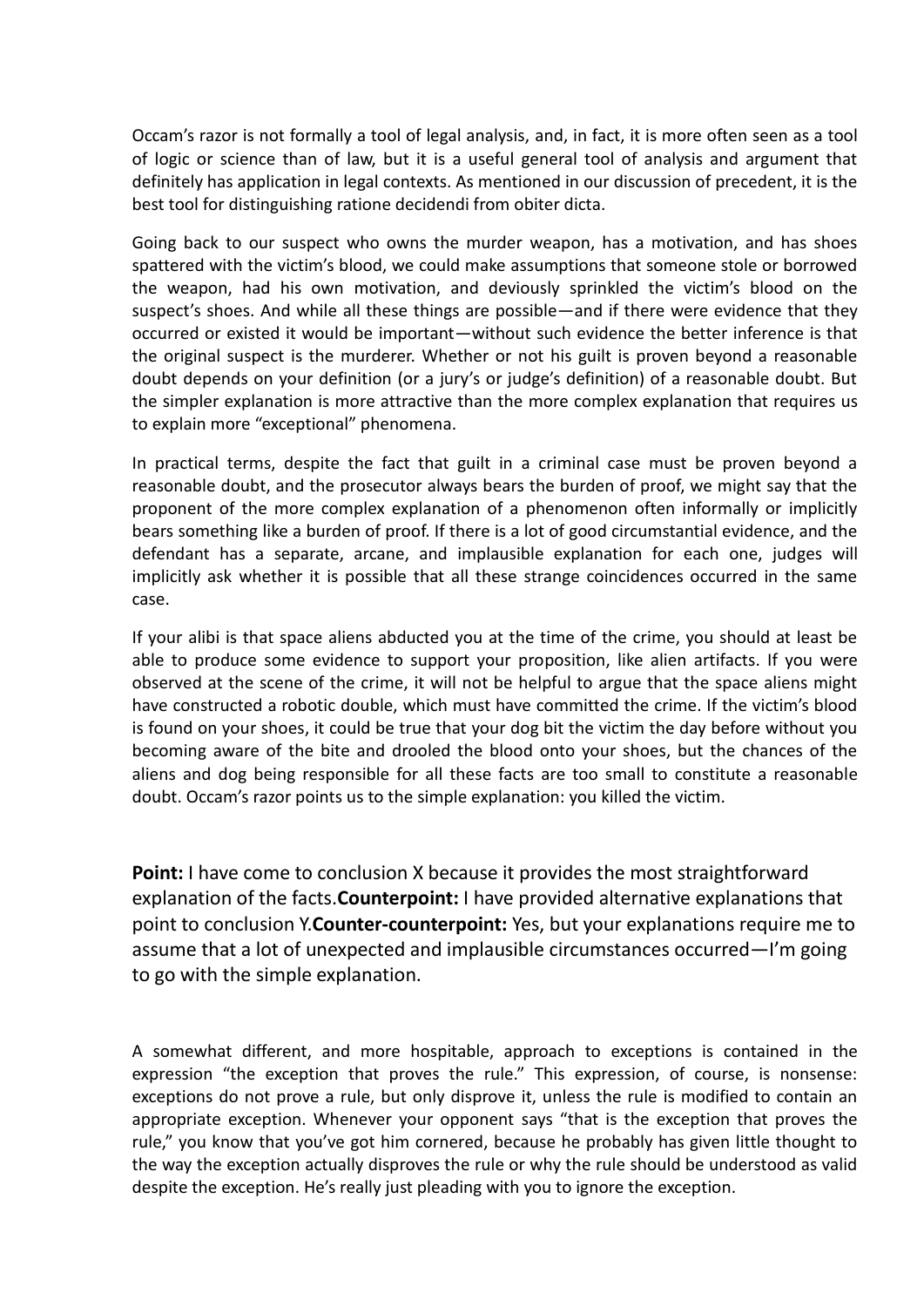### **7.6 When Did You Stop Beating Your Wife? Embedding Assumptions in Questions**

It is sometimes possible to sneak an assumption into an argument by embedding the assumption in a question or in an unrelated statement. If this rhetorical ploy goes unnoticed, then the assumption goes unchallenged. In the television courtroom crime drama, when the lawyer does this to the defendant on the witness stand, the jury lets out a collective gasp, and it is time to cut to a commercial.

**Point:** At what point did you decide to monopolize the market for personal computer operating systems?**Counterpoint:** I never decided to monopolize the market for personal computer operating systems, so I cannot answer the question as posed. Nice try.

**8**

# **Arguing About Substantive Responsibility**

Although this book is not intended to address substantive legal rules broadly, some substantive legal rules or doctrines are fundamental to the way lawyers think and argue. Moreover, these substantive legal rules go to the core of arguments about responsibility, and can be useful in all sorts of situations.

### **8.1 The Reasonable Person and Due Diligence**

Despite Freud's successful proposition that each of us is greatly influenced by the irrational, lawyers and legislators share an affinity for a fiction known as the "reasonable person." The reasonable person standard is referenced, either explicitly or implicitly, in many legal rules. The idea is that if you conform your behavior to that of the reasonable person, you should be insulated from liability.

In tort law—the law of civil liability for harms—the reasonable person standard is used as a standard of care in common law systems: if you acted with the probity of a reasonable person, you will not be found negligent and will therefore not be liable for the harm to others that ensued. You might understand it as an incentive to suppress your irrational tendencies.

The next question, of course, is how do we know what a reasonable person would do? The reasonable person standard is, to a large extent, defined only in the eye of the beholder, and the authoritative beholder is the judge or jury in a trial. There will be easy cases and hard cases. Easy cases involve the drunk driver speeding at 90 miles per hour against traffic on a highway. Hard cases are when someone comes into your home and trips over your rug.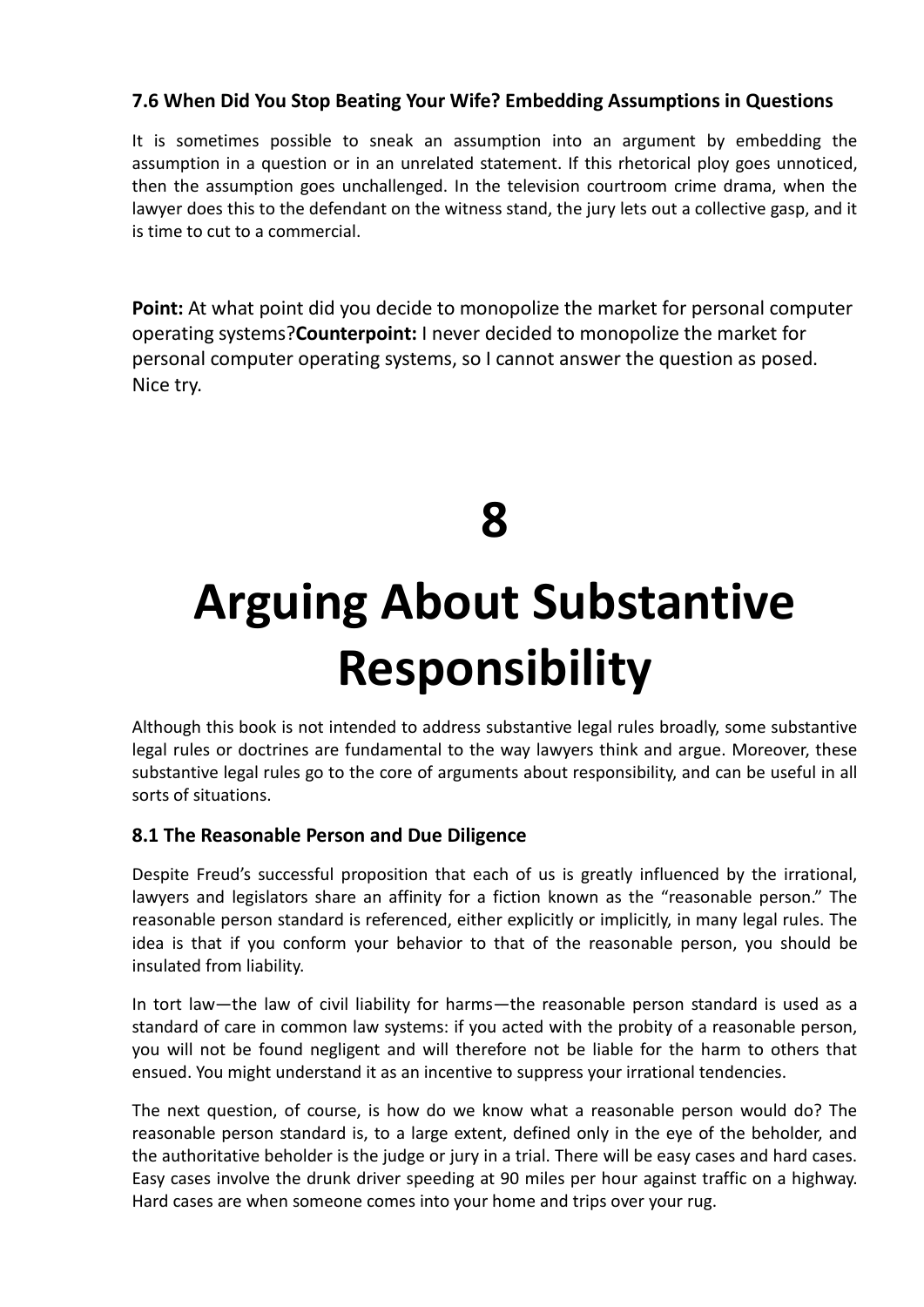In order to be a reasonable person, you should engage in a risk assessment of your acts. A full risk assessment would look like a risk-adjusted cost-benefit analysis, examining (a) the probability of the risk eventuating, (b) the magnitude of harm if the risk eventuates, (c) the benefits of the action that entails the risk, and (d) the availability and cost of less risky alternative measures. In effect, you are required to act reasonably and to value the risk of harm to others as you would value the risk of harm to yourself: a risk-adjusted "golden rule." An economist would look at this approach with approval—you may satisfy the reasonable person standard if the aggregate risk-adjusted social benefits exceed the social costs. But this is cold comfort to the person who bears the social costs.

**Point:** Your action resulted in harm to me, and therefore you should compensate me.**Counterpoint:** I acted with the care of a "reasonable person," and therefore I am not responsible for harms that ensued to you.**Counter-counterpoint:** Nevertheless, it is unfair to force me to bear the costs of your action.

A similar "reasonable person" concept applies in a wide variety of business law settings, although it got its start in U.S. securities law—law relating to the sales of stocks and bonds. This is the concept of "due diligence," which applies a reasonable person standard to the quality of investigation by certain persons involved in a securities transaction. Within the context of public offerings of securities, if the members of the company's board of directors, or if the bankers facilitating the sale, conduct an investigation of the facts disclosed to buyers that satisfies the standards of due diligence, then they are insulated from liability under the securities laws even if those facts turn out to be untrue or incomplete. A due diligence investigation is one that follows the standard of care that a reasonable person would use in his own investment affairs.

The due diligence term is now used widely beyond the securities law field, both in other legal fields and in business. In business, it refers to an appropriately careful investigation. The core idea is that if you did your due diligence no one can criticize you for failure. This type of reasonable person standard allows each of us to act and to feel confident that if we meet the reasonable person standard, we will not be subjected to effective criticism. If the standard of investigation is approved in advance, all the better—those who approved the scope of investigation will be estopped from criticizing it, even if the harm it was intended to avoid eventuates.

**Point:** You were in charge of preparing for and implementing this corporate acquisition, and it has turned out terribly, costing us lots of money.**Counterpoint:** I did an effective due diligence investigation, and my investigation did not reveal any of the issues that caused the problems.**Counter-counterpoint:** An effective investigation would have identified all of the issues that could *possibly* have caused significant problems.

## **8.2 Exceptional Circumstances: Force Majeure**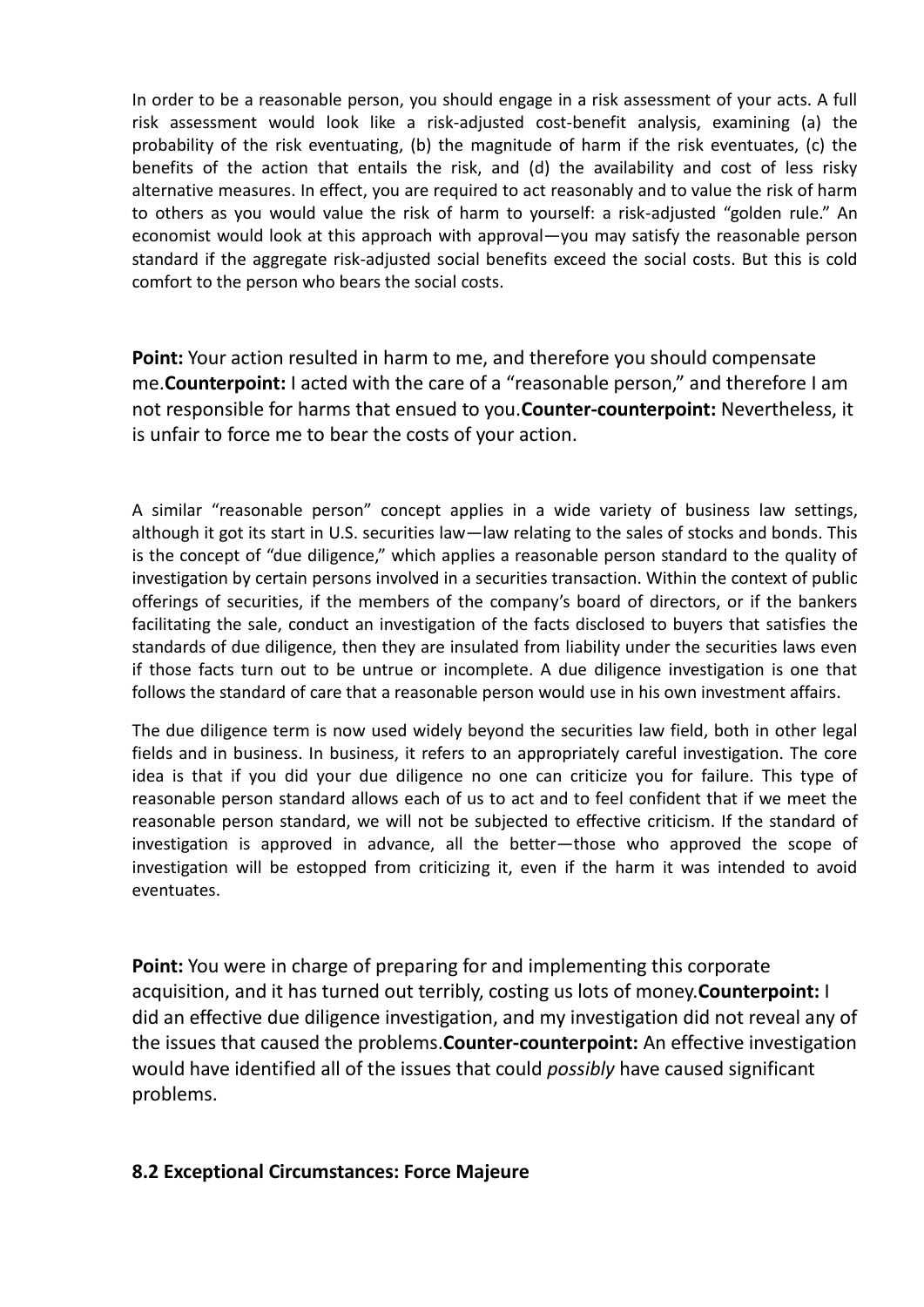Law is all about rules and exceptions. However, it can be difficult to distinguish an exception from a rule. The exception may simply be another rule that conflicts with the first. As a result, much of legal argument is about the scope of applicability of rules—whether they were intended to apply to the case at hand. Another large portion of legal argument deals with the question of whether the case at hand is so exceptional as to be excluded from the operation of the rule. Lawyers often argue about what to do when one rule conflicts with another—does one rule provide an exception from the operation of the other?

Perhaps the most famous case along these lines is that of the trespasser under duress. Consider the possibility of a sailor, caught unexpectedly in a storm, tying his vessel to a stranger's dock without permission. The owner of the dock sues for trespass: unauthorized entry on the owner's premises. Is the general rule against trespass applicable to persons under duress? Is the case of a ship at sea in a storm so exceptional as to be excluded from the operation of the trespass rule? If not, is there an exception for persons under duress?

Is there a difference between the inapplicability of a rule and an exception from the rule? What about an orthogonal rule, which seems to mandate or permit an action prohibited by the first rule? Perhaps there is not a difference for laypersons, or in logic, but lawyers may care about which is the rule and which is the exception because it may make a difference for the allocation of burdens of proof and persuasion. Usually the complainant has the obligation of proving the principal case, while the respondent has the burden of proving any exception.

Coming back to our sailor, is there a limitation in the scope of the rule against trespass, is there an exception to the rule against trespass, or is there a countervailing rule that those in distress have a right to take shelter reasonably in another's property, and does this right to shelter overcome the rule against trespass? We have raised three formal possibilities: inapplicability of the rule, an exception from the rule, and a conflicting rule that supervenes the first rule. These formal legal possibilities would have analogs in non-legal discourse about the propriety of a sailor using a stranger's dock in a storm.

Similar questions about rules and exceptions arise where two parties enter into a contract, and one promises a specified performance. What happens if something subsequently happens, causing the promised performance to become impossible, much more costly, illegal, or useless to the promisee? These are the legal doctrines of impossibility, impracticability, illegality, and frustration. "Impossibility" means that performance has become literally or practically impossible. "Impracticability" means that it is more practically impossible, or too costly. "Illegality" in this context means that the law, it turns out, prohibits the performance. "Frustration" means that the performance by the promisor is no longer useful to the promisee.

Depending on the legal system involved, and depending on whether your contract has a clause that specifies what to do if these types of occurrences arise, if the acts required by the contract become impossible, impracticable, or illegal, performance by the promisor might be excused. This would implicitly place the burden of the occurrence arising on the promisee—the person owed the performance. The idea of frustration is that the reason why the promisee wanted the promisor to perform the requisite act no longer exists. So, if I hired a personal hairdresser for a term of ten years, and immediately became bald, I might argue that the contract was frustrated.

These types of exceptional-circumstance cases are illustrations of the problem of incompleteness in the law: in statutes, in case law, and in contracts. This problem of incompleteness can be addressed by greater completion: by writing force majeure clauses that can direct how these types of cases shall be resolved. A force majeure clause specifies different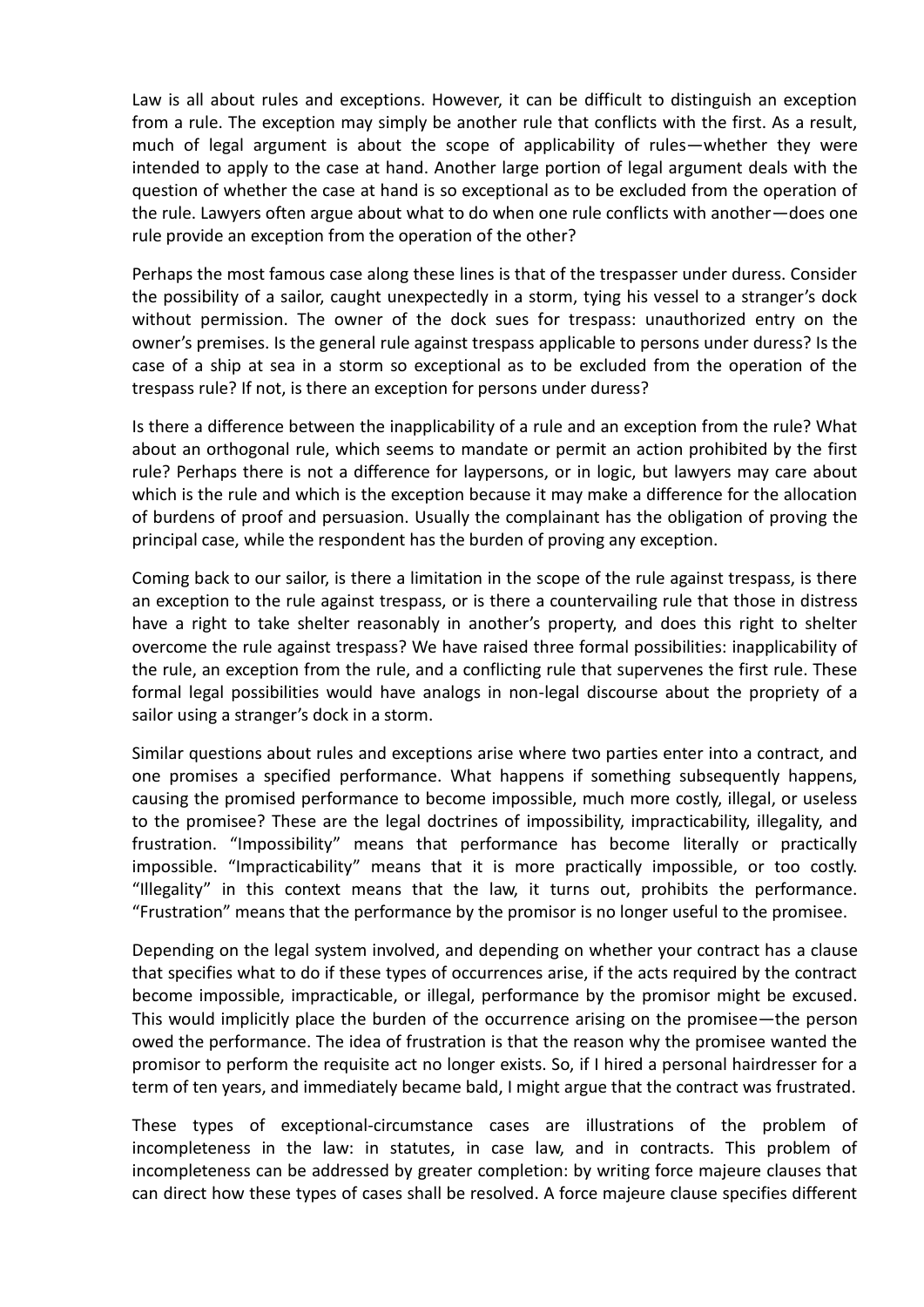types of events that may occur and directs how these events shall be handled.

Alternatively, the problem of incompleteness can be addressed by reference to adjudication. But the adjudicator needs principles by which to resolve the case. In a sense, if the adjudicator is given specific instructions, then the laws and contracts are completed by these precise instructions. Where the adjudicator is given more general instructions, we can still say that the laws or contracts are completed, but the adjudicator has a greater role to play and perhaps greater discretion.

**Point:** Your contractual obligation is clear—you must perform it.**Counterpoint:** Even though the contract does not provide an explicit exception were performance of my obligation to become impossible or impractical, generally applicable law does. So, my performance is excused.**Counter-counterpoint:** By stating your obligation in a clear and unqualified way, our contract was intended to place the burden of problems that might arise squarely on your shoulders.

### **8.3 Form Versus Substance**

Like a parent who makes rules for her children, the legal system is constantly trying to set rules and to make sure that the regulated person does not find loopholes. Nowhere is this problem more endemic than in the U.S. tax system. Tax collectors try to set tax rules to differentiate between different types of circumstances, and taxpayers immediately structure their affairs to try to take advantage of low-tax treatment.

For example, if there is a lower capital gains rate, compared to the rate of tax on ordinary income, taxpayers try to restructure their income as capital gains instead of ordinary income. How can they do this? Recently, in the U.S., hedge fund managers have structured their compensation as a "carried interest," in which they receive a share of the investment, which they argue is a capital asset producing capital gain rather than ordinary income as compensation for their services. For another example, instead of accepting an ordinary income royalty for licensing the use of a patent, the inventor of the technology might seek to sell the patent in the form of a capital asset, or place the patent in a corporation and sell the shares of stock of the corporation. The tax collector might attack this, piercing through the formal arrangements to find the ordinary income substance.

Unfortunately, the decision whether to respect form, or to look through the form to the substance, is often made in unpredictable ways. This "form versus substance" debate brings us back to some of our discussions of interpretation earlier in the book: do we follow the simple text of the law or contract, or do we interpret or apply it so as to effect its purposes, or so as to give it effet utile? But what does the principle of effet utile counsel: does it argue that we should give effect to the loopholes, or does it argue that we should interpret the law so as to give it useful effect in taxation? If we extend the law beyond its text, are we engaging in judicial legislation, or are we violating the principle of expressio unius?

The form versus substance debate is often a result of the under-inclusiveness of the actual wording of the rule set forth in the law or contract. The argument to have substance prevail is an argument to remedy the perceived under-inclusiveness. However, it is not necessarily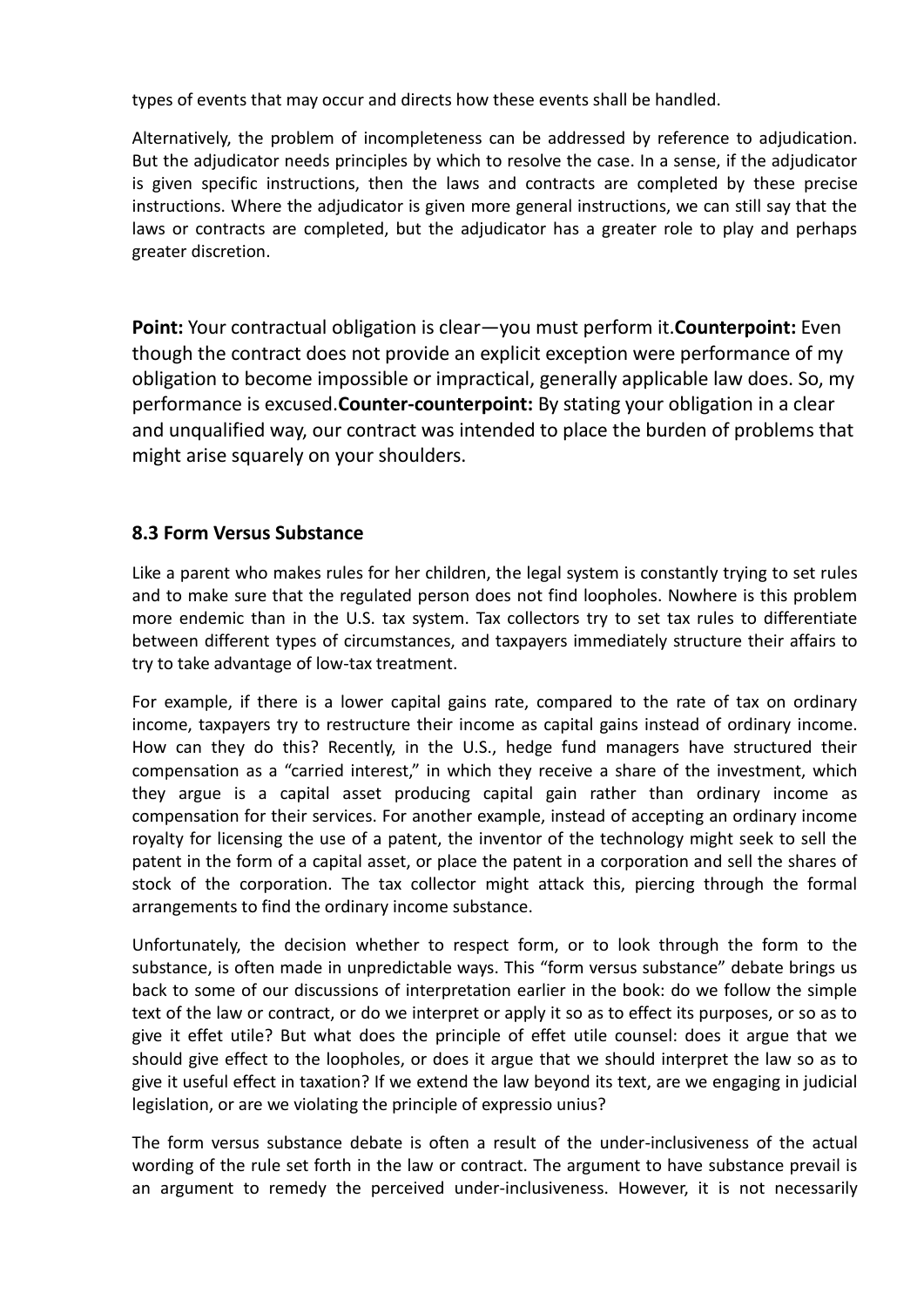appropriate to assume that the law or rule is under-inclusive, or to put it another way, the under-inclusiveness might have been intentional. That is, it might have been intended not to cover the additional class of acts that are now argued to be covered by the substance of the rule. This seems entirely plausible in the area of tax, where lobbyists may have worked very hard to obtain loopholes to the formal application of the tax.

**Point:** My actions comply with the word of the law**Counterpoint:** But they violate the spirit of the law.**Counter-counterpoint:** But the greater spirit of the law is the rule of law, under which the law prohibits only those acts that are covered by the actual words of the law.

### **8.4 Law Versus Equity**

The "law versus equity" debate is the converse of the "form versus substance" debate. In addition to the formal legal rules sometimes leaving loopholes—being under-inclusive—legal rules can also include an error of over-inclusiveness. Remember that all laws and all contracts are incomplete in their ability to specify what is to be addressed and what is not. This incompleteness can take the form of under-inclusiveness, but it can just as easily take the form of over-inclusiveness.

The rule can be written too broadly and therefore have unintended, or even absurd, consequences. Recall the rule of interpretation that mandates that we avoid absurdity. The Bolognian rule against "spilling blood" in the streets seemed to prevent medical care, such as it was. In the common law system, the concept of "equity" was developed in order to modify the formal law to relieve over-inclusiveness.

The history of the division and reunification of law and equity is worth recounting briefly. The early common law system that was developed in England was viewed as being, at times, hyperformalist, with the result that it got some things "wrong"—the results were unintended or absurd. It was understood that the courts were the representatives of the king, and so it was recognized that individuals could petition the king for redress where the application of the strict letter of the law by the courts resulted in what the petitioner felt was inequitable. As this petitioning became institutionalized, specialized courts of "equity" were developed to determine whether redress should be available. Over time, the equity function has been merged back into the courts of law, but the idea continues to be to relieve the burdens of strict formal application of law.

**Point:** My actions comply with the spirit of the law, and it would be inequitable to apply the formal law to me.**Counterpoint:** But they violate the letter of the law.**Counter-counterpoint:** The application of the law should be constrained so that the law is not applied inequitably.

You can readily see how this type of letter versus spirit argument would play out in all sorts of situations where there are rules: employment, sports, and school, among others.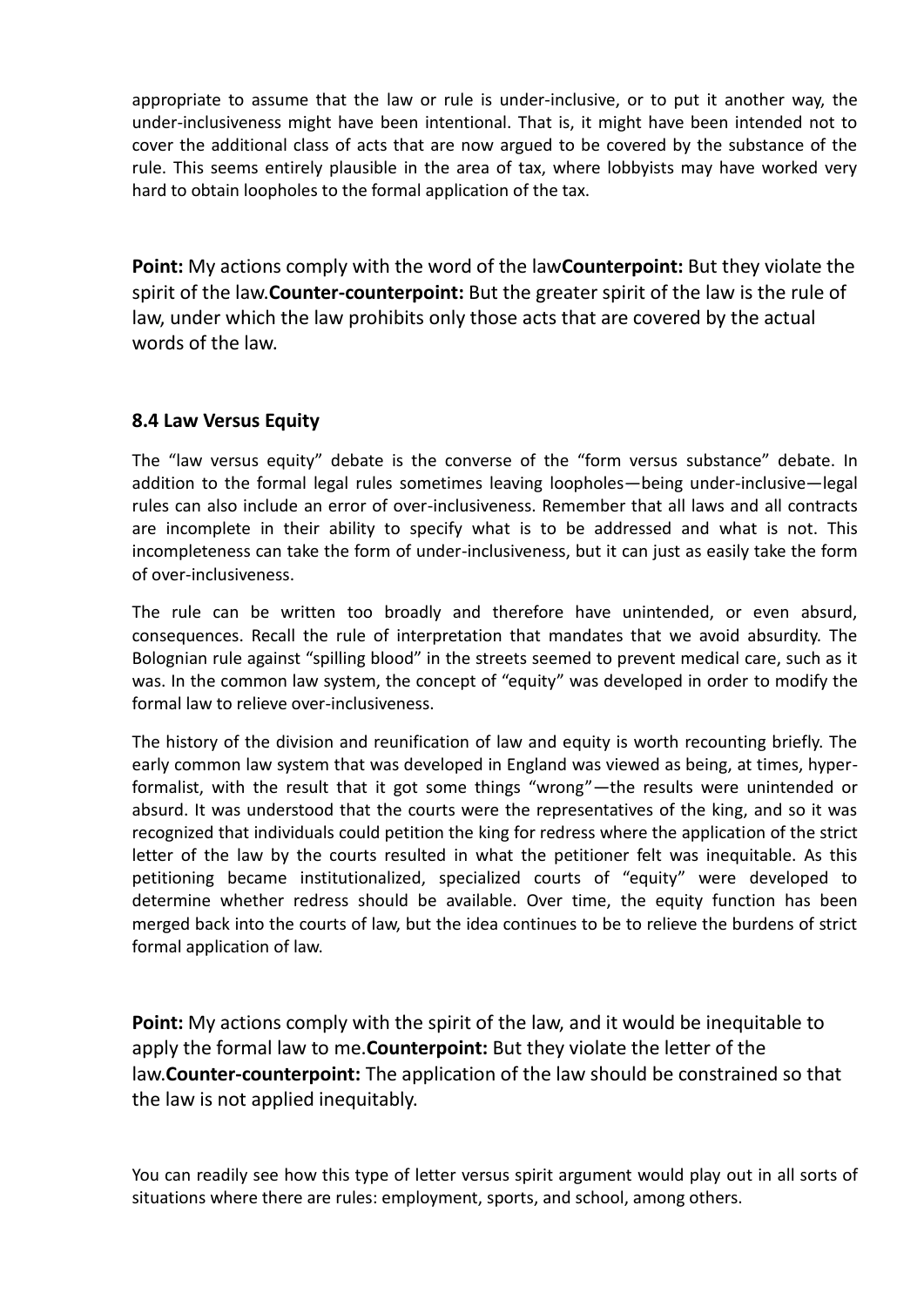### **8.5 Rights Versus Duties: Noses Versus Fists**

The great judge Oliver Wendell Holmes observed that "The right to swing my fist ends where the other man's nose begins."

What if you put your nose somewhere that it does not belong? To put it another way, does your right to swing your nose end where the other man's fist begins? To state this simply, and generally, we might say that my rights end at your rights. That, of course, sharpens the conflict and makes its resolution less obvious: does the nose always get priority over the fist? Often, arguments involve multiple conflicting rights. Sometimes, my vision of my right seems to go beyond your nose.

The possibility of a conflict among rights is easy to see in arguments in the U.S. about abortion, where rights of others are argued to go considerably beyond a woman's nose. Here, we have a conflict between rights of the fetus to develop into a child and live, rights of the mother to determine whether she will carry the fetus to term, rights of the father or potential grandparents over the same issue, and rights of others in society to avoid funding abortions. There are rights, or what some see as alleged rights, everywhere, and they conflict with one another.

Without taking sides, let's look at the debate about whether Catholic hospitals may be required to provide to their employees health insurance that includes coverage of the costs of contraception, including abortion-inducing drugs. Under an Obama administration policy, religious organizations are not required to pay these directly, but the insurance companies are required to cover them for "free," and you can be sure that the insurance companies will find ways to cover their costs in the fees that they charge their clients. If we consider substance rather than form, the services are not free. So, to keep this simple, let's cut through these complex facts by assuming without further evaluation that money paid by Catholic hospitals for their employees' health insurance is fungible, that at least indirectly, the Catholic hospitals are paying something for contraception services to their employees, and that these services include abortion.

Rights-talk definitely becomes indeterminate to settle the debate. First, Catholics (and others) feel strongly about the right to life of the fetus. Second, the Supreme Court of the United States has found that a woman's right to determine whether to have an abortion is a constitutionallyprotected privacy right. (Some hope that this precedent will be overturned.) Third, the Catholic hospitals argue that they have a collective right to freedom of religion that prevents government from ordering them to provide insurance that indirectly pays for abortions. Fourth, under U.S. law, the employees of the hospital have a right to health insurance that includes coverage of contraception.

My main point is that there are rights everywhere, and that simply calling something a right does not end the argument. Just about everything I want can be argued to be an alleged "right." But more surprisingly, just about everything you want can be argued to be inconsistent with an alleged right of mine. The problem with rights-talk is that it can cut off a discussion too quickly: rights seem indivisible and not subject to compromise. Furthermore, many rights-based arguments can be met with a reciprocal rights-based argument.

Consider this in a family context. Few of us who are parents of teenagers have not thought we had a right to expect our teenager to comply with some obligation, only to hear the response: "I have a right to decide for myself."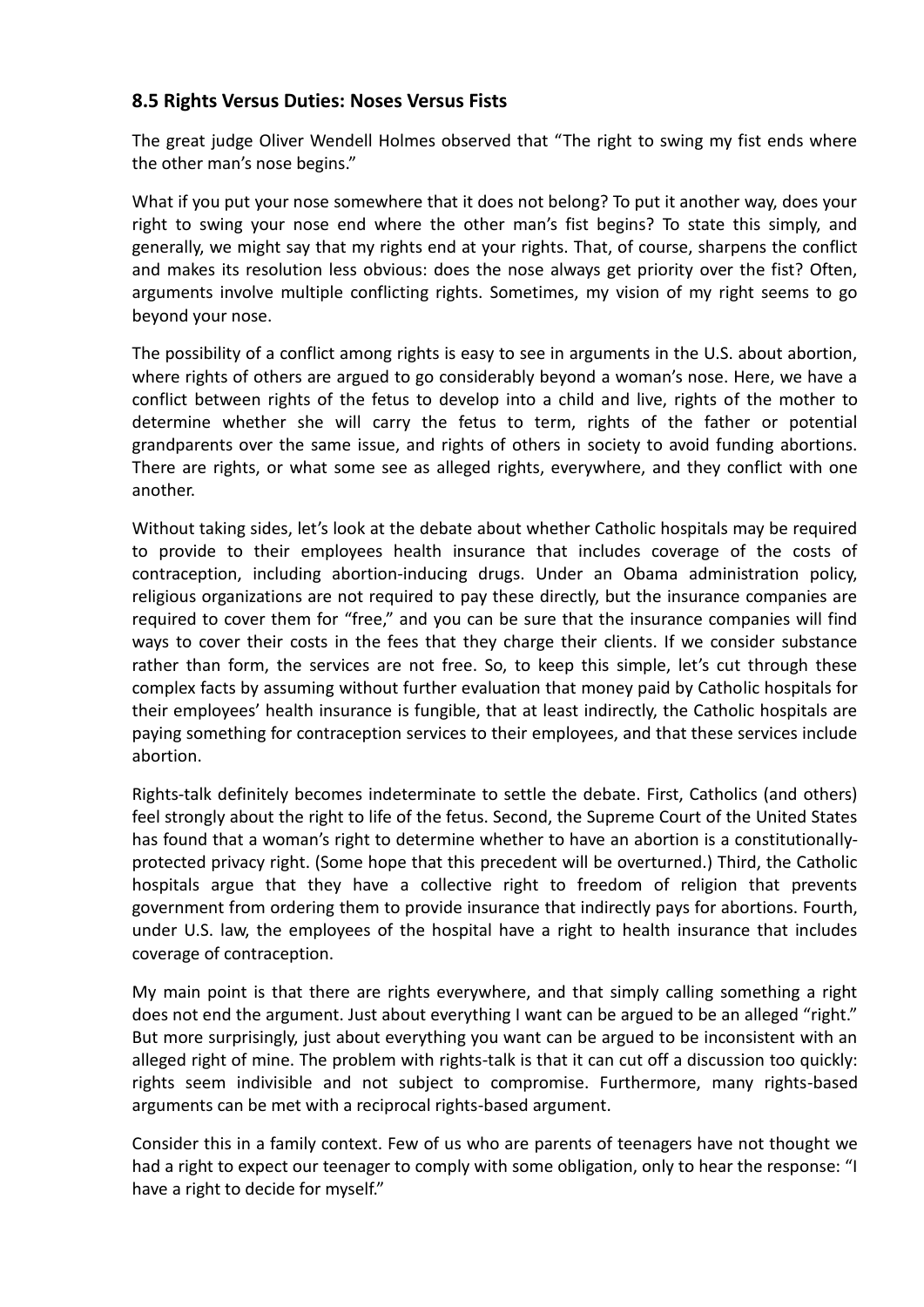**Point:** I have a right to decide.**Counterpoint:** Your decision interferes with my rights.**Counter-counterpoint:** My right is superior to yours.

Notice how it is often possible for rights to be reciprocal: it is possible to meet a claim of right with a claim of an opposing right.

If you have a right to something, we ordinarily think that someone else has a duty to provide it to you, whether it is the state or private persons. Further, that "someone else" might see this duty as inconsistent with a right of theirs: yes, once we begin to argue about rights and duties, it's a mess.

Let's say your opponent says that he has a right to something, and let's say for a moment that you concede your opponent's right. This does not mean that you necessarily have a duty correlating to your opponent's right. This can be quite important in areas of so-called positive rights, like the right to health or the right to sustenance or shelter. We may well concede that each person has these rights, but the question is who owes any particular person the correlative duty. For the rights mentioned, usually we think of the state of which the person is a citizen as the obligor.

The issue of whether a right is appropriately matched by a duty might also come up in a contractual setting. Say you have a contract with company A, under which company A agrees to construct a factory. You have a right against company A, and it has a duty to you. Assume further that company A becomes bankrupt or is otherwise unable to carry out its duties. Do you have a right against the shareholders or parent company of company A? Probably not, even though you may feel that they are implicitly responsible for the obligations of company A. Unless you are careful, you may have a right, but no one capable of satisfying your right may have a duty.

**Point:** I have a right to X. **Counterpoint:** You may well have a right to X, but I do not have a duty to provide it.**Counter-counterpoint:** Unless you provide it, it will not be fulfilled. A right implies a correlative duty to fulfill the right.**Counter-countercounterpoint:** Not my problem.

### **8.6 Conflicting Values**

There are few circumstances in the world of law and public policy that are unambiguous. In fact, at the center of all argument about law is the question of how do different rules—and through them different social values—relate to one another.

Here is a well-known example. We are interested as a society in ensuring that those who have committed a crime are punished. We are also interested as a society in ensuring that those accused of a crime are accorded fair treatment, including due process of law. But protecting the principle of punishment may not be consistent at all times with protecting the principle of fair treatment. In the U.S., as discussed earlier, courts have developed an exclusionary rule that bars consideration of evidence that is obtained through measures that violate certain rules of due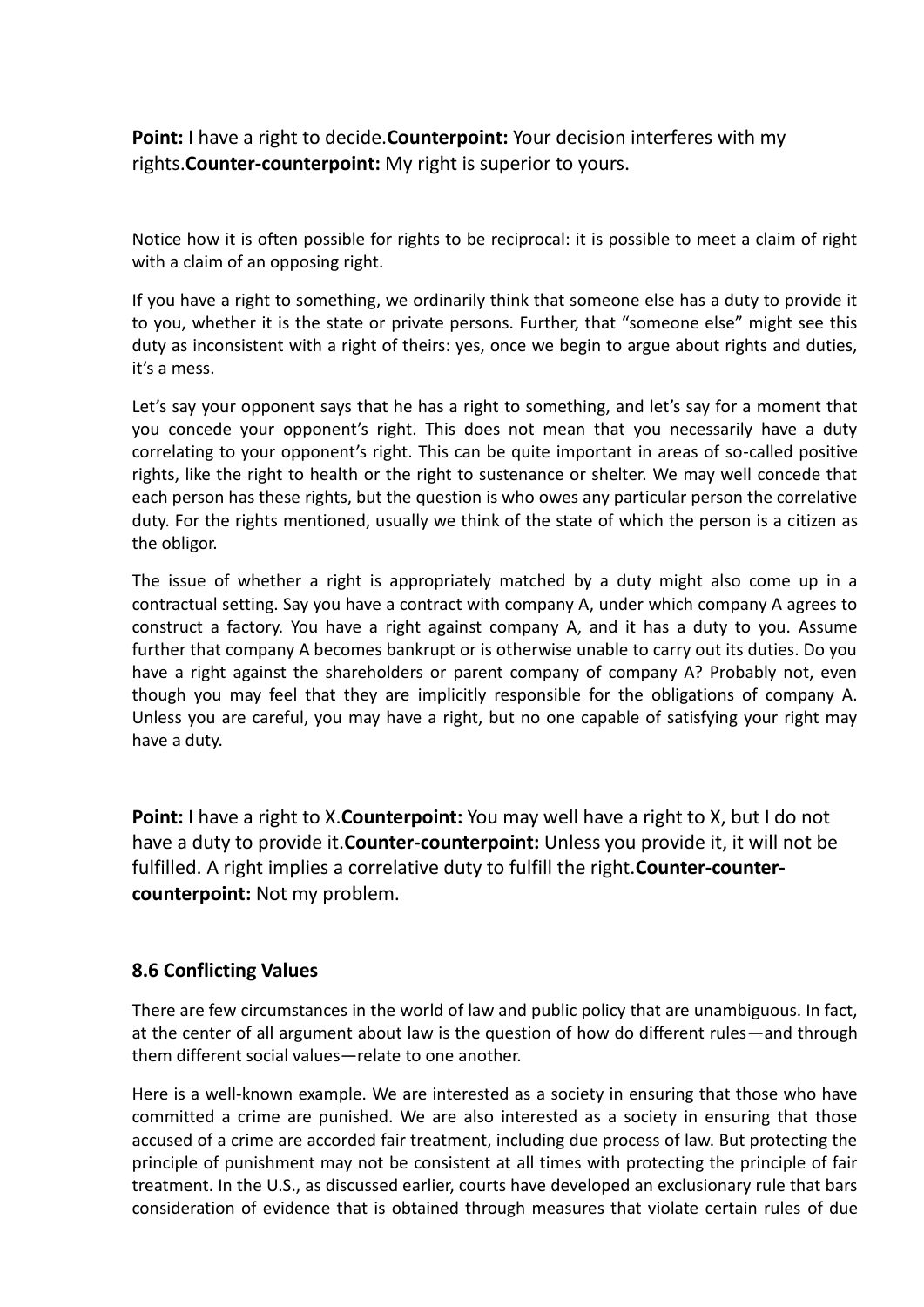process. This rule holds despite the fact that the violation of the rules of due process does not affect the veracity or relevance of the evidence. The judicial goal or value is to provide disincentives for future violations of these rules of due process.

All legal discourse touches upon conflicts of our values. We as individuals, we as a society, or we as a group of people party to a contract, have many values that become built into our laws and agreements over the course of time.

We may agree in advance with differing degrees of specificity how to sort out the values, but value conflicts come up in unexpected ways, or they might come up in expected ways, but still occasion argument. As I stated in Chapter 3, part of legal creativity is the ability to see disputes in new ways, invoking values that might not have been seen at the outset.

# **9**

# **Who Knows What Lurks in the Minds of Lawyers?**

Legal training includes the analytical and argumentative methods described in this book. Based on this training, and based on legal thinking, legal methods, and substantive legal rules, lawyers may exhibit some behavioral traits that seem, well, unusual. In many ways, these traits are also useful tools of argument that are honed through experience, though they do not fit neatly into any of the other categories used in the book. I include them here so that new lawyers and nonlawyers can identify them in relevant situations, and utilize them as needed. These ideas represent important "folk wisdom" of the best lawyers.

The training lawyers get, and the experiences they have, contribute to the way that they think, and it is not possible to turn off these ways of thinking at will. As Justice Oliver Wendell Holmes famously said, "the mind, once expanded to the dimensions of larger ideas, never returns to its original size."

### **9.1 Being a Lawyer Means Never Wanting to Say You're Sorry**

While each of us knows that an apology can salvage a relationship, preempt the urge for revenge, or precipitate forgiveness, lawyers often have a different view. Lawyers are afraid that an apology might be understood as an admission of guilt or responsibility, under circumstances where guilt or responsibility might not otherwise be found. This does not mean that we $$ lawyers and non-lawyers alike—should never apologize. It does mean that there is an additional consideration that should be addressed prior to making an apology.

Perhaps even more perversely, lawyers often fear that fixing a dangerous condition might be viewed as an admission of its danger. In response to this conundrum, rules of evidence in many countries, including the U. S., prevent the introduction of repairs of dangerous conditions as evidence of danger. Not that it isn't interesting evidence, but the incentives would be all wrong.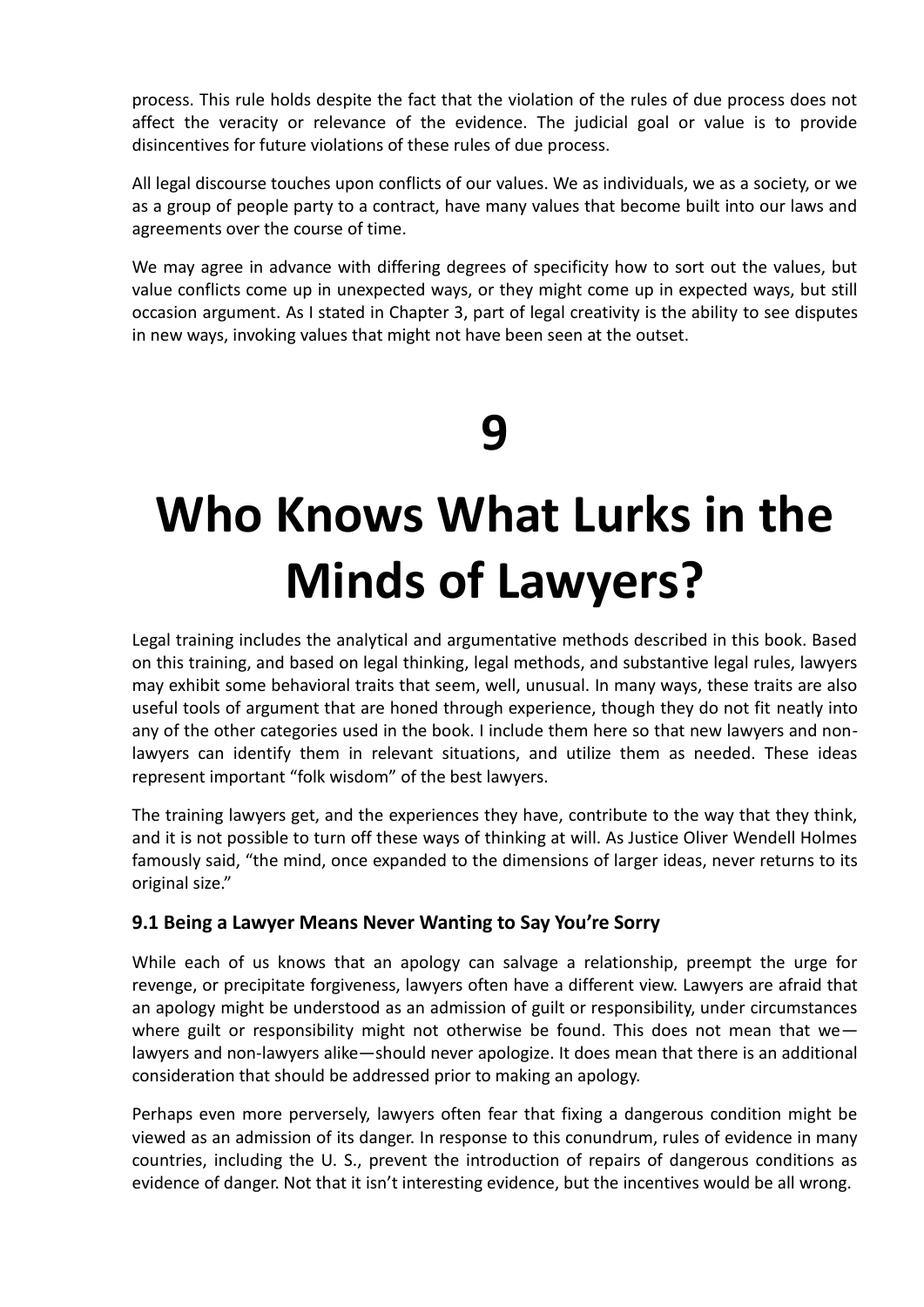**Point:** Why don't you apologize for your negligence, and fix the condition that caused the harm to me?**Counterpoint:** I admit no wrongdoing.**Counter-counterpoint:** I hereby agree that your apology and repairs will not be considered evidence of wrongdoing. At least one of us is an adult.

### **9.2 Words, Words, Words: Context, Precision, and Wiggle Room**

For lawyers, a word can have one meaning in one context and another meaning in another context. For example, in the summer of 2012, the U.S.

Supreme Court decided a case about the constitutionality of the central provision of President Obama's signature legislative achievement: an individual health care mandate. In order to examine the law under rules about jurisdiction, the Supreme Court found that the individual health care mandate was not a tax. Then, in order to uphold the law, the Supreme Court found that it was. To some extent, this is a legitimate implication of the fact that we always interpret words in context, but in this case, context-based interpretation is inconsistent with the interpretive principle of effet utile—under which we assume that use of the same words would generally mean the same thing.

Lawyers are "symbolic analysts." They use words as symbols, not just as language with integrity and grace. Sometimes, in order to do justice to the words, or to attain maximum clarity, it is necessary to do a bit of violence to the language. It is certainly disruptive if legal rules or judicial decisions try to be literary at the expense of precision. Often, there is a best way to express a specific concept, because all the alternative ways of expressing it lose an important element of precision. If we depart from that best way in order to provide a more beautiful expression, or even in order to avoid repetitiveness or prolixity, we lose precision. A professional should never do that, and when you are working in a context in which you care about the precision of your commitments and those of others, you should not either.

*"Polonius: What do you read, my lord?Hamlet: Words, words, words.Polonius [aside]: Though this be madness, yet there is method in't."*

### **William Shakespeare, Hamlet, Act II, Scene ii**

Legal words are most useful when they have an optimal degree of precision. There are cases in which the optimal degree of precision is not the maximum degree of precision: we may want to leave some discretion to a judge or other decision-maker. But where we want maximum precision, our words should be like plumbing: there should be no leakage of meaning. There should be no room for our opponent to wiggle out of his commitments through extensional pruning.

Lawyers are expert at using words with precision, but conversely, they are also expert at using words with ambiguity. For a long time (until I became more mature), I delighted in responding to a dinner host's offer of a dish that I did not relish with the following line: "I would like nothing better." Do you see the reason for my childish glee? But more seriously, constructive ambiguity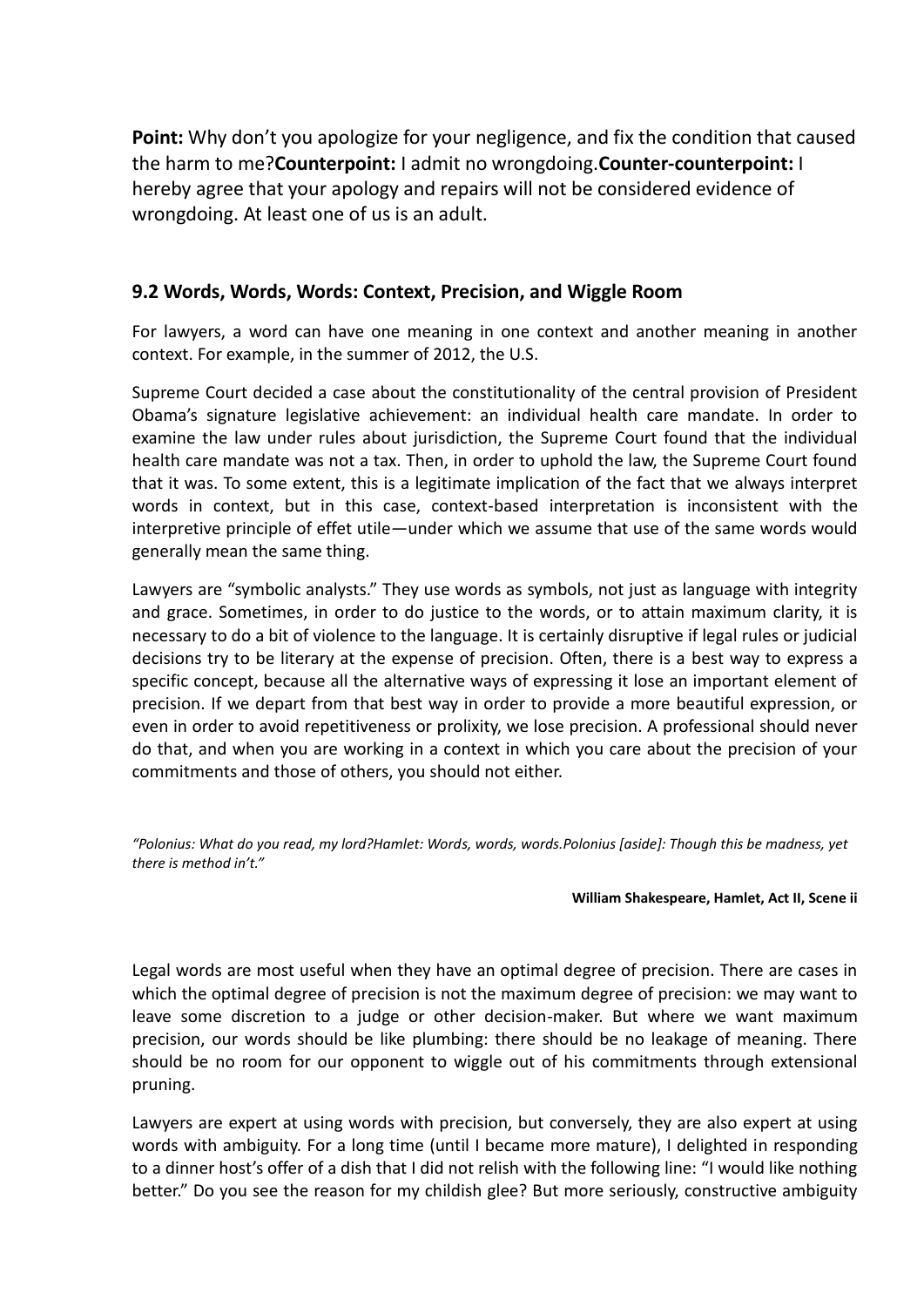can allow people to move forward and can preserve wiggle room for your client.

### **9.3 Possession is Nine Tenths of the Law, and the Facetious Golden Rule**

Lawyers understand, perhaps better than others, the costs of argument and of using the legal system. Lawyers also understand that burdens of proof are often allocated to the plaintiff or the one seeking a change in the status quo. This seems to be the source of the aphorism "possession is nine tenths of the law." It is also part of the basis for a facetious "golden rule" of law and finance: he who has the gold makes the rules.

If I possess an asset—it could be real property or personal property—and you claim it, you have to incur the costs of litigation. While you can impose on me the costs of defending that litigation, you must be able to bear your own costs, unless we are in a legal system that awards costs to the successful litigant. Furthermore, burdens of proof will often favor the defendant because the plaintiff is generally assigned the initial burden of making a case. Therefore, he who claims an asset in another's possession has an uphill battle to fight: possession is nine tenths of the law.

The facetious golden rule that he who has the gold makes the rules is especially salient in finance. While the bank has its money—and before it lends to the borrower—the bank may make the rules. It may dictate the terms of the loan agreement, subject only to competitive pressures imposed by the presence of other banks and other sources of financing. Once the bank has made the loan, the borrower is in a much more powerful position. Although within an effective legal system, the borrower may not make the rules in the sense of changing the terms of the loan agreement, it is now for the bank to make and enforce a claim in order to get its money back. Possession is nine tenths of the law, and he who has the gold makes the rules. These elements of folk wisdom crystallize an important set of insights about how legal systems work.

### **9.4 Trees Falling in the Woods: The Importance of Observation and Evidence**

For a lawyer, unless there is observable and admissible evidence of the existence of a thing or phenomenon, it does not exist. This way of thinking is not, or not just, because lawyers are faithless skeptics. Rather, it is because lawyers understand that legal systems and social argumentation depend on third-party knowledge: on the ability to provide evidence to third party decision-makers.

Generally, the defendant knows what he or she did. Often, the complainant knows more than third parties about what happened. However, both the defendant and the plaintiff are interested parties, and so, human nature being what it is, we tend to distrust their accounts.

In criminal cases, lawyers will listen carefully to the testimony of the victim, but it will also be necessary to obtain corroborating evidence. So, lawyers study how to appreciate evidence, how to obtain evidence, what types of evidence may be subject to limited admissibility in court, and how much evidence will be sufficient to prove a point. The same types of questions arise in nonlegal settings: how and what types of evidence will be sufficient to prove a point? How do we as individuals and as a society determine what types of information or evidence are sufficient to establish a reliable inference? Our questions are answered by the rules of inference: the consensus standards about how we know things.

### **9.5 Oral Agreements are Not Worth the Paper They Are Printed On**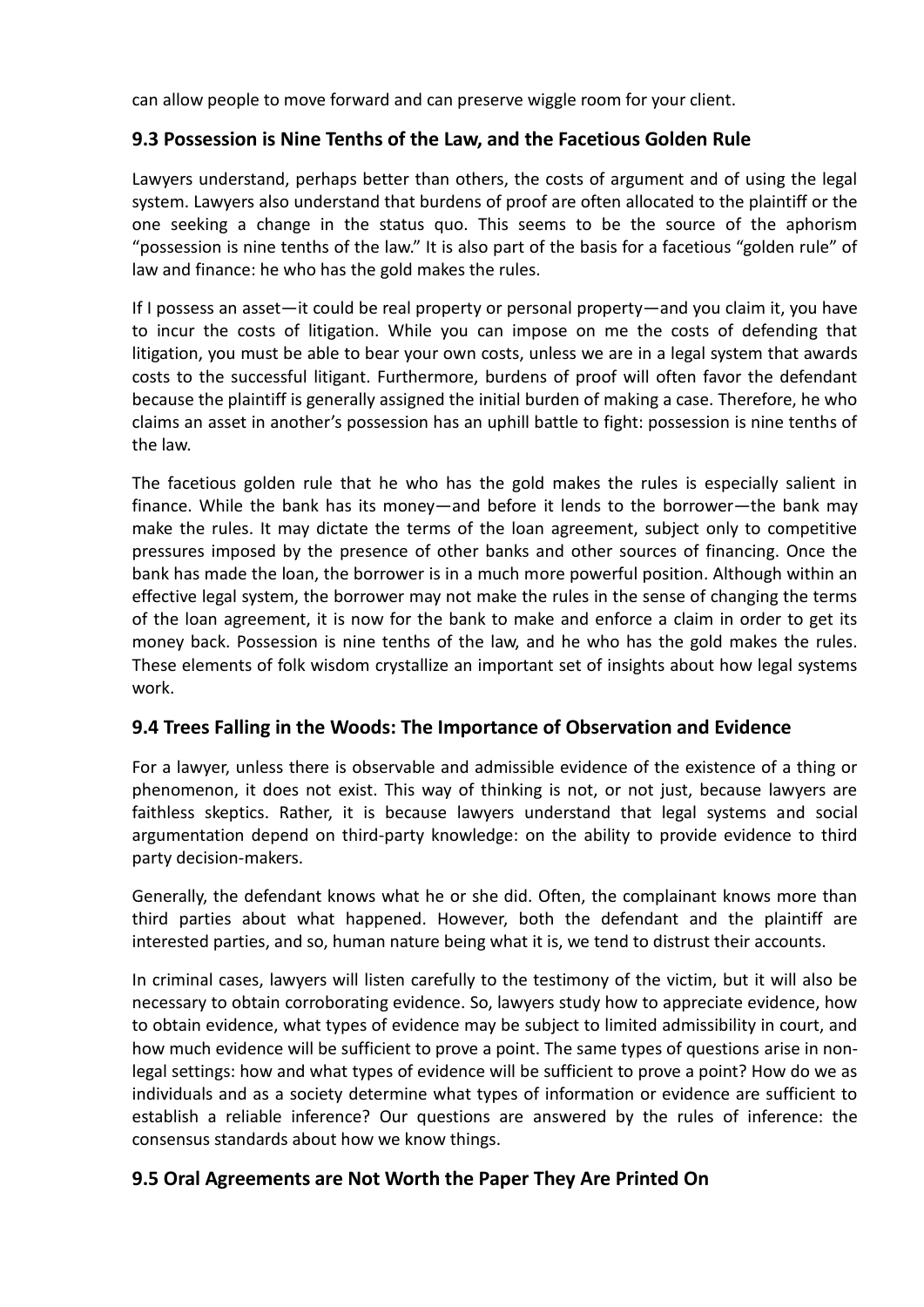The main problem with oral agreements is evidentiary. You should not accept an oral agreement if you may need to enforce it judicially or by referring the matter to a third party decision-maker. This is because your counter-party may deny its existence or dispute its contents. If you may need to rely on an agreement in the future, get it in writing. As a promisee, you are better off with a written agreement because its existence and contents can be physically shown to others, including courts. The ancient Chinese saying states, "faintest ink over sharpest memory."

There is a second problem with oral agreements, depending on the applicable law. In order to avoid arguments by purported promisees that an alleged promisor made an oral agreement, many legal systems make it a rule to decline to enforce certain types of oral agreements.

As a promisor, you still need to be careful about oral agreements. First, you may feel ethically bound by your oral agreement, or your community or business standing may be jeopardized if you do not comply with your oral agreement. Second, oral agreements, assuming they can be proven, may be binding in some legal systems.

### **9.6 Who Knows What Evil Lurks in the Heart of Man? The Lawyer Knows**

Lawyers invented the prenuptial agreement. In anticipation of a blessed union of two individuals, based on love and with visions of familial intimacy and everlasting solidarity, the lawyer plays skeptic. This posture is not confined to marriage. Lawyers serve as the voice of skepticism in all sorts of transactions, be they loan agreements, joint venture agreements, or sales contracts. Lawyers are experts in fights. The lawyer asks, "What happens if this is all a failure, what happens if it turns out that you are defrauding me, what happens if there is a nuclear disaster?"

*"Pessimism is only the name that men of weak nerve give to wisdom."*

### **Mark Twain**

Does nature or nurture produce this skepticism? Who knows—but this skepticism has a very useful function in ensuring that potentially complex relationships operate smoothly, efficiently, and fairly. Certainly, in a transactional setting, clients may come to rely on the lawyer to address all the details of the transaction. These details include both actual issues and what we might call "contingent issues." Actual issues include, for example, questions of whether a merger transaction will trigger defaults under loan agreements or whether the acquiring company will become responsible for the retiree medical obligations of the acquired company.

Contingent issues might include whether the acquiring corporation would be responsible if the products of the acquired company sold before the acquisition turn out to cause harm to customers or others after the acquisition. The contingent issues won't necessarily be a problem, but they might be. As mentioned earlier, the lawyer is also the one who should be on guard for potential extensional pruning.

### **9.7 Ass-u-me Makes an Ass of You and Me**

Or, as Mark Twain put it, "It ain't what you don't know that gets you into trouble. It's what you know for sure that just ain't so." Lawyers try to be careful about what they assume. Careful analysis requires careful scrutiny of underlying assumptions.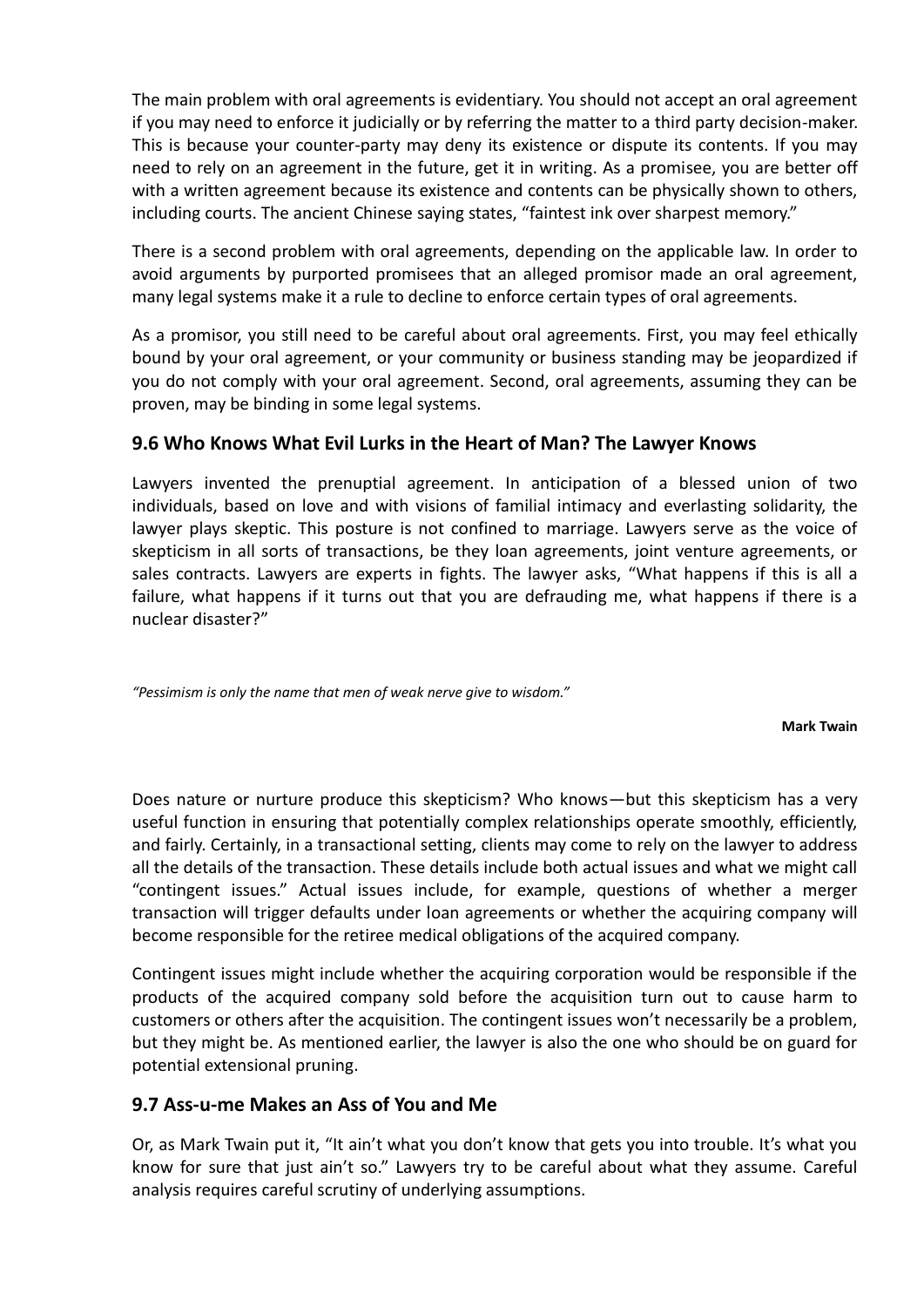The rules of logic include the most basic syllogisms, which are themselves based on factual knowledge about the world. For example, we may decide that we know (in fact, we assume) that goods that are located on a person's property are in the possession of that person. Then, the syllogism is (a) goods located on a person's property are in the possession of that person; (b) cocaine was found on your property; therefore, (c) you possess cocaine. The accuracy of this syllogism is dependent on the accuracy of its predicate assumption that we can infer possession from location.

In preparing for an argument, the careful lawyer will examine the opponent's chain of syllogisms and determine the level of support for each link. Where there is a weak link of assumption without knowledge, the lawyer will exert pressure.

### **9.8 Credibility Counts: In Law and In Life**

In many legal situations, the goal is to persuade a third-party decision-maker in connection with a dispute between two disputants. In the context of a trial, whether criminal or civil, an experienced lawyer will never lose sight of the crucial importance of maintaining the judge's trust in his credibility and that of his witnesses. If a decision-maker concludes that a witness is not to be believed with regard to one matter, then, human nature being what it is, the decisionmaker will view the remainder of the witness's testimony through a lens of heightened skepticism, if not insurmountable disbelief.

*"The secret of acting is sincerity. If you can fake that, you've got it made."*

#### **George Burns**

The best attorneys—the cream of the persuasive crop—also recognize that the credibility of the legal advocate is itself crucially important. If a lawyer loses the trust of a decision-maker in one dispute, the lawyer's ability to persuade that decision-maker in subsequent disputes will be compromised. This is the lesson of the story of "The Boy Who Cried Wolf." Furthermore, decision-makers, be they judges, bosses, or prospective partners, *do* talk to one another. One of their favorite topics of discussion is the reputation in the community of the legal advocate for telling the truth.

Ethical considerations aside, if you hope to be a persuasive advocate for your own interests or the interests of others, lying to win the argument in which you are currently engaged is not worth the price of losing one's reputation for truthfulness. Accordingly, your clients, whether you are a lawyer with clients or a layperson representing your company, your community, or others, should recognize that there may be a tradeoff between maximizing their interests and maintaining your credibility. This is a conflict of interest they will have to accept. After all, they benefit in the current dispute from the credibility you have developed in prior matters.

*Winning at all costs can be too costly. This particular argument may be part of a bigger decision, or part of a bigger set of decisions. It is important to preserve credibility by using the tools of argumentation responsibly, so that they will remain effective in your hands.*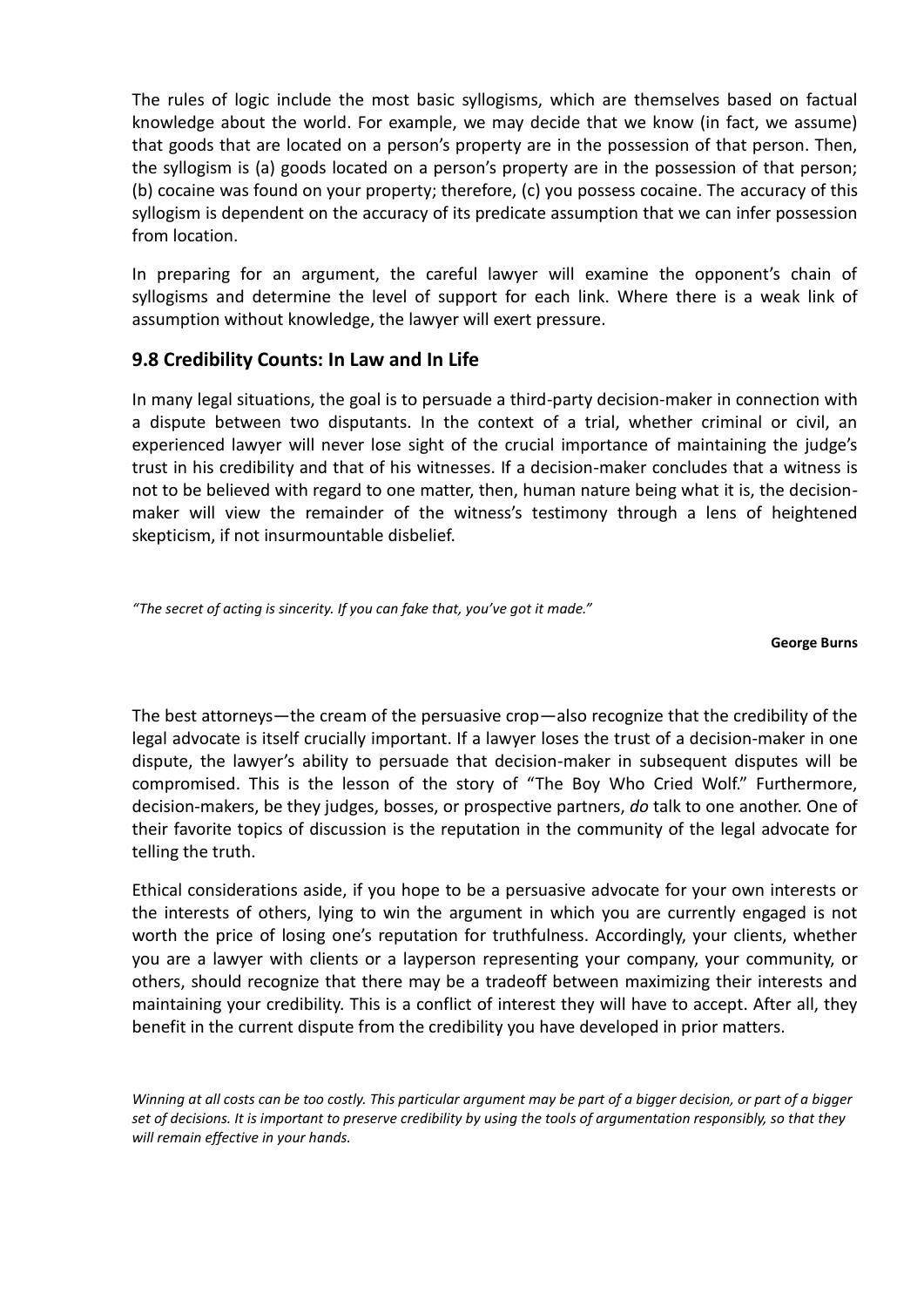# **Winning Arguments With Reasoned Persuasion**

The lawyer's professional vocation is to argue about rules, agreements, and responsibility. But all of us argue about rules, agreements, and responsibility all the time as amateurs. We have seen in this short book that the analytical skills and arguments developed within the legal system provide powerful tools that can help us understand the world, make decisions, allocate responsibility, argue about the meaning of words, and win! While they often come cloaked in Latin phrases, or in technical jargon, legal techniques of argument are applicable to the way we advocate, negotiate, and resolve conflicts in everyday life. It is fortunate that these tools are not difficult to use. Here is what I hope you have learned.

Rules are always articulated in words, which always leave gaps and ambiguities. Indeed, all expressions of rules are naturally incomplete. The role of the legal system is to determine how to complete the rules, and thus how to apply them, in particular circumstances. There are many ways in which rules can be interpreted, and the canons of interpretation catalogued in the book can be deployed strategically to result in the desired outcome. One of the lawyer's jobs is to be suspicious of the possibility that opponents will engage in extensional pruning in order to evade their responsibilities. Lawyers police extensional pruning when preparing contracts and when preparing laws. More broadly, they look for loopholes.

Legal argument, dispassionate in nature, is based on reasoned persuasion, and the reasoning is based on the legal analytical technique. This analytical technique always involves determining what rules apply. As we have seen, this is often uncertain and contentious. There is always room for argument, either about the effects of competing rules or about the intended scope of the proposed rule. There is also room for innovation—for identification of rules that might not obviously or conventionally be seen as applicable but that may be implicated by the observed facts. Creative lawyers will avoid prematurely categorizing a claim as one type of claim or another but will be open to different categorizations. Strategic lawyers will seek to frame their claims in a way that maximizes their chances of winning.

Whether the rule comes from a contract, a statute, or a treaty, it can always be broken down into a basic "if-then" statement. In this way, we ask, what are the factual elements that give rise to liability under this rule? Once we know these elements, the legal analytical technique is simply to evaluate the facts in order to determine whether each element is satisfied. In a planning context, prior to action, this method of analysis may reveal a way to modify behavior in order to avoid the application of a restrictive rule.

Consistency is essential to a legal system, indeed to the rule of law, to fundamental fairness, and to a free society. Nonetheless, it is not always obvious what consistency requires. In order to determine whether an action is consistent with precedent, we must determine the ratio decidendi—the essence—of the precedent. This is done by analyzing the precedents into "if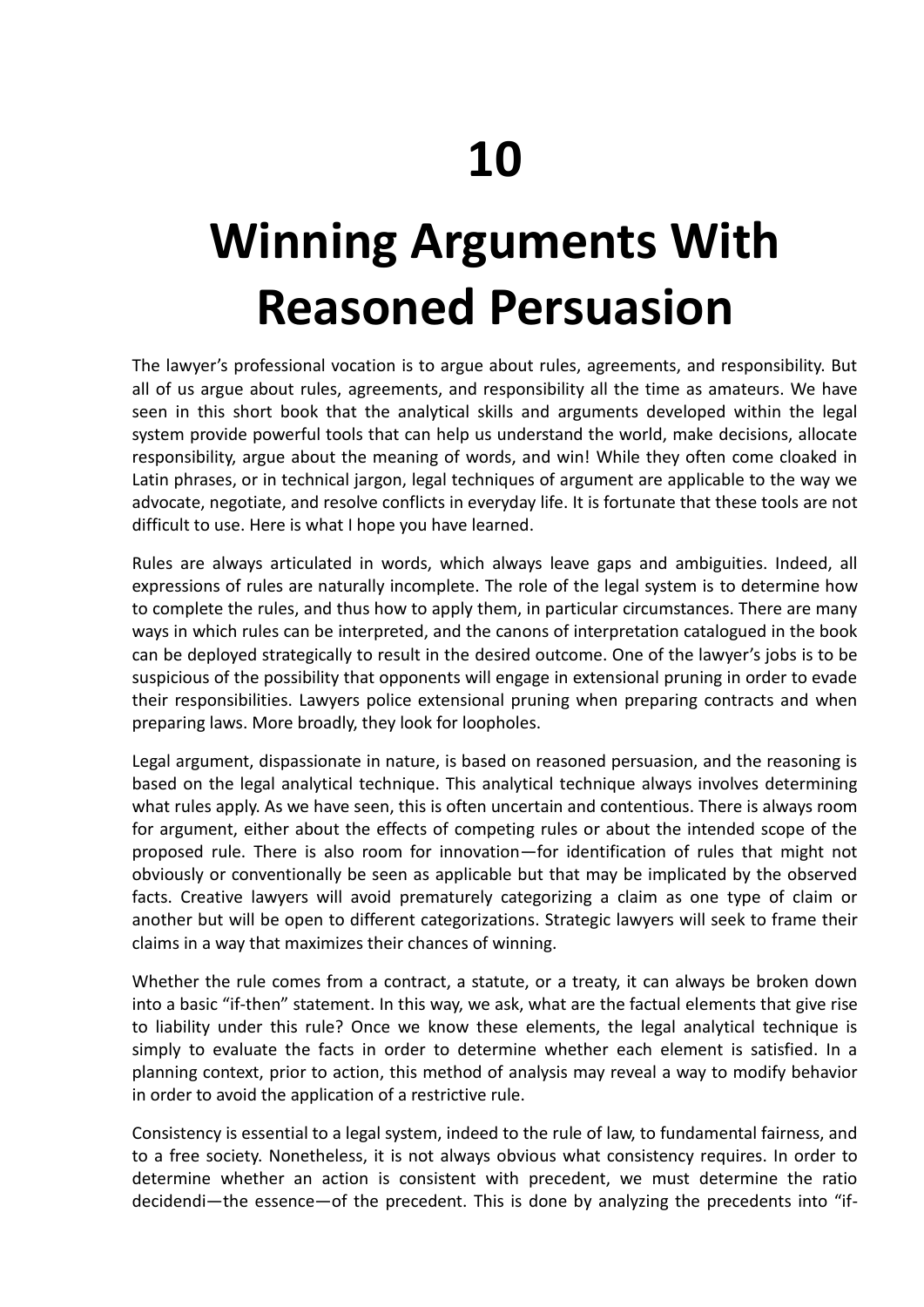then" statements, determining the elements that were consistently required to be satisfied in the "if" component, and using those elements to decide the case at hand. Occam's razor can help us figure out which elements were consistently required. Understanding the importance of consistency also helps us understand ways we can best argue for change. Occam's razor is also useful for evaluating facts, and suggests that we prefer the inference that requires the fewest assumptions—the one that is the simplest is the most likely.

At the core of the vocation of law is recognition that procedural rules are important, both strategically and substantively. Strategically, we know that the choice of procedural rule, such as burden of proof, statute of limitations, or standing requirements, can determine whether one wins or loses in a dispute. Substantively, we know that any decision can be attacked on the basis of the procedure by which the decision is made. It is this sensibility that makes lawyers good managers. Lawyers learn to suppress their biases and reflexes in order to follow an appropriate procedure that will be reliable and that will be seen to be legitimate. Lawyers recognize that procedural justice is a real value, and that it can outweigh a sense of substantive justice. This recognition is essential to the rule of law and to a liberal society.

I hope that you will continue to learn, practice and use these legally-grounded techniques to develop your own art of reasoned persuasion with goals to illuminate, to speak truth to power, and otherwise to do good.

# **Glossary**

### **A**

*Ad hominem argument*. An attack on a speaker based on personal characteristics of the speaker that are irrelevant to the matter at hand and to the speaker's credentials.

*Adjudication*. The legal process of deciding a dispute that generally results in a judicial decision or sentence.

*Administrative agency*. A unit of the government with legal authority to administer and carry out the implementation of laws and regulations in a specific area.

*Applicable law*. The formal rules applicable to particular facts.

### **B**

*Binding precedent*. In common law systems, the judge-made rule of law derived from earlier judicial decisions, which is binding in future disputes.

*Brandeis brief*. Any use of policy-oriented data in legal argumentation.

*British rule of interpretation*. A rule of interpretation under which contracts and statutes should not be construed in such a way as to result in absurdity.

*Burden of proof*. In formal legal proceedings, the obligation, allocated to one side or the other, to present evidence supporting a particular proposition. The allocation is often determined by reference to whether the matter at issue is one of the elements of an affirmative case brought by a plaintiff or prosecutor, in which case the burden is on the plaintiff or prosecutor, or is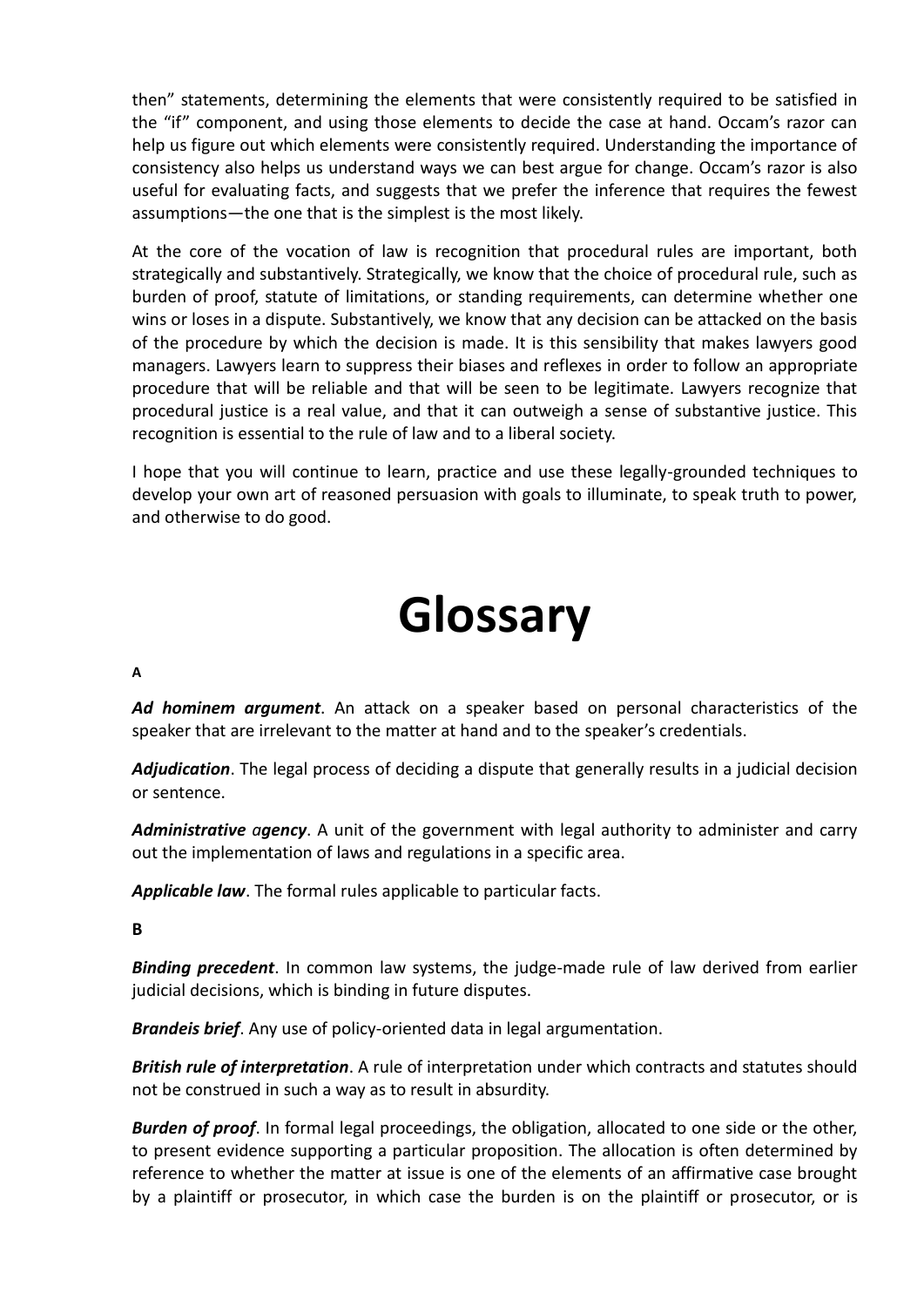instead an element of a defense that may be brought by a defendant, in which case the burden is on the defendant.

**C**

*Causation*. In the legal context, the standard for determining whether a particular action caused a particular effect.

*Cause of action*. A legal basis for a claim.

**Choice of law**. In the context of private law, the selection of the law applicable to a relationship or dispute.

*Circumstantial evidence.* Evidence that is correlated to a particular legal finding, such as guilt or liability, but does not necessarily establish guilt or liability.

*Civil law countries*. Countries that have a European continental style legal system, which, for example, do not have a formal rule of binding precedent.

*Civil lawsuit*. A lawsuit between private parties, as contrasted with a criminal case.

*Class action*. A civil court procedure under which one party, or a group of parties, sue as representatives of a larger group of people.

*Clear statement rule.* A rule of interpretation to the effect that the court will not interpret a statute as violating a core principle or as contradicting an earlier statute, unless the legislature expresses its intent to do so explicitly and clearly.

*Collateral estoppel*. Doctrine holding that, if on the way to a final judgment there was a subissue that was definitively decided, then that sub-issue cannot be litigated again.

*Common law*. A legal system that supplements legislative law with judge-made law. *See Binding precedent.*

*Conflict of interest*. A circumstance where a decision-maker, such as a judge, has a special personal interest in the outcome of the decision.

*Contingency fees*. A way of calculating legal fees in which plaintiffs are able to compensate lawyers from a share of the recovery and where payment is contingent upon success.

*Courts*. Agents of the state authorized and empowered by the state to decide specified cases and to mete out punishment or remedies, as appropriate.

**D**

*Default rule*. A legal rule that applies automatically unless there are special circumstances, such as a contractual agreement to apply a different rule.

*Double jeopardy*. Criminal law doctrine that prevents a defendant being tried twice for the same crime.

*Due diligence*. An investigation that follows the standard of care that a reasonable person would use in his or her own affairs.

**Due process of law**. In the U.S., under constitutional principles, the requirement to provide fair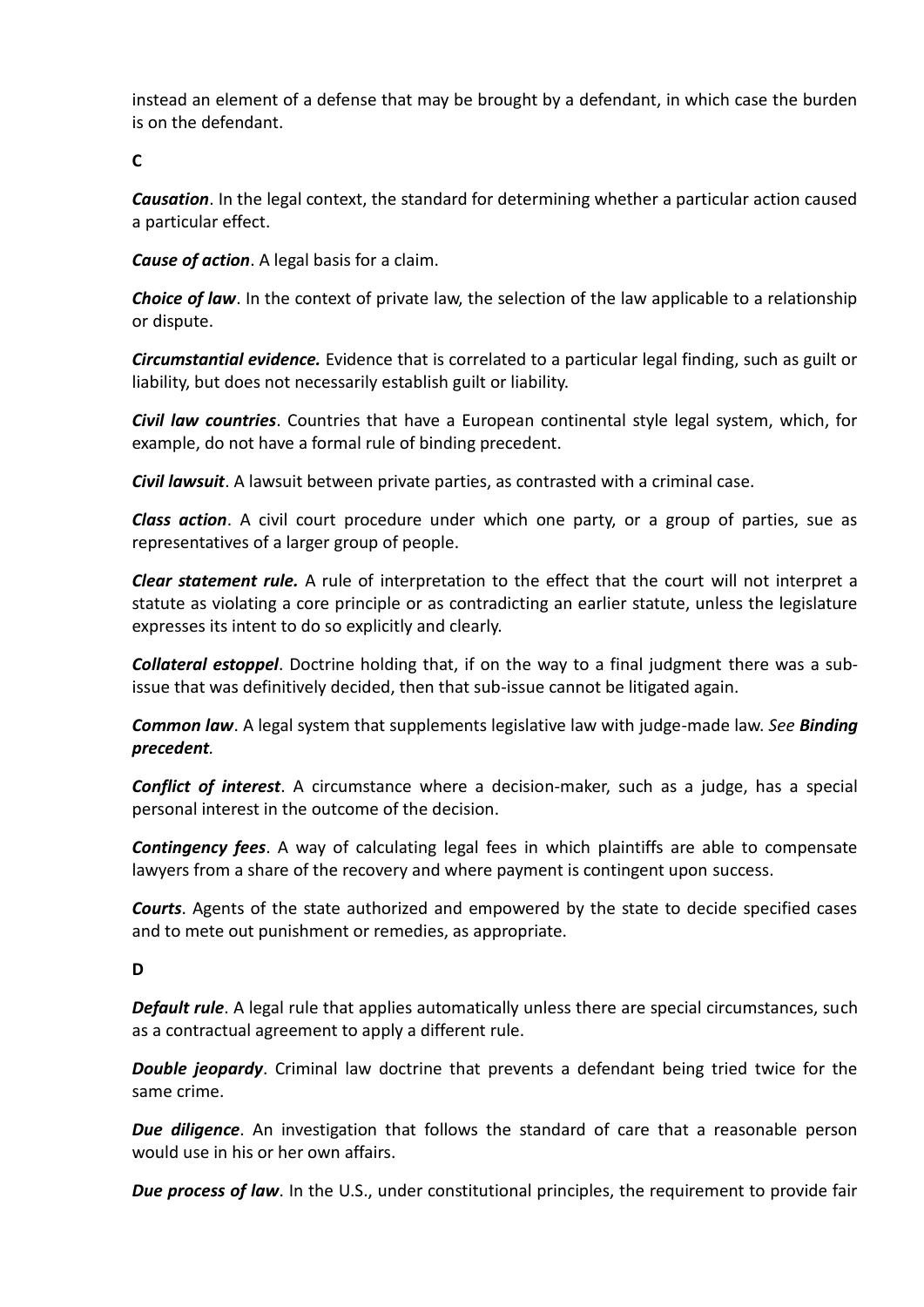process to defendants and others who are subject to legal proceedings.

**E**

*Effet utile*. French for "useful effect," effet utile is an assumption that is made in interpretation that each word and phrase has some meaning or purpose.

*E.g.* An abbreviation for the Latin words exempli gratia, which mean "for the sake of example."

*Ejusdem generi***S**. A canon of interpretation that provides that, when a general word or phrase is accompanied by a list of specific persons or things, the general word or phrase will be interpreted to include only persons or things of the same type as those listed.

*Estoppel*. A doctrine under which parties are prevented from arguing or asserting certain facts.

*Expressio unius*. A canon of interpretation meaning that the express mention of particular things of a certain type excludes all others of that type. It recognizes that positive statements can serve as the basis for negative inferences.

*Extensional pruning*. Initial use of words in the sense of their commonly accepted meaning and subsequent switch to a narrower definition in order to avoid obligations or refutation.

**F**

*Force majeure.* Exceptional circumstance that can provide a basis on which to excuse an obligation.

*Forum selection clause*. A clause in a contract that specifies the court or other tribunal that will hear and decide any dispute between the parties.

*Forum-shopping*. The selection of the court that will hear a case on the basis of the likelihood of a favorable judgment.

**I**

*I.e.* An abbreviation of the Latin phrase id est, which means "that is." It is intended to introduce a paraphrase or explanation of a previously stated category.

*In pari delictus*. The principle that one joint wrongdoer cannot sue another for damages that resulted from their shared wrongdoing.

*Integration or merger clause*. A contractual clause in which it is stated that the contract itself is the total and exclusive expression of the agreement between the parties.

**J**

*Judicial review*. A judicial procedure under which a law is reviewed by a court in order to determine whether it is constitutional, or under which the decision of an administrative agency is reviewed in order to determine whether it is consistent with law.

*Jurisdiction*. The power and scope of application of legal rules and legal processes.

**L**

*Law*. Formal rules that carry the sanction of the state.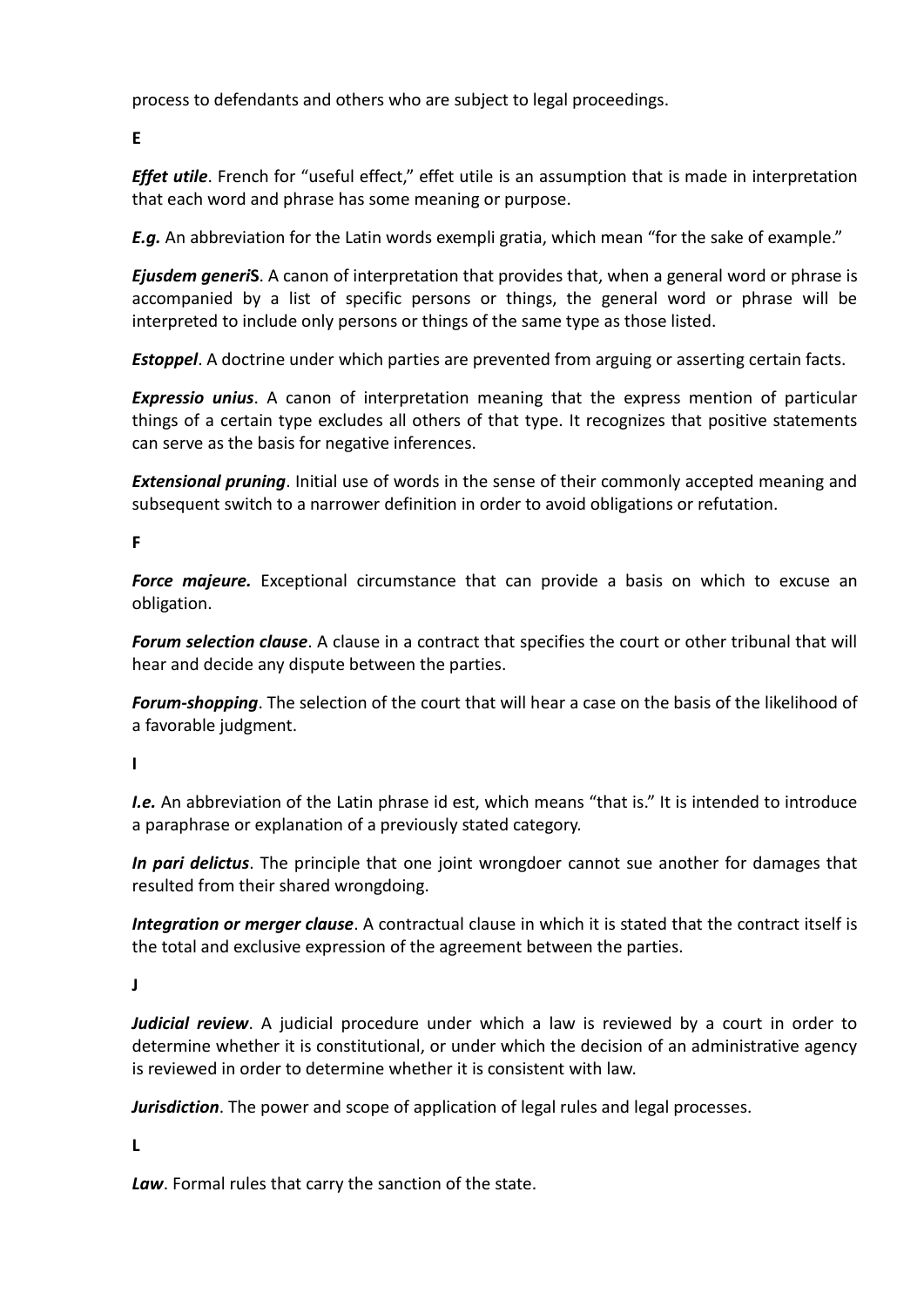*Legal system*. All the written and unwritten procedural rules that are applied to guide the determination and application of the law.

*Lex specialis rule*. This rule states that when faced with a conflict between rules, the one that applies more specifically to the facts should dominate the one that is more general. Also applies in private contracts, where the agreement has two contradictory provisions.

*Liberal system*. A democratic rule-of-law-based system of government.

**N**

*Negligence*. A type of cause of action based on allegations that the defendant failed to satisfy the applicable standard of careful action.

*Non sequitur*. A term for a whole class of circumstances where the asserted predicate does not indicate the desired conclusion, but the speaker acts as though it does.

**O**

*Obiter dictum*. The enunciation of a general principle that is not necessary to decide the case at hand and to reconcile the decision with prior cases.

*Objective intent*. The intent of a statute or contract that we can reasonably infer from objective evidence.

*Occam's razor*. Otherwise known as the rule of parsimony, a principle that holds that we should not seek out complicated explanations when simple ones are available, provided that the simpler ones also account for the facts. In formal terms, it holds that if there is an explanation of a phenomenon that requires fewer exceptions or assumptions, and one that requires more, we should be drawn to the one that requires fewer.

*Original intent*. The argument that we should understand a text's meaning as the parties originally understood it.

**P**

*Parol evidence rule*. A rule holding that if two parties make a contract, and if they demonstrate the intent that the contract is the final and complete statement of their relationship, no prior or subsequent additional communication, whether written or oral, can be used to show a modification or a different meaning of the contract.

*Passive virtues*. A term coined by Alexander Bickel in 1961 to refer, approvingly, to procedural devices used by judges to avoid deciding cases.

*Positive law*. The law as legislated.

*Post hoc ergo propter hoc*. The logical fallacy that because a certain factor precedes a specified occurrence, the factor causes the occurrence.

*Precedent.* A precedent is an earlier decision that is asserted to be similar enough to determine the outcome of the current argument under a rule of consistency, or binding precedent.

*Prescription*. Civil law analog of statute of limitation.

*Presumption*. A rule that, if certain facts exist, certain other facts will be deemed to exist.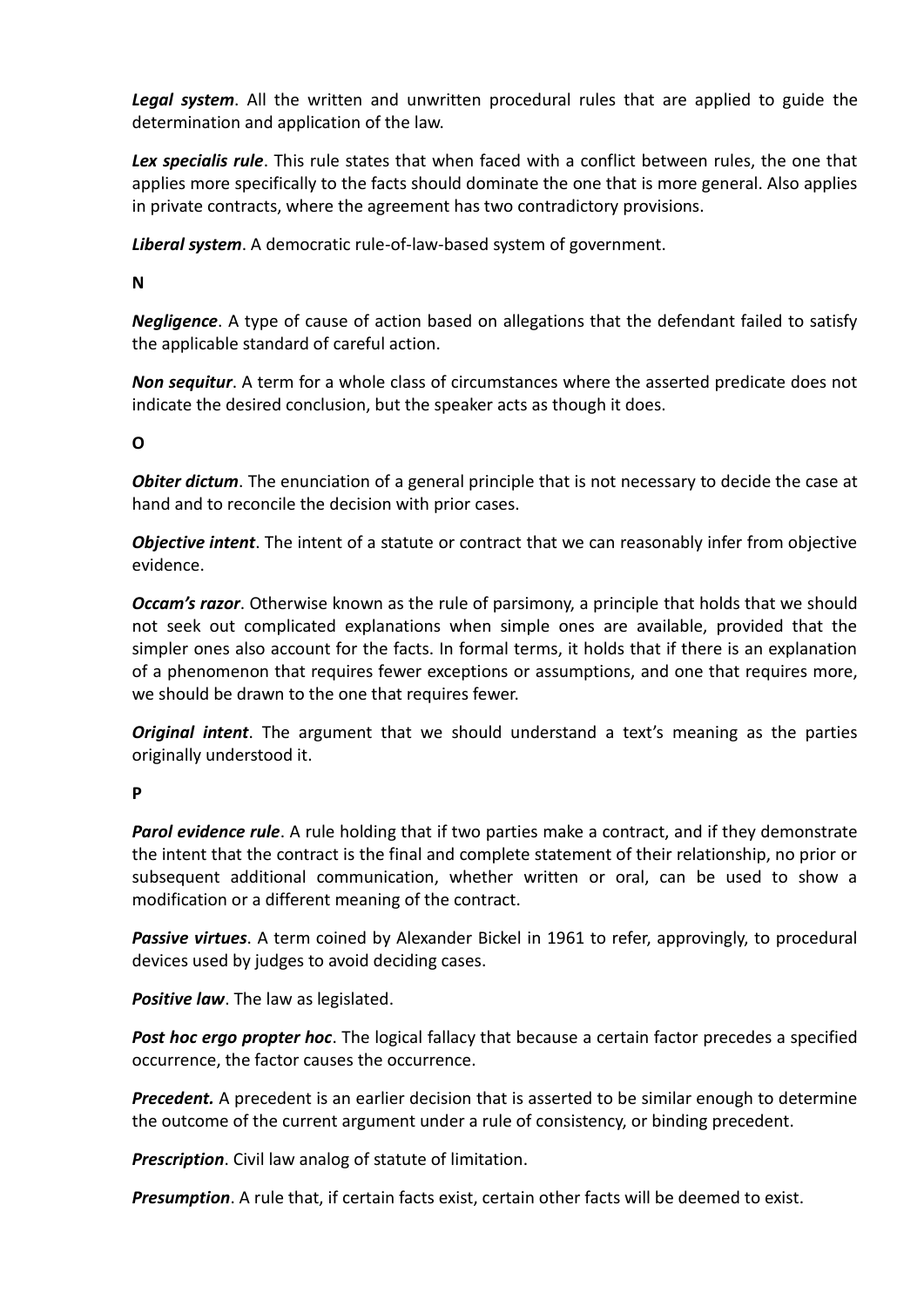*Ratio decidendi*. Latin for the "rule of decision." The goal of common law case analysis is to determine the ratio decidendi on which prior decisions are based.

*Reductio ad absurdum*. The extension of a proposed principle to absurd or undesirable lengths.

*Regulation.* Agency-made formal rules.

*Res judicata*. Rule under which once a case is finally decided (after appeals are exhausted), it cannot be heard again.

*Ripeness*. The requirement that in order to decide a dispute, it must first reach an appropriate stage. For example, it may be required that the complainant experience an actual harm before the complainant's claims become ripe.

*Rule of lenity*. Rule of interpretation holding that a vague criminal statute should be construed in favor of the defendant.

**S**

*Standard of proof*. The level of certainty of proof required to reach a legal decision. For example, in order to convict a criminal defendant in the U.S., there must be proof beyond a reasonable doubt.

*Standing*. The right to bring a lawsuit with respect to a specific matter.

*Stare decisis*. *See Binding precedent*.

*Statute of limitation*. Rule under which, after a specified period of time, claims can no longer be brought.

**Substantive law**. The part of the law that establishes specific substantive rights and duties, as opposed to the part of the law concerned with procedure.

**T**

*Tort*. A civil (non-criminal) wrong that can be the basis for a lawsuit.

*Treaty*. An international agreement between two or more states under which international legal obligations arise.

*Tribunal*. A court or other legally authorized body responsible for dispute resolution.

*Tu quoque*. A defense that holds that the accuser is himself guilty of a similar or other disqualifying act.

**V**

*Voir dire*. In jury trials, the process in which lawyers have an opportunity to try to identify bias of prospective jurors.

**W**

*Whereas clauses, preamble, or lead-in*: Language in a contract or statutory provision that is not intended to be binding but is intended as background and explanation for the binding

**R**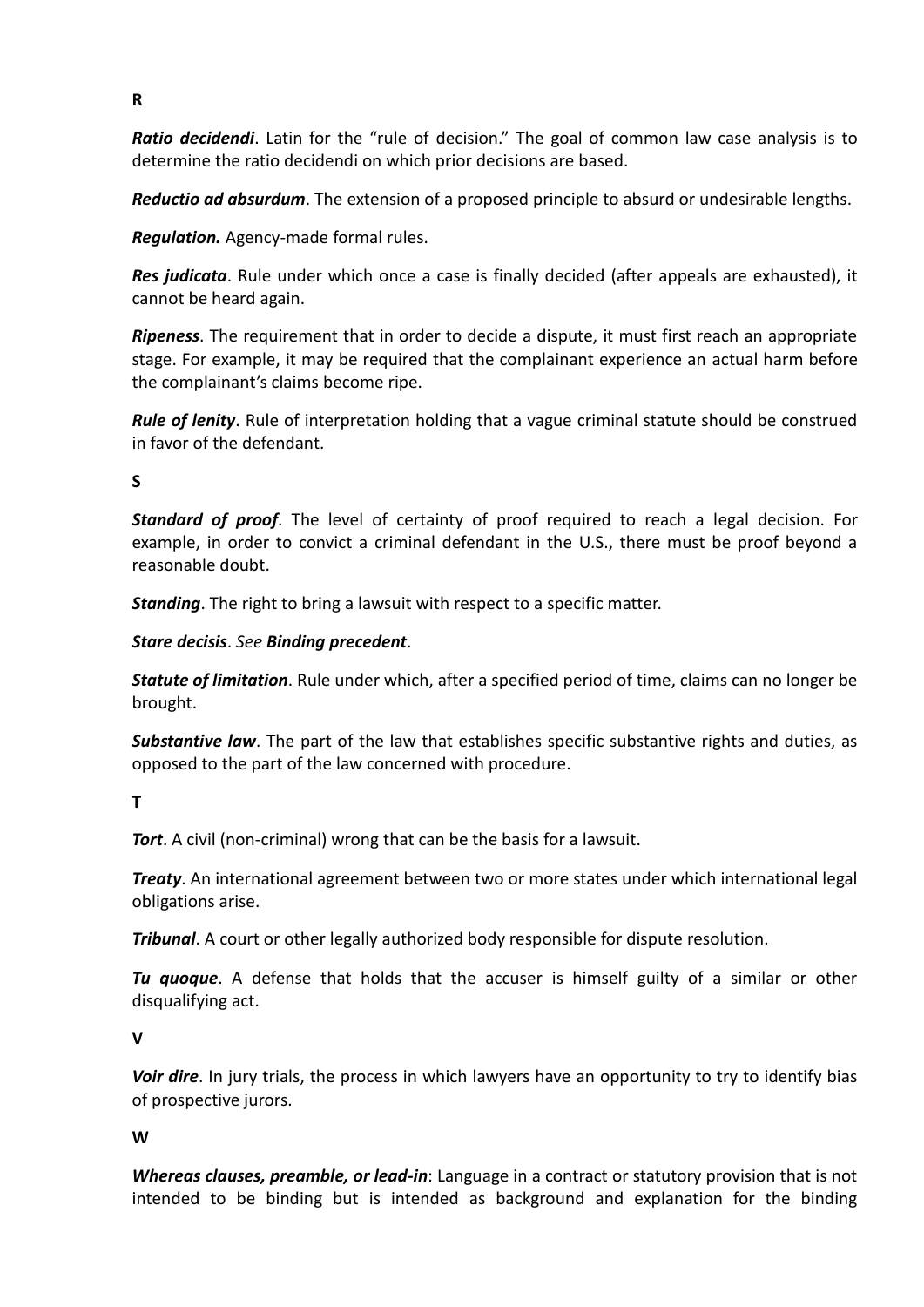### obligations, often useful in interpretation.

1 To use the term popularized by the character of Marshall Eriksen, a young lawyer in the situation comedy "How I Met Your Mother."

2 This definition does not work well in my own field of legal specialization: international law. International law is special because there is no global "state."

3 You're right. She asked, "What's love got to do with it?" If you are of the generation that grew up with Tina Turner's work, you might also recall Edwin Starr's "law, what is it good for? Absolutely nothing, say it again." Oops, right again, he was talking about war.

4 This is an important trick of power-seeking by constitutional courts and others. The first time you exercise a significant new power, do so in a selfabnegating way. This allows you to set a precedent in a way that will draw fewer initial objections.

5 *Abbott Laboratories v. Gardner,* 387 U.S. 136 (1967).

6 *Schaffer v. Weast*, 546 U.S. 49 (2005).

7 Lewis Carroll, *Alice's Adventures in Wonderland* (1865).

8 In particular circumstances, some formal hierarchy may be specified. For example, in the Vienna Convention on the Law of Treaties, reference to "ordinary meaning" comes ahead of reference to the preparatory work for the treaty.

9 WTO Appellate Body Report, *United States – Import Prohibition of Certain Shrimp and Shrimp Products,* WT/DS58/AB/R, adopted 6 November 1998, para. 129.

10 WTO Panel Report, Canada—Patent Protection of Pharmaceutical Products (2000).

11 Jeremy Bentham, *A Complete Code of Laws, 3, The Works of Jeremy Bentham* (1843).

12 Advisory Opinion on the Legality of the Threat or Use of Nuclear Weapons (1996).

13 *Gregory v. Ashcroft,* 501 U.S. 452, 460 (1991).

14 *Pacific Gas & Electric Co. v. G.W. Thomas Drayage & Rigging Co,* 62 Cal. Rptr. 203 (Cal. Ct. App. 1967).

15 *See Muller v. Oregon*, 208 U.S. 412, 423 (1908).

# **Table of Contents**

Contents

Preface

1. Introduction

1. What Is Law?1. 2 Why Is Law Important?1. 3 What Is a Lawyer?1. 4 The Work of the Lawyer1. 5 Sophistry, Rhetoric, and Winning1. 6 The Importance of Preparation1. 7 The Power of Texts and the Incompleteness of Texts

2. Legal Thinking

2. 1 The Heart of Legal Thinking: Analysis and Synthesis2. 2 The Rules of Logic and the Rules of Inference2. 3 Thinking like a (Social) Scientist2. 4 How Do You Know? Legal Epistemology2. 5 Thinking and Feeling like an Ethical Person: Procedural Justice and Substantive Justice

3. Arguing in a Legal System: Procedure

3.1 Argue About Arguing: Why Procedure Matters3.2 Argue for Procedural Benefit: To Win on Substance, Maximize Your Procedural Advantage3.3 Argue That It's None of the Tribunal's Business: There Is No Jurisdiction3.4 Argue That There Is Something Wrong with This Tribunal: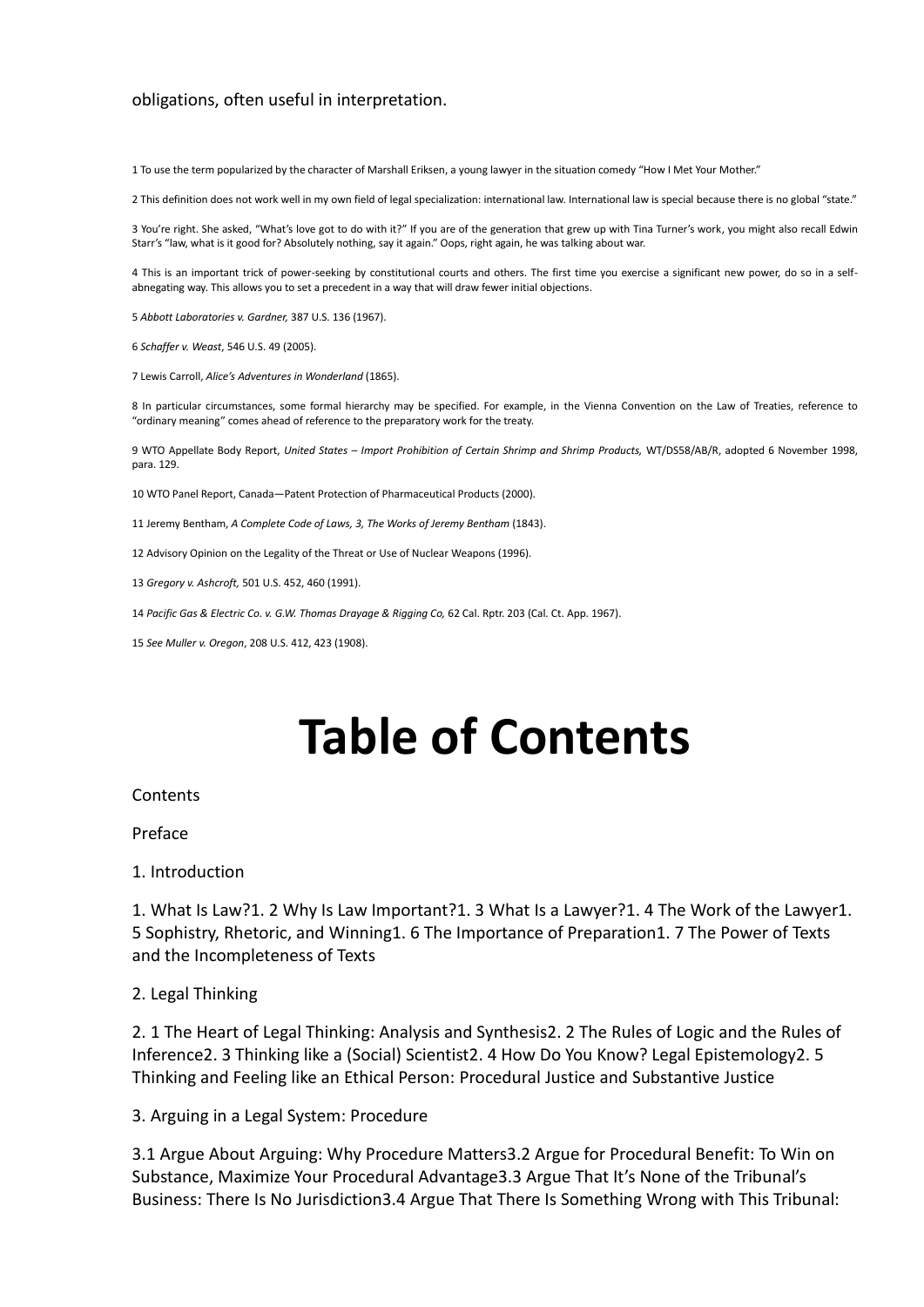Bias, Conflict of Interest, Recusal, and Voir Dire3.5 Argue for a Characterization of the Case That Makes Your Side More Appealing3.6 Argue for Application of the Rules That Will Result in Your Victory3.7 Argue That Your Opponent Is Wrong,Too: Counterclaims3.8 Argue That It's None of the Complainant's Business: Standing3.9 Argue That the Complainant Is Tainted: In Pari Delictus, Tu Quoque, Clean Hands, and Contributory Negligence3.10 Argue That It's Too Early: Ripeness and Exhaustion of Lesser Remedies3.11 Argue That It's Too Late: Statutes of Limitations, Prescription, and Repose3.12 Argue That Your Opponent Must Prove His Case Before You Must Prove Yours: Burdens of Proof3.13 Argue That Even If the Complainant Wins, He Deserves Nothing: Remedies and Enforcement3.14 Argue That It's Already Been Decided: Res Judicata, Collateral Estoppel, Repose, and Double Jeopardy3.15 Argue That a Process Was Followed (or Flawed): Process Values Are Real Values

### 4. Arguing About the Meaning of Texts: Interpretation

4.1 Plain Meaning and the Dictionary4.2 Original Intent and Evolution4.3 Context, Purpose, and Principles4.4 Four Corners Versus Preparatory Materials: The Parol Evidence Rule4.5 Extensional Pruning4.6 Interpretation Versus Construction4.7 Interpretation and Morality4.8 Effet Utile, the Presumption of Consistent Usage, and Meaningful Variation4.9 Avoid Absurdity4.10 Lex Specialis: The Assumption That the Specific Trumps the General4.11 Expressio Unius (and Ejusdem Generis): Examples Matter4.12 Clear Statement Rules, Interpretation Against the Draftsman, and the Rule of Lenity4.13 Reductio Ad Absurdum, the Camel's Nose, the Slippery Slope, the Parade of Horribles, and the Thin Entering Wedge

### 5. Arguing From Precedent

5.1 Consistency and Law5.2 The Salience of Precedent5.3 Rationes Decidendi: The Essence of Decisions5.4 Obiter Dictum and Cheap Talk5.5 Exceptions that Swallow the Rule5.6 Breaking Precedent5.7 Passive Virtues and Passive Aggression: Not to Decide Is to Decide5.8 Specificity and Delegation5.9 Citations, Footnotes, and the Pedigree of Information

### 6. Arguing About Facts

6.1 Determining the Salience of Facts6.2 Evidence and Missing Links6.3 Causation of Harm and Negligence6.4 Brandeis Briefs and Scientific Experts6.5 Quality of Evidence: The Best Evidence Rule6.6 Exclusion of Evidence6.7 Estoppel: Blocking Argument6.8 Presumptions: Shifting the Burden of Proof

### 7. Rhetorical Tricks

7.1 Non Sequitur: That Doesn't Follow7.2 Ad Hominem Arguments: Discrediting the Source7.3 Fallacies of Causation: Post Hoc Ergo Propter Hoc, Affirming the Consequent, Correlation Versus Causation, and Omitted Variable Bias7.4 Inappropriate Inference from Limited Data7.5 Occam's Razor and the Exception That Proves the Rule7.6 When Did You Stop Beating Your Wife? Embedding Assumptions in Questions

### 8. Arguing About Substantive Responsibility

8.1 The Reasonable Person and Due Diligence8.2 Exceptional Circumstances: Force Majeure8.3 Form Versus Substance8.4 Law Versus Equity8.5 Rights Versus Duties: Noses Versus Fists8.6 Conflicting Values

9. Who Knows What Lurks in the Minds of Lawyers?